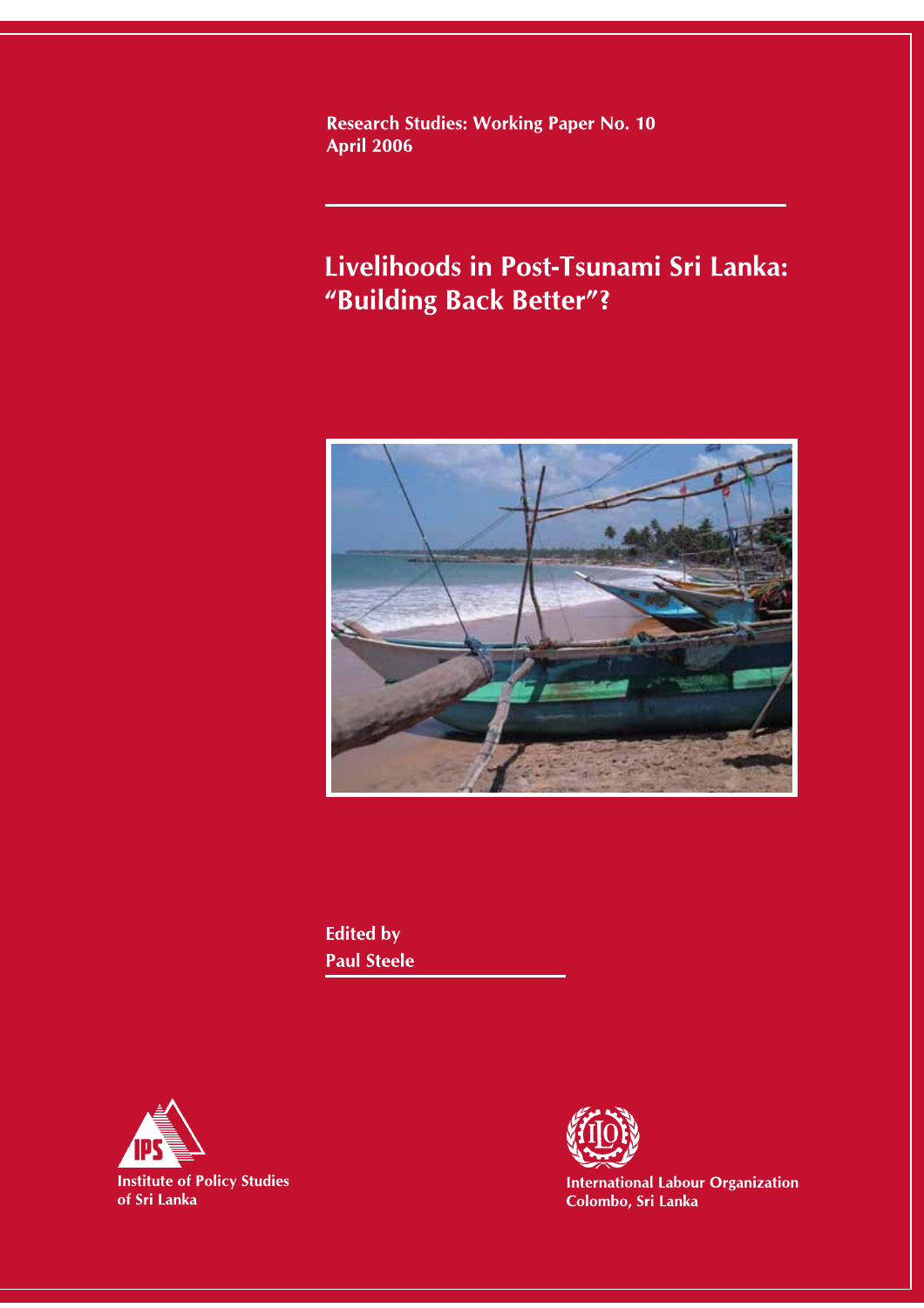**April 2006**

# **Livelihoods in Post-Tsunami Sri Lanka: "Building Back Better"?**

Edited by **Paul Steele**

**Institute of Policy Studies (IPS) with funding support from International Labour Organization (ILO) and United Nations Development Programme (UNDP)**

**INSTITUTE OF POLICY STUDIES**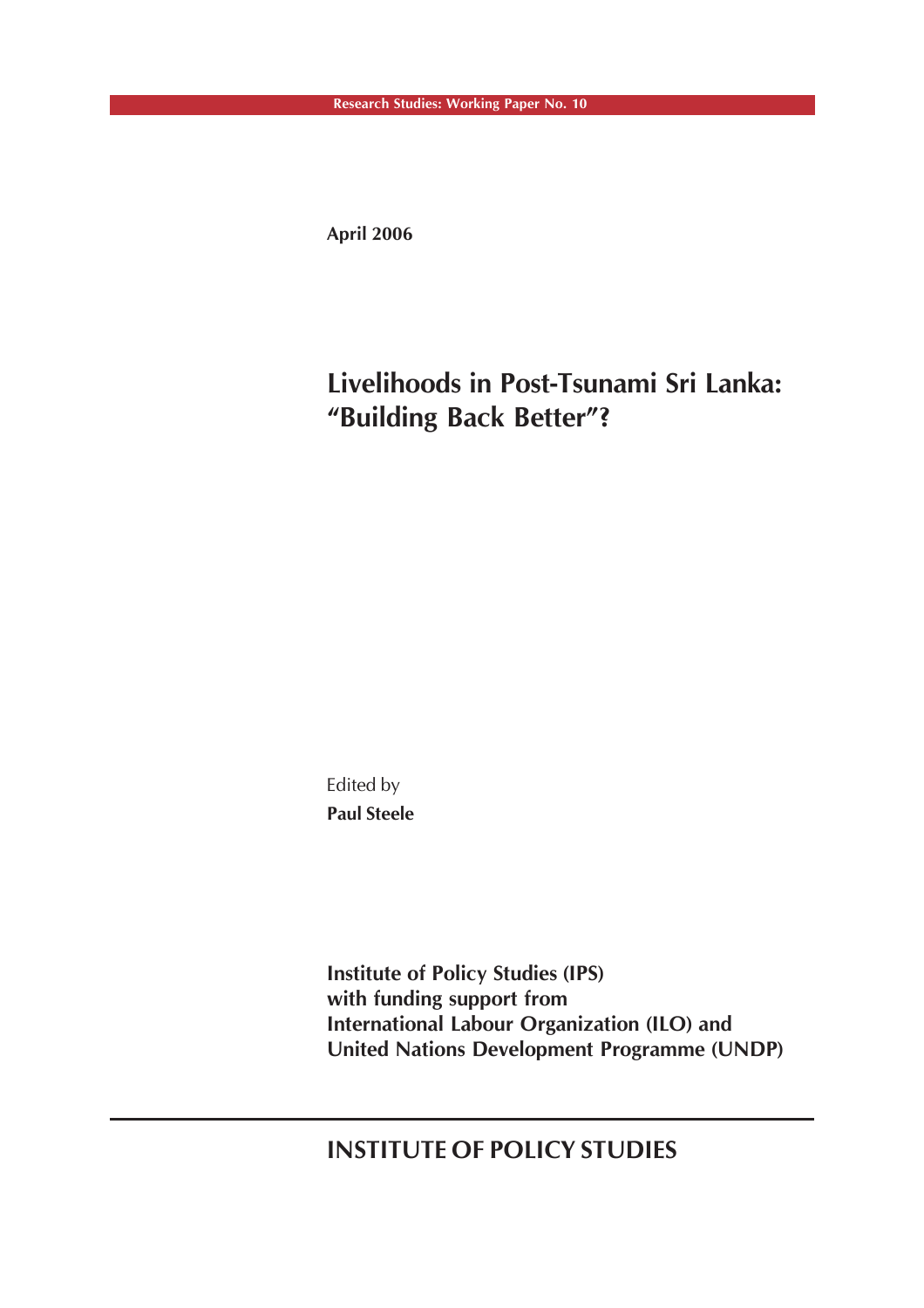Copyright © April 2006 Institute of Policy Studies, Sri Lanka

#### **National Library of Sri Lanka-Cataloguing-In-Publication Data**

Livelihoods in Post-Tsunami Sri Lanka: Building Back Better/Edited by Paul Steele.- Colombo: Institute of Policy Studies, 2006.- 69p.; 28 c.m

ISBN 955-8708-42-9

i 363.348 DDC 22 ii Steele Paul ed.

1. Remedial Measures 2. Social Services

**ISBN 955-8708-42-9**

Please address orders to: Institute of Policy Studies 99 St Michael's Road, Colombo 3, Sri Lanka Tel: +94 11 2431 368, 2431 378 Fax: + 94 11 2431 395 Email: ips@ips.lk Website : www.ips.lk

This working paper was edited by Paul Steele, Associate Research Fellow, IPS. The Sinhala version was translated by G W Nandasena and the Tamil version by A K Thirugnana Sampanthan. The Sinhala version was proof read by T Kuruwita Bandara, the Tamil version by S A M J Udayar and the English version by D D M Waidyasekera. Ayoni Rangala formatted the report and Manu Tissera–Gunesekera assisted in overall coordination. The support of Doekle Wielinga at ILO is acknowledged. The views expressed in this publication are those of the authors and do not necessarily represent those of the Institute of Policy Studies, International Labour Organization and United Nations Development Programme.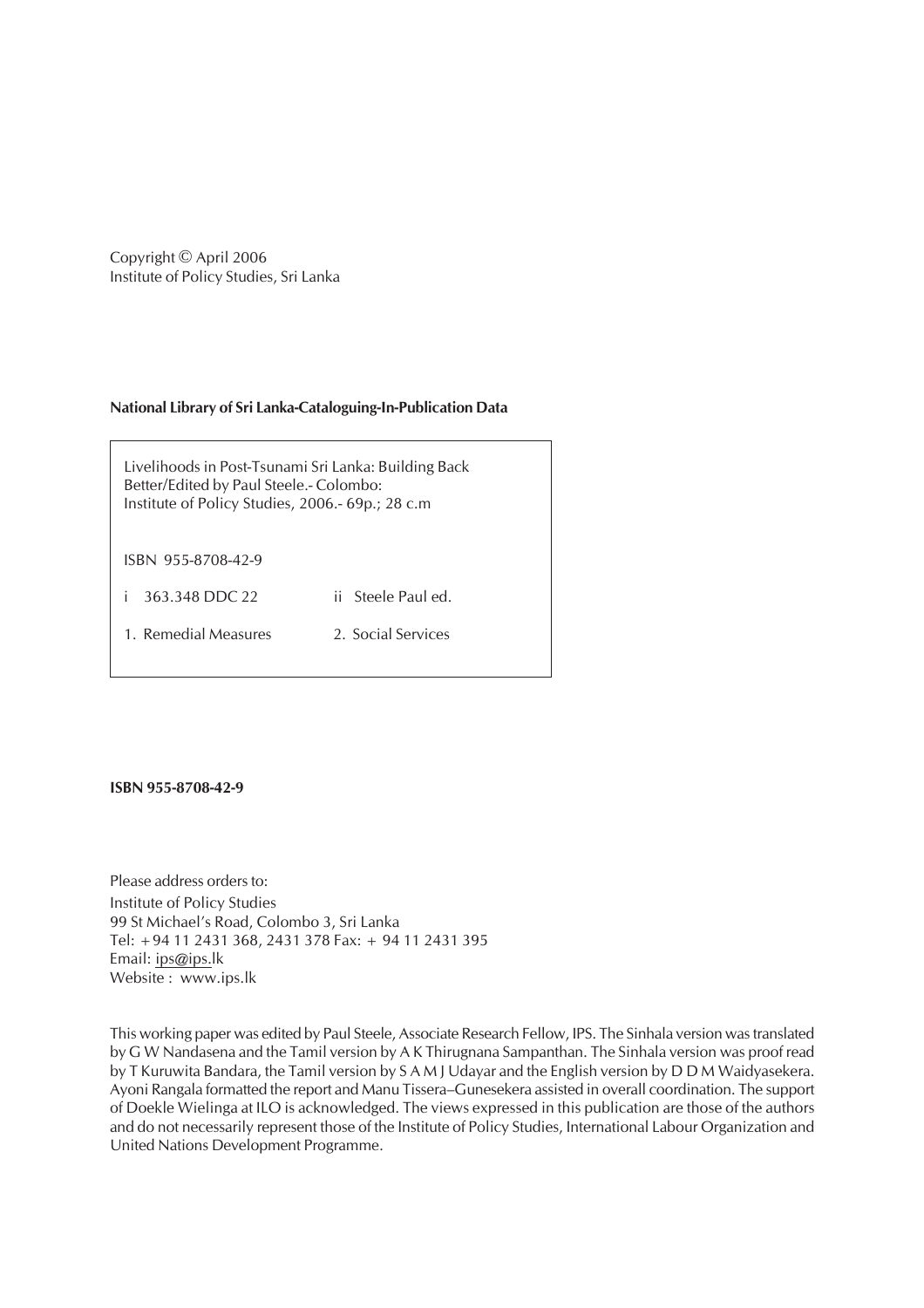# **Table of Contents**

| <b>Executive Summary of Recommendations for Livelihoods to be Built Back Better</b>                                                                                      |
|--------------------------------------------------------------------------------------------------------------------------------------------------------------------------|
| 1. Reviving Livelihoods After the Tsunami: Identifying Gaps in Existing Programmes                                                                                       |
| 2. Delivery of Tsunami Aid For Livelihood Development at the Community Level                                                                                             |
| 3. Some Issues and Challenges in the Fisheries Sector Reconstruction and Rehabilitation                                                                                  |
| 4. Tsunami Issues Affecting Fishing Communities and the Challenges to be<br>Addressed if "Build Back Better" is to Contribute Towards Sustainable Livelihood Development |
|                                                                                                                                                                          |
|                                                                                                                                                                          |
|                                                                                                                                                                          |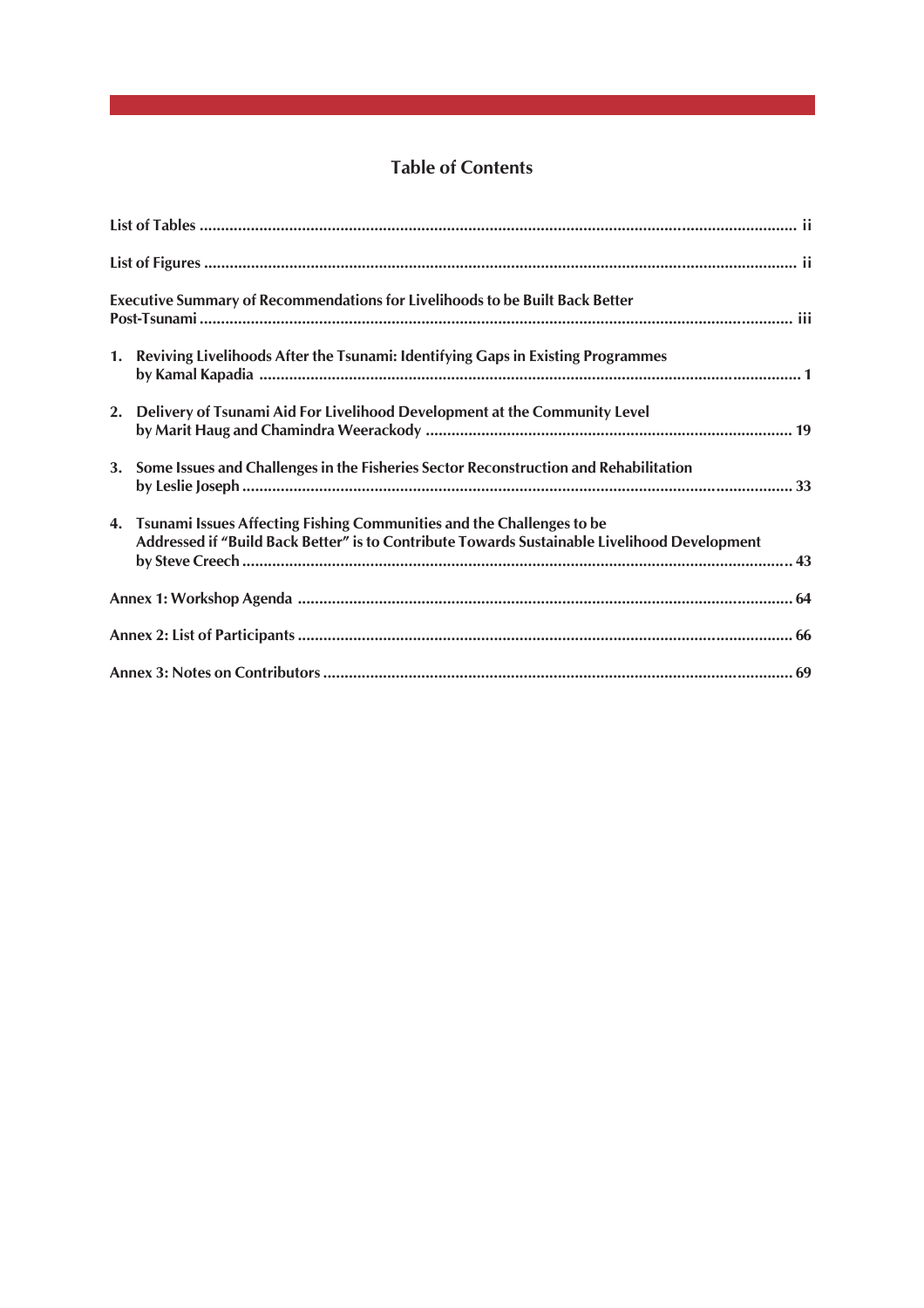## **List of Tables**

| Table 1.1:        | Education Levels by Age Group                                                                                                                                      |
|-------------------|--------------------------------------------------------------------------------------------------------------------------------------------------------------------|
| Table 1.2:        | Breakdown of Debt by Source                                                                                                                                        |
| Table 1.3:        | Breakdown of Individual Income by Category in the Informal Sector                                                                                                  |
| Table 1.4:        | Underemployment and Unemployment Rates for Youth                                                                                                                   |
| <b>Table 2.1:</b> | Income Levels of the Affected Families Before and After the Tsunami                                                                                                |
| Table 2.2:        | Winners and Losers in Accessing Tsunami Aid                                                                                                                        |
| Table 3.1:        | Development of Sri Lanka's Marine Fishing Fleet (No. of vessels 1984 – 2004)                                                                                       |
| Table 3.2:        | National Fish Production (1985-2004 in tonnes)                                                                                                                     |
| Table 3.3:        | Estimate of Boats Destroyed and Damaged                                                                                                                            |
| Table 3.4:        | Status of Boat Repair (as at end November 2004)                                                                                                                    |
| Table 3.5:        | Provision of New Fishing Boats                                                                                                                                     |
| Table 3.6:        | Fishing Fleet Recovery Status (as at end November 2004)                                                                                                            |
| Table 4.1:        | A Summary of Issues Highlighted by 43 Lagoon Fishing Communities in the Districts of<br>Ampara and Batticaloa between December 2003 and November 2004              |
| Table 4.2:        | A Summary of Issues Identified Through PNA with Three Coastal Fishing Communities in<br>Jaffna District in May 2003                                                |
| Table 4.3:        | A Summary of Issues Identified with Five Stakeholder Groups in Seven Coastal Fishing<br>Communities in Hambantota District in August 1998                          |
| Table 4.4:        | A Summary of Membership Data Collected from 24 FCS in Four DS Divisions in Ampara<br>District in August 2005                                                       |
| Table 4.5:        | The Results of CBO Assessments Carried out by Sewalanka Foundation Field Staff of 79 FCSs<br>in Batticaloa District and Ampara District in June 2005               |
| Table 4.6:        | A Summary of Craft Destroyed, Planned and Delivered by Donors in Ampara and Batticaloa<br>According to UN FAO October 2005                                         |
| Table 4.7:        | A Summary of Data Collected in September 2005 to Investigate the Distribution of Fishing<br>Assets under the Emergency Relief Phase with 24 FCS in Ampara District |

# **List of Figures**

| Figure 2.1: | The Tsunami Aid Delivery Chain: Inter-Stakeholder Perceptions |  |
|-------------|---------------------------------------------------------------|--|
|             |                                                               |  |

Figure 3.1: Trends in Coastal and Off-shore Fish Production, 1960-2004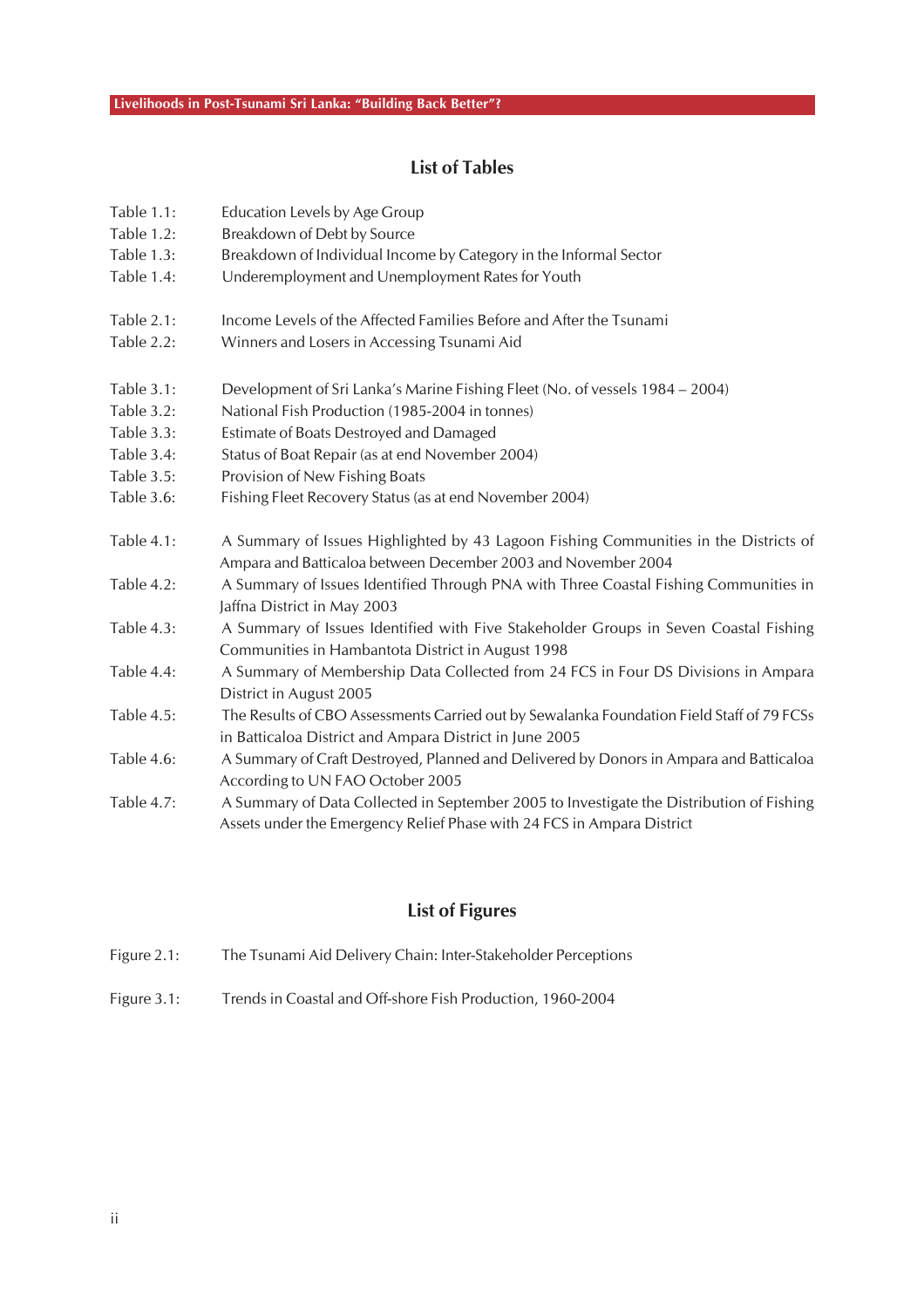# **Executive Summary of Recommendations for Livelihoods to be Built Back Better Post-Tsunami**

### **1. Overview**

A Workshop on "Livelihoods Post Tsunami: Build Back Better?" was organized by the Institute of Policy Studies (IPS) on 1<sup>st</sup>-2<sup>nd</sup> December 2005.<sup>1</sup> The workshop brought together over 70 stakeholders from local and central government, civil society, donors and the private sector working on post tsunami livelihood issues. The workshop conclusions were that:

- Livelihood recovery must focus on upgrading key sectors such as fisheries, tourism and small and medium scale entrepreneurs to achieve pro-poor growth
- At the local level, economic recovery plans must be implemented led by poor households with local government and inputs from NGOs
- To achieve national upgrading and local level economic recovery requires:
	- o learning from and building upon past experience of poverty alleviation in Sri Lanka
	- o placing livelihood recovery in a broader political, economic, social and economic context
	- o overcoming mistrust and negative perceptions among key stakeholders
	- o using improved knowledge of demand and supply of livelihood activities, and provide much greater voice for affected households
	- o strengthening capacity of local government, affected households, NGOs and CBOs to plan, implement and monitor livelihood recovery programmes
	- o improving the use of micro-finance as a tool for poverty reduction

### **2. Workshop Background**

The workshop brought together representative of all the main stakeholders involved in livelihoods recovery from local and central government, NGOs, private sector and tsunami affected households.

The three main objectives of the workshop were to:

- understand pre-tsunami causes of poverty in tsunami affected households in order to "build back better" post tsunami
- link Sri Lankan researchers/ academics working on poverty reduction with NGOs and others working on restoring livelihoods
- bring together people working on livelihood recovery from across country to improve communication between those from the field and those from Colombo

See www.ips.lk for more details.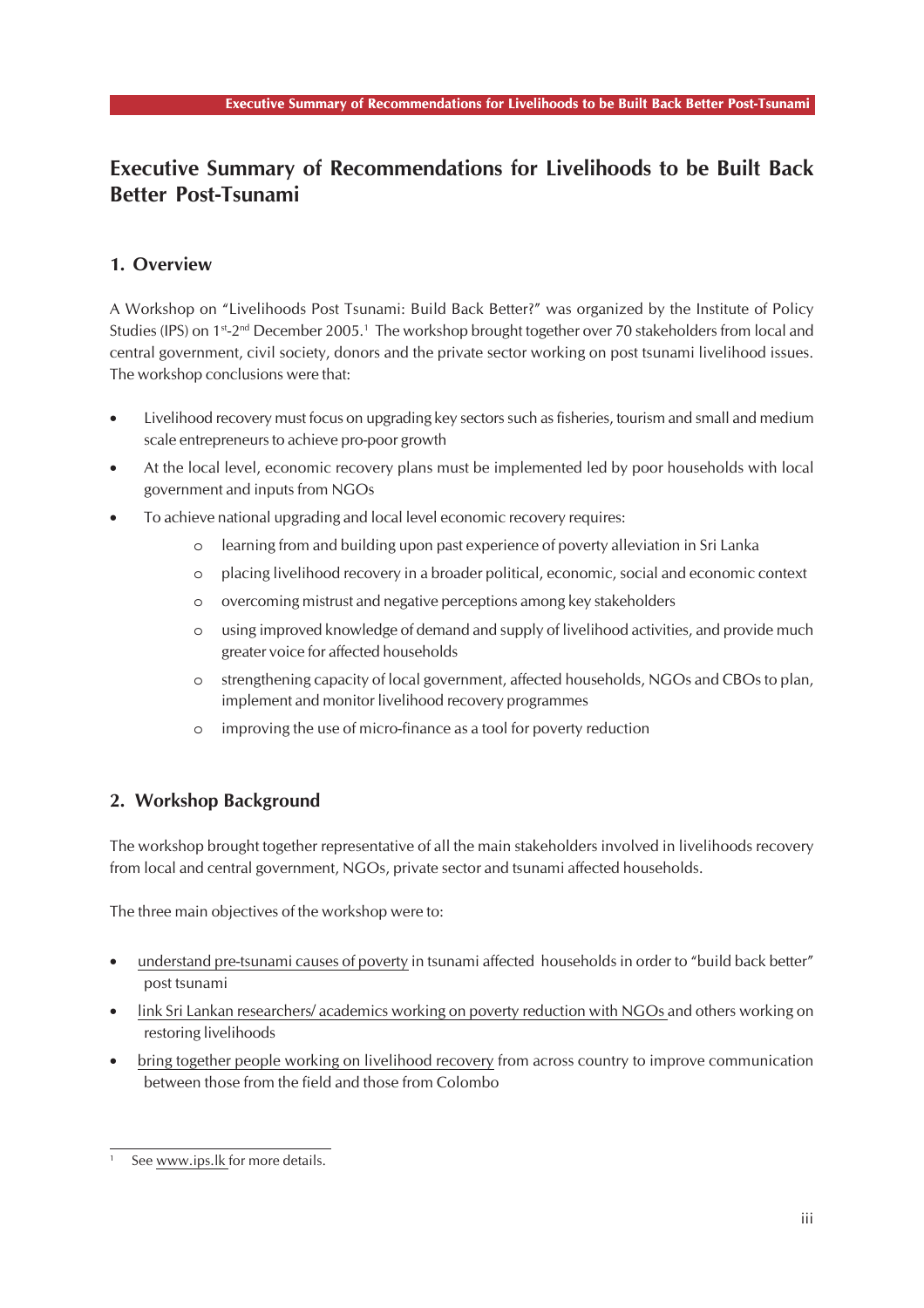The workshop was organized by the Institute of Policy Studies (IPS) with funds provided by the ILO and UNDP to cover costs including simultaneous translation. It was agreed to translate and publish the workshop papers.

### **3. Livelihood Situation: Livelihoods Affected and Current Progress**

An estimated 150,000 people lost their main source of income due to the tsunami. A majority of them have now returned to some form of livelihood, but:

- incomes are generally lower than pre-tsunami
- many people were already poor pre-tsunami
- some people will fall through the cracks i.e., over 20,000 people are estimated to be sick and injured after the tsunami. There are also those who are too traumatised to work or who need to care for others.

**Fishing based livelihoods:** Over half the affected households were linked to fishing including fish workers (i.e., labourers on boats of others), fishers (i.e., boat owners who fish on their own boats) and boat owners (i.e., those who own boats but do not fish). There are also those in fish processing (e.g., drying) and selling, as well as boat and net repair. Many boats have been replaced, but in some places there is an excess of boats potentially driving down incomes and exacerbating conflict. Some fish workers and others have gained by now receiving boats, but others who owned boats pre-tsunami have yet to receive them. In other cases the boats are inappropriate for the type of fishing and are lying unused. Some boat repairs are also substandard due to the rush and there are also continuing shortages of nets and engines.

**Labourers:** A large number of affected families are casual labourers working in agriculture, fishing and construction. Some are currently benefiting from the post tsunami housing construction boom with wages for unskilled labour rising to Rs. 400 per day (without food). But it is not clear what will happen when the construction boom declines.

**Small and medium scale enterprises and micro-entrepreneurs:** Micro entrepreneurs have in some cases got back lost equipment, and skilled construction workers are benefiting from the building boom. But self employed women (e.g., coir, sewing, rope, weaving etc.) are in some areas facing excessive production and competition driving down incomes below pre-tsunami levels. Shops in the buffer zone cannot be built and cannot access credit from existing government schemes.

**Tourist related livelihoods:** Many of the larger hotels have generally rebuilt and reopened – often using insurance funds and even taking the opportunity to upgrade to a higher quality hotel. However, small and medium scale guesthouses which were typically not insured, have been affected by the fall in tourists, restrictions from the buffer zone and difficulties in accessing government credit.

**Farmers:**Affected farmers still face problems of saline land, but the monsoon should improve this. There is a concern that farmers have been overlooked due to the focus on fishing.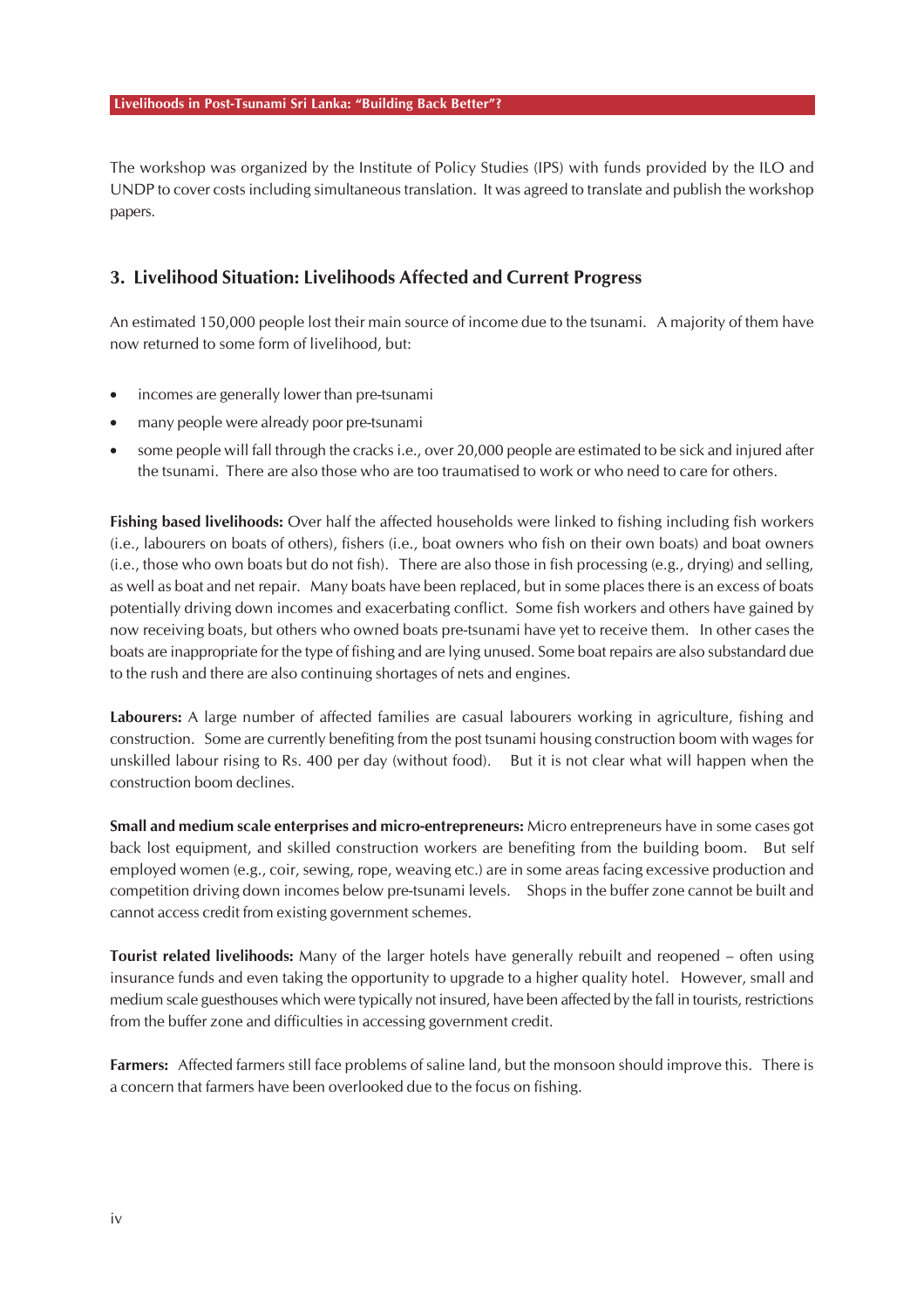### **4. General Recommendations for Livelihood Support**

There has been an unprecedented response to the tsunami with large sums of money from many sources available for livelihood recovery. While this money has enabled a rapid allocation of lost assets, it has also inevitably created conflict. There is a danger that while physical capital is being rapidly replaced, it is being done in ways that reduces the social capital of an area exacerbating existing tensions and rivalries. So "building back better" is a difficult concept and by no means guaranteed. Indeed, some initial evidence suggests that the huge influx of aid has exacerbated tensions in many areas and is in some cases in danger of creating more harm than good. The workshop identified the following key principles to increase the likelihood of "building back better":

### **4.1 Learn from and Build Upon Past Experience of Poverty Alleviation in Sri Lanka**

Since independence the government and other stakeholders have tried various programmes to address poverty in Sri Lanka.2 In what was called the "paradox of poverty reduction in Sri Lanka", despite relatively good social indicators, still about one quarter of the total Sri Lankan population remains below the national poverty line. Existing poverty programmes need to be understood and assessed to improve post tsunami livelihood interventions, avoid repeating old mistakes and build on what works:

- Build on what works:
	- o Success of female education and heath care in Sri Lanka means that most women and men are literate
- Learn from what has been less successful
	- o Mixed record of micro credit over the years
	- o Problems with targeting in past government poverty programmes e.g., Samurdhi
- Link up with existing Sri Lankan research and researchers (e.g., from Universities etc.) to use as a resource for livelihood programmes and monitoring etc.

### **4.2 Place Livelihood Recovery in a Broader Political, Economic, Social and Economic Context**

In order to build back better, an improved understanding is needed of what kept people poor before the tsunami. There is also a need to understand the local situation in order for interventions not to exacerbate existing tensions and conflict. Micro interventions also need to be placed in the context of broader economic changes and other tsunami recovery challenges. Some of these issues can be addressed by at least some of the stakeholders, and it is important for all to understand the broader context to avoid interventions that are overly ambitious, unsuccessful or in the worst case make things worse than the pre-tsunami situation. One simple example is that the increase in the supply of sewing machines and in some cases boats, has in some areas potentially made these activities less profitable than pre-tsunami:

• **Livelihoods cannot be seen in isolation from other post tsunami needs**: importance of shelter and getting over trauma before people can properly return to livelihoods.

This section draws on the paper for the workshop by Pat Alailima.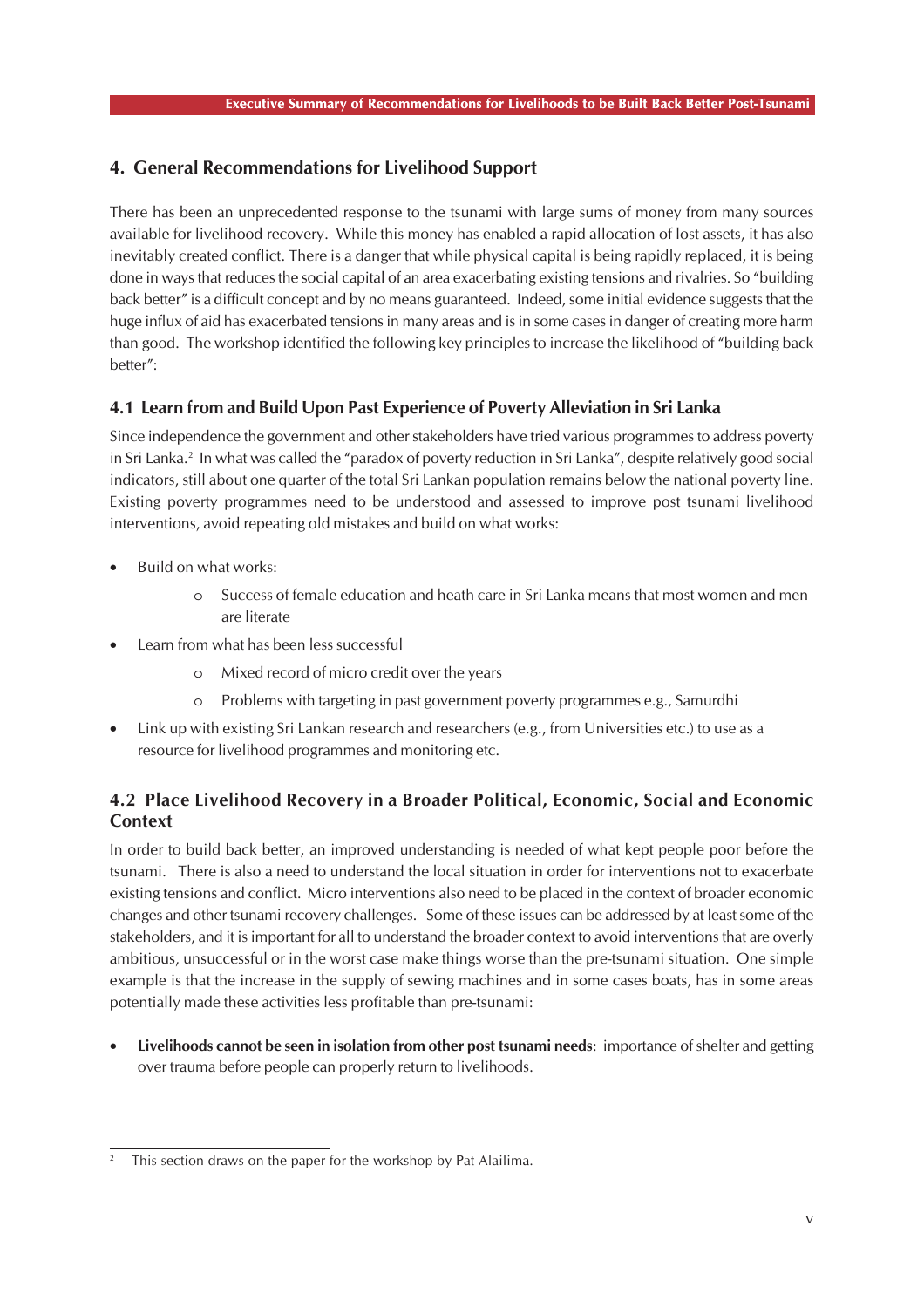- **Understand local context** and issues of ethnicity, caste, class and gender, particularly in the conflict affected regions. Many tsunami affected areas in the north and east have suffered two decades of conflict and it is important that tsunami relief does not exacerbate this. For example, the tensions in the east that exist between different groups.
- **Understand local power relations**: In many cases, livelihood activities take place in inequitable conditions – where for example, market relationships are dominated by certain powerful groups.
- **Relate livelihoods relationships to economic context** i.e., the labour market needs to be seen in the context of the beneficial effects of the good 2005 harvest (especially in the east), and post tsunami construction boom. The construction boom provides labour to some and in particular profits to those who supply construction materials. There is also a need to relate tsunami interventions to local, national and international markets and demand for products.
- **Understand complexity of livelihood strategies** e.g., fish workers, versus fishers and boat owners. Women are generally active in the Catholic fishing areas of the west coast, but much less so in the Muslim fisheries of the east coast. Too many interventions have taken a one size fits all approach overlooking some of the complexity of livelihoods in terms of different classes, seasons, geographic locations, gender etc.

### **4.3 Overcome Mistrust and Negative Perceptions Among Key Stakeholders**

The challenge of the post tsunami recovery is typically not lack of money overall, but too much money which can create institutional complications, rivalries and corruption. Much distrust and negative perceptions exist by the different stakeholders about other key players – international NGOs, Sri Lankan NGOs, community based organizations, civil society. This can only be overcome by trying to understand the perceptions of others and how negative perceptions can be overcome. It is important not to overly dwell on past failings – for example, trying to pin point who bribed whom? - but to move forward by involving all stakeholders in a common learning process.<sup>3</sup>

### **4.4 Use Improved Knowledge of Demand and Supply of Livelihood Activities, and Provide Much Greater Voice for Affected Households**

It is important to collect and use better information at local and central level. Information is needed to identify beneficiaries and what has been given, to plan and to monitor progress. Local level information is needed to develop local recovery plans and at central level to track progress across the country and allow interventions to be planned. It is vital to verify macro level livelihood recovery data with micro data – in some case the macro picture seems more positive than the ground situation suggests is warranted.

- **improve knowledge of beneficiaries needs through appropriate methods:** Problem of a "low trust transaction" with stakeholders rationally providing false information:
	- o Can be overcome by participatory rural appraisal (PRA) with people acting as witnesses for each other. But people need to be trained in proper PRA techniques (e.g., social mapping etc.)

This section draws upon the paper by Marit Haug and Chamindra Weerackody.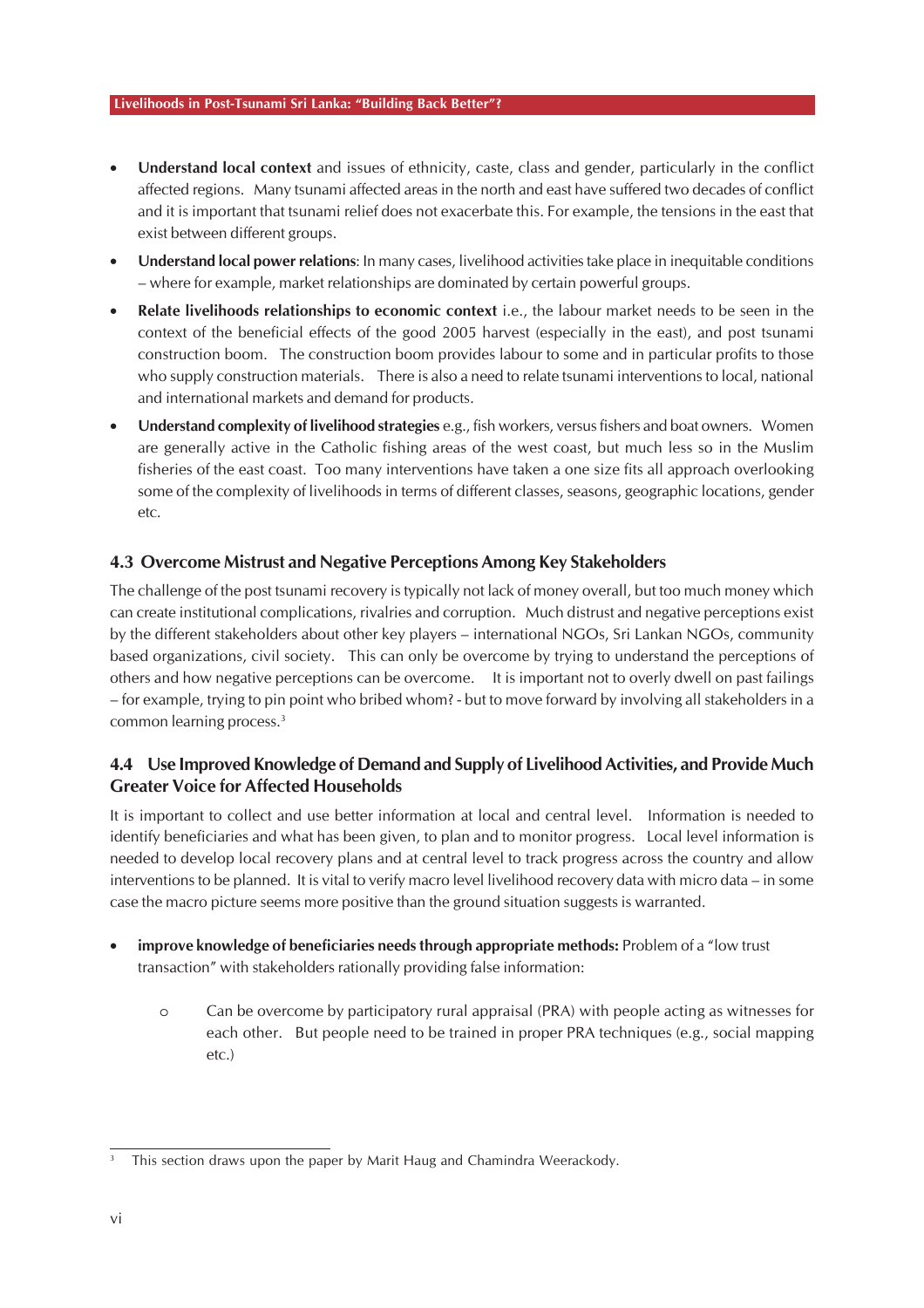- o Village level committees can be used to institutionalise a more consultative approach. Such committees need to build on existing structures while being careful not to allow dominance by certain more powerful groups or individuals
- o Techniques can be borrowed from those used by government in other circumstances (e.g., sworn affidavits and punishments for false information as used in issuing national ID or driver licence)
- o Cross checking data with different sources through a process of "triangulation"
- o Update Department of Census data with who has received what
- **Place beneficiary needs in the broader context** of avoiding restoring poverty, or making it worse by a real awareness of how people can escape poverty post tsunami.
- **Match and verify macro level national data with ground situation**: National level data is required, but it must be tested and verified at the local level. The data needs to be collected in a transparent and accessible way to allow this local verification to be done – and where appropriate the national level data can be adjusted and improved.
- **Improve use of information of interventions being undertaken:** There is a need for good information at the local, District and national level to ensure effective planning. One positive example is the way the Ministry of Fisheries has with FAO assistance highlighted the potential oversupply of boats in some areas, leading some NGOs to reduce their provision.
- **Create capacity and ownership within government and among others to use information**: many different databases are being set up, but there is a danger that this will be another example of supply driven hardware that does not really impact on actual decision-making. This can be mitigated by working with government officials, especially at the local level and others to really understand, own and use the data.

### **4.5 Seize Once in a Generation Opportunity to Upgrade Key Tsunami Affected Sectors**

With all the funds flowing into tsunami reconstruction, there is a need at national level to develop and implement strategies to upgrade the key affected sectors of fishing, tourism and small and medium scale enterprises. The tourism and fishing sectors have developed such strategies, but their implementation is only now beginning. There is a need to keep focused on the long term vision, without becoming bogged down into ad hoc crisis responses.

### **4.6 Key Stakeholders to Implement Joint Plans for Economic Development of All Households in Tsunami Affected Districts**

The tsunami response phase is now entering its third phase with regard to livelihoods and incomes. First, there was emergency assistance (cash grants, cash for work etc.), then, replacement of lost assets and now the third phase of economic recovery. This also provides an opportunity to move from the rhetoric of coordination to actual joint planning and implementation. There have been many complaints about poor coordination in livelihoods, but the record of implementation remains mixed. There are regular livelihood meetings now starting at District and Divisional Secretary level – but attendance is patchy (sometimes by government, sometimes by NGOs) and it amounts largely to information sharing. The challenge is to go further as the next phase begins to actual joint planning and implementation.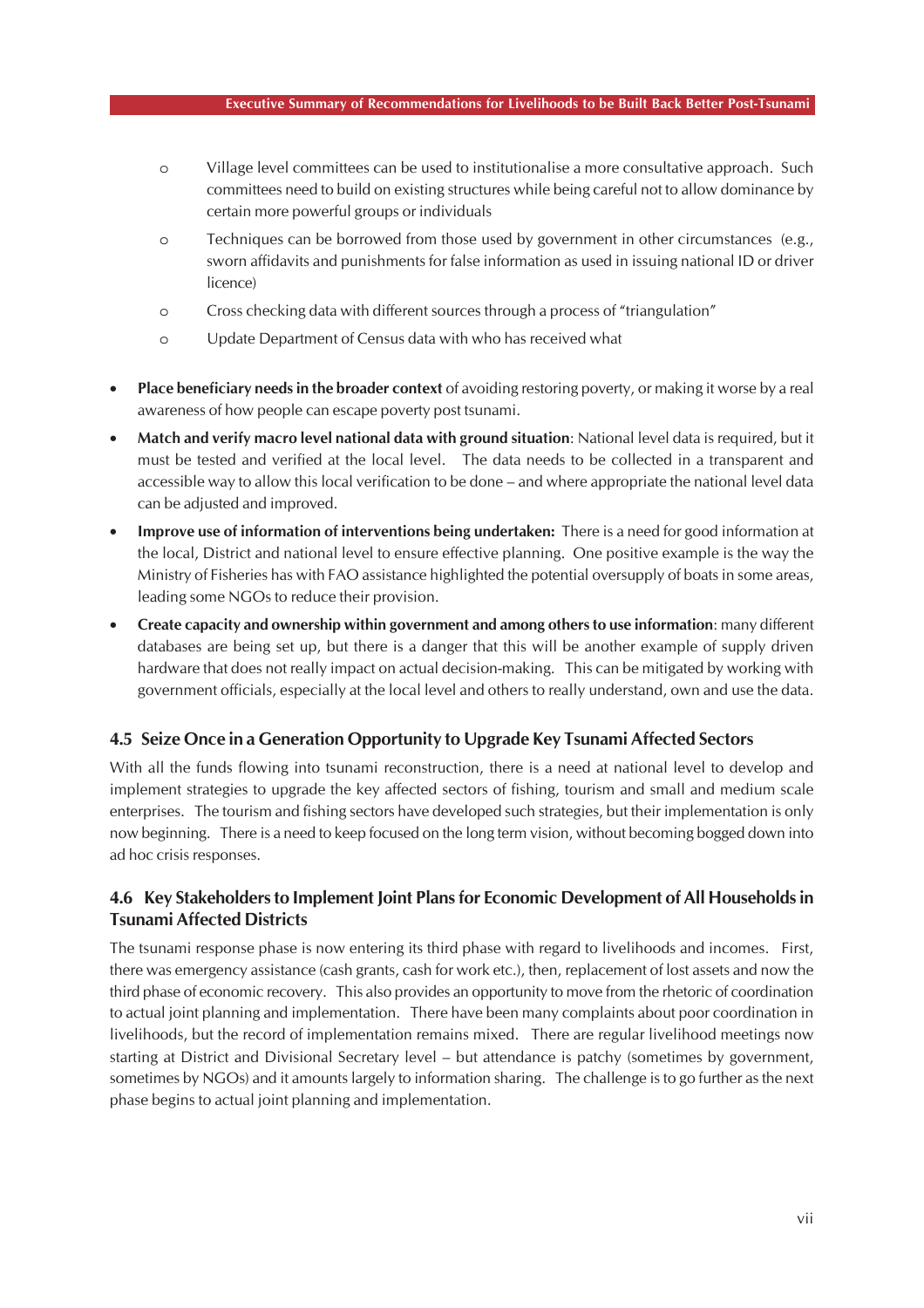This also allows the opportunity to move beyond a narrow focus purely on the tsunami affected households to the District as a whole including other poor households. The targeting on tsunami affected households often required due to funding constraints, inevitably created conflicts with other unaffected but still poor households in the area. With the move from replacing lost assets, to training, micro-credit, entrepreneur development and provision of improved infrastructure there is a need to open them up to all the residents of tsunami affected Districts. This will not only ensure that poverty as a whole is reduced, but limit the tensions and conflicts that have developed as a result of the narrow focus on replacing lost assets in many areas.

### **4.7 Strengthen Capacity of Local Government, Affected Households, Ngos and Community Based Organizations to Plan, Implement and Monitor Livelihood Recovery Programmes**

Divisional secretaries are now starting to take a more active role in livelihood planning and implementation and this is likely to increase as economic recovery gets underway. There is a need to support capacity within divisional secretaries and the elected bodies such as pradeshiya sabhas. Divisional Secretary offices will now be equipped with graduates and livelihood focal points.

There is also a need to support the capacity of community based organizations such as fishery cooperative societies. While these have suffered some political interference and elite capture, their main problem has been lack of activism and basic management skills in book keeping etc.

One particular area of weak capacity by NGOs and CBOs is to undertake cash for work programmes. A number of such programmes are still underway or planned – and with the shift now toward rural infrastructure (e.g., roads, drainage systems etc.) there is concern that the lack of engineering skills will result in low quality investments.

Another area of limited capacity is the ability to manage and monitor physical and financial progress. For some of the smaller Sri Lankan NGOs in particular, the huge amount of funds and activities that they are undertaking are straining their capacity to breaking point. They simply do not currently have the management skills or experience to handle these kinds of demands, but with limited inputs these bottlenecks can be overcome.

### **4.8 Improve Micro-finance as a Tool for Poverty Reduction**

One of the abiding aspects of poverty in Sri Lanka is difficulty in accessing credit. Despite the wide penetration of micro finance, most schemes focus on providing small loans, which help reduce vulnerability, but have mixed success in really lifting people out of poverty.

Many tsunami households were in debt before the tsunami. There is a careful balance being kept between the need to keep the repayment "culture" while being realistic about the need for low interest loans. However, the key constraint seems to be less the interest rate per se, than the inability to quickly and easily access funds when they are required. The private sector chambers have been working with small and medium sized enterprises to help them access government credit schemes such as Susahana.

With some proposing a greater role for government oversight of micro credit with some legislation under discussion, there is an ongoing debate about the value of a more regulated micro credit industry.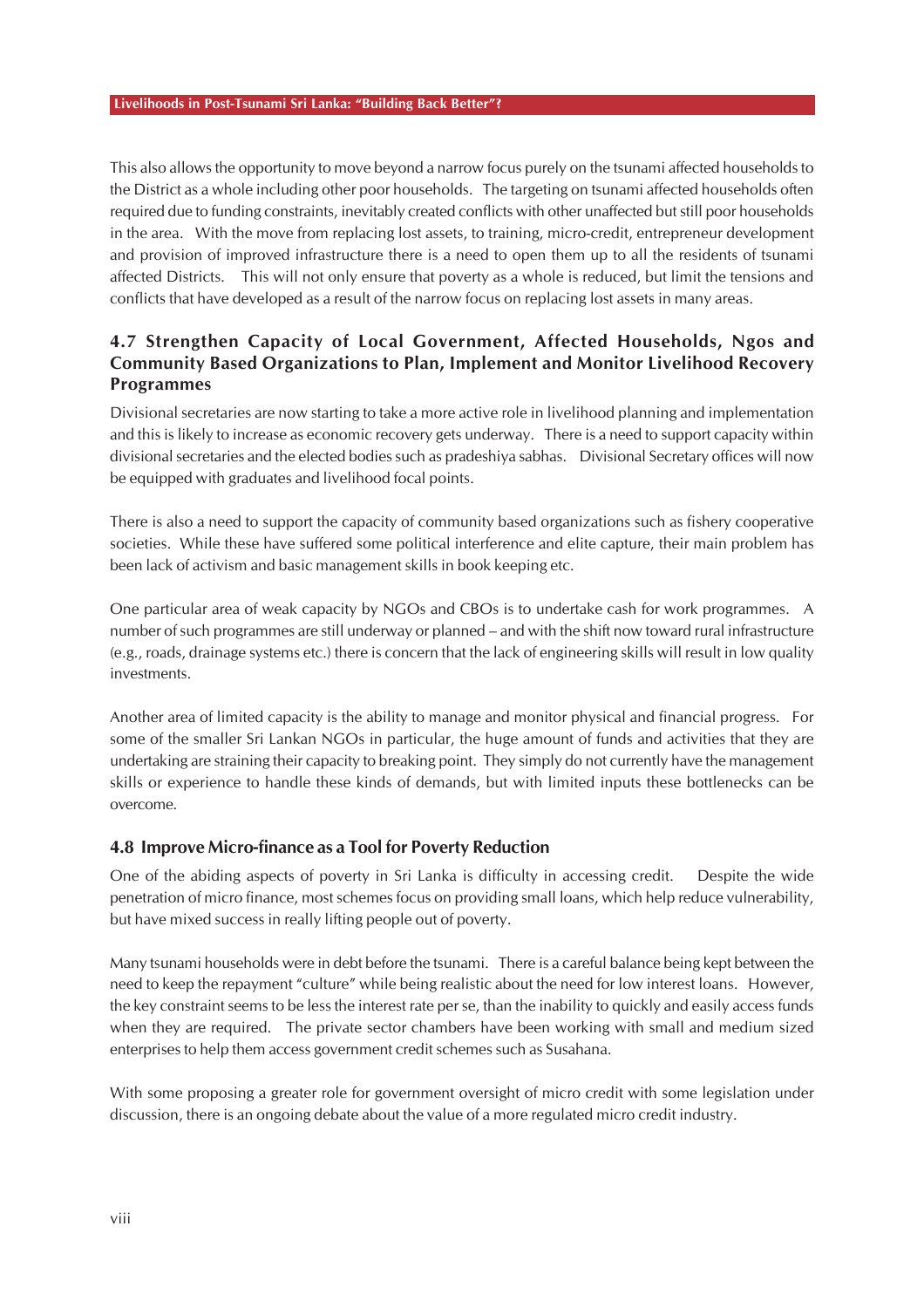### **5. Recommendations for Livelihood Improvements of Key Groups**

**Gender:** Many women are trapped in relatively lower paid work as compared to men. NGO Programmes may be helping women generate some income based on what are traditionally seen as women's occupations. But there is a need to assist women to break gender stereotypes and create more and new opportunities for women to generate income and improve their income situation vis-à-vis men.

**Ethnicity/equality:** Two thirds of the tsunami deaths and 60 per cent of the initial displacement occurred in the north and east of the country. Attempts to restore livelihoods in the north and east must overcome not just the impacts of the tsunami, but also the legacy of the conflict. Infrastructure (roads and harbours etc.) is less developed in the north and east, micro credit facilities and the banking sector are more limited and incomes are generally lower. A long term investment package is needed to overcome these structural inequalities.

**Those unable to work (injured, sick, carers)**: In the focus on livelihoods, it must not be forgotten that many remain who are unable to work due to illness or have other responsibilities as carers for others. There is a need to provide social protection measures for these people.

**Non - poor groups:** In trying to address poverty, it is important to understand what is motivating the more powerful and wealthier groups who dominate some livelihood activities. What is their stake and what livelihood improvements will they accept and what will they resist? There is an important advocacy role to draw attention to some of these issues. For example, the largest beneficiaries from the low paid coir workers are the blue chip companies, who are the largest exporters of coir. While the private sector has been active in the relief phase of livelihood restoration, there is a need to extend this by engaging corporate social responsibility in longer term livelihood recovery.

### **6. Recommendations for Key Livelihood Sectors**

**Micro entrepreneurs:** Many micro- entrepreneurs making products (e.g., coir, rope, carpets, reed mats, food preparation) or selling (eg small shops) were poor before the tsunami. The challenge is to help them escape poverty. However simply widely redistributing assets (e.g., sewing machines, coir machines) can make things worse than before.4 There is an urgent need to shift from a supply side production focus to a demand led market driven approach:

- Identify and develop economic activities that are labour intensive and which cater to demand in the local market and/or can compete in the international market e.g., some promising examples of community based tourism have begun
- Increase value added from current low value activities for example, by providing assistance and training to improve product design quality
- Organize informal sector to develop producer organizations to negotiate with middlemen or cartels to earn a larger share of the final retail price, and other benefits (e.g., micro credit) and support advocacy efforts. For example, an NGO in Galle has organized street vendors into a federation to lobby authorities

This section is largely based on the paper presented at the workshop by Kamal Kapadia on "Reviving livelihoods after the tsunami: identifying gaps in existing programmes".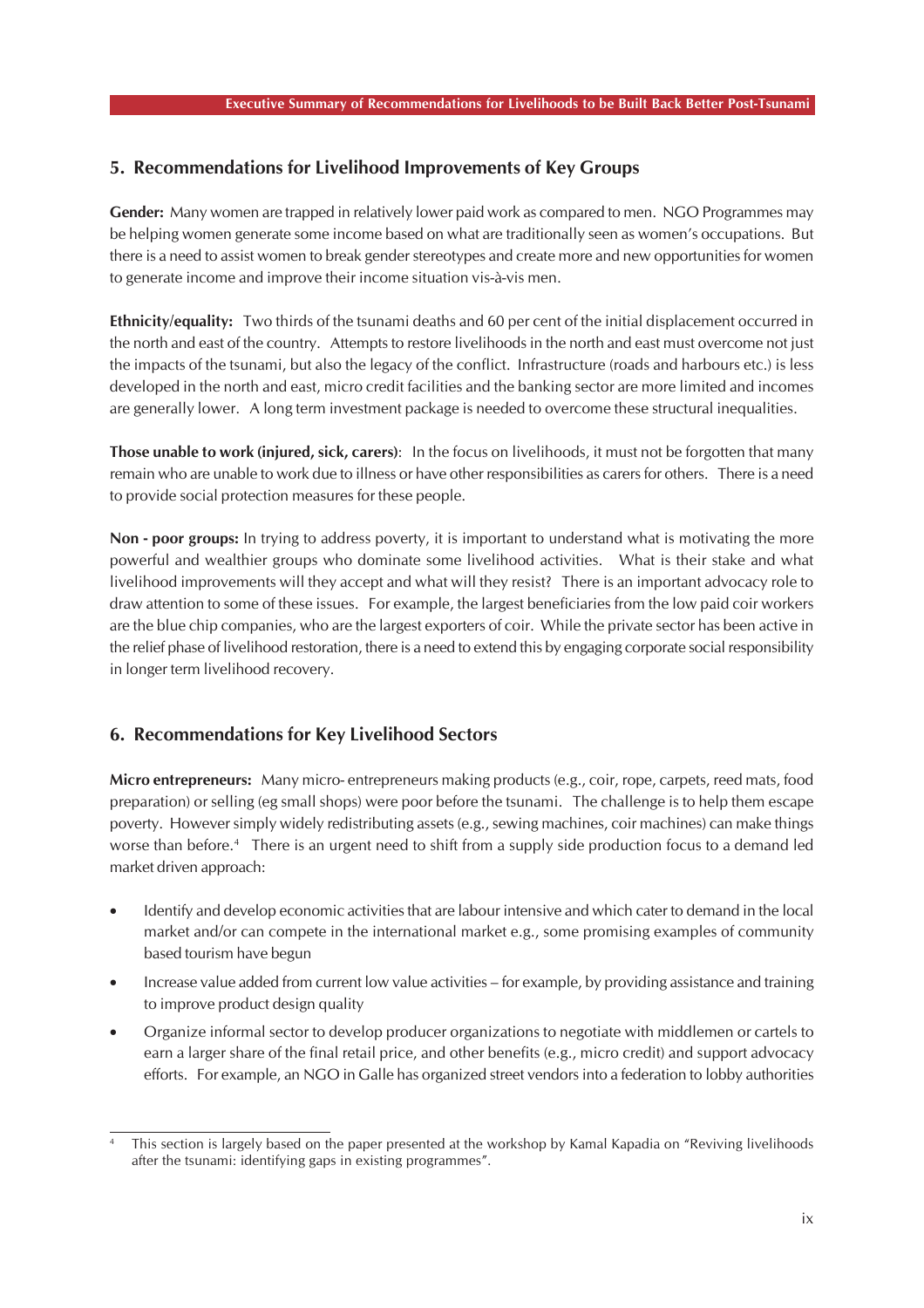for a permanent place to locate their stalls and they have started a micro-credit scheme; while others have organized coir marketing cooperatives

• Link up with local and international private sector and improve market research. For example, some NGOs are working with garment industry buyers to sell clothes produced by tsunami affected households

**Fisheries:** The term 'fishing community' has limited value for addressing livelihoods.<sup>5</sup> Fishing households are highly stratified, both horizontally and vertically. The horizontal stratification refers to the type of fishing craft used, such as 'no craft', 'unmechanised traditional–lagoon', 'unmechanised traditional – marine', 'traditional mechanised – marine', 'mechanised outboard motor (OBM)', 'mechanised one day boats with inboard motors (IBM)' and 'mechanised multi-day boats with IBM'. On the vertical axis there at least eight categories engaged in fishing including part time fishermen, part time fisherwomen, part time fishworkers, full time fishworkers, full time fishermen, full time fisherwomen, individual boat owners and commercial boat owners. There are also those engaged in local and regional wholesale trading, local retail traders and fish processors. Fishing also demands a number of ancillary support services notably individuals who engage in repair work and provisioning. Finally there are different geographical localities and different cultural groups are engaged in fishing.

With such diversity, the main recommendation is to improve consultation with different fishers about their needs and act on their responses. Some of the current problems (e.g., inappropriate boats, oversupply of boats) have arisen due to a failure to consult fishers themselves. Past prioritization of fisher views indicated that priorities varied widely. However, some common issues stand out:

- *Fishery infrastructure and fishing hardware*
	- o Lack of investment for fishing infrastructure (e.g., harbours, ice storage) in the east and north compared to south
	- o Improve design of multi-day boats
	- o Post harvest losses and lack of proper storage facilities on boats
- *Fishery management*
	- o Particular restrictions related to the conflict in the north and east with restrictions on engine power
	- o Incursion of foreign vessels are particularly important for the larger boat owners. This is a serious concern as contrary to some popular perceptions, Sri Lanka, along with most tropical coastlines, has a relatively unproductive fishery compared to more temperate regions where greater water mixing increases fish productivity
	- o Problems of illegal fishing gear
	- o Over-fishing as a priority in the near shore of the south and west (in the north and east this is much less of an issue)

This section is largely based on papers presented at the workshop by Leslie Joseph, Steve Creech and two fishing representatives from Ampara District.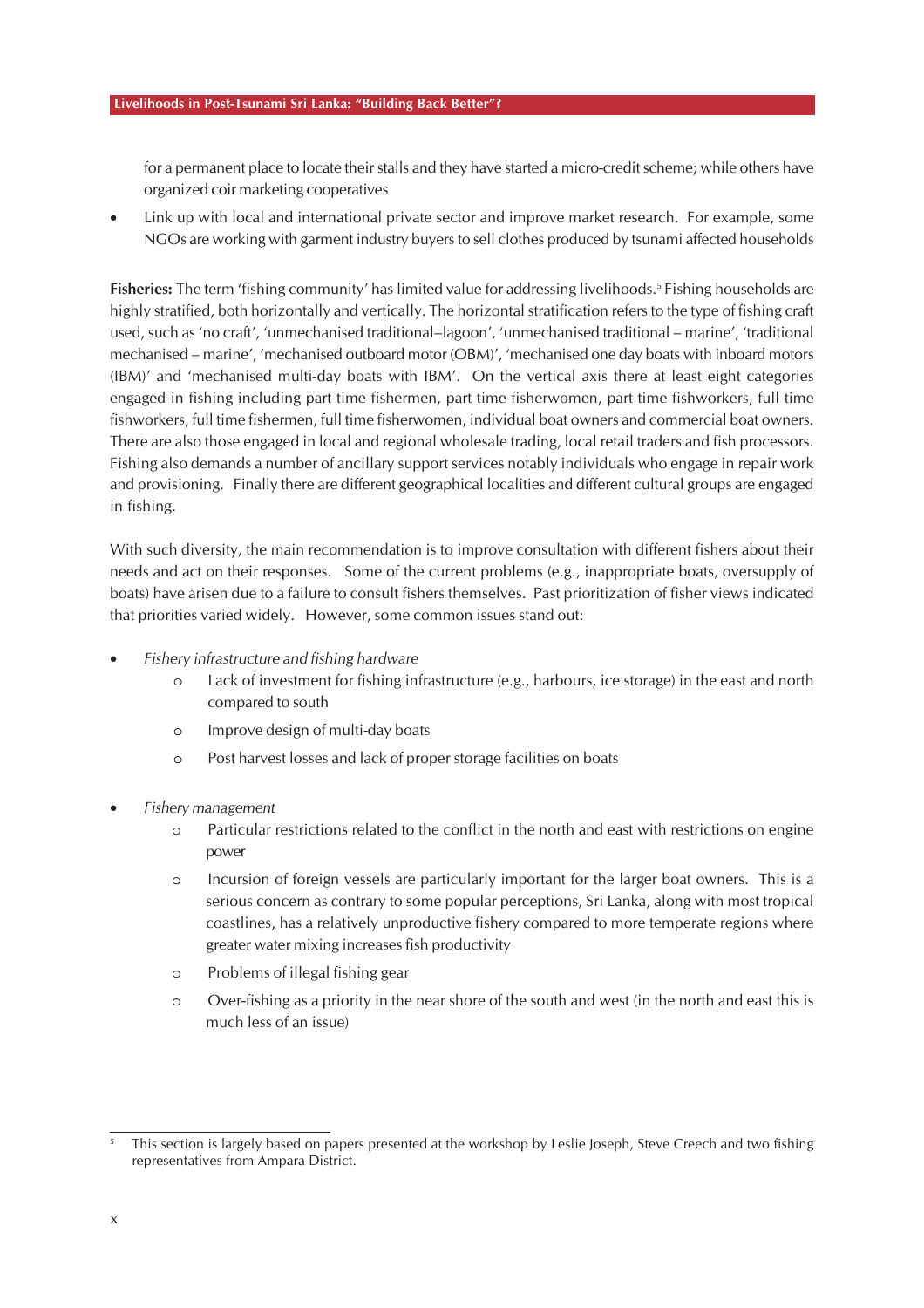- *Other institutional short-comings*
	- o Institutional weaknesses of fishery cooperative societies
	- o Improve labour conditions for fish workers
	- o Involve other more powerful stakeholders in fishery management (e.g., fish buyers)
	- o More support by NGOs for Ministry of Fisheries' attempts at regulating and managing the fishery
- *Access to non-fishing opportunities*
	- o Lack of education and vocational training opportunities particularly for the youth

The Ministry of Fisheries has developed a strategic plan for the industry that will address many of these issues. But as so often there is a need for funds, and competent political and administrative capacity and NGO support to ensure that plans are properly implemented.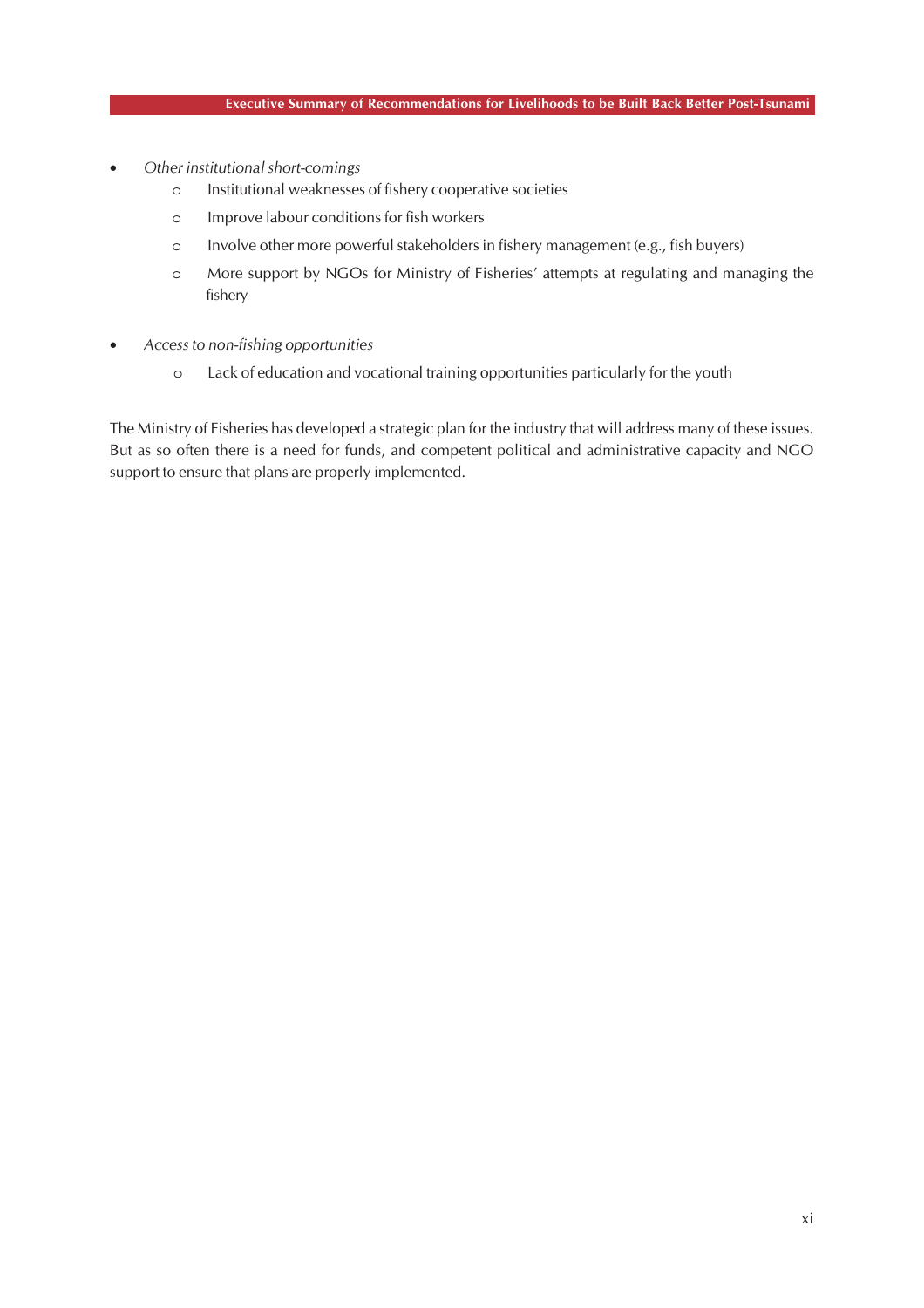# **1. Reviving Livelihoods After the Tsunami: Identifying Gaps in Existing Programmes**

Kamal Kapadia

### **I. Introduction**

This paper presents an analysis of efforts to revive livelihoods after the tsunami in Sri Lanka. Using a combination of findings from a village case study in Galle, analysis of existing statistical data, a study of NGO projects, and a literature-based study of the structure and dynamics of the rural economy in Sri Lanka, the paper examines the extent to which existing NGO Programmes to revive livelihoods actually meet the needs of the poor along the coast.

The study analyzes NGO Programmes on the basis of two goals that all organizations agree to be important: "building back better" (the subject of the current workshop) and the need to ensure some form of equity in development – within tsunami-affected communities, and between tsunami-affected people and other poor and marginalized in the country. It should be said at the outset that NGO Programmes are making considerable progress in helping revive livelihoods of tsunami-affected people; a recent report written jointly by the Steering Committee made up of representatives of the government (Ministry of Finance, National Planning Department and TAFREN), donor community (ADB, IFRC and UN) and civil society (CHA) confirms this: approximately two-thirds of people have regained some source of income (Steering Committee, 2005). However, preliminary findings suggest that vis-à-vis the goals of building back better, livelihood recovery Programmes could do more to address problems specific to the informal sector, youth, gender, and to cater to multiple dimensions of equity.

All findings are preliminary, and represent research work in progress. There are many caveats: first, the root causes of many of these problems discussed are a function of the structure and dynamics of the rural economy, politics and culture in Sri Lanka. While some of these structural and political forces at play are referred to, a detailed discussion of how and why these factors developed and shaped the local rural economy is beyond the scope of this presentation, and is the subject of a subsequent paper. The main goal of this paper is to present village-level livelihoods-related needs that NGOs can address through innovative Programme design.

Second, the village community studied and upon which many conclusions are based is outside the buffer zone in the Southern region, and has a local economy dominated by small business. It is not a fishing village, nor is there any significant agriculture. The advantage of studying a community outside the buffer zone is that rehabilitation and reconstruction is already underway, and one can study the community in the very process of recovery (which is impossible to do in communities still living in camps inside the buffer zone). The limitations, of course, are that some of the issues within the buffer zone may be different; as would be issues within fishing and agricultural communities, and in the north-east. However, there is a trend towards diversification of incomes sources in rural areas in most of the developing world (Ellis, 2000), and in this context, small business development is playing an increasingly important role. Understanding the dynamics of and issues surrounding small business development therefore has ramifications not only for tsunami rehabilitation, but for rural economic development Programmes in general.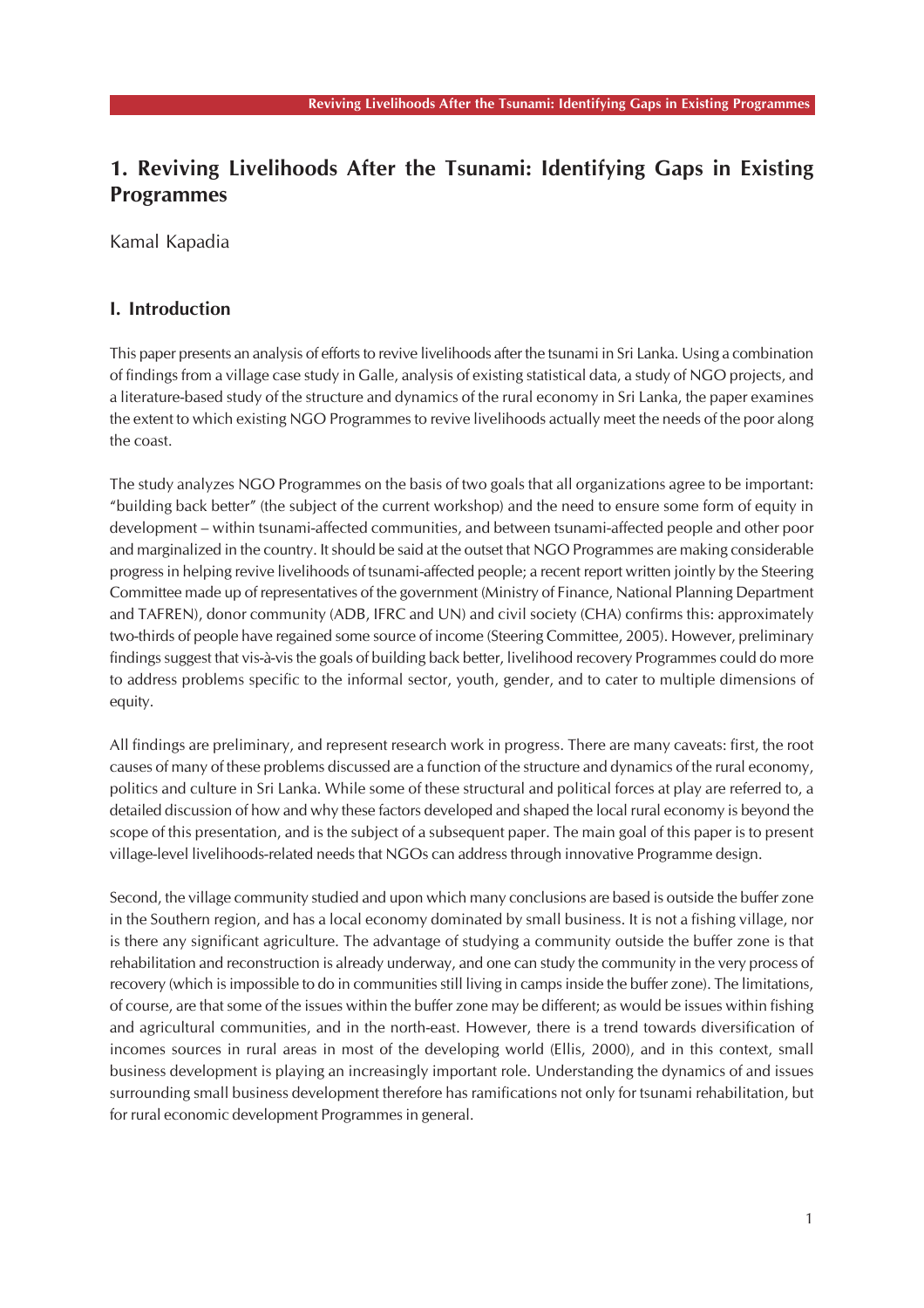Third, while the paper presents statistical data, based on a survey conducted in the village of Muhudupitiya1 in Galle district, this data in and of itself cannot be considered representative of anything except the particular community studied. Where relevant, it has placed the numbers from the village study in the context of statistics for Sri Lanka more generally, or used the numbers as part of theoretical and/or qualitative arguments, where the qualitative nature of the argument is far more relevant than the actual numbers themselves.

Finally, the overview and analysis of NGO projects is not comprehensive, as that research is still in progress. To date the author has researched the activities of 24 different organizations. Even amongst these, there has not been sufficient time to conduct a detailed study of all the documents that NGOs have made available.

A word on the methods: While arguments presented in this paper are based largely on the results of a survey, this survey was "embedded" in an ethnographic study of village life in Muhudupitiya after the tsunami. The author lived in the community that was studied for a period of one month and has, over the two months subsequent to her stay there, returned every second week for a few days at a time to conduct more research. In addition to the survey (based on a random sample of households in the village), the study conducted focus group discussions, had many interviews and informal "chats" with various community members, attended village society meetings, and immersed into village life as best one could. Since the author's Sinhala skills are basic, she was accompanied by a female research assistant the entire time.

This paper is structured as follows: the next section of this paper presents a general overview of the types of income-recovery Programmes being planned and/or implemented by NGOs in tsunami-affected regions. The third section provides some background information on Muhudupitiya. The fourth section is a discussion of livelihood-related needs that NGO Programmes could better address; an analysis of these needs and their underlying causes is based on the study of the village community in Galle, but where possible, presented in a broader context of economic development needs and challenges in rural Sri Lanka. The fifth section provides recommendations to NGOs on ways to meet these needs, using examples wherever possible of innovative projects and Programmes that already exist. The last section consists of some concluding thoughts.

### **2. Overview of NGO Programmes to Revive Livelihoods after the Tsunami**

There are a huge variety of organizations working on reviving livelihoods after the tsunami. According to a recent report, at least eight ministries and over 100 international and national organizations are involved in livelihood restoration activities. Over Rs.12 billion (US\$ 126 million) has been committed to livelihood recovery activities (Steering Committee, 2005). As diverse as the organizations, are the range of livelihoodsrecovery Programmes they offer. At the same time, they share some general features. Here, these programs are summarized into broad categories:

- **Cash-for-work:** These are typically short-term employment Programmes, where people are paid a daily wage for cleaning and re-construction work.
- **Replacement of livelihoods-related assets destroyed or damaged by the tsunami***:* Here people who lost some physical assets essential for their livelihood (e.g., fishing boat, sewing machine, coir machine, seeds

<sup>1</sup> Muhudupitiya is an assumed name, in order to protect the identities of the participants in this study, who shared considerable confidential information on subjects such as personal income and debt, social problems, their views on NGOs, and village politics.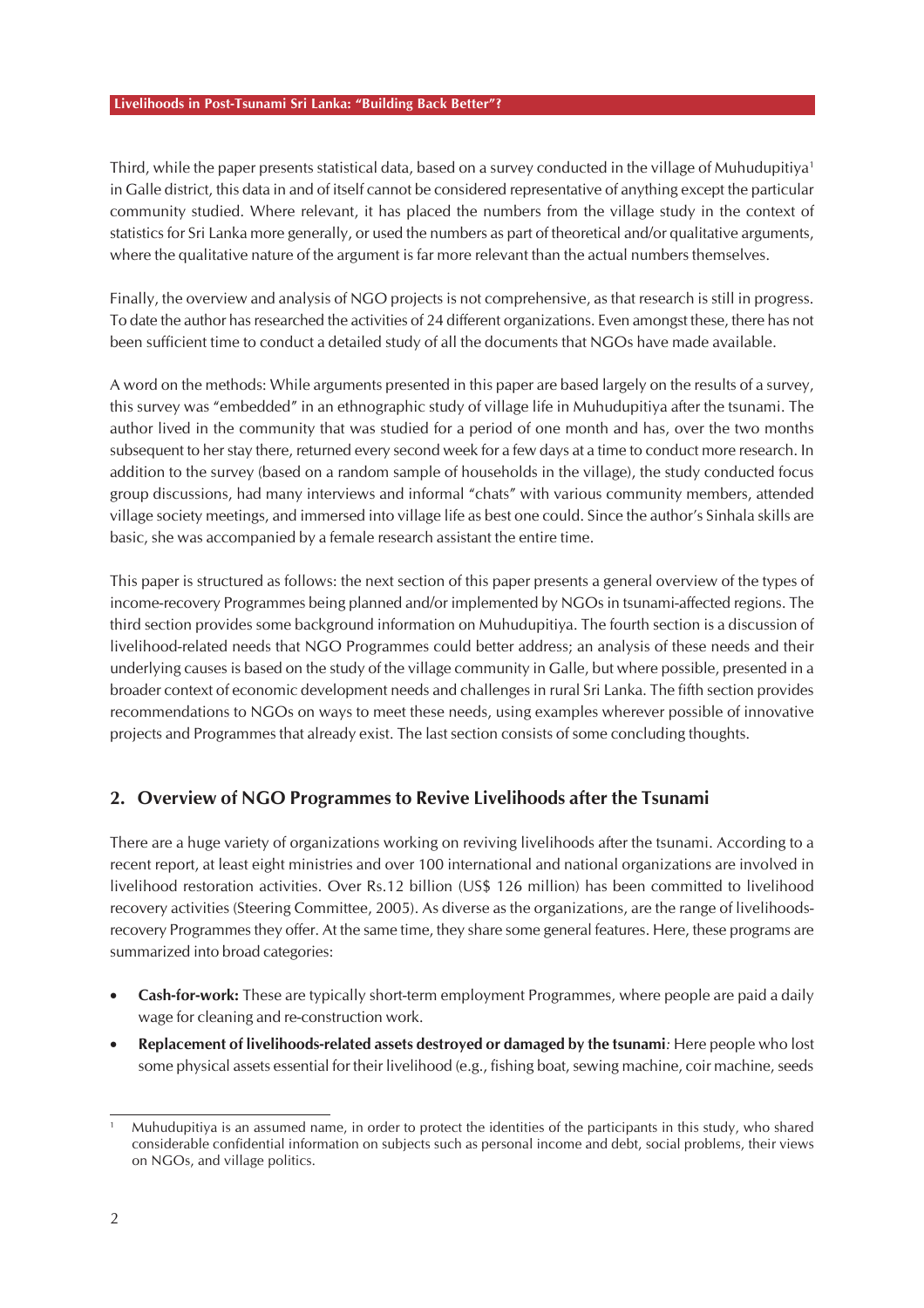#### **Reviving Livelihoods After the Tsunami: Identifying Gaps in Existing Programmes**

and fertilizer, tools, etc.) are provided with a replacement. Sometimes, people are provided with equipment that is more modern, or in some way better than what was lost. Sometimes, they are also provided with additional equipment (which they did not own before the tsunami) but which helps improve their business. e.g., in Muhudupitiya, an owner of a small shop/restaurant received a refrigerator, which he did not have before the tsunami.

- **Cash grants:** These comprise of cash grants to people to purchase replacements for equipment lost in the tsunami.
- **Training:** There are a huge variety of training Programmes on offer. They include management, accounts and business development training, a wide range of vocational and skills development Programmes, quality control and marketing training.
- **Micro-credit:** These take the form of low interest loans to tsunami-affected people wishing to start, or restart some enterprise.
- **Infrastructure development:** Some NGOs and UN agencies are (re)building infrastructure necessary for people's livelihoods, e.g., reconstructing fishing harbours, building marketplaces and shops, building roads.
- **Market facilitation:** This involves helping people manufacturing products connect with appropriate markets, e.g., connecting producers of handicrafts with tourist shops in large hotels, or with retailers in the big cities and overseas.
- **Organizational strengthening:** These Programmes target production organizations like cooperatives and unions, as well as small NGOs, microfinance agencies and government departments and agencies. They strengthen and build capacity in existing institutions like a fisheries cooperative or street hawkers union, and/or encourage and enable the formation of new production cooperatives and societies. They sometimes also provide support in the form of office equipment and management/capacity training to NGOs, microfinance agencies and government.
- **Advocacy:** There is very little advocacy work on livelihoods as such, but a lot of advocacy work on issues that affect livelihoods, such as the buffer zone issue.

Of these various areas of work, the majority of NGOs interviewed are focused on replacement of livelihoodsrelated assets, training, and micro-credit.<sup>2</sup> To a lesser extent (in terms of numbers of organizations working in a particular area), there is activity in the areas of market facilitation, infrastructure development and organizational strengthening, and to an even lesser extent in the area of advocacy. Cash-for-work Programmes abound, but these are largely seen as short-term Programmes; while acknowledging their importance and contribution, the study does not cover these or infrastructure development Programmes in the analysis. Only one NGO visited provides direct cash grants – such Programmes are conducted mainly by the government.

### **3. Village Background Information**

- The village of Muhudupitiya in Galle district is comprised of 616 families. It covers 2 Grama Niladari Divisions.
- The tsunami killed 36 people in this village, and destroyed 168 houses completely, while 27 were damaged and unusable, and 197 were damaged, but can be used to a greater or lesser extent (Department of Census

<sup>2</sup> As this research is a work in progress, this claim is based on an overview of the interview notes; there has not been time to review in detail and quantify all the various sub-programmes of NGOs where research was conducted.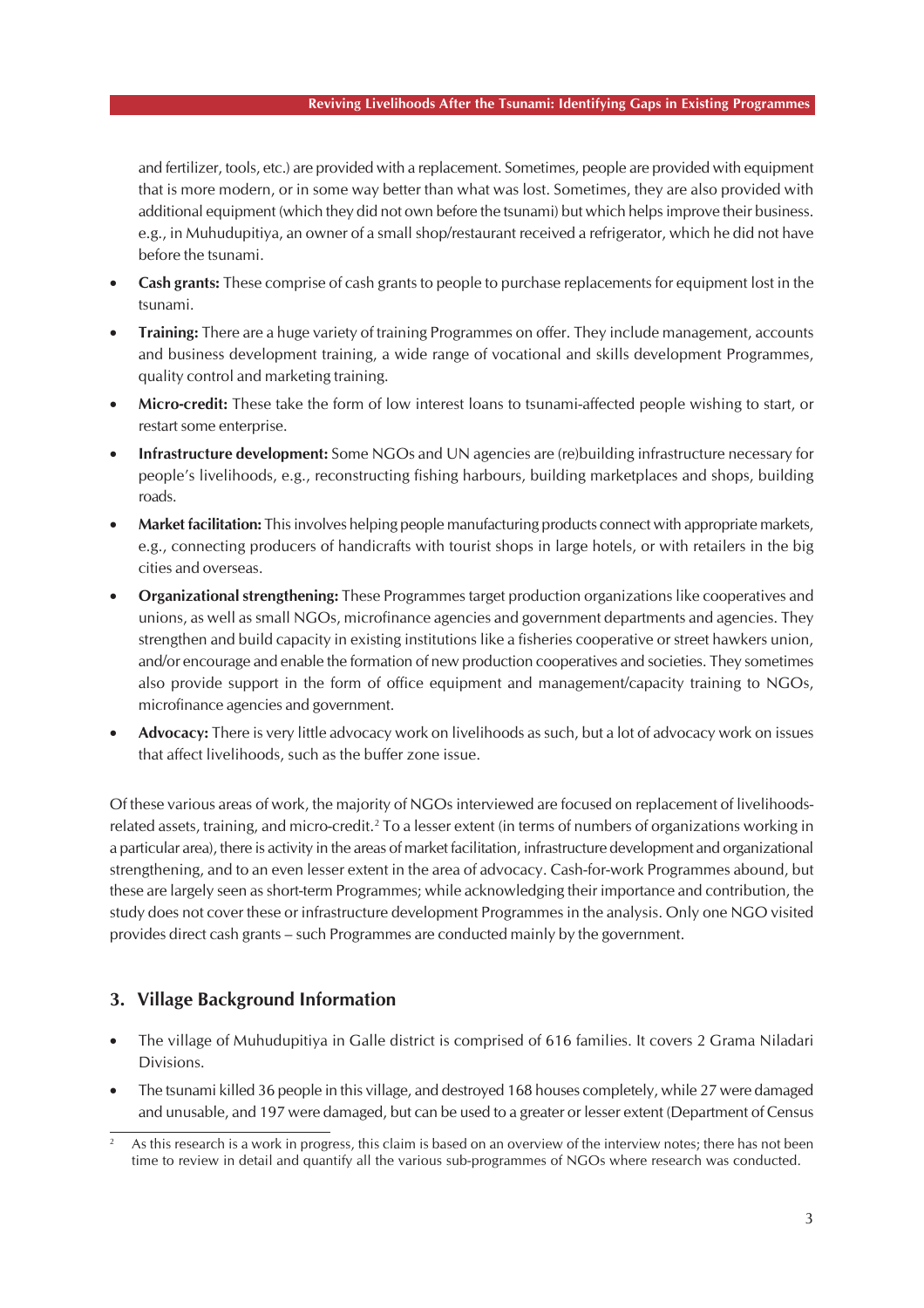and Statistics, 2005a). The vast majority of homes are outside the buffer zone, which has allowed for reconstruction and rehabilitation to proceed.

- In the survey of randomly selected households, the study covered 60 households, and obtained data on 97 families and 161 people who were employed in some capacity or the other before the tsunami.
- 55.3 per cent of respondents were women, 44.7 per cent men.
- Education levels vary greatly, but reflect the trend that increasing numbers of people are completing secondary school (see Table 1.1). In the sample as a whole, 28.7 per cent of the income-earning population has completed A-levels, and 22.4 per cent has completed their O-levels (but not their A-levels).

| Table 1.1<br><b>Education Levels by Age Group</b> |                                                           |                                                           |  |  |  |  |
|---------------------------------------------------|-----------------------------------------------------------|-----------------------------------------------------------|--|--|--|--|
| Left school before                                | % of income-earners in<br>sample below 25 years<br>of age | % of income-earners in<br>sample above 25 years<br>of age |  |  |  |  |
| Completing O-levels                               | 28%                                                       | 53%                                                       |  |  |  |  |
| Completing Grade 5 (or lower)                     | 5%                                                        | 26%                                                       |  |  |  |  |

- In terms of pre-tsunami occupations, the majority of the population is part of what is commonly known as the informal sector. There are various definitions of what comprises the informal sector. The Fifteenth International Conference of Labour Statisticians (ICLS) in 1993 defines the informal sector as consisting of production units that "typically operate at a low level of organization, with little or no division between labour and capital... and on a small scale.... Labour relations - where they exist - are based mostly on casual employment, kinship or personal and social relations rather than contractual arrangements with formal guarantees." (International Labour Organization, 2005). The informal sector is characterized by typically low incomes, sporadic earnings, little or no social security and pensions, and poor, if any, political representation. 75 per cent of the workforce in Muhudupitiya is in this sector (the remaining have jobs in government or the formal private sector). This sector is further categorized by employment status as follows:
	- o **Self-employed:** This is the largest group, comprising 63 per cent of the informal sector workforce. They consist of people who produce or trade in some good or product, typically from their home, and sell this product on a per-unit basis (this is to say, they are paid for the product, and not a wage for their labour). They do not employ other people. This group includes coir workers, tailors, carpenters who produce a good (e.g., furniture items) for sale, retail shop owners who do not employ others, etc.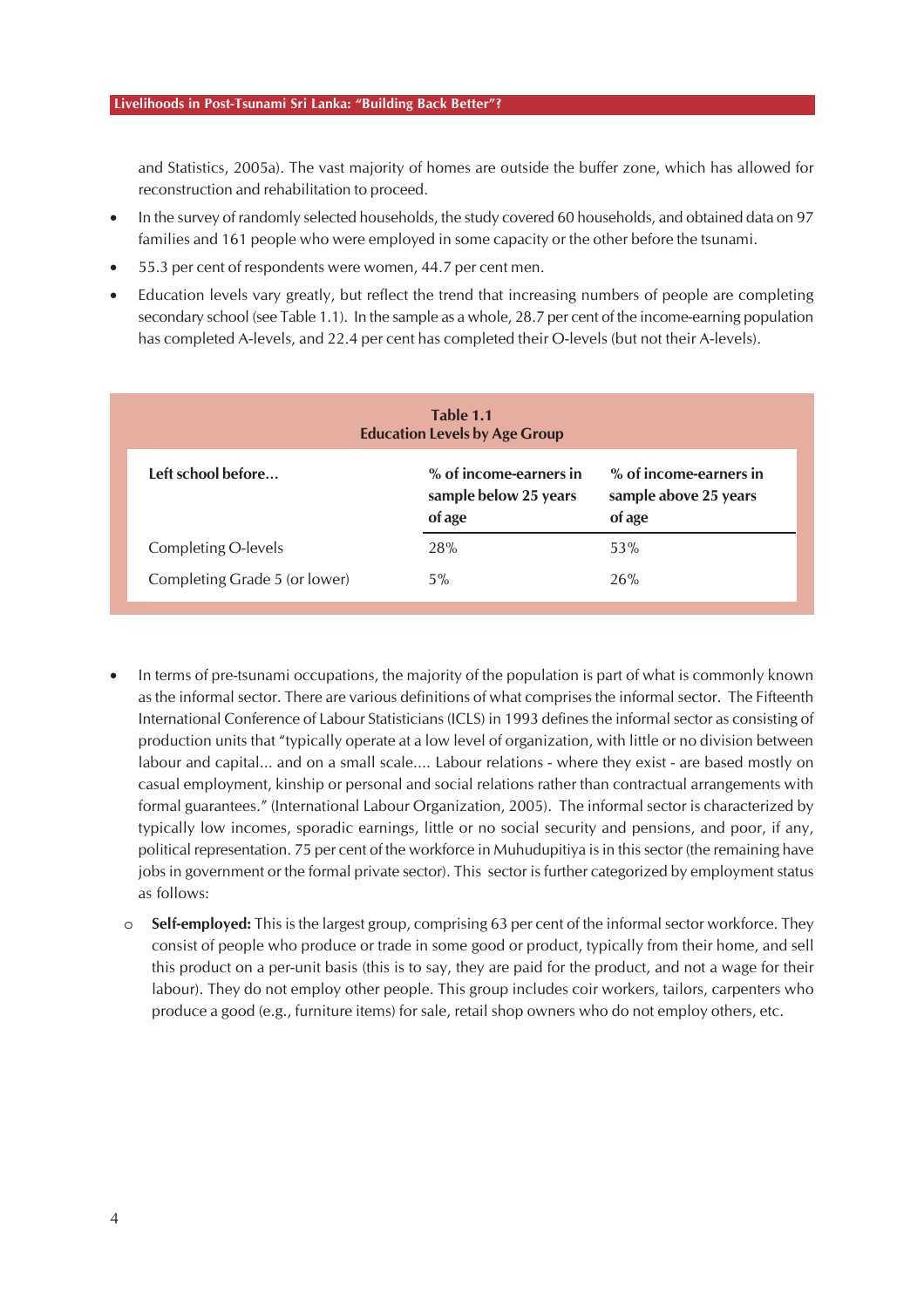- **Employees/labour:** This group comprises 23 per cent of the informal sector workforce. They are paid a daily wage for their labour, and rarely have work all days of the week. They include general labour (which moves from one industry to another looking for work), masons, carpenters and electricians who work on construction sites, fishermen who work on others' boats, etc.
- o **Employers:** This group comprises 14 per cent of the informal sector workforce. They run an industry or business which employs other people. This group includes lime business owners, exercise book manufacturers, retail shop and garage owners which hire other people, etc.
- In terms of specific occupations, there were 48 different jobs amongst the 60 households surveyed. The most common amongst these are: making or trading in rope (29 per cent of the population surveyed is involved in this activity), all activity associated with the manufacture and selling of lime (22 per cent of the population surveyed works in the lime industry - this includes digging for coral, transporting coral, working at the kiln, transporting and selling lime), tailoring, and making exercise books.
- The lime industry which involves the slow "cooking" of coral in large kilns to make lime used in the construction industry – was a major industry along most of the Galle district coast line, and also employed many people in Matara and Hambantota. The tsunami has effectively destroyed this industry. Not only were many kilns destroyed or damaged, but the government has begun to enforce a ban on mining (at sea) or digging (on land) for coral, which has made it very difficult for the industry to source its basic raw material. In Muhudupitiya, about 20 lime kilns are now lying unused.
- 32 per cent of the households surveyed have a per capita income below Rs. 1,800/month. 83 per cent of these low-income households have a primary income earner who is in the informal sector self-employed or employee/labour category. Rs. 1,800/capita/month is the current official poverty line for Sri Lanka<sup>3</sup>, but is measured in terms of per capita consumption expenditure, as opposed to income (which is what the data is based on). It would therefore not be correct to say these households are living below the poverty line. At the same time it gives some indication of the poverty situation in the village. The Headcount Index for poverty in Sri Lanka, for reference, is 23per cent (ie., 23per cent of the population lives below the poverty line) (Department of Census and Statistics, 2005b)
- 55 per cent of households surveyed were in debt before the tsunami. The single largest provider of loans is the private moneylender. See Table 1.2 for a breakdown of debt by source. Of the total sample in debt (before the tsunami), 31 per cent have taken loans for improving or starting a business. All the other people in debt are using the loan for some form of consumption expense – to buy land, to build or repair a house, for medical emergencies, for daily consumption needs, or for miscellaneous expenses like purchasing a music system, or for a daughter's coming-of-age party.

<sup>3</sup> According to the Department of Census and Statistics (2005b), the estimated poverty line for the year 2002 (which is the latest year for which published data is available) is Rs. 1,423. However, in a recent presentation at a CHA Coordination Meeting on November 21, 2005, Dr. Nanayakara of the Department of Census and Statistics reported the latest current poverty line, adjusted for inflation and other factors, to be Rs. 1,800.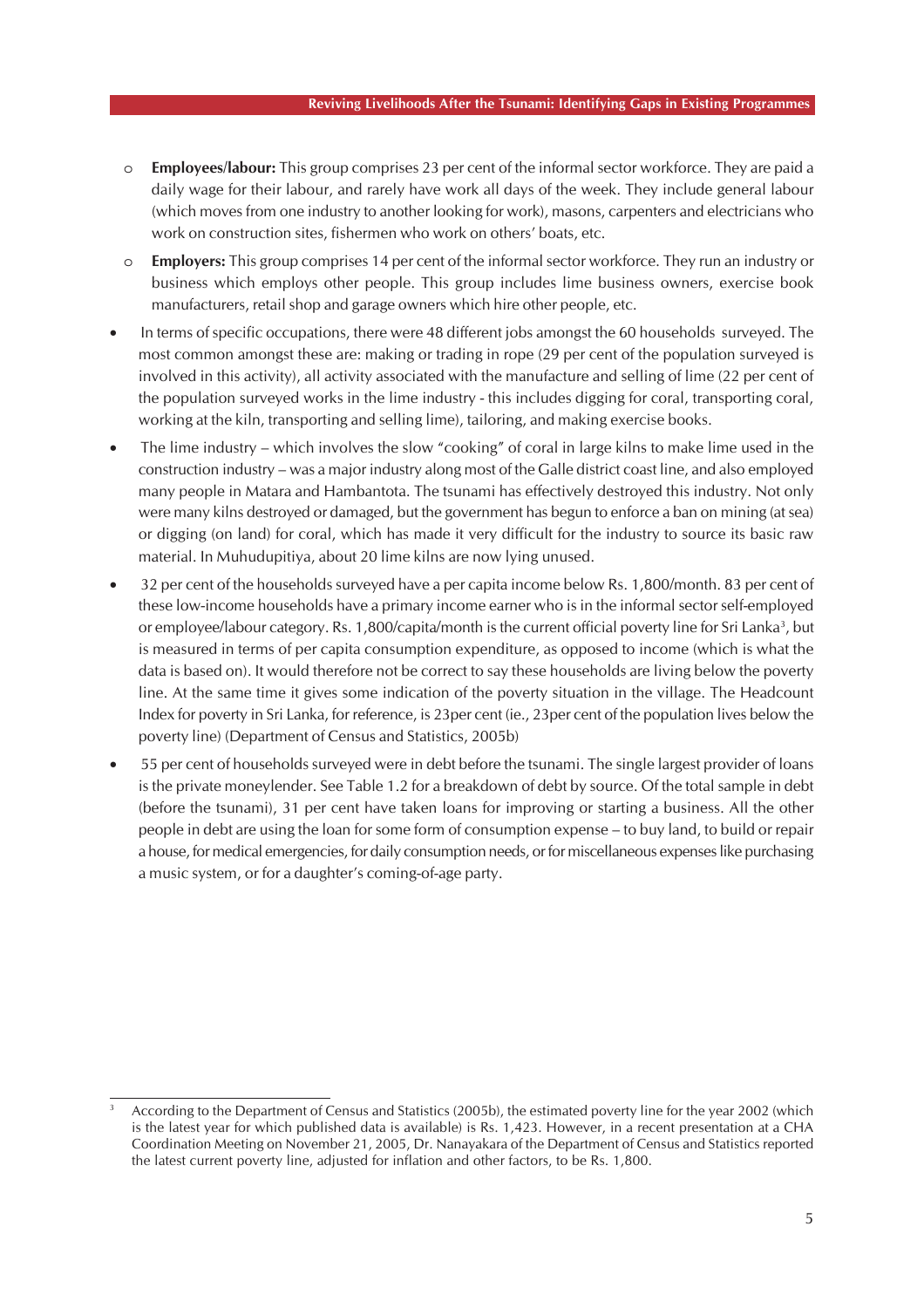| Table 1.2<br><b>Breakdown of Debt by Source</b> |                             |                                     |  |  |  |
|-------------------------------------------------|-----------------------------|-------------------------------------|--|--|--|
| Source of Loan                                  | No. of<br><b>Households</b> | $%$ of<br><b>Households in Debt</b> |  |  |  |
| Non-governmental organization                   | 6                           | 18.2                                |  |  |  |
| Samurdhi                                        | 6                           | 18.2                                |  |  |  |
| Other government bank                           | 7                           | 21.2                                |  |  |  |
| Private person - money lender                   | 9                           | 27.3                                |  |  |  |
| Private person - relative                       | 2                           | 6.1                                 |  |  |  |
| Private bank                                    | 3                           | 9.1                                 |  |  |  |
| Total in debt                                   | 33                          | 100                                 |  |  |  |
| Not in debt                                     | 27                          |                                     |  |  |  |
| Total households                                | 60                          |                                     |  |  |  |

### **4. Analysis of Livelihoods-Related Needs**

This section is organized as follows: Livelihoods-related issues related to the needs of the informal sector, youth and gender are first discussed and then briefly the topic of equity. The key thing to point out right at the start is that these are by no means exclusive categories; rather, the needs are more often than not cross-cutting, e.g., for a young woman employed in the informal sector, the needs pertaining to the informal sector, youth and gender are all relevant to improving her livelihood situation. The last topic – multiple dimensions of equity – is an overarching issue that relates directly to the need for some mechanisms which allow NGOs to provide for equitable development.

Within each topic area, the section discusses the nature of the problems and needs, and demonstrate how people in these sectors may be falling through gaps in livelihoods recovery Programmes. In the next section the study provides recommendations on how Programmes can be re-focused to meet these needs, drawing on examples of innovative Programmes that already exist, wherever possible.

As mentioned at the start of this paper, several of the issues discussed here have root causes that have to do with policy, political and economic structures prevalent in Sri Lanka; however, at this stage of the research, and for the purpose of this (already too long) paper, these subjects are not discussed. Nevertheless, many of the recommendations suggest ways that such structures can be changed "from below", with the help of NGOs.

### **4.1 The Informal Sector**

Both the village case study and data from the Central Bank reveal that the majority of people in coastal villages are in the informal sector. In Muhudupitiya, 75 per cent of workforce is in this category. According to the Central Bank, 76.7 per cent to 79.7 per cent of the workforce in tsunami-affected provinces is in the "informal private sector."4 In Sri Lanka as a whole, 75.5 per cent of the workforce is in the "informal private sector."

<sup>4</sup> This number was calculated from the Consumer Finances and Socio-Economic Survey of the Central Bank, and presented by Ms. Bandaranaike of the Central Bank at a CHA Livelihoods Forum on November 21, 2005.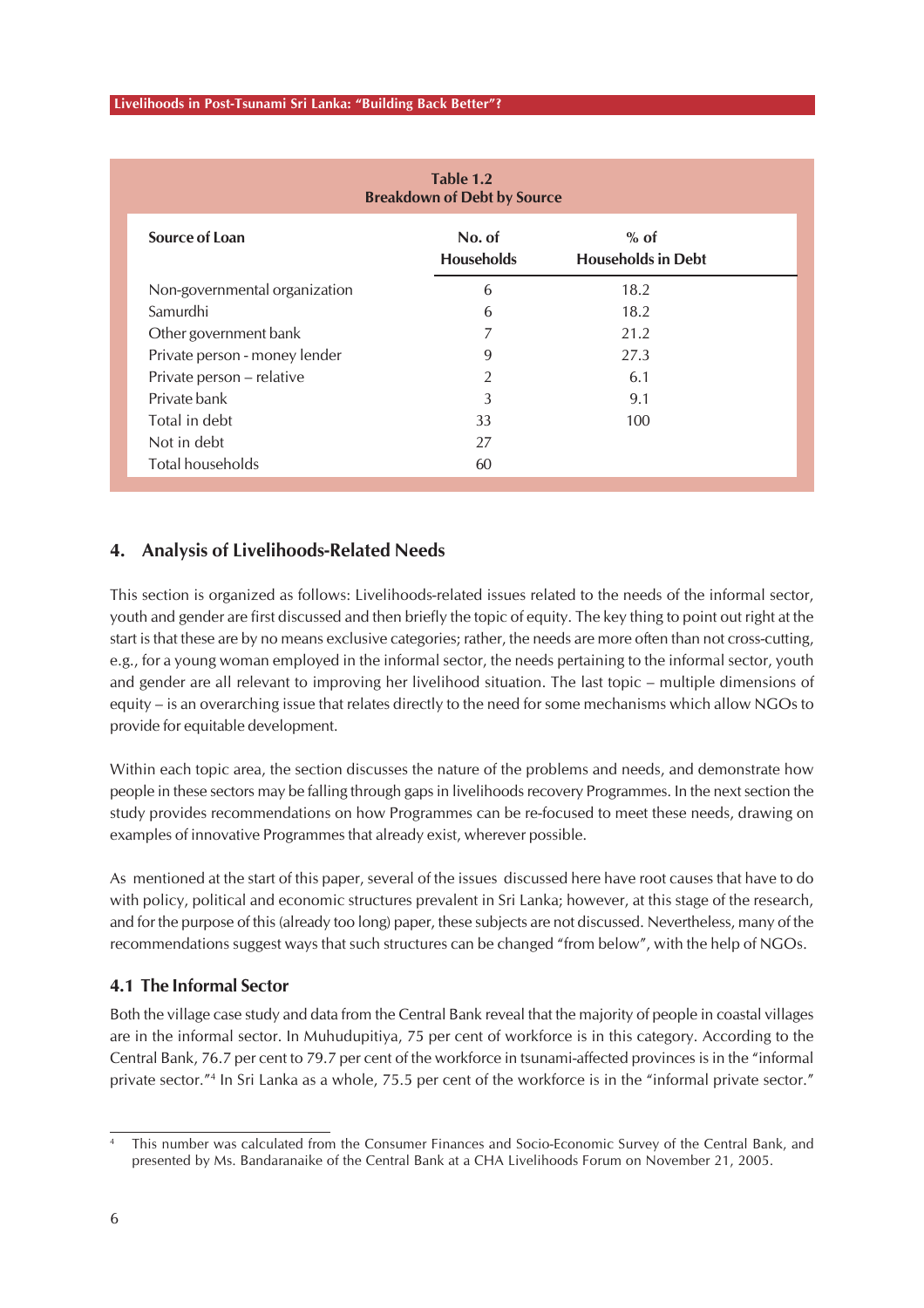(Central Bank of Sri Lanka, 2005) Globally, this sector is a major contributor to employment in much of the developing world (International Labour Organization, 2000; Levenson and Maloney, 1988).

These people, typically, are at the bottom of the heap amongst income-earners. Table 3 shows the break-down of monthly income for the self-employed, employees/labour and employers in Muhudupitiya. Read another way, the numbers show that 76 per cent of the informal sector self-employed group, and 74 per cent of the employees/labour earn individual incomes below Rs. 5,000 a month. Amongst this latter group, labour which used to work in the lime industry used to earn as little as Rs. 150 a day; these people also rarely have work for more than 3-4 days of the week. People in this sector also have little social security or pension (with the exception of Samurdhi), are not members of unions and in general are the least-protected and most vulnerable sector of the rural economy.

| Table 1.3<br>Breakdown of Individual Income by Category in the Informal Sector |               |                      |                  |              |  |  |  |  |
|--------------------------------------------------------------------------------|---------------|----------------------|------------------|--------------|--|--|--|--|
| <b>Monthly income</b><br>(individuals)                                         | Self-employed | Employees/<br>Labour | <b>Employers</b> | <b>Total</b> |  |  |  |  |
| Up to SLRs. 5,000                                                              | 46%           | 18%                  | 0%               | 64%          |  |  |  |  |
| SLRs. 5,001-8,000                                                              | 7%            | 12%                  | 3%               | 22%          |  |  |  |  |
| Above SLRs. 8,000                                                              | 3%            | $0\%$                | $11\%$           | 14%          |  |  |  |  |
| <b>Total</b>                                                                   | 56%           | 30%                  | 14%              |              |  |  |  |  |

"Building back better" may not be a reality for some people in the low-income informal self-employed and employee/labour sectors for the following reasons:

*Most people in the employees/labour category have no assets to replace:* Asset replacement Programmes therefore do not improve their lot.

*For those returning to their pre-tsunami work, the work place environment and income for people in the employee/labour category remains largely unchanged.*

There are many workplaces which are unsafe or unhygienic for workers – in Muhudupitiya, the lime industry is a prime example. Other examples include timber sawing mills, carpentry workshops, garages, large-scale kitchens, abattoirs. While supporting the restoration of these workplaces benefits the employer, it restores the employee or labourer to the same workplace situation he or she had before the tsunami. It also restores him or her to the same income. In Muhudupitiya, a fireworks manufacturing workshop employed about ten people before the tsunami. It was fully destroyed in the tsunami. One NGO provided the owner with a large temporary wooden shelter, which he has effectively converted into a new factory. He took a loan for the materials and equipment, and now employs about four people to make fireworks in a highly hazardous environment. He recognizes the need to build a permanent structure, but is unwilling to take a large loan until his business has revived sufficiently, and he has paid off his current loan. In this situation, both the employees/labour and the employer are working in a more dangerous environment as compared to before the tsunami.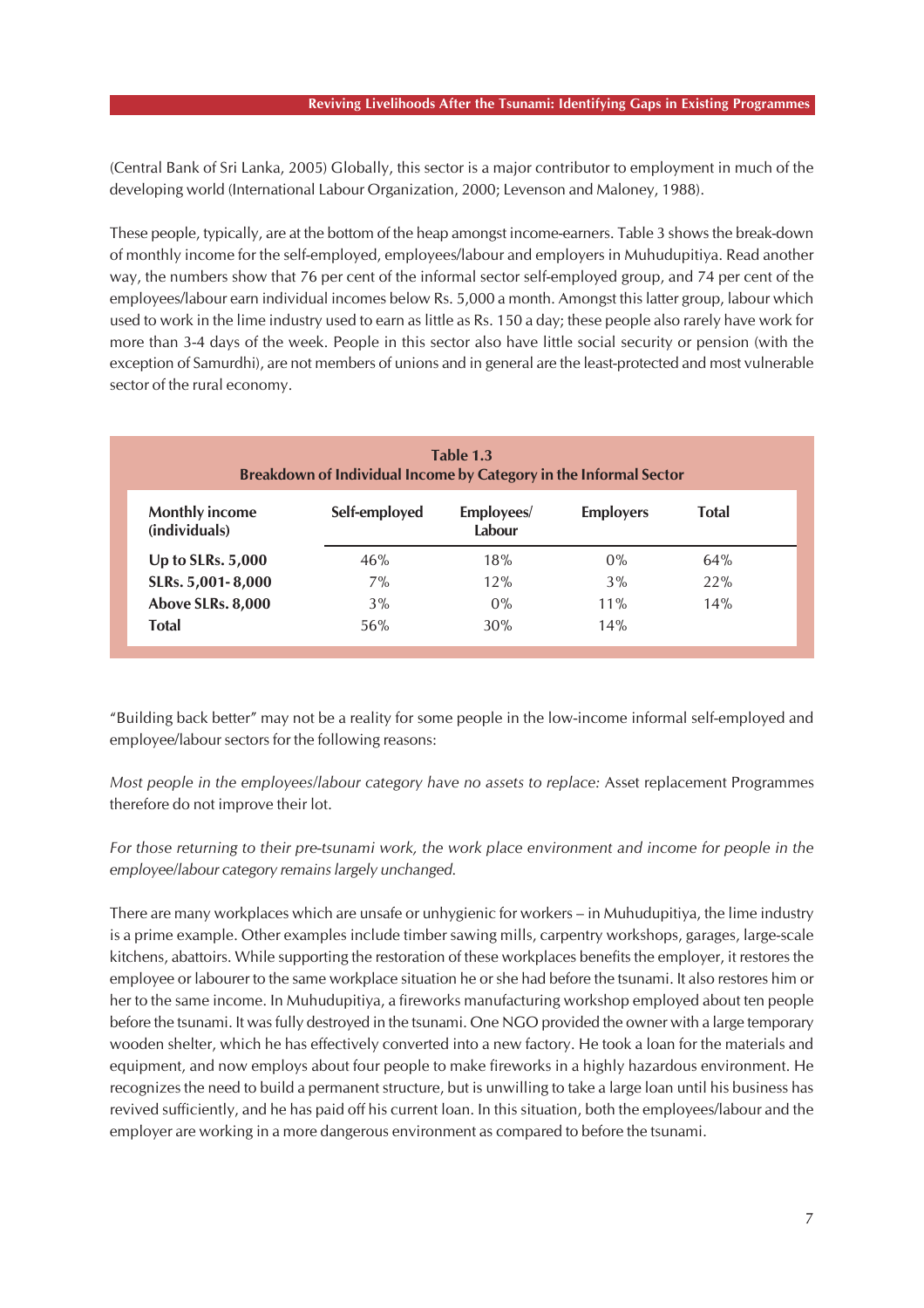#### *Previous debt is a hurdle:*

In Muhudupitiya, 49 per cent of households with prior debt where the primary income earner is self-employed or employee/labour are not interested in taking a new loan. Microfinance Programmes are therefore not likely to benefit them. The flip side of this is that 51 per cent of those in debt wish to take a new loan (or have already applied for one), which should be worrying to NGOs and microfinance agencies, as it is likely that some of the new loans will be used to pay off existing debt (especially debt to moneylenders), rather than start some enterprise.

#### *Requirements of some Programmes can be a hurdle:*

- Business plan preparation may discourage those with a low education from participating: Many microfinance and other livelihoods recovery programmes require people to prepare business plans (with assistance from the NGO). While nobody admitted so much directly in the course of the research, it became clear that many labour-class people with low levels of education have some difficulty in reading and writing easily. In Muhudupitiya, 67 per cent of the informal sector self-employed and employees/labour have not completed O-levels; 31 per cent have less than a grade 5 education.
- In the course of the research, people's difficulties with reading and writing became apparent because one question on survey form involved the respondent ranking a set of options in order of his/her priority. It was quickly noticed that many people with low levels of education had a difficult time reading – in Sinhala – and preferred if the translator read out and marked the options for them. People with low levels of education and poor reading/writing skills are reluctant to participate in exercises which involve the production of business plans, especially when surrounded by better-educated and skilled participants at livelihoods and entrepreneur training Programmes. One informal sector labourer said, *"those Programmes are not for people like us. Those are for educated people only."* He was referring to an entrepreneur development and loan Programme being conducted by an NGO for tsunami-affected people.
- Grama Niladari and other government officers' approvals can also be a deterrent: Some loan Programmes also deter poor people from applying because they require applicants to obtain signatures, or character certificates from one or more government servants in the village (most often, the Grama Niladari, or GN). This can prove to be very difficult for poorer people. In the GN's defence, one can understand that from his/her perspective, he/she is unwilling to sign off for somebody who may not have the capacity to repay (in the view of the GN, at least). Second, while it may be assumed that the GN is local and knows all the people in his/her community, this is not always the case. In the community where the research was conducted (which spans 2 GN divisions), both GNs only arrived there after the tsunami. Local NGO employees who have been working in these communities long before the tsunami seem to have a much better knowledge of the local community than the new GNs. This may be an isolated case, or may be more common than one might think. At the least, it is an issue worth exploring further, as it might also deter the GN from certifying loans for people he/she barely knows.
- Some GNs are also less honest than others, and in Muhudupitiya, it is alleged that one of the two GNs demands a "fee" for his signature, which is yet another deterrent to a poor person trying to apply for a loan.

These issues of previous debt and Programme requirements may help explain the findings of the Steering Committee report that the SME/microfinance sector has failed to reach many entrepreneurs, and have scarcely reached any new customers (Steering Committee, 2005).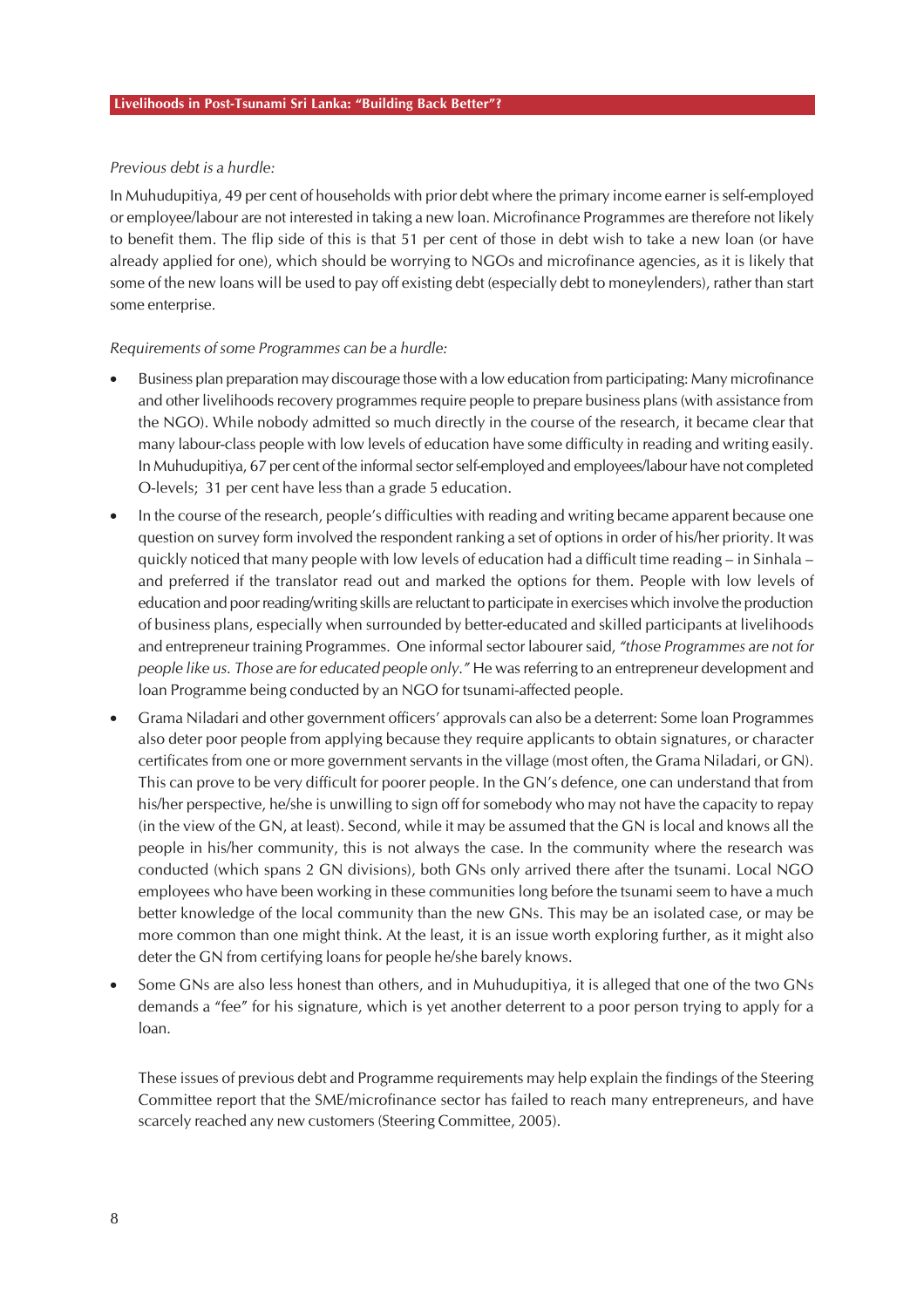#### *Lack of sufficient attention to developing market linkages make it difficult to "build back better":*

Barring a few exceptions, NGO Programmes for economic recovery after the tsunami cater largely to the production-side of small enterprise development, and are weak on market assessment and development aspect. That is to say, many NGOs are handing out equipment like sewing machines, rope-making machines, etc. but have a poor understanding of the nature of the market for these products. This can lead to the following outcomes:

- For the self-employed, asset replacement and new asset provision sometimes returns them to the same or worse income position as compared to before the tsunami:
- Many of the informal sector small enterprises that NGOs are supporting currently have a restricted local market. That is to say, for a variety of reasons, a woman sewing clothes or making string hoppers at home, has a market limited to the local community. Sometimes the reason for this is quality and style – without adequate training and marketing capacity, clothes sewn by women at home in their village are not likely to compete with the fashionable, and cheap clothes coming out of the garment factories. The key issue here is that given that the majority of people in a given village are poor, the local market for many products is likely to be very small, which may keep the entrepreneur in the same low-income situation he or she was in before the tsunami.
- The other problematic dimension of small enterprise development Programmes is that after the tsunami, the number of women with sewing machines, coir machines or string hopper makers, or the number of men with carpentry tools or small shops has dramatically increased. In Muhudupitiya, at least 2 new grocery shops have opened up after the tsunami, although incomes have ostensibly fallen since the tsunami. Virtually every single house has a coir machine; several have more than one. While the author was in the village, he heard of at least three different local events for distributing sewing machines to women. Such activity affects not only the local market – a function of increased supply in a restricted demand environment, as in the case of the grocery shops – but also the bigger market: the price of rope is reportedly falling due to a glut of supply.
- Without assured market access, people can sometimes spend more than they earn trying to peddle their wares. A lady in Muhudupitiya who makes sweets has no regular buyer. She hires a three-wheeler, and spends as much time as it takes visiting shops in a nearby town, trying to convince them to buy her sweets. Depending on how much time and distance she has to cover to sell her sweets, she can sometimes end up paying her entire profit to the 3-wheeler driver. Further, if now, because of tsunami livelihoods recovery Programmes, there are 10 times as many women in the villages near this town making and selling sweets in town, it is going to be even more difficult for each of these women to find their market, as the demand for sweets in town is not likely to suddenly increase in proportion to the supply.
- Designs and quality do not always meet demands of market: Everybody including people living in villages - likes nice things, and improving standards and quality of village-made products is an important need. In Muhudupitiya, the only woman who makes a decent income – in the range of Rs. 5000 per month – from sewing clothes is from a wealthy family (all other seamstresses reported incomes from sewing in the range of Rs. 500-1,500 a month). She received training in making bridal wear from a very expensive private training institute in a large city, and so is in hot demand for her services in Muhudupitiya and neighboring villages. Unless other women receive training in design and sewing that match the standard of this bridal wear designer, it is unlikely they will be able to compete with her.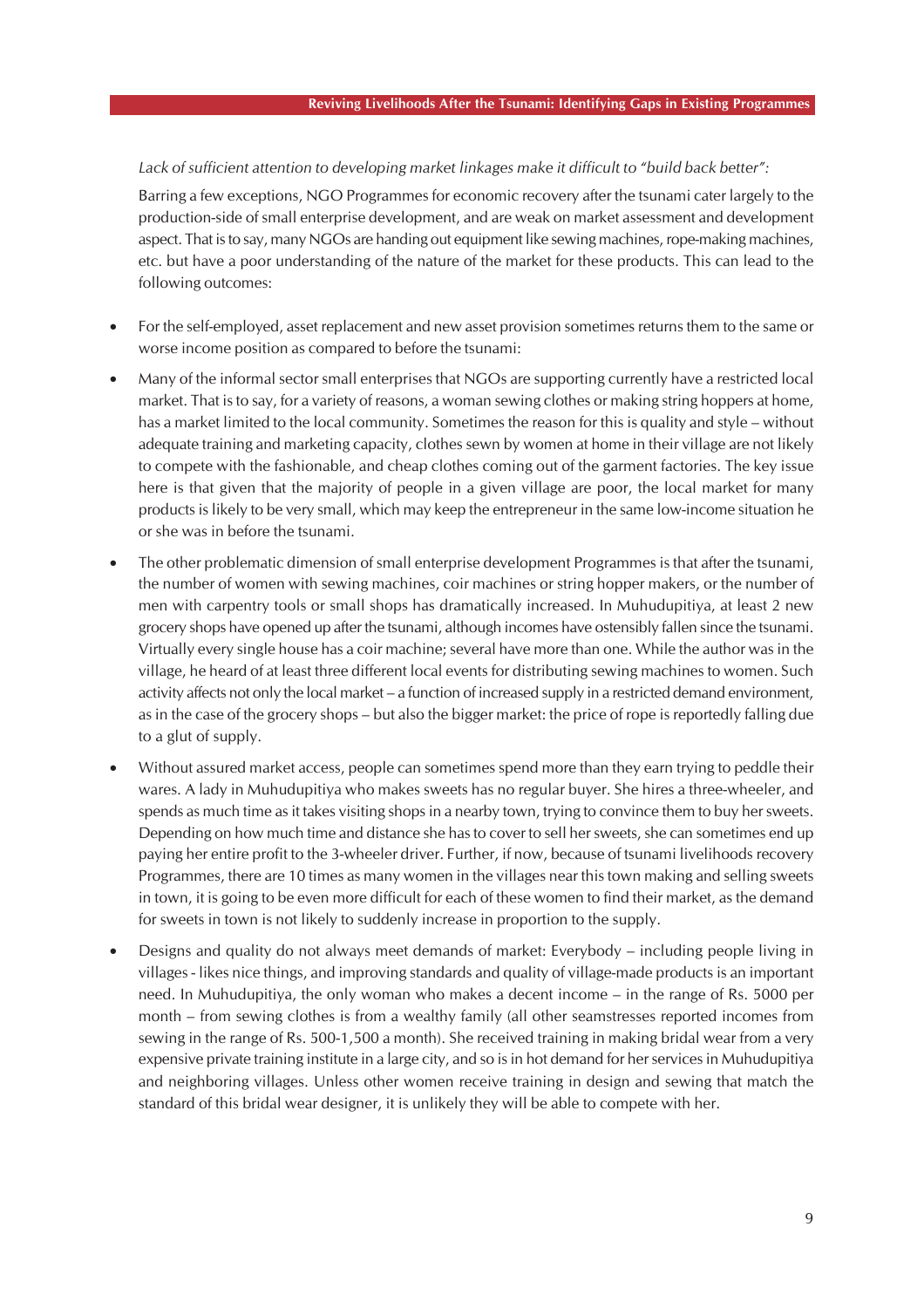- Some markets are controlled by cartels or middlemen who make the largest profit: The coir industry is a good example of this; in Muhudupitiya, the contrast between the income of a middleman collecting, transporting and selling rope, and that of a maker of rope is striking. The author befriended a "rope middleman" said him he makes about Rs. 25,000 a month in profit; compare this to the Rs. 500-2000/ month on average that women reported to make from converting coir to rope (the maximum any woman reported to earn from making rope was Rs. 5,000).
- Lack of market information increases risks for new entrepreneurs: Providing assistance in linking to markets is very important for people starting out in new professions as they are entirely new to the entire sector. Even if they are not new to the sector, awareness about markets can often be low in some sectors of selfemployment. In Muhudupitiya, very few women who made rope could tell where the rope ended up (the exceptions were those few who were members of a coir cooperative – more on this in section 5). They only knew the local businessman who came to their house to purchase the rope, or the local gunny bagmaking factory in the neighboring village where they took the rope to sell. A rope tradesman said that most of the rope and rope bags were eventually purchased by large established companies, but this information was unknown to the women making the rope.

Many NGOs recognize these problems, although a representative from one NGO focused exclusively on livelihoods Programmes indicated that they did not do much market linkage work, as that was "too much hand-holding." In general though, several efforts are underway to try and improve market linkages and quality, these are discussed in section 5. Increasing the emphasis on market linkages and quality will also help reduce problems caused by imbalanced supply and demand situations.

In addition to working on market linkages, helping the informal sector self-employed and employees/ labour out of poverty requires a strategy that addresses issues like minimum wage, political representation of their interests, worker safety, security and pension. Such issues are well articulated in the formal labour sector, like the garments industry, and amongst government employees, but this is not the case in the informal sector. The fact that almost 80 per cent of the working population in coastal provinces of Sri Lanka is in the "informal private sector" is a function of the structure of the Sri Lankan economy, and how the economy has evolved, especially after structural adjustment policies were introduced in the 1980s. However, this does not mean that there is nothing NGOs can do to change things; rather, changing structures "from below" is precisely what most NGOs are trying to do.

#### **4.2 Youth Issues**

Youth unemployment and underemployment in Sri Lanka is a pressing social, economic and political issue. Table 1.4 demonstrates the high underemployment and unemployment rates amongst youth in Sri Lanka.

The problem of unemployment is not unique to Sri Lanka; a recent study by the Asian Development Bank states that jobless growth continues to plague Asian countries (Asian Development Bank, 2005). This is true even for countries with high rates of economic growth. The study says that lack of productive work and less than fair wages are the key reasons why million of Asians continue to live in poverty.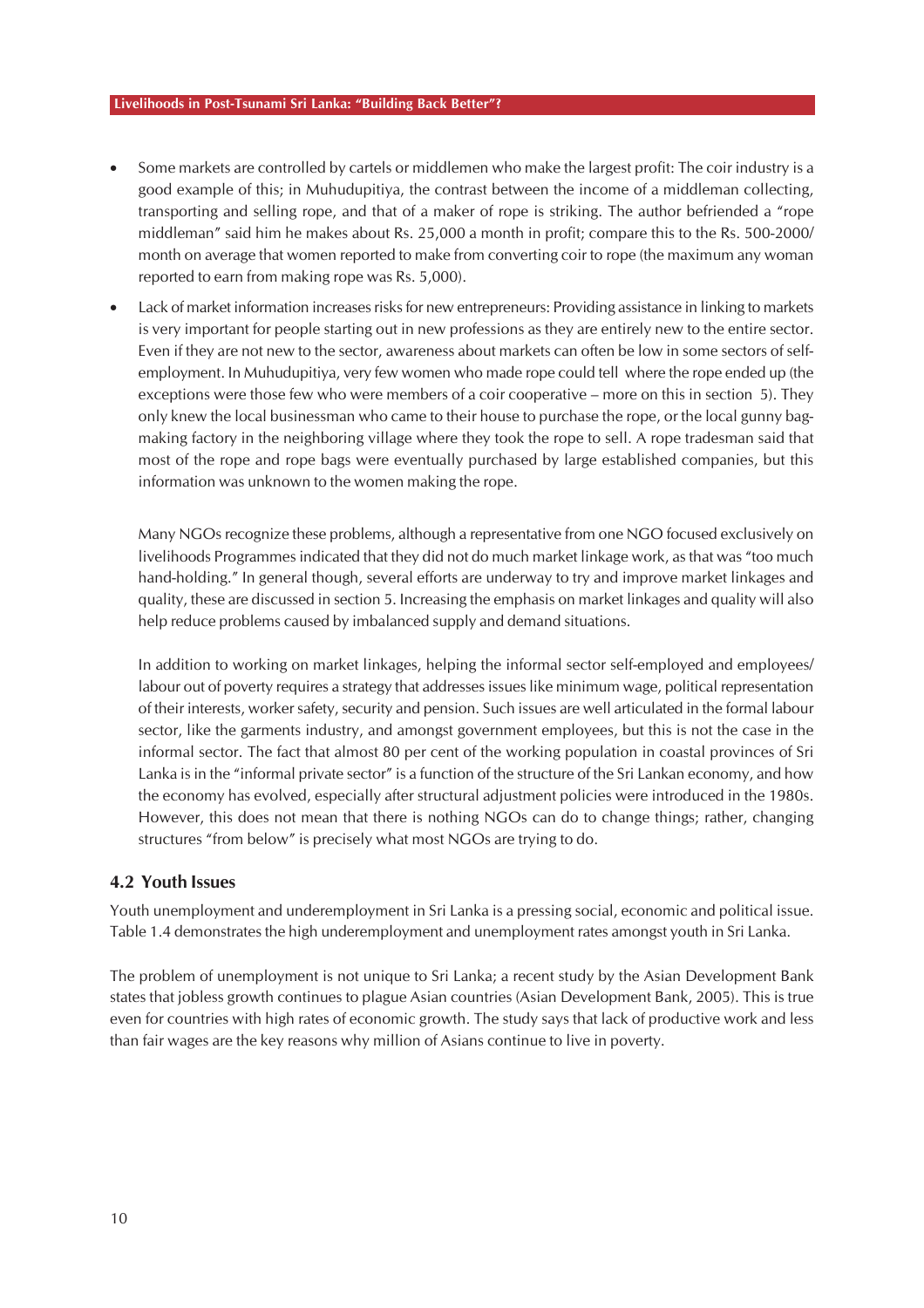|                                                          | <b>Underemployment and Unemployment Rates for Youth</b> |                  |               |  |  |  |
|----------------------------------------------------------|---------------------------------------------------------|------------------|---------------|--|--|--|
| Underemployment/<br>unemployment as % of<br>Labour force |                                                         | <b>Age Group</b> |               |  |  |  |
|                                                          | $15-18$ years                                           | 19-24 years      | $25-34$ years |  |  |  |
| Underemployment rate                                     | 18%                                                     | 15%              | 19%           |  |  |  |
| Unemployment rate                                        | 36%                                                     | 39%              | 9%            |  |  |  |

In Sri Lanka this problem is compounded by the fact that most young people have relatively high education levels when compared to their parents. Their relatively high level of education, combined with exposure to the tourist economy along the coast, makes them have aspirations which are not dissimilar from what young people in the big cities like Colombo may have.

In the course of focus group discussions and individual dialogues with young people in Muhudupitiya, one could not find one young person (below 30 years) who said they wished to do the same work as their parents. Unsurprisingly, this is especially true for youth whose parents are daily-paid labour; but surprisingly, it is also true for youth whose parents have a small business. One the reasons for this could be social status – young people universally agreed that one of the main reasons for having a good job (besides having an income) was to have a good social status in the community. One boy whose father operates a small shop said that "working with my father is boring and reduces my image". Out of a total of 26 people who participated in focus group discussions, only two said they were interested in any form of self-employment. The majority are aspiring to jobs in private companies, the tourist industry, or overseas. Programmes focused largely on self-employment therefore do not adequately address the aspirations and needs of youth.

The employment problem in Sri Lanka is, of course, not easy to fix. The issue, once again, is largely a structural one. Historically, the country has seen little industrial development, and issues like the civil war and the nature of investment flowing into the country have resulted in low levels of job creation. At the same time, a combination of poor government policies, market liberalization and land fragmentation is making agriculture an unattractive option for young people. According to a Central Bank report (2005), only 1.4 per cent of the unemployed in Sri Lanka want a job in agriculture or fisheries.

There are efforts to help young people find employment, however many are focused on the demand-side (targeting job seekers), and tend to be weaker on the supply-side (i.e., the creation of what the ILO calls "decent work" opportunities). One example is the development of Jobsnet, an ILO supported project being implemented by the Ministry of Employment and Labour. Jobsnet is an online job database, where potential employers and employees are matched up through an automatic process. However projects such as Jobsnet and other job banks and databases are superficial treatments of a much deeper problem: this is amply demonstrated by the Jobsnet own website, which states that their database contains profiles of 119,456 jobs seekers and had only 4,387 open jobs listed (Jobsnet, 2005). This essentially means that at best, about 4 per cent of the job seekers listed will find jobs through Jobsnet.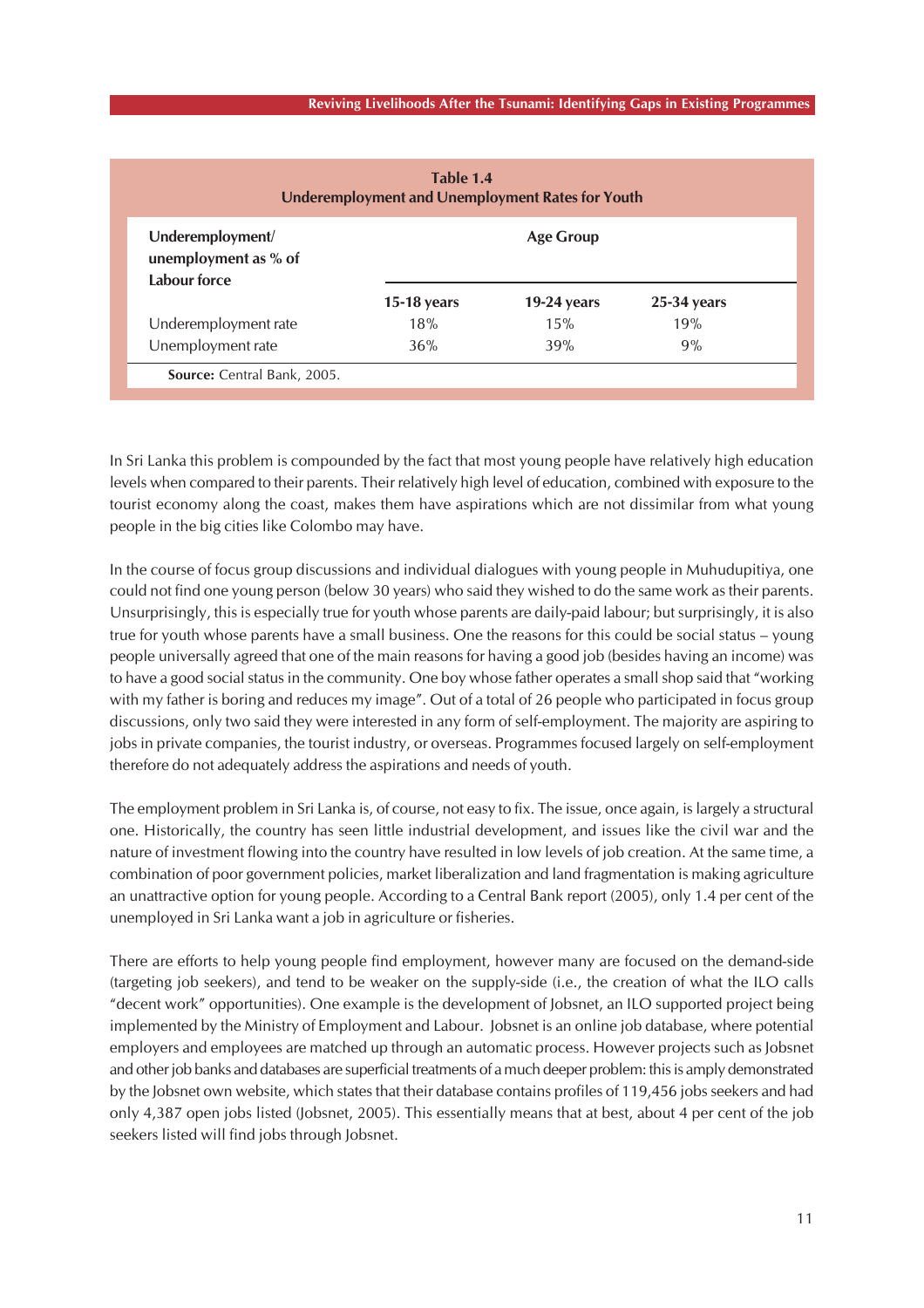Creating jobs requires some investment. Attracting investment calls for the right policies and enabling environment, which are largely functions of government. However, this does not mean that there is nothing the NGO community can do. Well-designed local efforts can create the stimulus for more investment into sectors of economic activity that generate employment; I provide some examples of such activities currently underway in section 5.

#### **4.3 Gender Issues**

Almost all NGOs with livelihood Programmes claim they are paying explicit attention to gender issues; some are focused exclusively on women's livelihood needs. At the heart of this issue however is how we understand the very concept of gender. The vast majority of NGO Programmes seem to interpret gender and livelihoods as helping women to continue to do what are traditionally seen as "women's activities".

Unfortunately, many of these activities ensure that women are trapped in relatively lower income work as compared to men. In Muhudupitya, 69 per cent of all working women have a monthly income less than Rs. 5,000, as compared to only 33 per cent of working men having monthly incomes less that Rs. 5,000. At the top end, 27 per cent of working men have monthly incomes above Rs. 8,000, compared to 11 per cent of working women (the majority of who work as housemaids overseas). This is hardly surprising; for Sri Lanka as a whole, the ratio of mean income for men/women is 1.6 (Central Bank of Sri Lanka, 2005).

The most common income-generating activity carried out by women in this village is making rope from coir (63 per cent of working women surveyed are involved in this activity). The income from this activity ranges typically from Rs. 500/month to Rs. 2000/month, and involves repetitive, manual labour for many hours of the day. There is also little hope of ever increasing ones income from this activity; there are only so many hours of the day one can devote to the manual making of rope. Further, while men can expand this business by becoming middle-men who transport the rope, driving a vehicle is exclusively a male-dominated activity, which means this option is not open to women. As already discussed in a prior section, the contrast between the incomes of a middleman collecting, transporting and selling rope, and that of a maker of rope is striking.

In terms of employment opportunities outside the home, women have very restricted options. Most major industries along the coast are male-dominated (construction, tourism, fishing); the sole exception being the garments industry. Working in a garments factory is not the first choice for women; there is considerable social stigma associated with sending ones girls to the free-trade zones (for a good discussion on gender and social dimensions of the garments industry see Lynch, 2002). The tourist industry is also not considered an appropriate place for young girls to work; tourism is associated with alcohol, drugs, sex and late nights. When the author asked young people about the prospects for girls to work in tourism, boys and girls universally agreed that it was inappropriate for self-respecting young women to work in this industry.

The most lucrative source of employment for women is as housemaids overseas, specifically in the Middle East. Amongst the households surveyed, one in six had female members who currently, or at some point in the past had worked as housemaids overseas. While this job can provide handsome remuneration, there are many social problems associated with women leaving their families, not to mention problems associated with fraudulent agents and abuse at the hands of employers overseas (for an excellent overview of problems faced by Sri Lankan housemaids overseas, see the recent New York Times article by Amy Walden, 2005) .

This brings us back to our understandings about gender. NGO Programmes may be helping women generate some income based on what are traditionally seen as women's activities, but on the whole, the majority does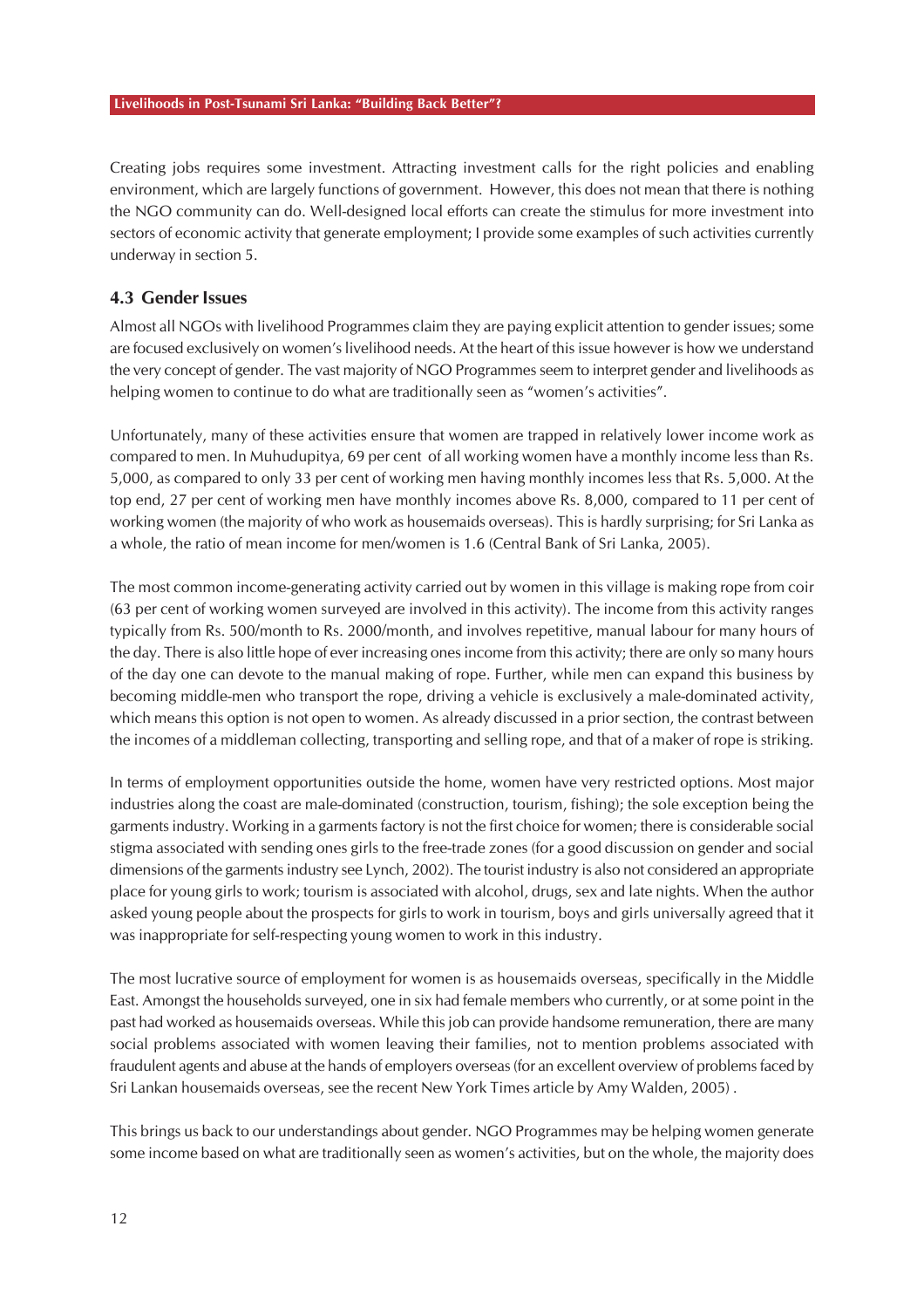#### **Reviving Livelihoods After the Tsunami: Identifying Gaps in Existing Programmes**

not seem to help a) break gender stereotypes and create more and new opportunities for women to generate income and b) improve their income situation vis-à-vis men. These are the two main livelihoods-related needs for women, which are currently not being adequately addressed. If our concept of gender encompasses women's empowerment, and a notion of changing their current status in society vis-à-vis men, achieving at least one of these two goals should be a priority.

As always there are exceptions to the rule; some NGO Programmes are making excellent efforts into improving gender disparities – see section 5 for some examples.

### **4.4 Multiple Dimensions of Equity**

This issue is an overarching one that relates directly to the question of how equitable livelihoods recovery Programmes really are, since "choosing" some people to be beneficiaries effectively means not choosing others.

As already mentioned in the discussion on the informal sector, Programmes that are focused on replacing equipment or providing loans do not necessarily benefit people in the employee/labour informal sector. In Muhudupitiya, the majority of the informal sector unskilled labour worked in the lime industry. Since the tsunami, the government ban on mining coral is being enforced. The industry has effectively shut down as a result. While owners of the lime kilns have access to Programmes which help them re-tool, re-train and take loans to start new businesses, the labour does not. For example, one man whom the author met was hired as a driver to transport coral in somebody else's Landmaster before the tsunami. Since his own home was not affected by the tsunami, and he did not own the Landmaster (which was lost in the tsunami), he is now effectively unemployed. Often, the new industry that the former lime kiln owner starts does not employ as many people – for example, many lime kiln owners are taking to the production of exercise books – on average, businessmen producing exercise books employ only two people, whereas a lime kiln owner employed four.

The equity dimension plays out in many other ways: in Muhudupitiya, there are many families whose homes or livelihoods were not affected by the tsunami, but they were poor before the tsunami, and continue to be poor. They bear a lot of resentment towards NGOs that seem to ostensibly only help the better-off (i.e., those with tools and/or businesses before the tsunami) in their villages.

There are also questions regarding equity in opportunities available to gender, which are already discussed above.

Finally, there are questions about focusing so much money and effort on the coast, when other districts like Moneragala and Badulla are poorer. NGOs acknowledge this problem, and a few are expanding the scope of their projects to include the entire tsunami-affected district (rather than only coastal villages). But most NGOs admit that the funds have come earmarked for tsunami rehabilitation, and have to be used for such.

Resolving the beneficiary selection and equity problems are not easy, one could recommend a few possible avenues that may help alleviate these problems.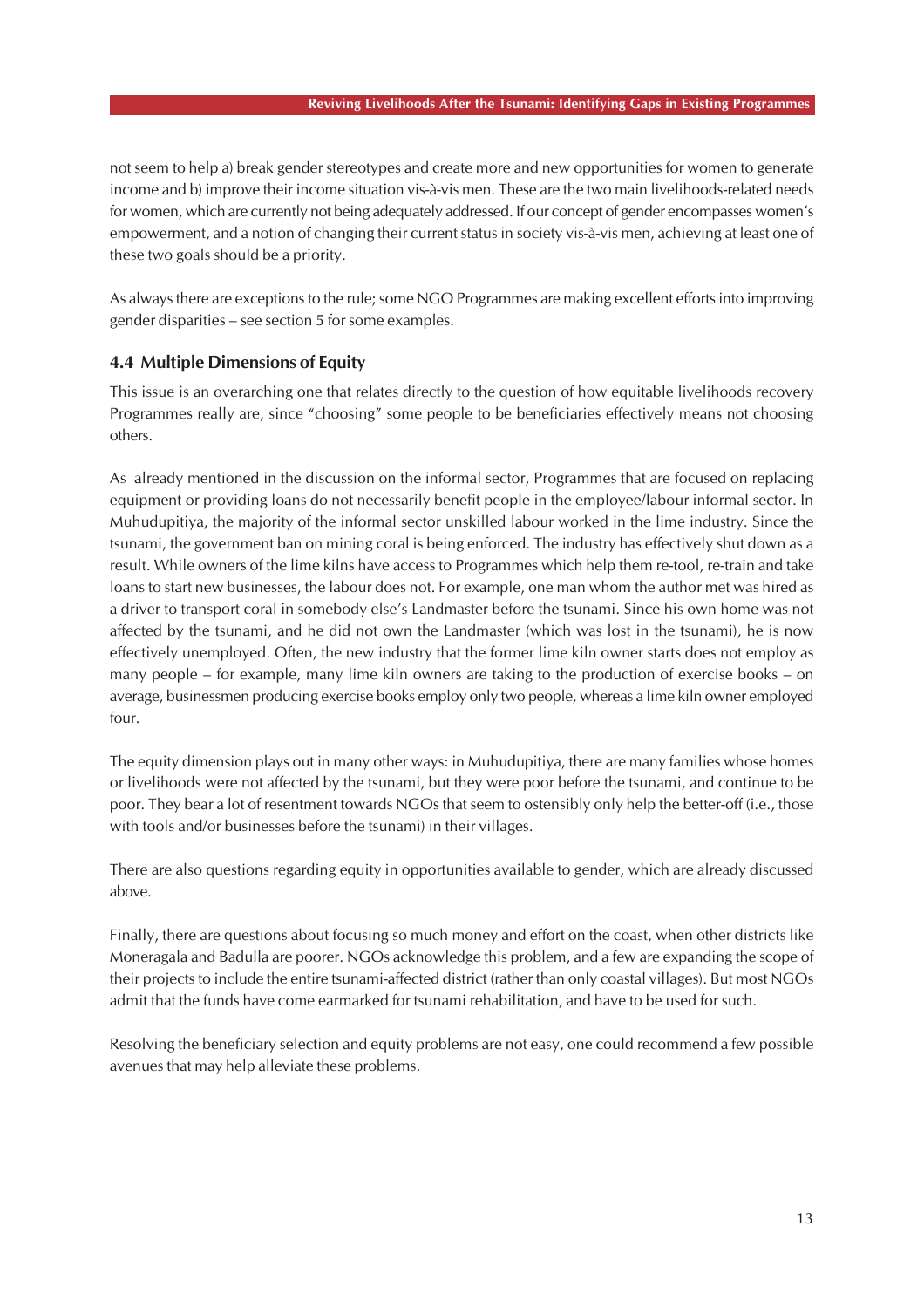### **5. Recommendations**

As all the issues presented in the previous section are cross-cutting – that is to say, changing the gender balance can also have positive ramifications for the poor in the informal sector, or the right kind of entrepreneur development can help create jobs for youth – the study does not categorize recommendations according to specific issue areas. Rather, they are listed as action items, and wherever possible examples are drawn on of existing Programmes and projects to illustrate the recommendation.

### *Identify and Develop Economic Activities that are Job-Intensive, and Which Cater to Some Demand in the Local Market, and/or Can Compete in the International Market While Simultaneously Creating Decent Work for People*

One excellent example of this is a "community tourism" initiative being developed by a large local NGO. Tourism is one of the fastest growing industries in the world, and many tourists are looking for "alternative" holidays. Sri Lanka is an excellent tourist destination, with outstanding natural beauty, and a well-preserved architectural and cultural heritage. The idea behind community tourism is that rural communities develop facilities to cater to tourists who are looking for something different, or to the thousands of people who like to volunteer in developing countries. Such an initiative could also help solve the equity problem if community tourism initiatives are simultaneously developed in coastal and inland villages (close to sites of natural or cultural beauty). It could also help move tourism from being a big business, environmentally-unfriendly activity, to a more socially and environmentally-sensitive industry, with the benefits going to communities rather than large corporations.

To develop the community tourism initiative would call for training Programmes for village people to enable them to cater to tourists, as well as English and other language training courses so people can communicate.

### *Transform Existing Low-income Work Opportunities into Activities that Add Value and Help Improve Incomes*

Many of the livelihood opportunities along the coast involve the production and/or retail of a natural product, with little if any value-added processing. Examples of this include catching and selling fish, making rope, making lime from coral, sawing timber, growing and/or selling paddy, fruits, vegetables. Such activities earn little for the primary producer or seller, and profits are typically captured by the middleman, or by the entrepreneur who adds value to the natural product in some way, by processing and/or packaging it.

If the primary producers and retailers could be trained to add some value to the natural product, this could improve their income situation. Such activities could include production of processed foods like jams, canning and/or processing of fish, manufacture of mats, bags and other products from coir, production of yoghurt, etc.

These types of activities could be encouraged on an individual basis, or as a group industry activity. In the case of the former, women trained to make finished products from coir could sell them on a piece basis, for example. The activity could also be organized as a small industry involving several people; women could take turns converting coir to rope, and then producing the handicraft.

One NGO has an innovative project where they are training people in a fishing community to produce "fish aembultiyal," a local fish preserve, spiced and packaged into earthen pots. The NGO is currently exploring the possibility of selling this product in supermarkets in the cities, under a special "produced by tsunami-affected people" brand.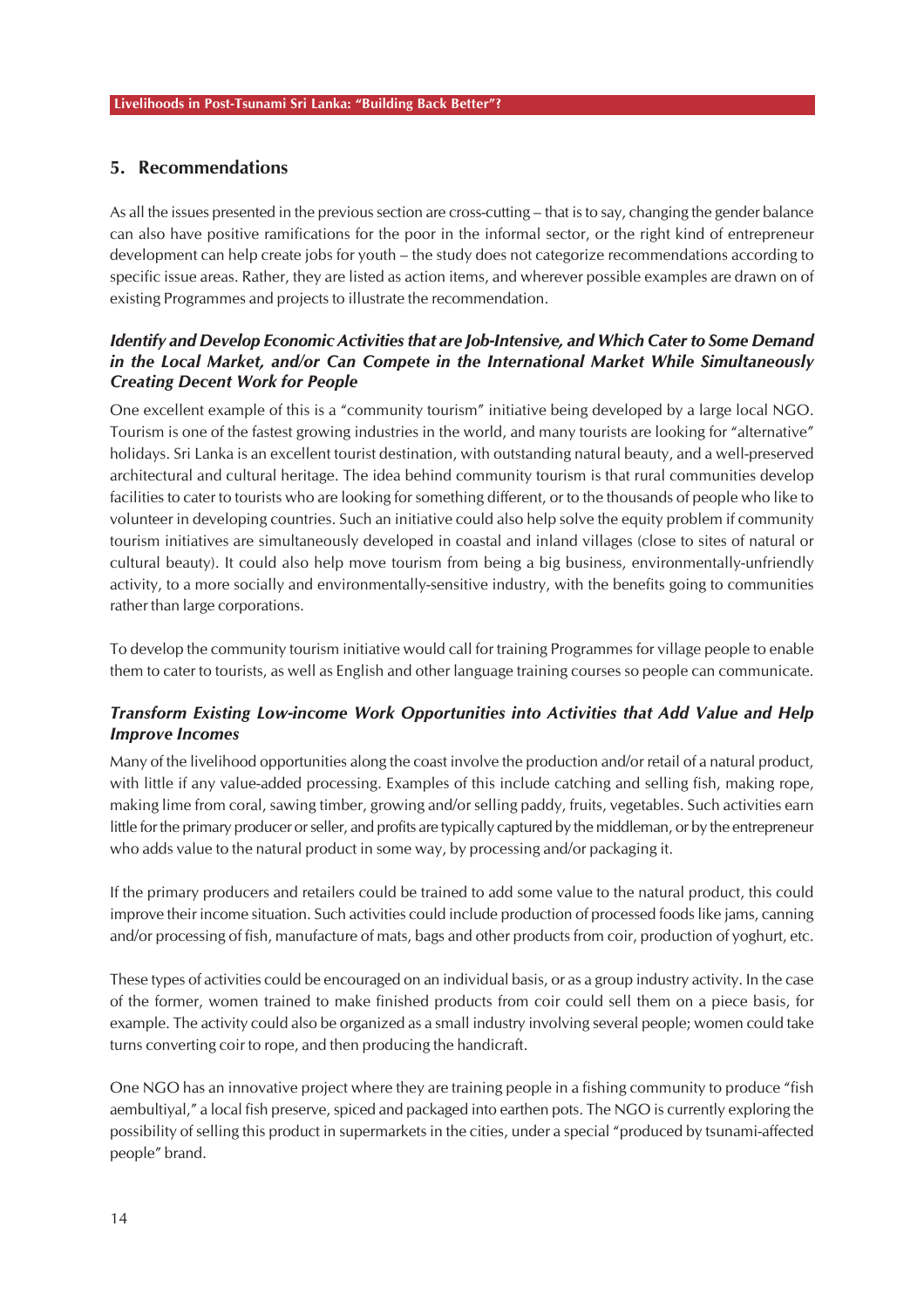Such projects could also promote equity if they "link" an agricultural producing region inland with a processing unit on the coast.

#### *Improve Workplace Safety and Environment*

NGOs can provide assistance to people running small industries which employ other people to improve the workplace environment, and provide them with efficient/better equipment, in exchange for the employer paying better wages, and maintaining certain safety and hygiene standards. Workers and employers alike could be trained on safety, as well as worker and employer rights and duties. Most NGOs involved in rebuilding public infrastructure are "building back better"; for example, one NGO is building a fish market with various modern amenities. The same kind of improvements should be extended to private workplaces, and combined with education campaigns.

#### *Organize Informal Sector and Support Advocacy Efforts*

Organizing informal sector workers into societies, unions or cooperatives, and training them on worker rights and advocacy could help improve their situation, and make them more visible in local and national politics and policy-making. Such groups could conduct advocacy for better wages, job security and pensions. One NGO in Galle has organized street vendors in Galle into a federation. Through the federation, the members have been able to lobby the local authorities for a permanent place to locate their stalls; they have also started a savings account. The same NGO is now planning to start a labour association, a carpentry association, a handicrafts association and a masons association. On a larger scale, the ILO is in the process of launching a Programme to mobilize trade unions and organize informal sector workers; this Programme however is in its very initial stages. Such activities could also help solve the equity problem if they help bring informal workers from inland and coastal areas together. However, even the ILO acknowledges difficulties in carrying out tasks such as designing effective social protection policies for workers in the informal economy (ILO, 2000).

On the advocacy side, NGOs could take up issues like workplace safety, basic rights, minimum wage, and social security for the informal sector. International groups could also conduct advocacy in the west for corporate social responsibility in companies purchasing goods that are produced by the informal sector.

#### *Adopt "Market Pull" Approaches Instead of "Product Push" Approaches*

Even those NGOs which are focused on helping develop market linkages adopt what one can call a "product push" approach. That is, they first support people in producing a good or service (often one that the people have some prior experience in producing), and then look for buyers and markets. e.g., some NGOs help people make handicrafts and then organize a trade fair, hoping the goods will sell. While this is one approach to marketing, it is not the only one. An alternative approach is to start with the market. i.e., first conduct research in places like supermarkets and other retail outlets and wholesalers in Sri Lanka and overseas, and find out exactly what they are looking for and are willing to purchase. Then work backwards and help rural people produce the goods.

#### *Conduct Thorough Market Research for Any and All Livelihood Sectors Being Supported, and Ensure Programme Beneficiaries Can Access and Cater to the Demands of that Market*

NGOs need to gain a thorough understanding of the size and scope of the market for any good or service their project beneficiaries are producing. This includes understanding quality and design requirements of the market. One NGO has brought in quality and design experts from a garments factory to advise and train women seamstresses. The garments factory has expressed some interest in purchasing the clothes produced by these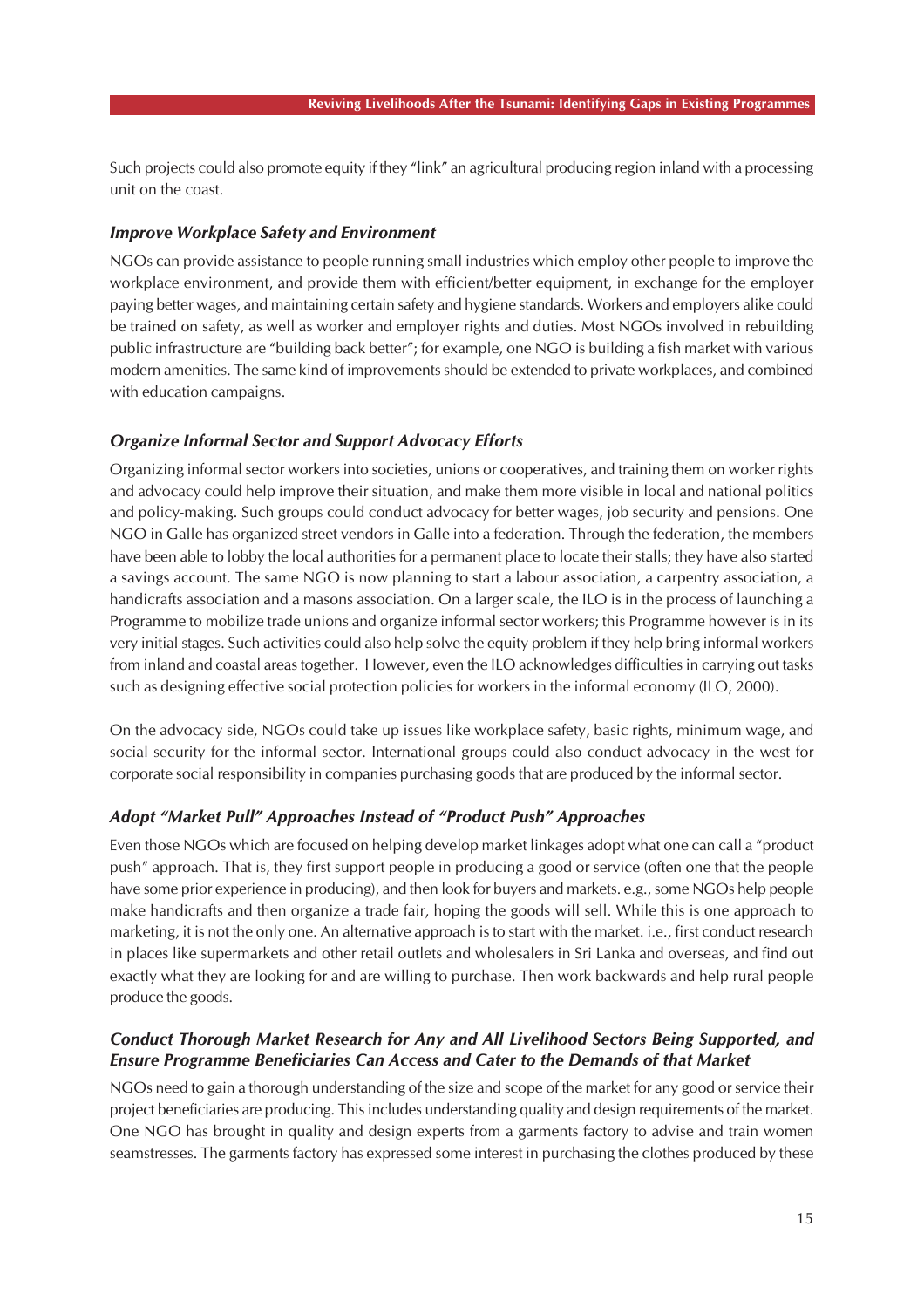women. A professional American woman whom the author met is working through a local NGO to identify producers of fine lace. They produce high quality lingerie, which is exported through channels established by this lady to high-end boutiques in the U.S.

#### *Support the Development of Marketing Cooperatives*

A few NGOs have projects to support the re-invigoration of the fisheries cooperatives. One NGO has organized its members into producer societies (agriculturalists, food processors, textile producers, livestock producers, etc.). However, very few NGOs seems to have any Programme for developing marketing cooperatives. Marketing cooperatives which purchase products from its members, and sell them wholesale, could help strengthen market links, and provide better prices to producers. NGO could research the potential and prospects for marketing cooperatives, at the very least.

One group has organized the coir workers into the equivalent of marketing cooperatives. The NGO itself buys the raw material or finished products (like mats), and has a small export market that it supplies in Europe and the U.S. The NGO claims to have 6,000 members, 95 per cent of who are women. Their members seem to have a better income (in the range of Rs. 5,000-6,000 for raw rope, and more for finished products like mats) as compared to the coir rope producers who were not members of this cooperative. The NGO itself has been self-financed for several years (until the tsunami); the organization keeps a small percent of revenue from sales for its own overheads.

Another established local NGO with a large membership base has helped to establish marketing networks, where they link wholesalers, retailers, and producers in a given sector, e.g., cinnamon. The NGO facilitates the formation of agreements between the different parties and helps them enter into forward market contracts.

Yet another large international NGO is also planning a Programme designed to improve market access for small-scale producers. This Programme is still in its design phase, and will target coir workers amongst other sectors. This Programme is interesting because the NGO works at multiple levels – they conduct advocacy in international forums like the WTO for fair trade, and simultaneously assist small producers like the coir workers in Sri Lanka in navigating international markets in this globalized world.

#### *Develop Programmes that Encourage Women to Participate in Traditional Male Occupations*

A few NGOs insist on a minimum percent of female participation in their livelihood Programmes, including cash-for-work Programmes. One NGO insists on a minimum 40 per cent female participation in vocational training Programmes which are traditionally male domains, like welding, 3-wheeler repair, and electrical work. The Programme has been highly successful in helping women not only learn these professions, but in establishing them as entrepreneurs after the training is complete.

#### *Improve Industries that are Traditionally Dominated by Women*

For example, train and organize women who make rope to produce good quality mats, bags, and other finished products. Or like the examples given above, help women seamstresses and lace producers improve their designs and quality, and enable them to connect to good markets.

#### *Link Coastal Village Development Programmes with Similar Programmes Inland*

This specifically addresses the equity problem – for every tsunami-affected village being rehabilitated, NGOs should explicitly extend their livelihoods Programmes to one poor village that has not been affected by the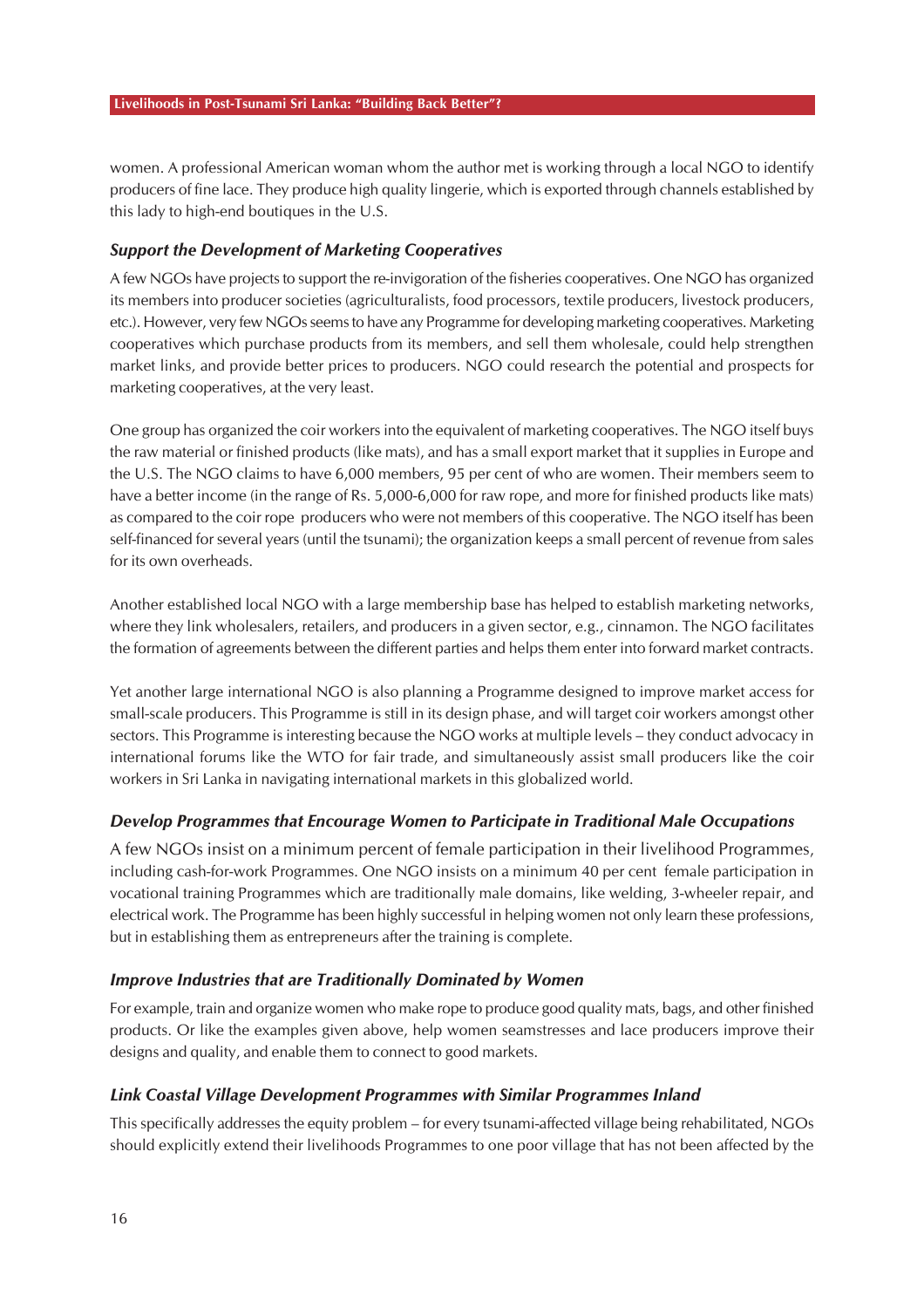tsunami. The Programmes should not, of course, be identical, but catered to the specific needs of the different villages. Some projects could explicitly link coastal and non-coastal villages, e.g., a village where people grow fruit could be linked to a village on the coast where the fruit is processed into jam.

### *Gain Thorough Understanding of the Prior Debt Situation Amongst Potential Programme Beneficiaries*

This will help NGOs understand who falls through the gaps when it comes to microfinance Programmes, as well as be vigilant for people who may use loans to repay old debt.

#### *Cater to Youth Aspirations and Needs*

This could be something as simple as teaching them English, or computer skills, so they have a better chance at getting jobs.

#### *Open up Programmes on Training, Employment, etc. to all in the Tsunami-Affected Villages*

Most NGOs have completed the phase of replacing equipment lost in the tsunami. The focus has moved to training, micro-credit and entrepreneur development. Instead of limiting these Programmes to tsunami-affected people only, open them up to all inhabitants of the tsunami-affected villages. Instead of having the only criteria for participation be whether or not the person's livelihood was affected by the tsunami, have a different set of criteria – e.g., occupation before the tsunami (to encourage informal sector employees/labour to participate), or some measure of willingness to put in effort. Removing the "tsunami-only" criteria will help communities develop as a whole, as opposed to leaving behind those who were not affected by the tsunami, but who are poor and need help anyway.

### **6. Conclusions**

While the paper has been focused on identifying unmet need amongst certain sectors of the rural economy, there are also a wide variety of examples of innovative NGO livelihoods Programmes, as discussed in section 5. Currently they tend to be isolated and often small. The goal of highlighting good projects, even briefly, is to provide ideas to all groups on areas to focus new efforts. A key issue and a central theme throughout this paper is that many of the issues pertaining to the informal sector, youth, women and equity are interlinked. Strategically designed and well-coordinated projects can therefore address many needs simultaneously, and help promote equitable development.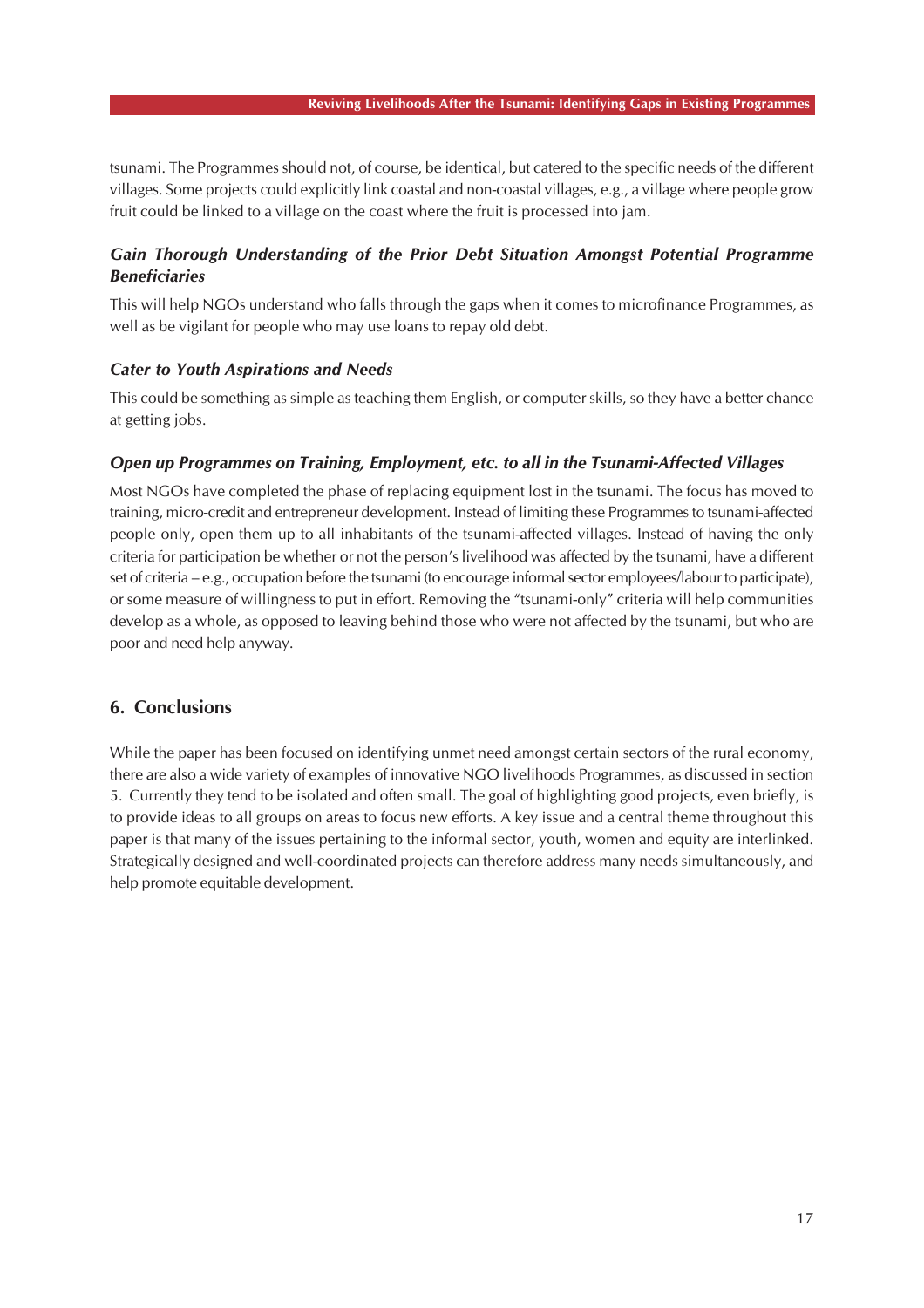### **References**

**Asian Development Bank (2005)**, Productive Employment Is Key to Reducing Poverty. Press release on ADB website accessed on September 25, 2005 at http://www.adb.org/Documents/News/2005/nr2005112.asp

**Central Bank of Sri Lanka (2005)**, *The Consumer Finances and Socio Economic Survey Report 2003/2004, Part I.* Colombo: Central Bank of Sri Lanka.

**Department of Census and Statistics (2005a)**, *Preliminary Statistics of the Census of Buildings and Persons Affected by the Tsunami – 2004. Galle District.* Colombo: Department of Census and Statistics.

**\_\_\_\_\_\_\_\_(2005b)**, *Headcount Index and Population Below Poverty Line by DS Division – Sri Lanka: 2002.* Colombo: Department of Census and Statistics.

**Ellis, F. (2000)**, *Rural Livelihoods and Diversity in Developing Countries.* Oxford: Oxford University Press.

**International Labour Organization (2000)**, World *Labour Report 2000: Income Security and Social Protection in a Changing World.* Geneva: International Labour Organization.

**\_\_\_\_\_\_\_\_(2005),** ILO webpage on informal sector accessed on November 27, 2005, at http://www.ilo.org/ public/english/employment/skills/informal/ who.htm.

**Jobsnet. (2005)**, Jobsnet website accessed on September 25, 2005, at http://www.jobsnet.lk/ home.php?pg=about&PHPSESSID=ee747f4d9ff033b814315c8bbc2bf4b2

**Levenson, A., Maloney, W**. **(1988)**, The Informal Sector, Firm Dynamics and Institutional Participation. World Bank Policy Research Working Paper. Washington, D.C.: World Bank.

**Lynch C. (2002)**, The Politics of White Women's Underwear in Sri Lanka's Open Economy. *Social Politics* Spring 2002: 88-125

**Steering Committee. (2005)**, *Tsunami: Building Back Better Sri Lanka Achievements, Challenges and Way Forward.* First Draft for Discussion.

**Walden, A. (2005)**, Sri Lankan Maids Pay Dearly for Perilous Jobs Overseas. *New York Times,* International/ Asia Pacific section, May 8, 2005.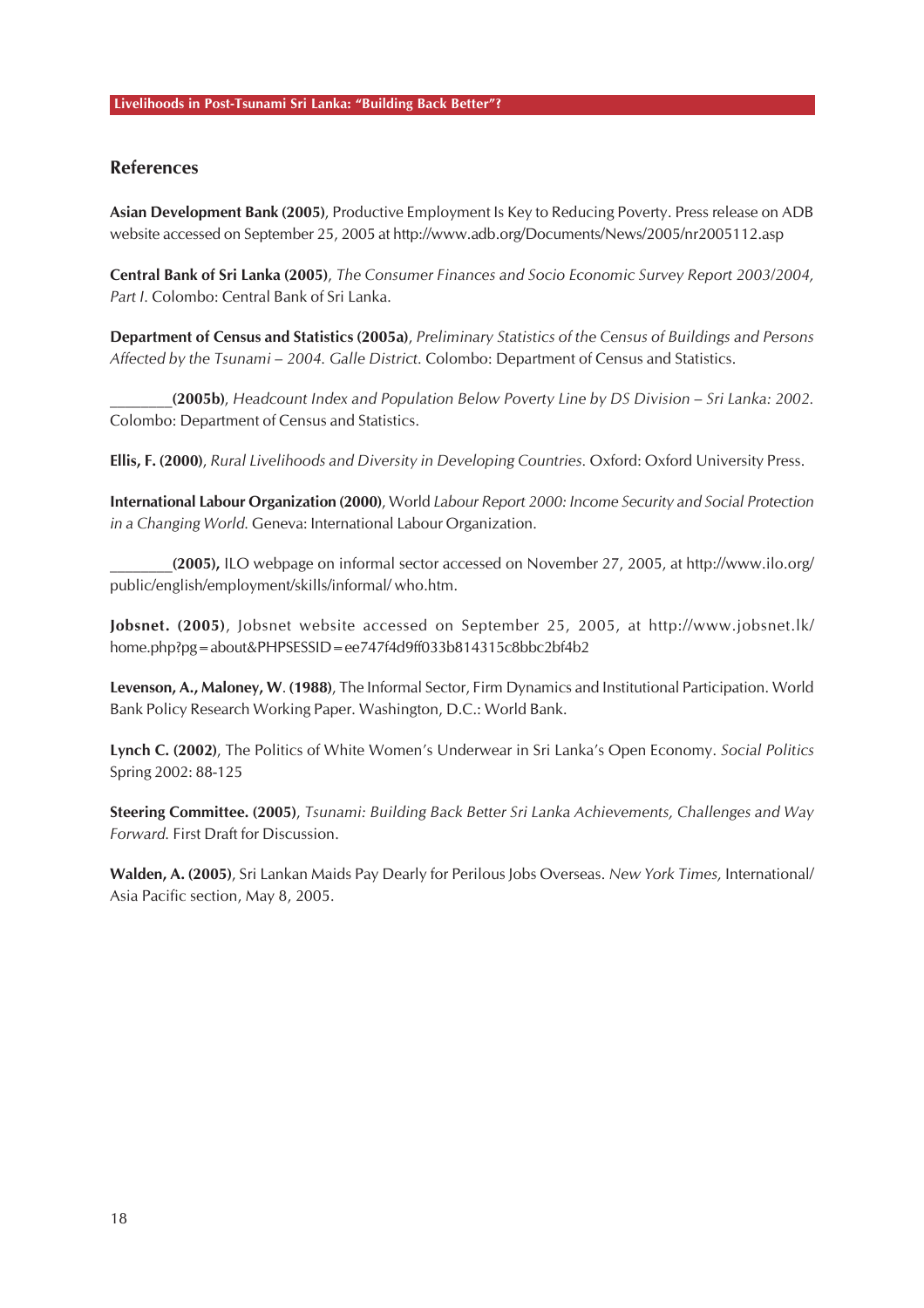# **2. Delivery of Tsunami Aid for Livelihood Development at the Community Level**

Marit Haug and Chamindra Weerackody

### **1. Introduction**

Household livelihood restoration and development in the aftermath of the tsunami is an extremely complex area from an aid delivery point of view. Aid agencies are confronted with managing the relationship to a diverse group of beneficiaries, often without any prior knowledge of their socio-economic and cultural background or of their local economic and social contexts.

The first section of this paper addresses the questions of how the tsunami aid has impacted on the affected communities and how the recipient communities perceive the aid delivered to support their livelihoods. The second section examines how aid agencies manage relations to households and communities. The paper argues that a shift away from the delivery of standardized 'hardware only' interventions towards more comprehensive, integrated and long term approaches adapted to household needs and skills is required. This intervention methodology would entail more comprehensive and integrated support packages, including training and counselling, and the creation of a community based or localized support structure for problem solving and continuous monitoring to make necessary adjustments.

The data for this article is drawn from five communities located in the East, North and South of Sri Lanka respectively, as well as interviews with Sri Lankan and international aid agencies conducted as part of a broader study on post-tsunami rehabilitation.<sup>1</sup> The article focuses on the work of international and Sri Lankan non-governmental organizations.

#### **1.1 Post-Tsunami Scenario: Changes in Social Structures?**

The section below sketches out some of the key socio-economic changes that have taken place after the tsunami. The table which compares survey data<sup>2</sup> on the income levels of the affected families in six districts shows that a new socio-economic category, namely a category that did not have a regular source of income emerged after the tsunami. At the time of the survey six months after the tsunami this category of no-income families was comparatively high in the districts of Hambantota (49.6 per cent) and Batticaloa (48.1 per cent). As observed during the community assessments conducted with affected communities, this no-income category cuts across and is constituted by families belonging to different pre-tsunami socio-economic categories namely the well-off (rich), the middle level and the poor. The number of families who earned a monthly income over and above Rs.5000 had dropped by 30-50 per cent, with Jaffna district recording the highest drop from 45.1

<sup>1</sup> This paper draws on an ongoing study on the interface between international aid agencies and political, administrative and civil society institutions, as well as communities, in the post-tsunami relief and rehabilitation process. The study is being conducted in six districts selected to represent the affected northern, eastern and southern regions. The districts are Ampara, Batticaloa, Galle, Hambantota, Jaffna and Kalutara The study was commissioned by the Norwegian Ministry of Foreign Affairs and is carried out by the Norwegian Institute for Urban and Regional Research (NIBR) with partners in Sri Lanka: researchers from the Universities of Colombo, Ruhuna, Jaffna and South Eastern. The study started in June 2005 and will be completed by December 2006.

<sup>2</sup> Data from the survey conducted in July and August 2005 as part of the above study.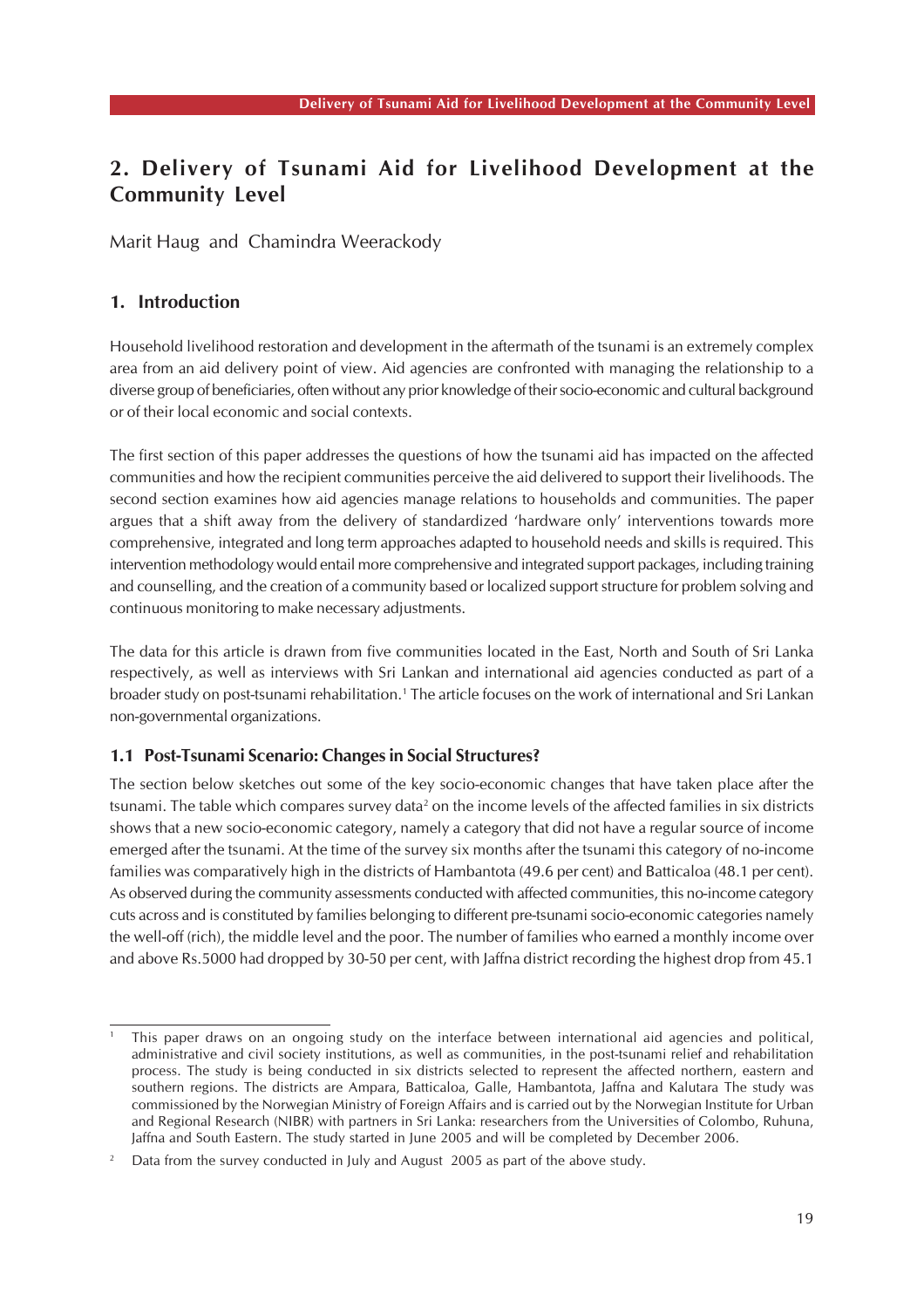per cent to 2.1 per cent Furthermore, the proportion of families who fell into the income categories of less than Rs.3000 and Rs.3000-5000 had also dropped remarkably after the tsunami. Altogether, the survey data shows that income levels of the affected families have changed considerably after the tsunami and the incomes were significantly lower than what they have been earning before the tsunami.

| Table 2.1<br>Income Levels of the Affected Families Before and After the Tsunami |             |          |                |                |                                            |          |                |
|----------------------------------------------------------------------------------|-------------|----------|----------------|----------------|--------------------------------------------|----------|----------------|
| <b>District</b><br>Income Levels before Tsunami<br>(per month)                   |             |          |                |                | Income Levels after Tsunami<br>(per month) |          |                |
|                                                                                  | Less than   | Rs.3000- | Above          | N <sub>0</sub> | Less than                                  | Rs.3000- | Above          |
|                                                                                  | $Rs.3000/-$ | 5000     | <b>Rs.5000</b> | income         | $Rs.3000/-$                                | 5000     | <b>Rs.5000</b> |
| Ampara                                                                           | 44.7        | 32.1     | 23.2           | 26.1           | 46.3                                       | 13.8     | 13.8           |
| <b>Batticaloa</b>                                                                | 42.0        | 28.8     | 29.3           | 48.1           | 32.2                                       | 7.0      | 12.7           |
| Galle                                                                            | 20.7        | 31.4     | 47.9           | 33.9           | 32.1                                       | 19.0     | 15.0           |
| Hambantota                                                                       | 11.3        | 30.4     | 58.3           | 49.6           | 24.3                                       | 11.3     | 14.8           |
| Jaffna                                                                           | 37.3        | 17.6     | 45.1           | 32.2           | 46.3                                       | 6.3      | 2.1            |
| Kalutara                                                                         | 6.9         | 22.9     | 70.3           | 13.0           | 31.3                                       | 18.3     | 37.4           |

This overall picture of decreases in incomes masks significant differences between groups as some had grasped the new opportunities that arose as the rebuilding process got under way. Changes in the socio-economic positions of different strata in the villages had taken place in a significant manner. The gap between the rich and the poor had narrowed after the tsunami. Groups who managed to make use of new opportunities for work (cash for work, job opportunities created in the construction sector) or to access aid from a number of agencies, or individual philanthropists, had benefited and experienced upward mobility.

Labourers, masons and carpenters have doubled their daily incomes in some areas primarily due to new construction work conducted by NGOs and international aid agencies. For example, a mason or a carpenter who earned Rs.500 a day is now earning Rs.1000 a day. Labourers are also gaining through cash for work offered by NGOs. Several agencies have provided toolkits in significant numbers for masons and carpenters. Labourers, masons and carpenters are categorized as poor groups by the villagers themselves in the community studies.

In other areas there is still a surplus of labourers due to the large number of people who lost their livelihoods and who are seeking casual labour work. Fishermen, for example, have joined the ranks of labourers. Also the farmers who were badly affected in some areas due to destruction of their cultivations, cashew plantations etc. are now engaged as casual labourers.

While incomes for some groups have increased, the cost of living has also increased particularly in the eastern region where the prices of consumer goods have increased substantially. The cost of products and services necessary for rebuilding has also escalated. People find it difficult to hire the services of skilled masons and carpenters at rates which are currently paid to them.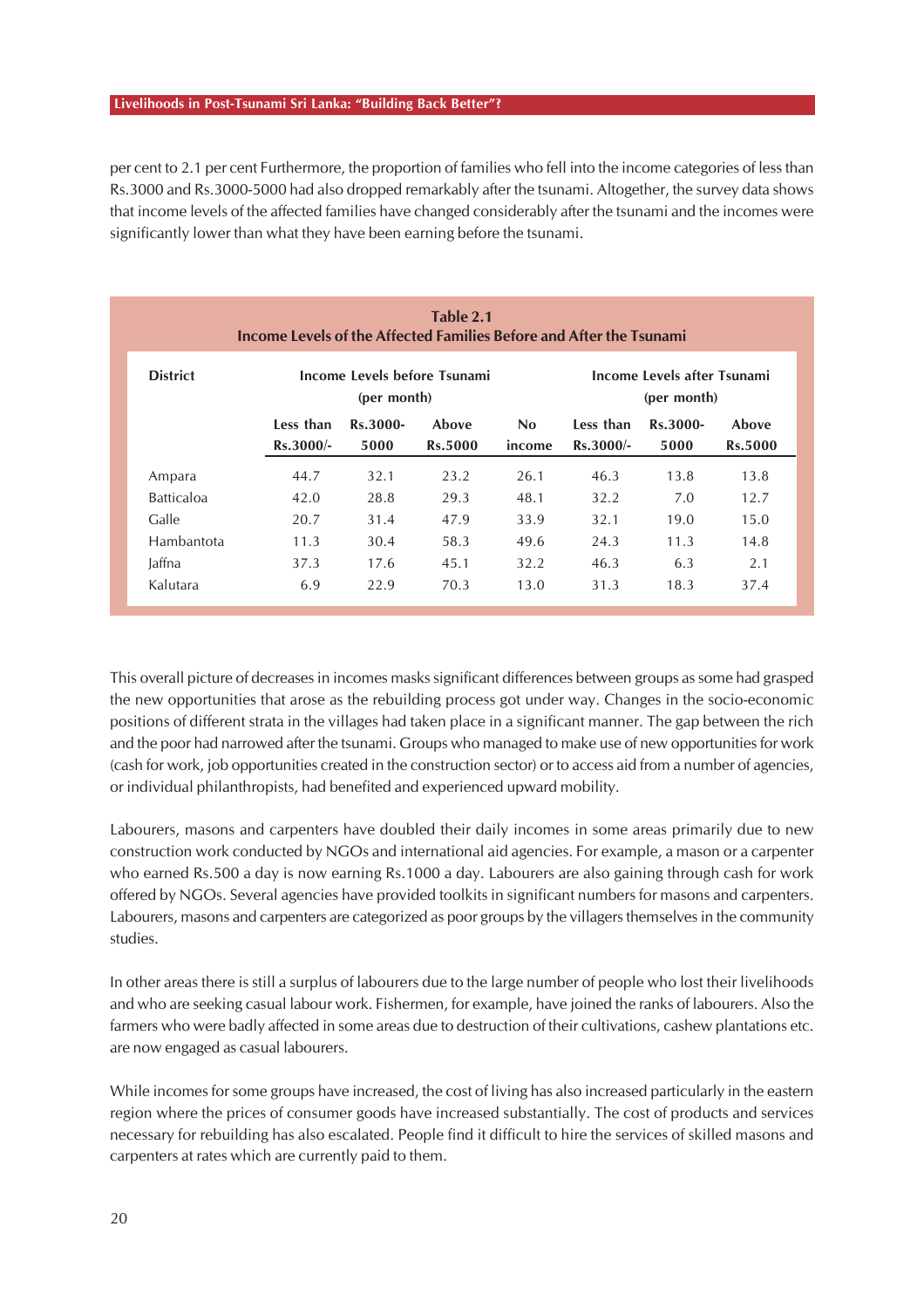The perceptions in the villages are that although the assets of the 'well off' were affected along with everybody else's assets, they have been able to access income sources from relatives and friends in unaffected areas of Sri Lanka and abroad. Some had savings which they used to restore their business premises and their houses or they have accessed loans from the government, while others have made use of the new business opportunities that presented themselves in particular in the construction field in the aftermath of the tsunami. This general view held by the community differ from some of the individual experiences recounted by people who had been in the well-off category and who explain how they have had to bear the costs of retaining their crewmen and labourers while waiting for a new boat to be delivered, or how their money lending business had suffered as a result of loss of documentation about loans held by customers or the death of customers. Others explained how they had lost all the assets which they had accumulated over the years and the assistance provided could in no way make up for their losses.

#### **1.2 Social Rivalries and Disintegration**

The findings from the community studies in the South suggest that the degree of inter and intra-household competition, suspicion and ill feelings were on the increase. It was said that '*Before we used to share food* with our neighbours, now we are reluctant to take any food from others because it may have poison'. This quote illustrates the bitterness that some people feel towards each other. It was reported that social norms and values have eroded and everybody is trying to grab resources that are coming to the village. People had become more individualistic in their attitudes and behaviours. Some say that traditional values have been downgraded as people go in search for items and money being distributed. The underlying cause of this social disintegration is primarily what is seen by the affected people as the unfair distribution of aid and lack of transparency in the delivery system.

The same pattern is not found in the North East where the survey results indicate that a majority of people found that social cohesion had improved. However, a strong resentment against non-affected families who benefited from aid provided by the aid agencies and the government was observed among the affected families in Ampara. One factor that may explain the difference in perceptions on social cohesion is the presence of a relatively large number of small agencies and individual philanthropists in the South often delivering aid in a less systematic manner and coordinating less with other agencies. This situation has led to less transparent aid distribution and more gaps and overlaps.

#### **1.3 Dependency**

In almost all the communities in which the study was conducted, laziness on the part of people, particularly the male population to engage in productive activities was reported. Many are increasingly dependent on aid given both in kind and cash by aid agencies and are not willing to revert to their former livelihoods. This state of apathy is partly attributed to the trauma that people experienced after the tsunami. Coupled with inactivity and psychological dependence on aid agencies is increased alcoholism among tsunami affected families. Furthermore, neglect of children and increased incidents of pregnancies are also reported which would eventually bring about economic hardship to the families concerned.

A number of agencies are concerned that people continue to expect more grants and free inputs to be given to them. Sometimes affected people are seen to want to extract as much as possible from the agencies in a short span of time. For example despite being given one sewing machine they expect another one or two to keep as assets. Another concern is that as people have become used to immediate payment for their efforts through cash for work schemes, it is difficult to shift to more long term developmental approaches, such as micro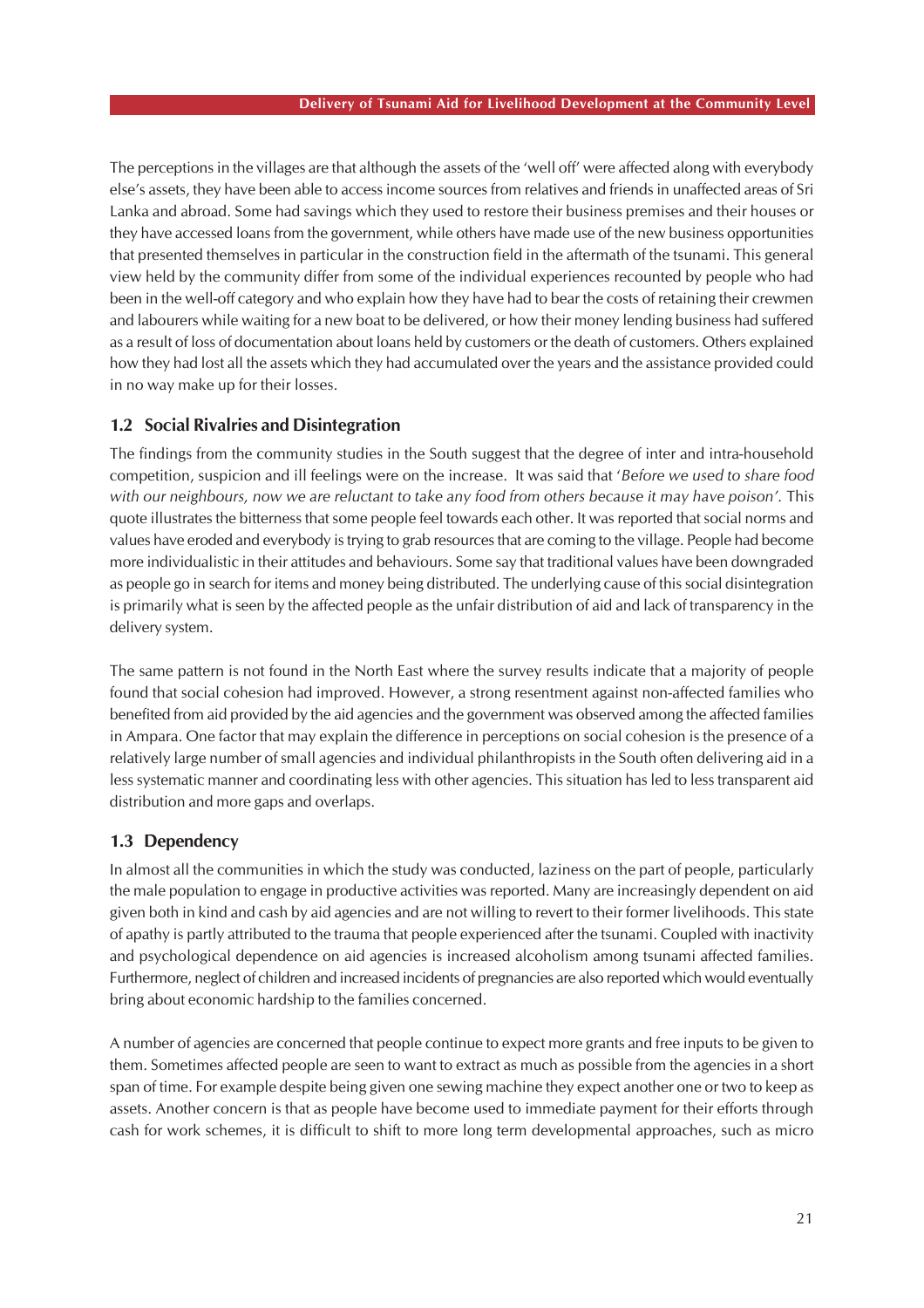credit Programmes which require more sustained efforts on the part of beneficiaries and where results can not be demonstrated immediately.

Despite such potential difficulties, aid agencies are striving to introduce economic models that encompass savings and credit, entrepreneurship training, capacity building, market promotion etc. Instead of giving outright grants, livelihood assistance is provided in the form of loans and grants (40 per cent and 60 per cent ) where the loan component should be paid back to the community based organization (CBO) by the beneficiary. The loan recoveries are used to strengthen revolving funds in the CBOs, to develop a fund that would give loans for maintenance purposes e.g.,. boats, machinery etc. or loans to non-affected families while ensuring long-term institutional and financial sustainability of the CBO.

### **2. Community Concerns**

### **2.1 Aid Effectiveness**

A number of the problems identified by the communities were due to a lack of comprehensive assessments of i) the capacities of people to benefit from a specific intervention, ii) the back-up support that would be needed by beneficiaries to benefit from a specific intervention, and iii) an overall assessment of the socio-economic context, i.e., market access in which the intervention, would take place. Some examples of these diverse problems are provided below:

- The priority of almost all the affected families is either to move into permanent houses or to have their houses renovated as soon as possible. Many live in frustration and anxiety without knowing when they would be able to realize their aspiration to occupy a new house, in particular in areas where land is scarce. This means that many people do not find their environment conducive to engaging in productive activities. Combined with the trauma of the tsunami, people find that they do not have a peaceful frame of mind to engage in any productive activities. As such, without ensuring an enabling environment it would be futile to expect an effective output from livelihood interventions.
- The context in which the beneficiaries live at present is not considered. For example, flour grinding machines are given to places where there is no electricity; paddy boiling pots given to people in camps where there is no space; cash given without having considered other family needs; some beneficiaries are physically and psychologically ill after the tsunami and are unable to engage in any productive activity.
- Some beneficiaries do not have any capacity to engage in the trade for which the resources were given to them. For example, boats had been given to crewmen or non fishermen; sewing machines to those who never did tailoring; some fishermen who earlier operated boats or worked as crewmen were given equipment to work as *ritipanna* fishermen.
- Many people who received cash grants varying from Rs.5000 to Rs.10 000 did not invest them in the economic activities for which they had been provided. Instead they had been spent on daily needs such as food, medicine etc. When people have lost everything and their needs are abundant they tend to use the money they receive to satisfy their immediate needs.
- Former fish traders who were provided with push cycles and fish boxes were unable to engage in the trade due to heightened competition from several new fish traders who had been pushed into the trade (having received bicycles and boxes), capturing the same local market. A similar fate had befallen some rice sellers. In one village in the Ampara district, several NGOs had supported 27 women to engage in rice selling and they could hardly find their niche within the local markets.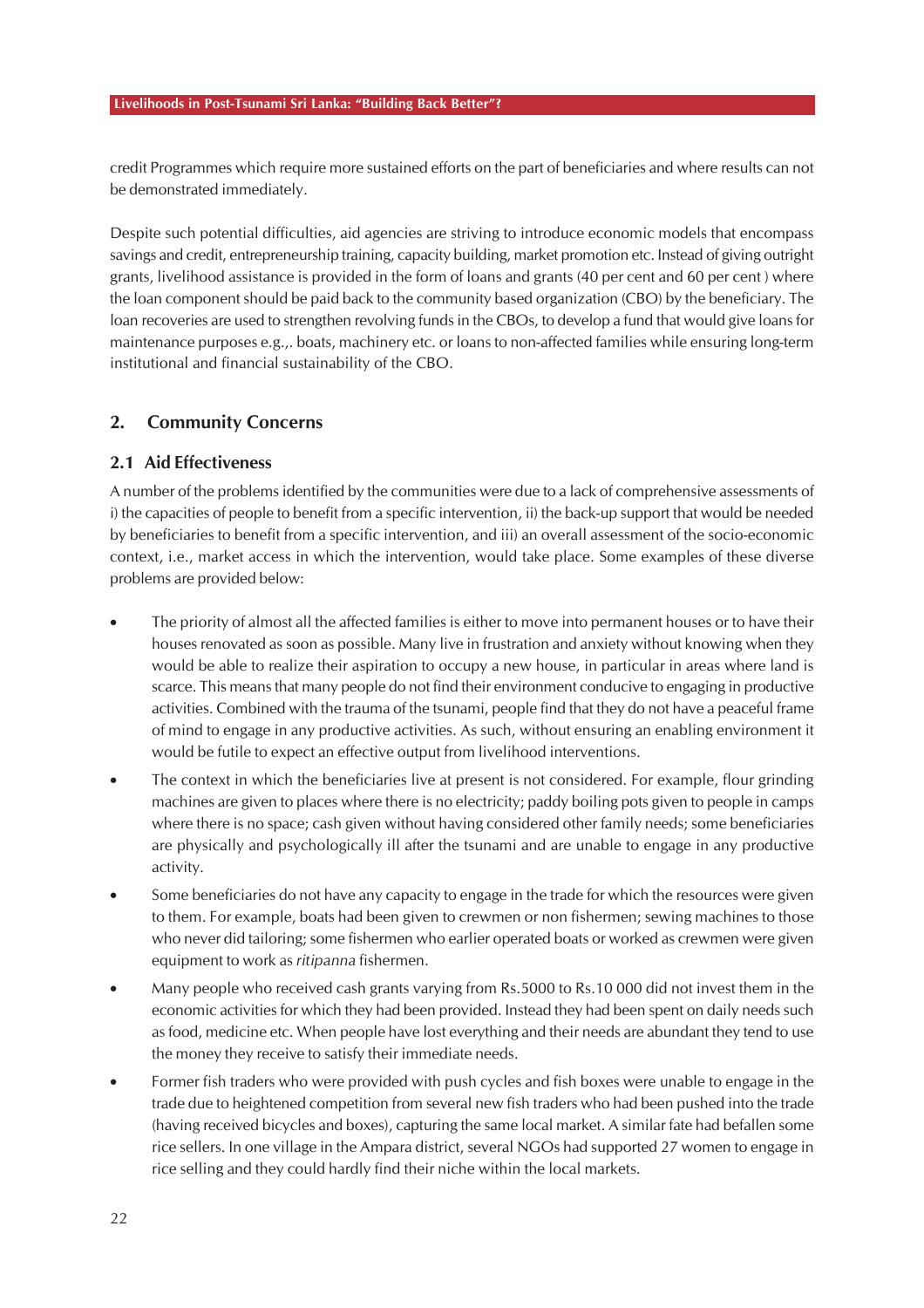### **2.2 Quality**

There were many complaints about boats being provided without nets and engines. Others had received canoes but no nets. In other cases recipients complained about the boats themselves, saying that their sea worthiness was poor. There were complaints about incomplete toolkits and low quality tools. The pressure to deliver quickly, weak agency policies and guidelines on the importance of delivering quality inputs, and substandard work by contractors are likely reasons for the widespread quality problems that were observed.

### **2.3 Inequity and Unequal Access to Resources**

Unfair distribution of relief and rehabilitation goods was a pervasive complaint in the community studies. For example, some people had received several boats and bicycles to support their fish trade, while others had not received any at all. Others had been allocated new boats, while their old boats were being repaired. In other instances resources had been given to people who never had a boat or sewing machine. In one of the villages in the South, there were at least seven to eight organizations which were providing boats, despite the fact that the number of affected boats was only 23. The number of tool kits delivered to a particular village and the number of skilled labourers who can be found in an average Sri Lankan village hardly match each other suggesting that some toolkits would have certainly gone to people who are not either carpenters or masons.

Equal access to resources is not ensured as people are not adequately informed about opportunities for accessing NGO Programmes. Application forms for participation in different projects are not distributed or circulated with the knowledge of all potential applicants. In general the poorest are most adversely affected by this gap because they tend to have the least access to information. While aid agencies often target villages, families who have moved to live with friends and relatives are in many cases neglected because they do not reside in the village. Hence they are not included in beneficiary lists produced by agencies.

The affected communities themselves find that aid allocation is systematically biased against people who do not have the resources to access aid by negotiating with aid agencies. The people who were poor before the tsunami in the sense that they were not homeowners, who were without effective connections to influential people, and people who were most affected by the tsunami, either physically or emotionally, have lost out in the aid allocation process. Furthermore, families who had been affected by loss of family members were often less able to be present when aid was allocated or to take the time to meet with agencies. Extended families on the other hand were in a position to use multiple strategies for accessing aid. There was a strong perception in the communities studied that the genuinely affected people and the real victims were not receiving their fair share of the aid that was delivered. This situation was seen to be aggravated by the lack of efforts by government administrators to look into the needs of the destitute and by poor people's lack of access to information about aid distribution points and about distribution of application forms for aid Programmes.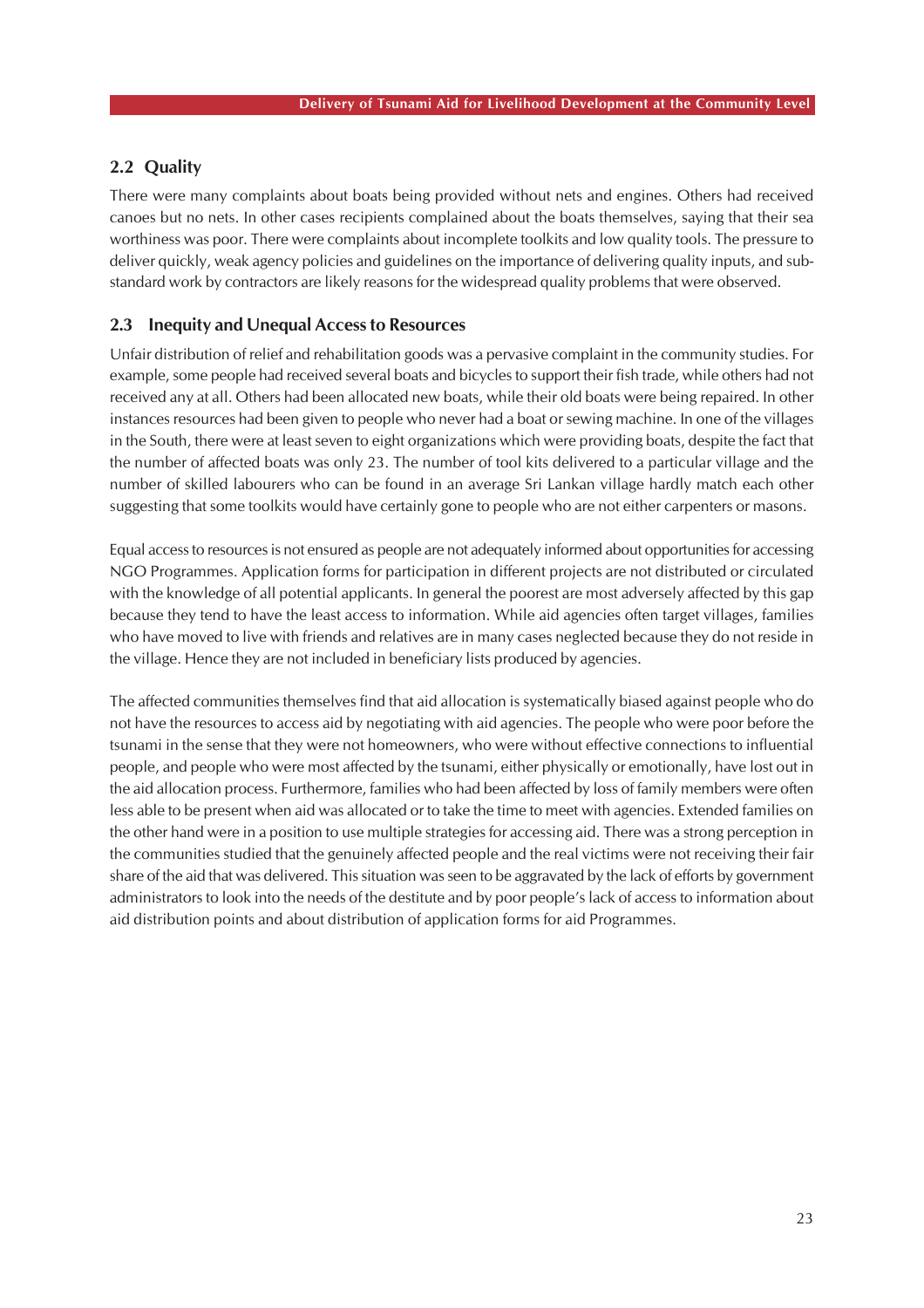The Table below suggests who the communities themselves see as the winners and losers in the tsunami aid delivery process.

| Table 2.2<br><b>Winners and Losers in Accessing Tsunami Aid</b>                                                                                                                                                                                                                                                                                                                                                                                                                                                                                                                                                                                                                                                                                                                                                                                                                                                                                                                                                                                                                                                                                                                                                                                                                                                              |                                                                                                                                                                                                                                                                                                                                                                                                                                                                                                                                                                                                                                                                                                                                                                                                                                                                                                                                                                                                                                                                                                                                                              |  |  |  |  |  |
|------------------------------------------------------------------------------------------------------------------------------------------------------------------------------------------------------------------------------------------------------------------------------------------------------------------------------------------------------------------------------------------------------------------------------------------------------------------------------------------------------------------------------------------------------------------------------------------------------------------------------------------------------------------------------------------------------------------------------------------------------------------------------------------------------------------------------------------------------------------------------------------------------------------------------------------------------------------------------------------------------------------------------------------------------------------------------------------------------------------------------------------------------------------------------------------------------------------------------------------------------------------------------------------------------------------------------|--------------------------------------------------------------------------------------------------------------------------------------------------------------------------------------------------------------------------------------------------------------------------------------------------------------------------------------------------------------------------------------------------------------------------------------------------------------------------------------------------------------------------------------------------------------------------------------------------------------------------------------------------------------------------------------------------------------------------------------------------------------------------------------------------------------------------------------------------------------------------------------------------------------------------------------------------------------------------------------------------------------------------------------------------------------------------------------------------------------------------------------------------------------|--|--|--|--|--|
| <b>Winners</b>                                                                                                                                                                                                                                                                                                                                                                                                                                                                                                                                                                                                                                                                                                                                                                                                                                                                                                                                                                                                                                                                                                                                                                                                                                                                                                               | Losers                                                                                                                                                                                                                                                                                                                                                                                                                                                                                                                                                                                                                                                                                                                                                                                                                                                                                                                                                                                                                                                                                                                                                       |  |  |  |  |  |
| Politicians who strive to build their image<br>$\bullet$<br>and increase their vote base<br>Local government officers who try to earn<br>$\bullet$<br>extra money<br>NGO field officers<br>$\bullet$<br>Office bearers of CBOs, Fishery Societies<br>$\bullet$<br>Housing officer<br>$\bullet$<br>People who did not have sewing<br>machines, boats/canoes before tsunami<br>People without proper vocational skills<br>$\bullet$<br>Non-affected families<br>$\bullet$<br>Non-fishermen<br>$\bullet$<br>Non-registered households<br>$\bullet$<br>Less affected families<br>$\bullet$<br>Friends and relatives of politicians<br>$\bullet$<br>Friends and relatives of local<br>$\bullet$<br>administrators<br>Friends and relatives of CBO leaders<br>$\bullet$<br>Those living by the road side<br>$\bullet$<br>People who lost only their kitchens or<br>$\bullet$<br>firewood storage huts<br>People whose boats had been already<br>$\bullet$<br>repaired<br>Families who lived outside 100 or 200<br>$\bullet$<br>metre border<br>Rich people who can bribe and influence<br>$\bullet$<br>aid delivery process<br>People who can bribe NGO field officers<br>$\bullet$<br>and local government officers<br>Non-affected communities outside the<br>$\bullet$<br>affected area but who support the local<br>politician | Families who lived on land that<br>$\bullet$<br>belonged to others<br>• Families who could not prove<br>ownership to land<br>• Second generation families who do not<br>have a separate identity/registration with<br>the Grama Niladhari<br>• Families who have mortgaged their<br>land at the time of tsunami<br>• Affected persons/families who live with<br>their relatives and friends<br>Displaced farmers<br>Heavily affected persons/families, i.e.,<br>$\bullet$<br>injured<br>Affected persons/families that still grieve<br>over their lost family members and are<br>suffering from mental disorders, lack of<br>motivation etc.<br>Still there are genuinely affected people<br>who have not been able to access aid:<br>families whose houses were completely<br>or partially destroyed, some real<br>fishermen, some legally registered<br>households, some people with<br>vocational skills<br>Kattamaran fishermen who lost their<br>boats and nets<br>Families who lived within 100 or 200<br>metres<br>People who did not get information<br>about the venue and time of aid<br>delivery<br>Opponent families of the local<br>politicians |  |  |  |  |  |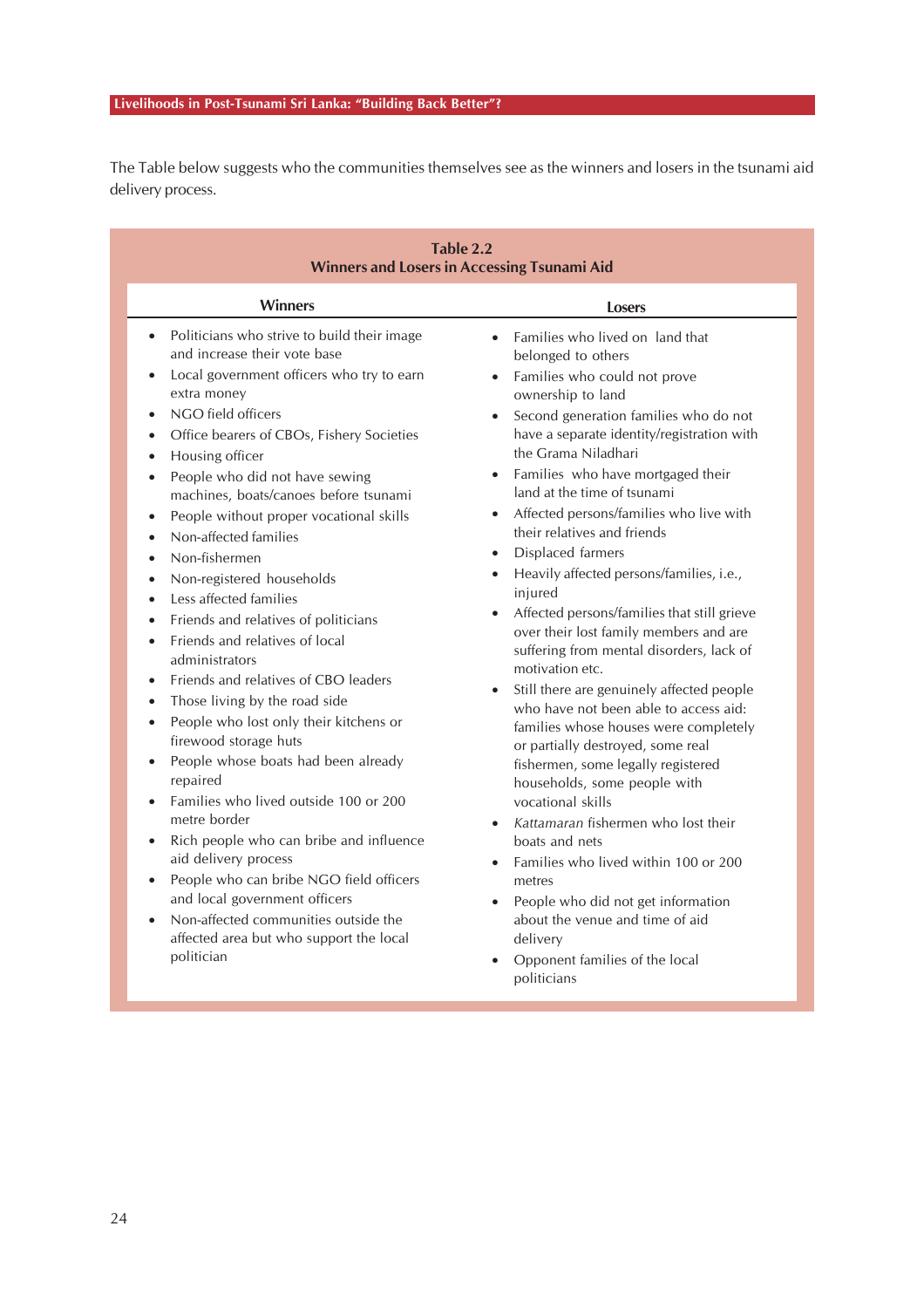### **2.4 Undue Influence: Bribery and Corruption**

Bribery and corruption happen in a number of ways. People are added to or deleted from lists of beneficiaries that are prepared by local government agencies. For example, if you did not own a boat, but aim to obtain a boat from an agency you may pay a sum of money to the relevant government employee, and you are added on to the list of people who were registered as boat owners before the tsunami. Police reports of losses have been issued for Rs.1000. Village level administrative officers are seen to be under the influence of the political party that provided them with the job. It is a commonly held view that many of them include party supporters as well as relatives on the lists of tsunami-affected, while excluding the deserving by striking them off beneficiary lists.

Incidents of manipulation of aid by comparatively powerful politicians for their own benefit and to patronize their constituency were frequently seen in the south. Aid packages had been diverted to non-affected communities located in the interior and supporters of less powerful political parties or people who remained neutral had been deprived of benefits. Development agencies had been strongly advised to offer employment to people appearing in the lists provided by the politicians. Politicians on their part admit that politicisation of aid is one of the main reasons for inequity in aid distribution, yet they blame the voters for applying pressure on them for special favours.

The following story was reported from Ampara district:

"Everyone who was affected received government assistance both in kind and cash. But some non affected families too have obtained this assistance. There are a number of persons in this village who are close associates of the officials of the Fisheries Department. These associates used to take bribes from people who wanted boats and nets. The bribe was Rs.10,000 and the value of goods they received (boats and nets) was around Rs.50,000. Some people who received this aid had never worked as fishermen or never owned a boat. Such people ultimately sold these boats and nets for Rs.30,000".

The affected population also had several concerns about the work of NGOs and CBOs in this respect.

- People had concerns about NGO field officers who were seen to be corrupt and to take bribes in return for providing goods. For example, there were concerns over corruption by NGOs in Ampara in particular where people in the villages have bribed NGO field officers to get the goods diverted to non-affected families.
- NGO staff is seen to be providing goods and services to their own friends and relatives.
- People complained that there is a discrepancy between actual costs and budgeted cost and that the difference is pocketed by contractors and NGO staff.

CBOs stand accused by communities of not acting impartially and of favouring friends and relatives of their executive members. Whereas less valuable items are often plentiful and tend to be distributed relatively equally between members, valuable goods such as boats, nets and bicycles are often distributed first to committee members and their informal networks.

For example, Fishing Cooperative Societies (FCSs) are seen to be biased in favour of members who have a special relationship to the executive members and of providing goods to people who were never engaged in fishing. Distribution of boats and nets are seen to be based on such special relationships and not on ownership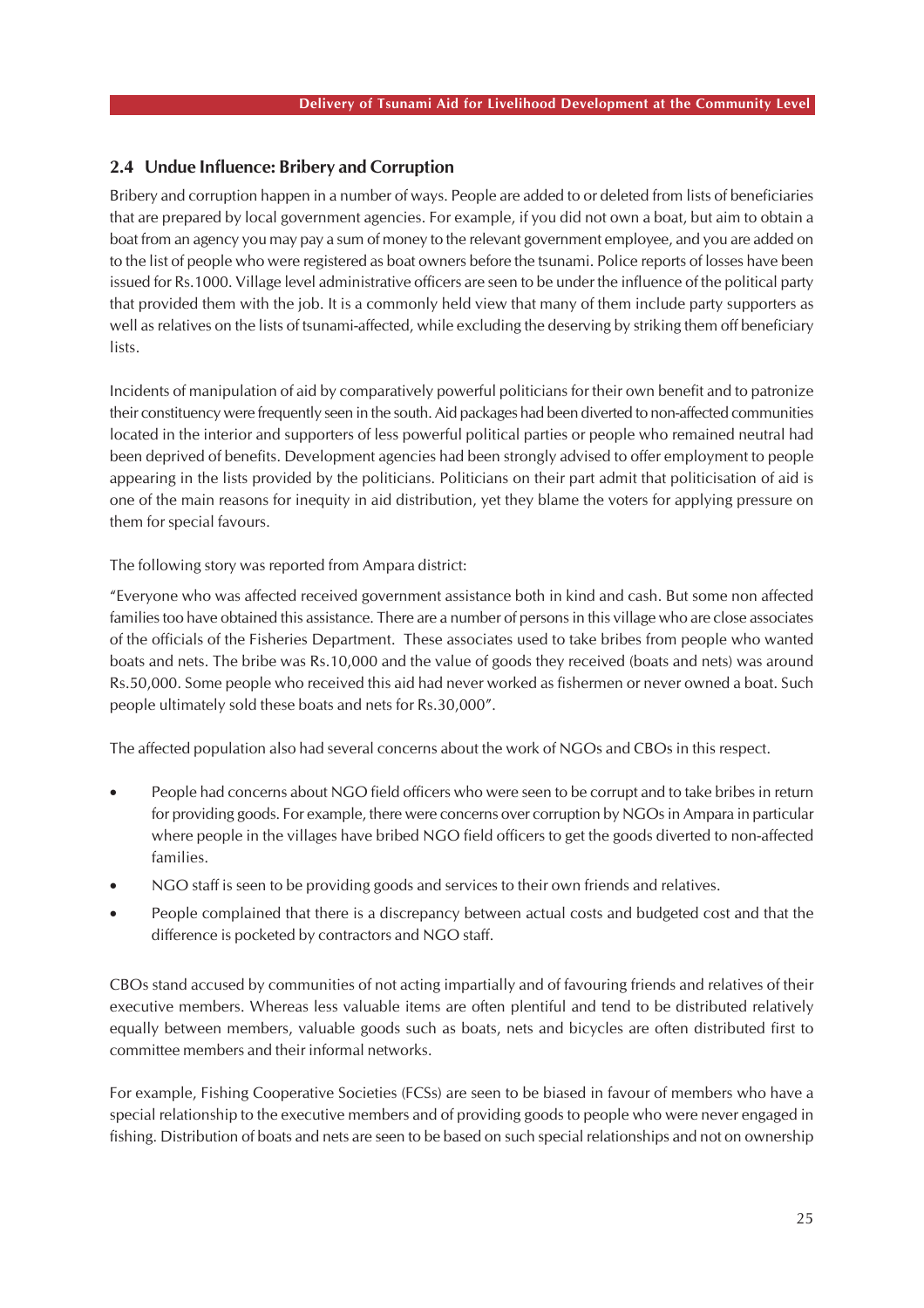patterns as they existed before the tsunami. The FCSs were also seen to favour the rich at the expense of the poor.

Several aid agencies have offered employment to youth in the affected communities to work as field officers or volunteers. Many of them are assigned to monitor and report on the progress of their interventions including livelihoods development programmes. While employment generation is a valuable and positive outcome, it has to be asked whether field workers who are an integral part of the same community can conduct a critical evaluation of their beneficiaries and submit a true report to their organizations. For example, beneficiaries who received cash grants but did not use them for economic activities were asked about what the field officers said about their inability to start their intended businesses. The answer was that field officers had not reported them but had said 'somehow you try to do it'.

### **2.5 Beneficiary Selection**

The community cases revealed a number of weaknesses and gaps in the selection of beneficiaries. The process of compiling beneficiary lists by local level administrators were seen as inaccurate, incomplete, and manipulated. As per the perceptions of the affected communities, the Grama Niladharis and the Divisional Secretaries were guilty of:

- not collecting accurate data
- not identifying the real affected families
- discriminating and excluding certain sections of the community
- not being fair and acting under the pressures of politicians and social groups
- taking bribes for delivering resources

Both the government and aid agencies are aware of these issues and several measures have been taken to improve the accuracy of beneficiary lists. Effective beneficiary selection is the key to resolving problems of inequity, bribery and corruption:

- Complaints lodged from affected people with the Divisional Secretaries are investigated
- A number of aid agencies have made beneficiary lists public, for example in newspapers, in public places such as the mosque and temple, the offices of the Grama Niladharis and Divisional Secretaries, head offices and field offices of the NGO
- Communication with people through opinion-makers, field staff etc. has increased
- More systematic sharing of information with the Divisional Secretaries
- More rigorous methods for beneficiary selection have been adopted

Aid agencies are working to streamline beneficiary selection and careful measures are being taken to avoid overlap and abuse. Practically all the agencies working on livelihoods state that they go through rigorous processes of selecting beneficiaries. Often aagencies compile their own beneficiary lists, although in close collaboration with the Grama Niladharis or the Divisional Secretaries. These processes involve a number of field visits, talking to the household, neighbours and the Grama Niladharis etc. Sometimes selection is done through collective discussions in the communities through village level committees.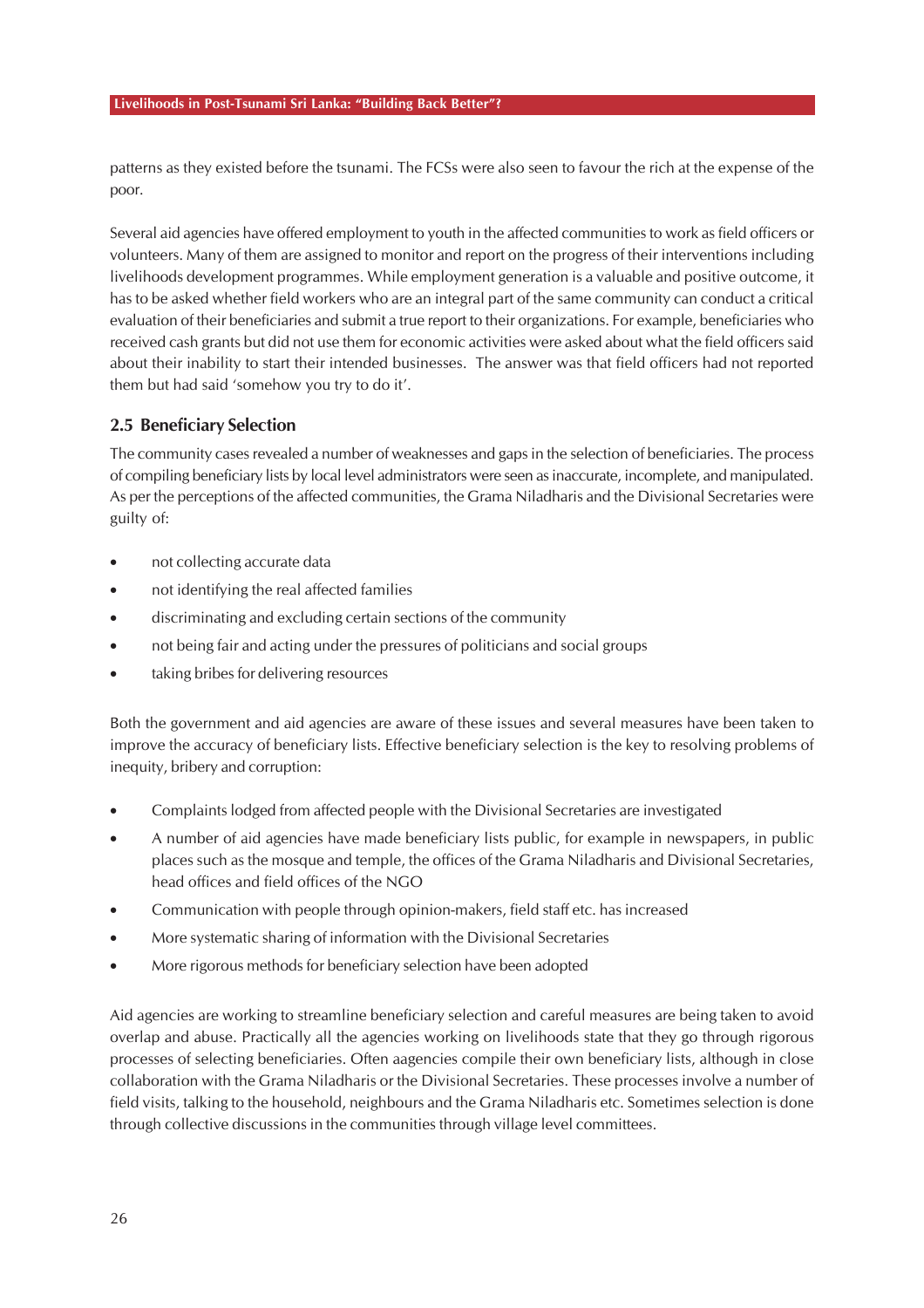#### **Delivery of Tsunami Aid for Livelihood Development at the Community Level**

Many NGOs have moved away from relating to individuals and have taken an institutional approach working either through existing CBOs or with CBOs created for the purpose of carrying out a specific project. Formation of small groups, which subsequently evolve into CBOs, cooperatives, alliances etc. were observed. Capacity building of such grassroots institutions has also been treated as a priority.

It is too early to predict the success and the effectiveness of the different strategies adopted by aid agencies. Almost all the agencies interviewed agreed that a certain percentage of wrong selections had entered into their beneficiary lists despite all precautions taken by them. This percentage of wrong selections varied from 10 – 30 per cent.

# **3. Challenges in Aid Delivery: Moving Towards a More Developmental Approach**

# **3.1 Overcoming a Lack of Trust**

Management of the relationship between aid agencies and beneficiaries is a stark challenge as suggested by the concerns expressed by communities over aid delivery. As suggested in the previous section beneficiaries have concerns about i) unfair distribution of relief goods by aid agencies, ii) bribery and corruption, iii) lack of information about agency interventions, iv) turf battles between agencies.

Seen from their vantage point, aid agencies have a number of concerns about their relationship to beneficiaries.

- False claims despite efforts to establish valid lists.
- Efforts to bribe agency staff in order to obtain benefits.
- Beneficiaries "shop" around to identify the agency that can provide them with the best package. For example agencies find that it is difficult to start Programmes that rely on extensive contributions by beneficiaries as long as other agencies continue to provide support for free.
- The affected people are seen to be out to 'grab' as much as they can before the agency leaves.
- Some agencies also express concern about the ways in which beneficiaries may spend the money they receive, and are worried that their priority may not be to spend it for useful purposes.

These notions held by the two actors suggest that managing the interface between agencies and beneficiaries is very complex and that the parties do not trust each other. Yet, there are signs of improvements as agencies that have engaged actively and systematically with communities over time suggest that they are in a better position to identify the correct information and to develop a positive working relationship with communities. NGOs should be well placed to tackle the task of redefining beneficiary relations as one of the key strengths of aid delivery by NGOs is believed to be their capacity to work closely with affected populations, a strength which the imperative of speedy delivery in the tsunami relief and rehabilitation operation made difficult to put into practice.

The agency-beneficiary relationship constitutes one component of what can be described as the broader aid delivery system. The Figure below sums up some of the perceptions that actors in the delivery system hold about each other. Perceptions that parties have of each other reveal a lack of knowledge and understanding between the actors which has made coordination and partnerships between the different actors in the delivery chain difficult. However it is important to note firstly, that as the aid delivery operation moves into a more developmental phase, some of these problems are likely to ease. Secondly, these perceptions do not apply to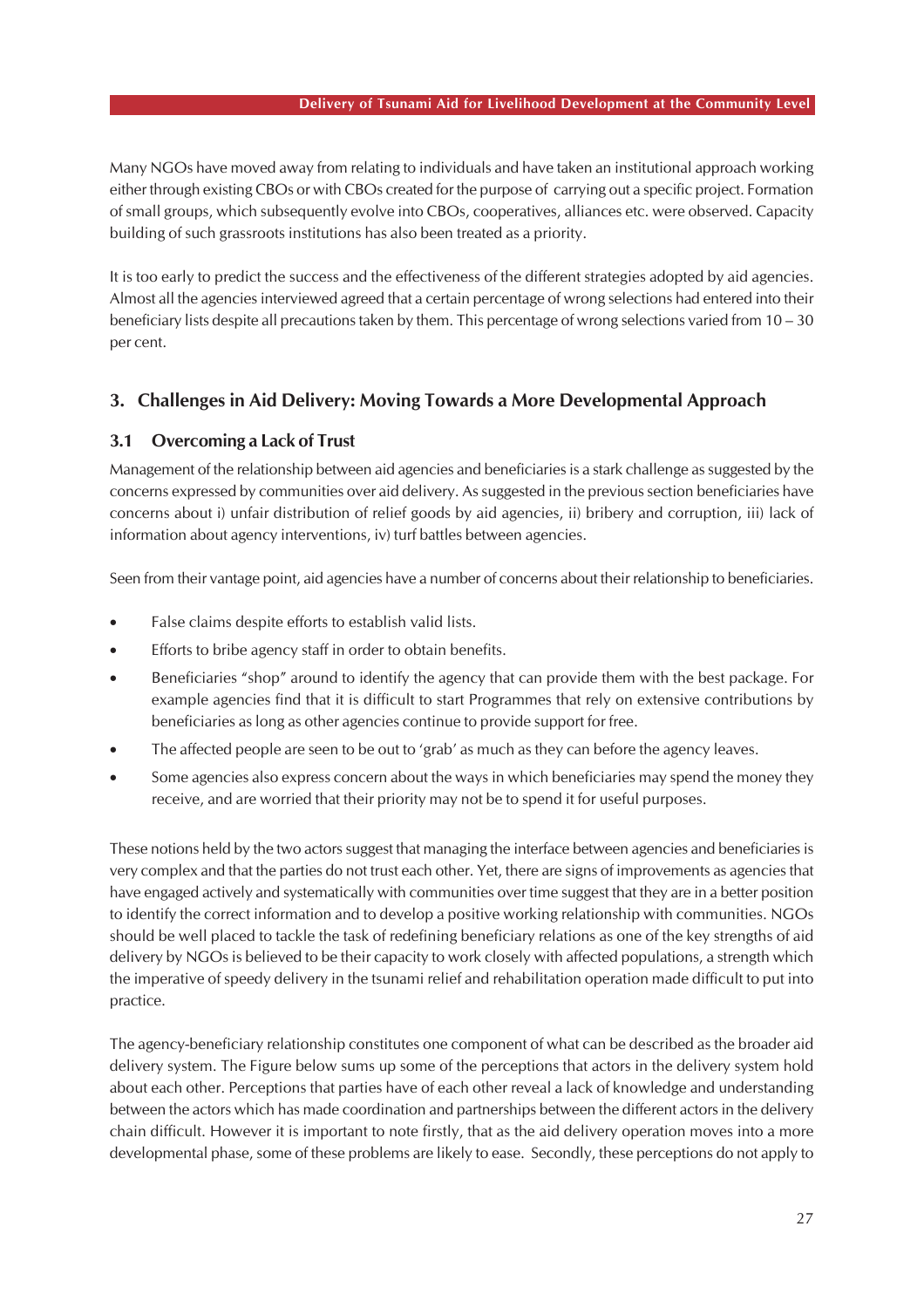all agencies. Thirdly they summarise key concerns that are often not made explicit, but that form part of the core assumptions that people hold of each other.

| International<br>NGOs                      | Short time frame: rush and urgency<br>Standard models: lack of flexibility<br>Competition for beneficiaries<br>Staff has little sense of culture and context,<br>is often young and inexperienced |
|--------------------------------------------|---------------------------------------------------------------------------------------------------------------------------------------------------------------------------------------------------|
| Sri Lankan<br><b>NGOs</b>                  | Cultural barriers, communication is difficult<br>Limited project management skills<br>Low quality, do not follow standards<br>Lack of speed<br>Do not come for coordination meetings              |
| Community based<br>Organizations<br>(CBOs) | Elite capture<br>Ad hoc, not sustaianable<br>Prevents direct access to aid agencies                                                                                                               |
| House<br>Holds<br>(HH)                     | False claims<br>Dependent                                                                                                                                                                         |

**Figure 2.1 The Tsunami Aid Delivery Chain: Inter-Stakeholder Perceptions**

International NGOs agencies are seen to be working on short time frames with a sense of rush and urgency, which does not allow for adequate consultation and communication. Their standard intervention packages are not adapted to needs on the ground. They compete for beneficiaries and consequently beneficiaries learn to shop around to see who offers the best package. Staff are seen to have little sense of the culture and the context, for example about the ways in which the Sri Lankan bureaucracy operates or how-inter personal relationships are handled in Sri Lanka. They are seen to effectively exclude Sri Lankan voices by conducting coordination meetings in English. There is little informal coordination and interaction between international NGOs and Sri Lankan NGOs and hardly any informal arenas for exchange of ideas, information and views.

Sri Lankan NGOs are seen to have limited project management skills, to not deliver according to internationally accepted quality standards and to be slow in delivery. Another concern is that they do not come for coordination meetings. Some are seen to work with politicians, thereby cutting across existing structures for coordination and consultation in the districts.

CBOs are seen to have low capacity in terms of effective membership participation and financial and accounting capacity. In the views of communities they suffer from elite capture and are prone to corruption and susceptible to efforts to bribe them.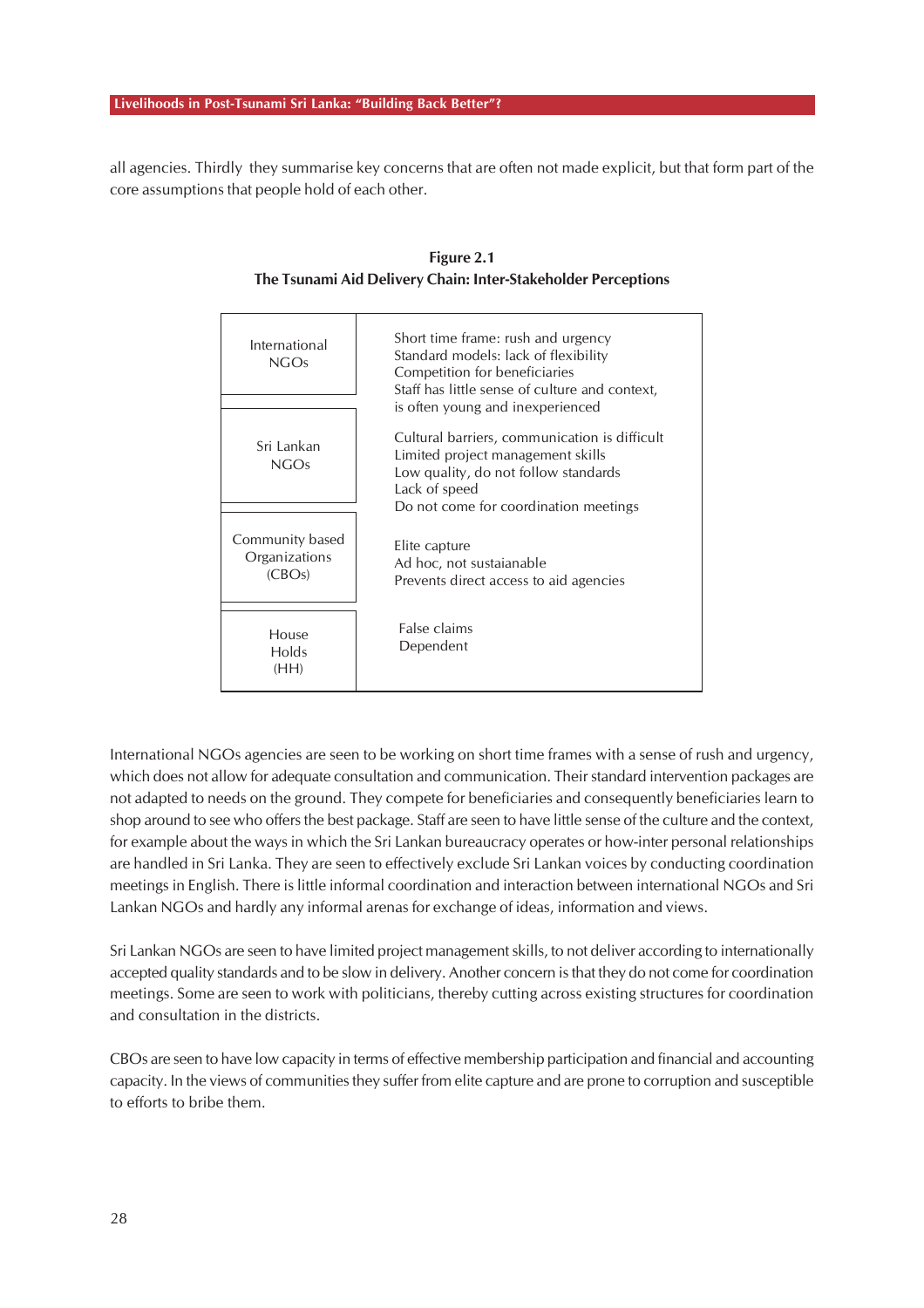### **3.2 Towards Needs and Skills Based Comprehensive Approaches**

The focus of livelihood interventions by NGOs and international agencies has been as follows:

- *Restoring past livelihoods:* Boats and fishing gear are provided to fishermen who lost them. People who lost their retails groceries are provided with cash grants varying from Rs.5,000 to Rs.10,000 to restart their small business enterprises. Those who earlier engaged in tailoring are provided with sewing machines.
- *Finding temporary forms of livelihoods:* Fishermen who lost their boats or crewmen who lost their employment are supported to engage in alternative forms of livelihoods such as vegetable or fish vending and are provided with bicycles, fish boxes and weighing scales, sometimes with a little cash to buy raw materials. It is assumed that they will return to their earlier livelihoods once boats have been delivered.
- *New income generating activities for families:* In order to improve the income levels of the affected families, new income generating activities are introduced to families, particularly aimed at widows, young girls, housewives etc. In some cases, these groups have had no previous experience in income generating activities. They are provided with food preparation utensils, paddy boiling pots or sewing machines.
- *Cash for work:* Another source of livelihood for affected communities is cash for work, particularly in reconstruction work initiated by NGOs/INGOs where people are paid Rs.400-500 per day.
- *Employment in aid agencies:* Several NGOs/INGOs have employed young people as well as elderly people to work as volunteers or field workers with a substantial monthly remuneration of Rs.6,000 to Rs.8,000.
- *Fishing versus non-fishing livelihoods:* The majority of aid agencies have placed their emphasis on developing fishery related livelihoods. Interventions designed to restore other forms of livelihoods are patchy and grants or loans are small in size.

These interventions have several characteristics:

- Firstly, they tend to be *standardized*. A commonly observed mix of livelihood assistance provided by international agencies and NGOs in the five community studies are as follows:
	- o Boats and nets (boats with engines, canoes) for fishermen
	- o Bicycles, fish boxes, weighing scales for fish traders
	- o Tool kits for masons and carpenters
	- o Sewing machines
	- o Seeds and animals
	- o Utensils (paddy boiling pots, food preparation machines etc.)
	- o Flour grinding machines/blenders
	- o Cash grants (Rs.5000 Rs.10,000)
	- o Subsidized/interest free loans
	- o Vocational training

In this manner, the aid agencies tended to focus on dominant groups or sectors in their livelihood interventions such as fishermen who lost boats, canoes and nets, carpenters who lost their tool kits, women who lost their sewing machines, fish vendors who lost their bicycles etc.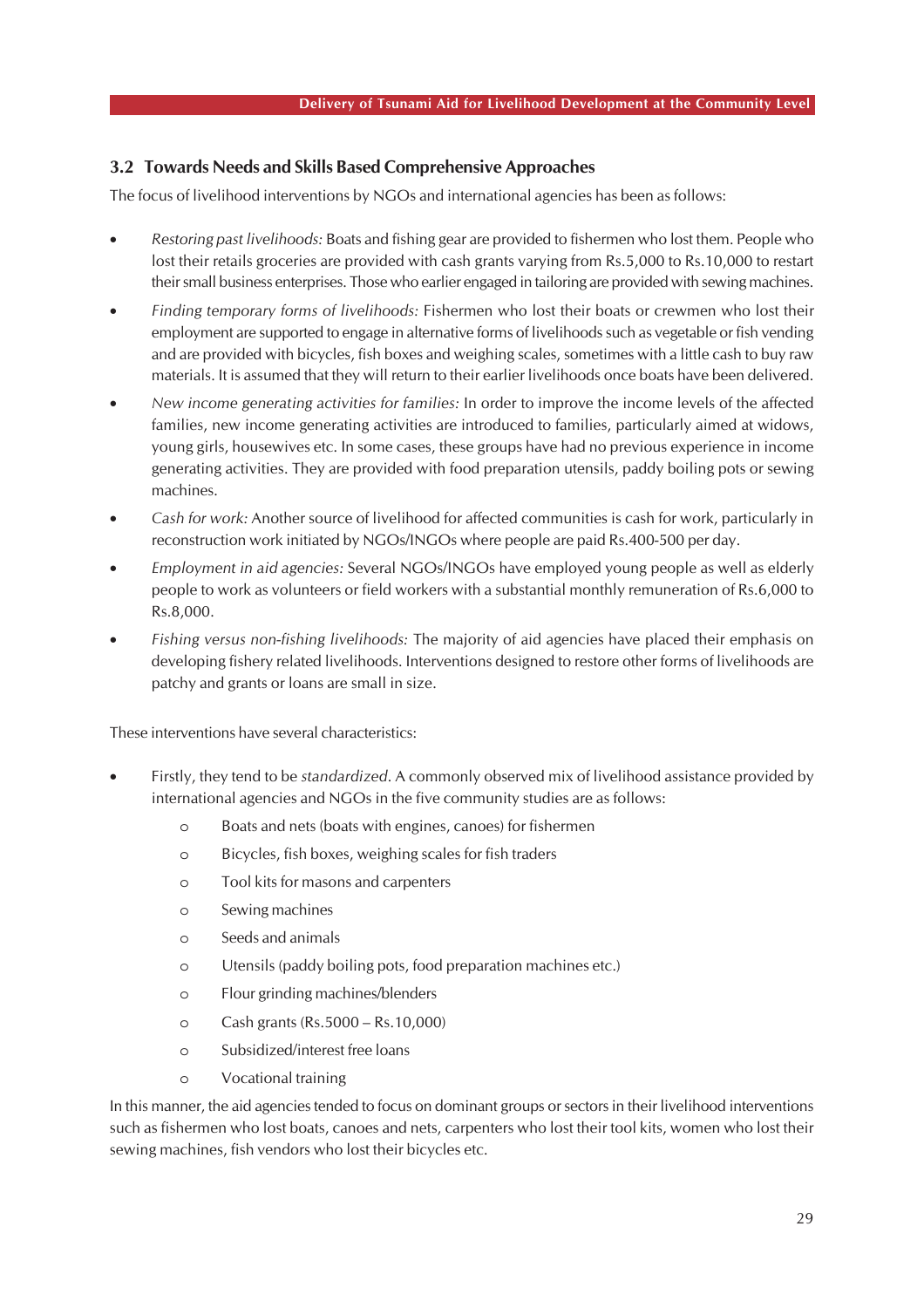• Secondly, a number of the interventions are of a *temporary* nature and can be seen as coping strategies while people regain their capacity and resources to engage in more long term income generating activities, or return to their old livelihoods.

While this approach may have been the best option under the prevailing circumstances considering the imperative to deliver aid quickly and to provide immediate and tangible support to households, a number of agencies are now engaged in reorienting their Programmes towards more flexible and sustainable approaches. This entails systematically mapping out characteristics of differently affected households thereby enabling aid agencies to select beneficiaries according to specific criteria of needs and skills and to adapt the support needed at the household level.

In this context, a key concern is the need to identify particularly vulnerable households from the tsunami affected households to prevent the creation of a group of permanently poor people. Indications of vulnerability found in the villages were i) families who induce their children to stop education and engage them in income generating activities such as casual labour, ii) families whose young members join the LTTE due to escalating poverty in the families.

Among the vulnerable households identified in the village study were households who had lost income earning family members and households who had lost financial assets. Firstly, households who had lost income earning family members would often require livelihood support not only in terms of 'hardware' to develop a new livelihood, but additionally these households may have been affected by psychological trauma preventing them from effectively making use of the aid provided. Hence, support Programmes required are likely to take the form of broader support packages. Psycho-social counselling, training, continued cash support/ cash for work support etc. may constitute components of such packages. Moreover, support Programmes should consist of a back up system or support structure designed for the provision of advice and help with problem solving in the longer term.

Targeting of particularly vulnerable groups based on a set of needs based criteria may be difficult because the tsunami affected communities are not used to the application of criteria that target some groups and not others. Consequently, efforts to target vulnerable groups have created misgivings and discontent in the communities, causing conflict levels to increase. Such misgivings are possibly created by the relatively resourceful people who were in a position to access a relatively larger proportion of aid earlier on.

The second group face specific problems in rebuilding their financial assets. These groups are likely to need special provisions and concessions built into financial aid packages. The list below provides some examples of affected people belonging in this category:

- People who did not have their business enterprises (e.g., retail groceries, tea kiosks etc.) registered prior to tsunami and are unable to claim any compensation
- People whose business enterprises were located in the 100 or 200 metre buffer zone but are now unable to restart them as they do not get authorization from the Divisional Secretary nor do they have any other alternate land
- People who have lost their livelihoods and are unable to settle their previous loans taken for business related purposes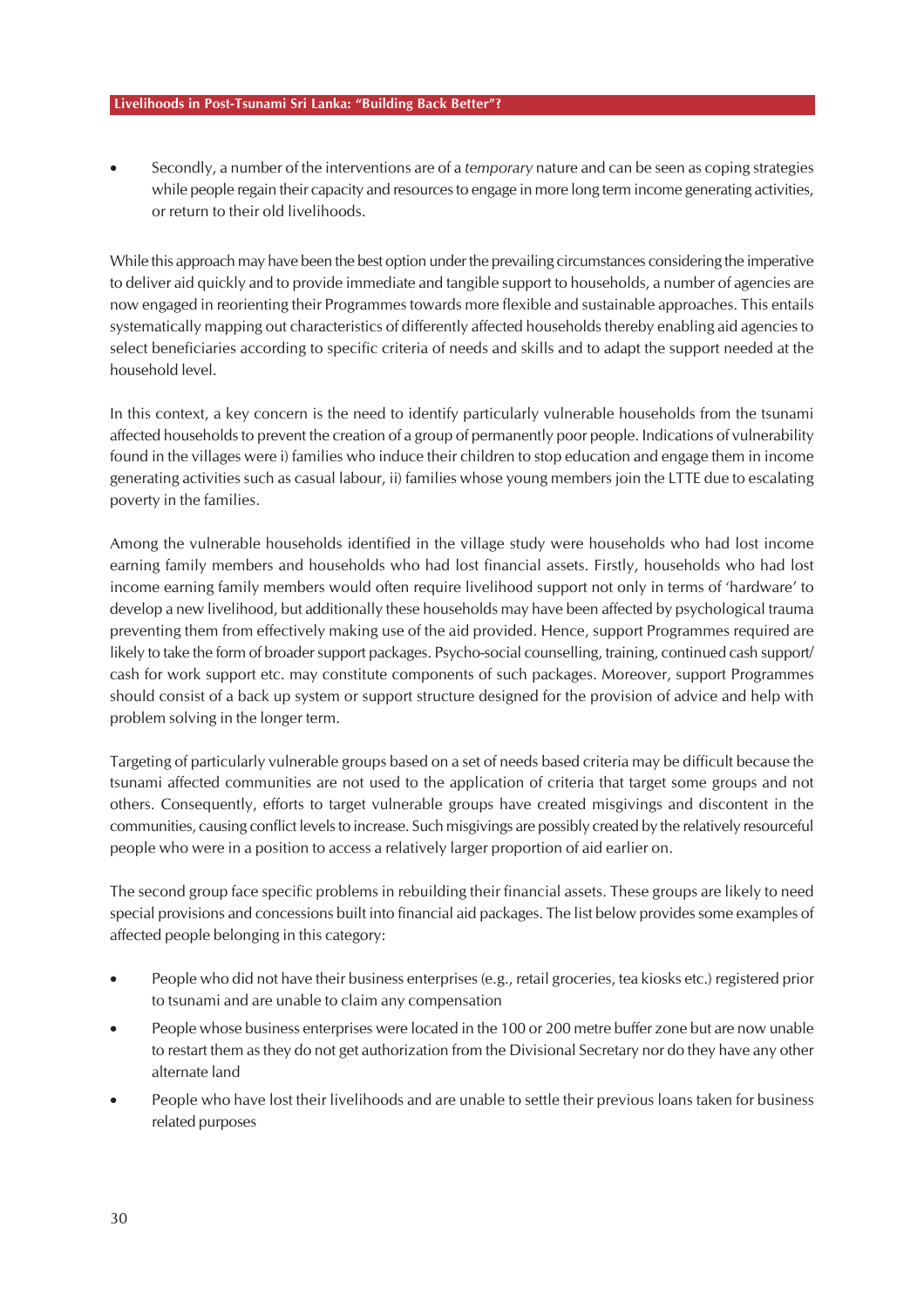- People who lost their financial assets accumulated in *cheettus* and money-lending and could not recover them due to deaths of relevant people and/or loss of documents
- People whose business enterprises have a diminishing clientele e.g., net mendors do get less nets for mending as many people now have new nets; retail groceries lose clients as many original clients are displaced

In parallel with the process of improving targeting of vulnerable groups, aid agencies have extended their target groups to include poor and conflict affected people. This reorientation is in part a result of the availability of funding to expand the target groups, a recognition among aid agencies that the incidence of poverty tend to be higher in the interior than on the cost, as well as a concern about creating a divided between the tsunami affected population and other deserving groups. As for the conflict affected areas aid agencies are aware of the need not to exacerbate existing divisions and not to create new ones and a number of agencies now include conflict affected as well as tsunami affected people in their work.

# **4. Conclusion**

This paper has pointed to a number of gaps and weaknesses in the approaches, strategies and methods adopted in beneficiary selection, aid delivery and monitoring of aid. In the initial stages the approaches and strategies were neither well designed nor planned and eventually such ad-hoc arrangements brought about a number of negative consequences such as overlapping of aid, benefits being allocated to non-affected persons, bribery and corruption at different levels, exclusion of the most vulnerable and poor groups etc. However, over time many NGOs have now begun to adopt more systematic and transparent systems in their respective interventions. Interviews conducted with aid agencies in December 2005 and January 2006 revealed a number of positive, development oriented and participatory models and strategies that have been integrated into their current interventions particularly since the latter part of 2005.

The imperative in the relief phase was speed in responding to the needs of the affected population. Combined with the push to spend money quickly, this led to a top-down and supply driven approach being taken, in particular by agencies that had little prior knowledge of the context in which they were working. This approach was successful on the supply side in the provision of boats for example. Yet, as this paper notes, there were serious weaknesses in this approach, leading to sub-standard quality and standardization of the interventions. Coupled with the manipulation of beneficiary lists and a lack of consultation, the result was inequity in distribution and little trust between agencies and the affected population.

Most importantly this paper argues that drawing on the strength of NGOs and CBOs in working closely with communities and households, NGO interventions should shift from being based on standardized 'hardware' to looking at the specific requirements of each household and the socio-economic context in which the households operate. While some households may be in a position to make effective use of hardware support only, vulnerable households may need additional support services and follow-up. Some of the support needs to be long term, i.e., training, counselling, coaching etc. Other forms of support could be designed to ease the transition from direct cash support to household income generation, for example by a gradual reduction in direct forms of support, rather than allowing this form of support to come to an abrupt stop. Monitoring to ensure quality of outputs, to identify problems and to ensure that resources are mobilized for problem solving, and to assess critical issues such as market access, should be a priority.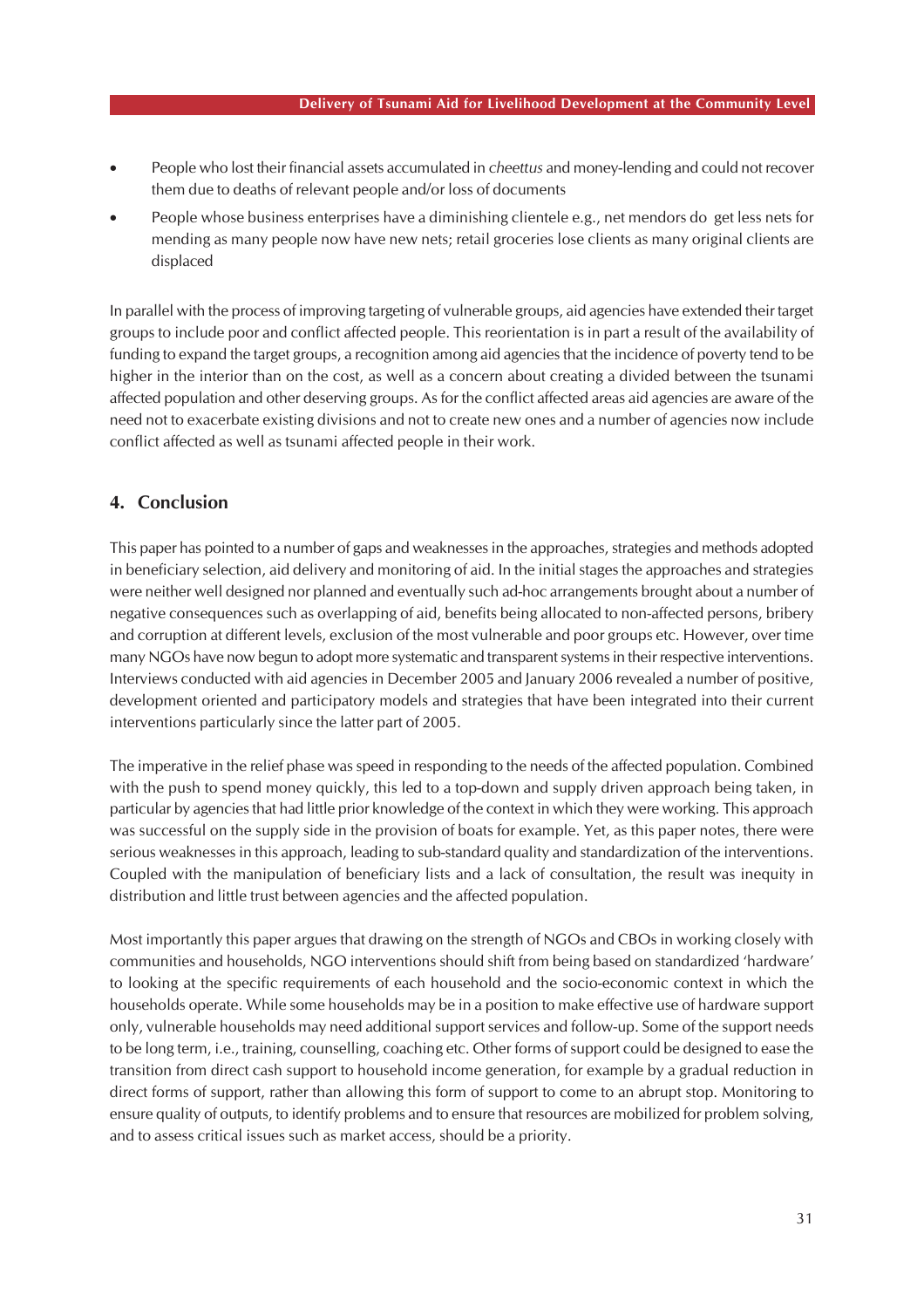In order to address some of the issues, gaps and weaknesses in the aid delivery system, we briefly recommend the following.

- Systematic consultations with the affected people using recognized participatory methodologies
- The adoption of a combination of individual and community based consultation to overcome inbuilt biases in the two approaches
- Adoption of systematic and objective criteria for beneficiary selection
- Systematic mapping of vulnerable groups to develop household and context specific interventions
- Integrated approach to household interventions by identifying support service systems needed, e.g., training, counselling, in addition to the 'hardware' provided
- Flexible support to ease the transition from relief and rehabilitation to development oriented interventions, i.e., by providing relief support in combination with income generating programmes
- Adoption of a rigorous monitoring system
- Continued work on strategies for sharing information with communities, i.e., information about training and support programmes, criteria for beneficiary selection, beneficiary lists etc.
- Emphasis on quality and long term support rather than numbers of beneficiaries reached.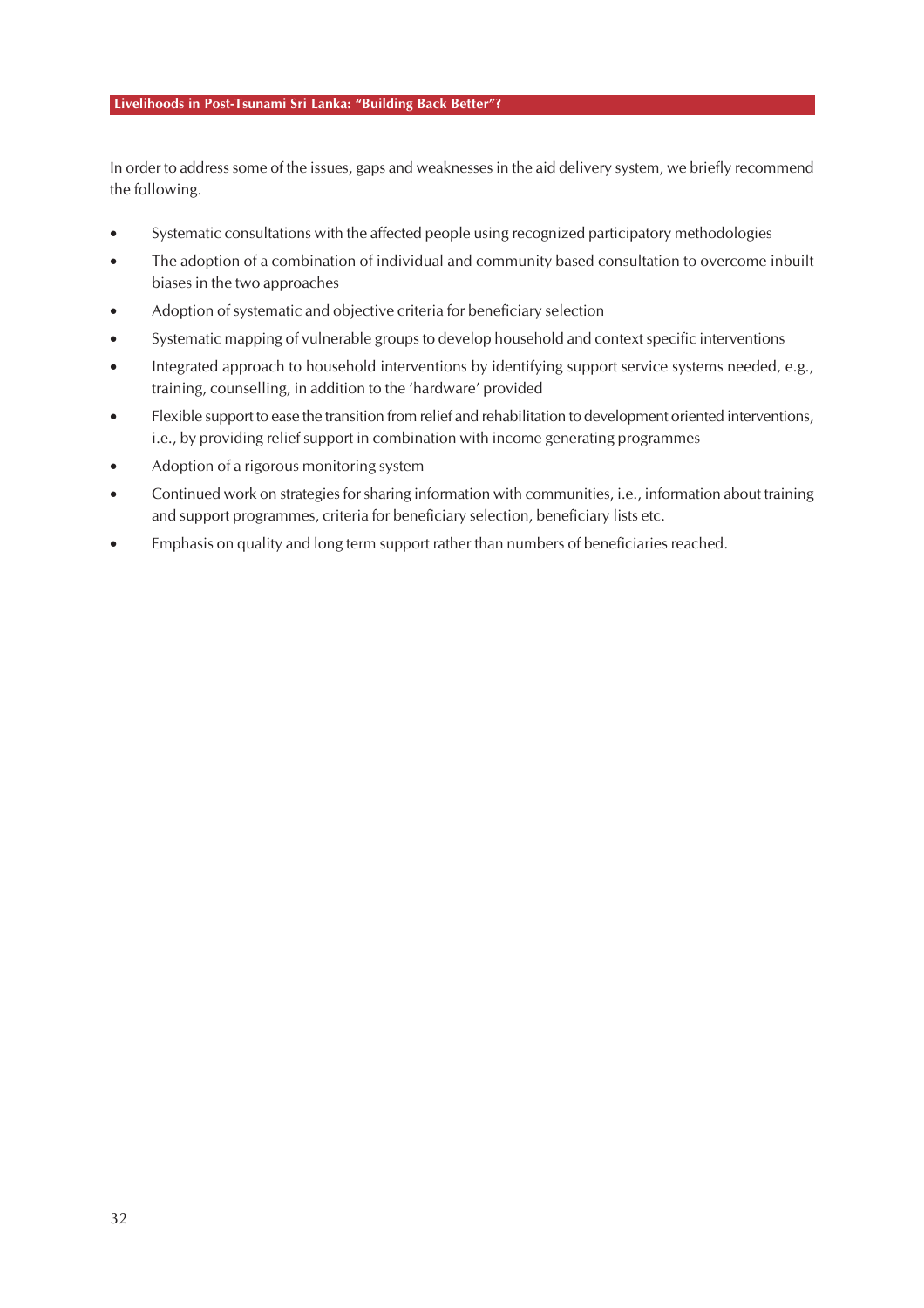# **3. Some Issues and Challenges in Fisheries Sector Reconstruction and Rehabilitation**

Leslie Joseph

# **1. Pre-tsunami Fishery Issues**

Although the contribution to national GDP is small (less than 3 per cent), the fisheries sector of Sri Lanka is of considerable social and economic importance. Fish contribute to nearly 60 per cent to the animal protein intake of the population and sustain nearly 620,000 dependents in fishing households throughout the country.

Marine fisheries are conducted around the entire 1 770 km of Sri Lanka's coastline. It is estimated that over 150,000 fishermen are directly engaged in marine fisheries, including those fishing in lagoons/estuaries. Except for operations by a few private firms, fishing in Sri Lanka is largely small-scale. The majority of the fishermen are low to moderate income earners with annual incomes of between Rs.30,000 to 63,000.

Fisheries has also emerged as an important foreign exchange earner. Over a five-fold increase in the exports of fish and fishery products has been recorded from 1983 to 2004, with current annual exports being worth Rs. 9 billion.

## **1.1 Marine Fisheries Resource Endowment**

The narrow continental shelf as well as the lack of upwellings imposes natural limitations on the marine fish resources around Sri Lanka Since the 1960s, various estimates of the potential yield from coastal fisheries have been made using different approaches. These range from 52,000t to 80,000t for demersal resources and 90,000t to170, 000t for pelagic resources.<sup>1</sup>

Reliable estimates of the potential yield from the offshore/ deep-sea areas of Sri Lanka are not available, but some preliminary estimates based on the commercial fishery, surveys, school sightings, etc. range from 44,000t to 98,000t. However, these estimates are of little relevance in view of the fact that the resources supporting offshore fisheries are the highly migratory tunas, billfish and sharks belonging to the whole of the Indian Ocean.

Some off-shore fishing grounds of deep-sea lobsters, shrimp and a few commercially important species of fish were discovered during past surveys. Most of the fish stocks discovered are only suitable for conversion into fishmeal and since the declaration of Exclusive Economic Zones (EEZ's), some of these stocks now lie within Indian territorial waters. Many of the deeper water demersal and mesopelagic fin-fishes, deep sea crabs, lobsters, shrimp, octopus, squids and cuttlefish varieties have no established market, and the economics of exploiting even those for which markets exist remain doubtful. The consensus of opinion is that demersal fisheries beyond the continental shelf do not present any substantial potential for expansion.

# **1.2 Development Trends**

The diverse types of traditional and larger scale fishing craft are categorized into six groups: 1) Non-motorized traditional crafts, 2) Motorized traditional crafts, 3) Beach seine craft, 4) 6-7 m Fibre Reinforced Plastic (FRP) boats, 5) 3 ½ ton boats and, 6) Off-shore multi-day boats. Except for the offshore multi-day boats, all other categories are considered coastal fishing boats.

<sup>1</sup> "Demersal" means bottom dwelling and "pelagic" means surface dwelling.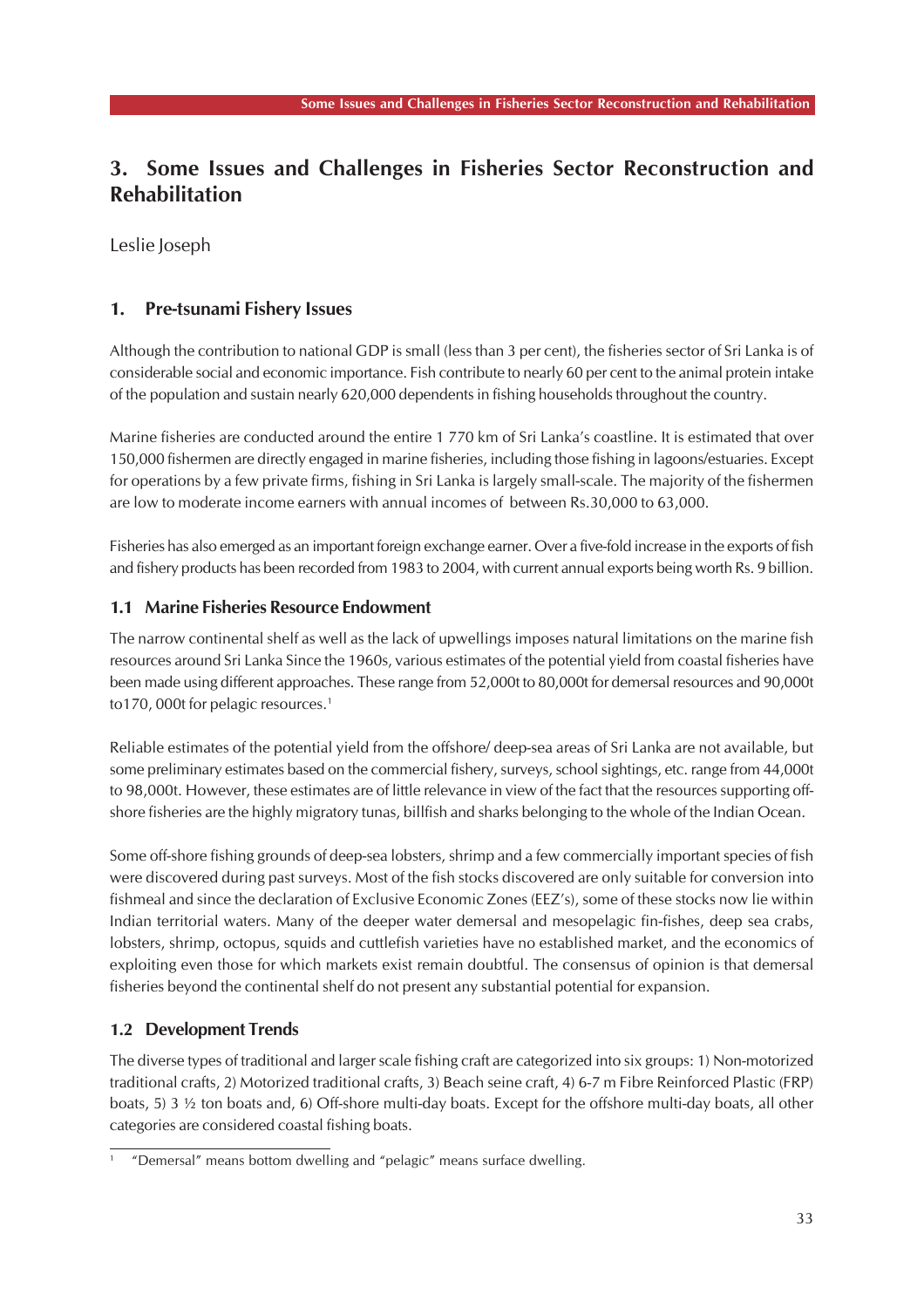The coastal fishing fleet increased from 23,986 in 1984 to 28,589 in 2005. While the number of operating motorized traditional crafts and beach seine crafts have shown a decrease, FRP boats have shown a significant increase from 6,882 in 1984 to 11,559 in 2005. The offshore fishing fleet shows the most dramatic expansion among any boat type during the last 20 years – from 70 to 1,500 (Table 3.1).

| Table 3.1<br>Development of Sri Lanka's Marine Fishing Fleet (No. of vessels 1984 – 2004) |          |         |         |        |             |  |  |
|-------------------------------------------------------------------------------------------|----------|---------|---------|--------|-------------|--|--|
| <b>Boat Type</b>                                                                          | 1984     | 1990    | 1995    | 2000   | 2004        |  |  |
| Non-motorized Traditional<br>crafts                                                       | 13 1 7 1 | 14 580  | 14 649  | 15 109 | 15 2 6 0    |  |  |
| Motorized Traditional crafts                                                              | 3861     | 973     | 1.060   | 1404   | 674         |  |  |
| $FRP$ boats $(6-7m)$                                                                      | 6882     | 9 7 5 8 | 8.564   | 8690   | 11 559      |  |  |
| 3 1/2 ton boats (28 ft)                                                                   | 2718     | 2.364   | 1 3 5 7 | 1470   | 1493        |  |  |
| Offshore multi-day boats                                                                  | 72       | 1639    | 1430    | 1.581  | $(34-50ft)$ |  |  |
| Beach seine crafts (22 - 31 ft)                                                           | 1 2 6 1  |         |         | 900    | 1052        |  |  |
| <b>Total</b>                                                                              | 27965    | 27675   | 27 269  | 29 003 | 31619       |  |  |

According to statistics maintained by the Statistical Unit of MFOR, marine fish landings in Sri Lanka have increased from 57,457 t in 1960 to 76,883 in 1970 and, to 167,412 t in 1980. The onset of ethnic disturbances in the early 1980's disrupted fishing in the north and east and the landings in 1990 was estimated at 145,798 t. The increase in total marine landings in more recent years (259, 680 t in 2000 and 274,760 t in 2002) has been attributed to the rapid development of the offshore fishery, which developed mainly in the west and south (Table 3.2).

| Table 3.2<br><b>National Fish Production (1985-2004 in tonnes)</b> |          |         |         |          |         |         |  |  |
|--------------------------------------------------------------------|----------|---------|---------|----------|---------|---------|--|--|
|                                                                    |          | 1985    | 1990    | 1995     | 2000    | 2004    |  |  |
| Marine fishery                                                     | Coastal  | 140 270 | 134 130 | 157 500  | 175 280 | 154 470 |  |  |
|                                                                    | Offshore | 2400    | 11670   | 60 000   | 84 400  | 98 720  |  |  |
|                                                                    | Total    | 142670  | 145800  | 217.500  | 259680  | 253 190 |  |  |
| Inland fishery                                                     |          | 32740   | 38 190  | 18 2 5 0 | 36 700  | 33 180  |  |  |
| <b>Total production</b>                                            |          | 175410  | 183990  | 235 750  | 296 380 | 286 370 |  |  |

Marine fish production in 2002 reached 274,760 t (coastal 176,250 t and offshore 98,510 t). While fisheries in the north and east were severely disrupted due to civil war during the last 20 years, coastal fisheries in the rest of the country have stagnated during the last few years, mainly due to intense fishing pressure which had led to overexploitation. Figure 3.1 show the annul trends in coastal and offshore (deep sea) fish production since 1960.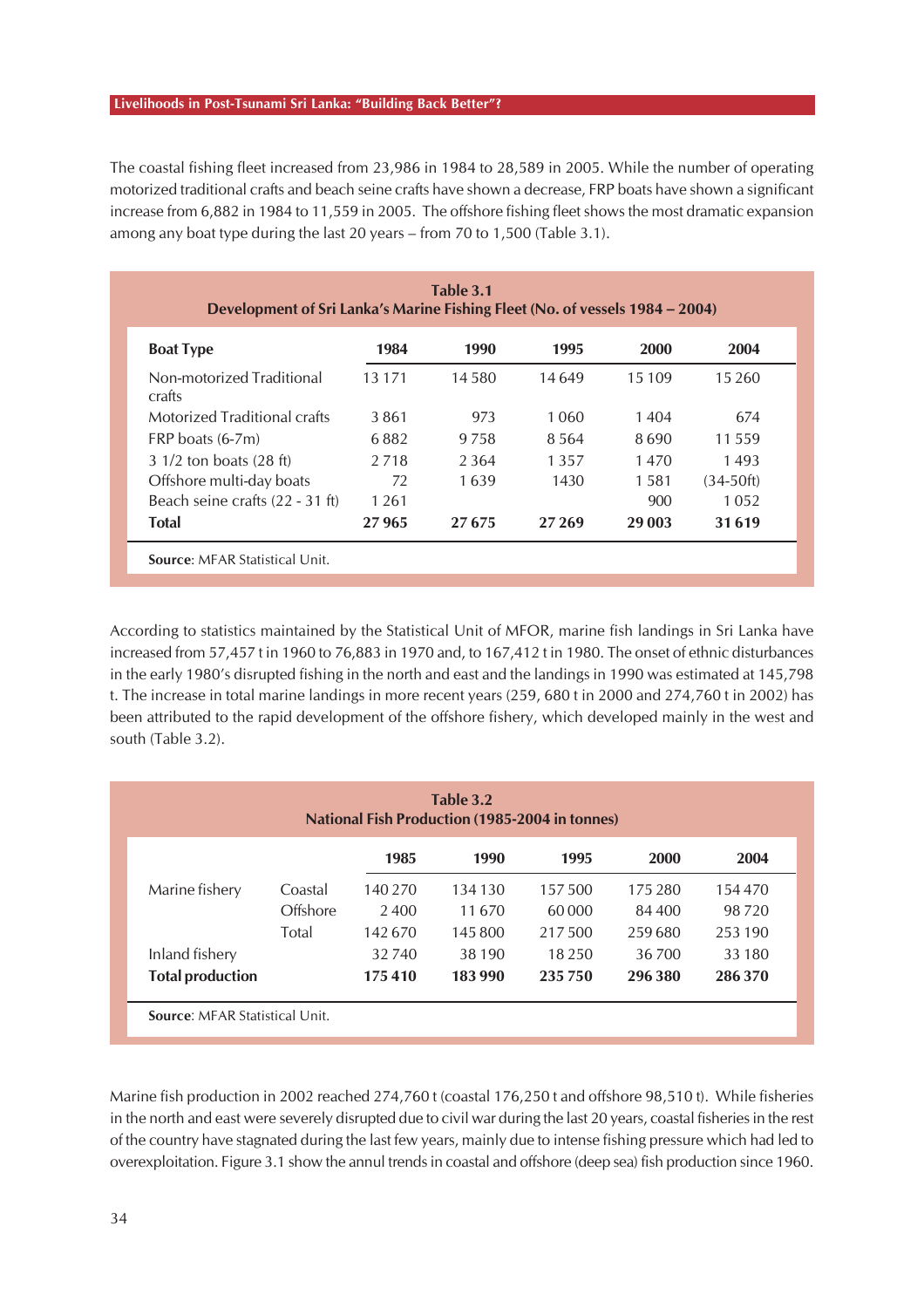

**Figure 3.1 Trends in Coastal and Off-shore Fish Production, 1960-2004**

### **1.3 Status and Issues in Coastal Fisheries**

Coastal fisheries target a diverse range of resources – fish, shellfish, molluscs, etc. through a number of craft and gear types.

Small and medium sized pelagic fish such as sardines, herrings, anchovies, mackerels and small tunas are exploited primarily by small-mesh gill nets, beach seines, and ring nets. Bottom dwelling demersal fish such as surgeon fishes, jacks and trevallies, emperors, snappers, groupers, and sharks and rays are caught principally by trawling in the north and northwest, and by bottom set nets, bottom long lines and hand lines in other areas.

Shrimp is taken in estuaries, lagoons and in adjoining coastal seas. Lobsters found in coral reefs, sandstone, rocks and mud banks comprise one of Sri Lanka's most valuable export fisheries. Other resources harvested from inshore coastal waters and brackish water lagoons and estuaries include crabs, chank , beche de mer, etc.

Coastal and brackish water fisheries in Sri Lanka are afflicted by over exploitation of resources, declining catches and user conflicts, use of destructive fishing practices and damage and destruction of critical habitats.

The primary reason for declining catches in many of the coastal inshore fisheries is due to **over- exploitation** of resources brought about by increase in fishing effort and is usually reflected in reduced catch per unit effort. In many instances, fishermen's response to reduced catch rates has been to reduce the mesh size of nets to catch smaller and smaller fish: contributing to yet more over-fishing. In many areas the traditional 1 1/8" inch mesh gillnet for sardines have now been replaced by nets of 1" inch mesh, targeting smaller and smaller fish.

The sedentary or slow moving inshore coastal resources inhabiting easily accessible inshore waters, such as prawns, lobsters, beche de mer, chank, etc. have come under intense exploitation due to the lucrative export markets. These resources have been depleted in many areas.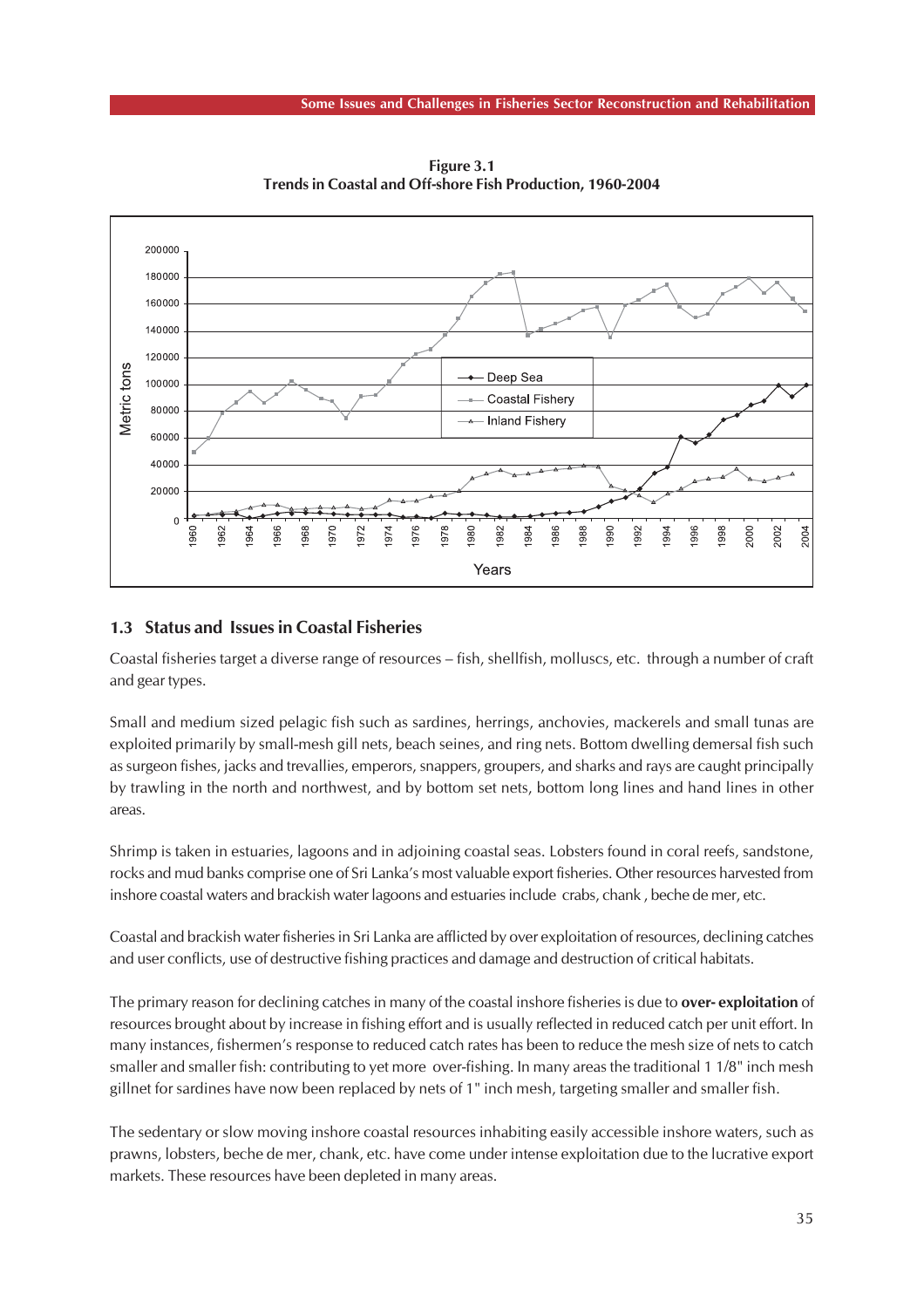**Destructive fishing practices** can have a direct negative impact on the resource, leading to subsequent decline in the resource itself and catches. The impact could also be indirect - on the habitat or the ecosystem supporting the resource in which case both the resource and the habitat would be adversely affected. The common destructive fishing gear and methods prevalent in Sri Lanka's coastal fishery include the use of explosives (dynamite fishing), operation of trammel nets and bottom set gillnets on corals and rocks and the use of moxi nets on corals and rocks to catch ornamental fish.

Coastal fisheries are characterized by multi-gear multi-species fisheries - the use of a variety of fishing gears targeting a large number of species. This and the use of illegal and environmentally harmful fishing gear by groups of fishermen has given rise to many **user conflicts** between different groups.

### **1.4 Status and Issues in Offshore Fisheries**

The offshore fishery is an extension of the coastal large-mesh drift gill net fishery and shark/ tuna long line fishery into the offshore waters, up to the margin of EEZ and also in the high seas. The fishery has developed rapidly since the mid 1980s and today over 1500 vessels operate in the fishery. Offshore boats stay out for more than a day during a single fishing trip (some boats stay out for over a month) and are popularly referred to as multi-day boats. Most of the catch is used for domestic consumption, with the lowest quality component, such as shark meat, often being used for dried fish production. However, the export of fins is a valuable adjunct to the shark fishery, and there are also attempts to develop an export trade in fresh sashimi-grade tuna.

The offshore fishery targeting the migratory stocks of tuna, billfish and sharks was the fastest growing sector in the marine fishing industry during the last two decades: production increased from 2,400t in 1985 to 98,720t in 2004, equivalent to 34 per cent of the national fish production. The offshore fishery is characterized by its heavy reliance on gillnetting and associated post harvest losses.

The over reliance on gillnetting has resulted in imbalanced exploitation of offshore resources. The surface pelagics (skipjack, immature yellowfin, sharks and billfish) are taken in gillnets while the deep-water resources (large yellowfin and bigeye tuna) remain largely unexploited by the local boats. Tuna long lining is not popular or wide spread due to the large investment needed, lack of trained manpower and problems with bait. It has been estimated that nearly 30 per cent of the off shore catch landed by multi-day boats are of very poor quality. Fish is brought on ice in all multi-day boats and boats that make fishing trips lasting over a month are known to land more poor quality fish. The situation is made worse by other conditions on board, mainly the bad and unhygienic practices in fish handling and storage. The heavy reliance on gillnetting has also brought into international focus and concern the issue of by catch – the incidental taking of marine mammals (e.g., dolphins, dugong) by local boats.

Lack of modern and specialized fishing boats is also responsible for the increased popularity in gillnets. Fishing boats are un –specialized and not properly equipped. Offshore boats have no onboard cooling or freezing facilities and deck equipment to make optimum economic use of high seas resources.

Inadequate fisheries management overrides many of the issues prevalent in both coastal and offshore fisheries. Enforcement of regulations has been weak due to inadequate MCS (Monitoring, Control and Surveillance) capability. Recent attempts to promote community based fisheries management through provisions in the Fisheries and Aquatic Resources Act No. 2 of 1996 have not had much success. Village /ethnic bias, sociopolitical pressures and non-participation of other stakeholder groups are some of the major factors that have weakened the successful implementation of past community based fisheries management initiatives.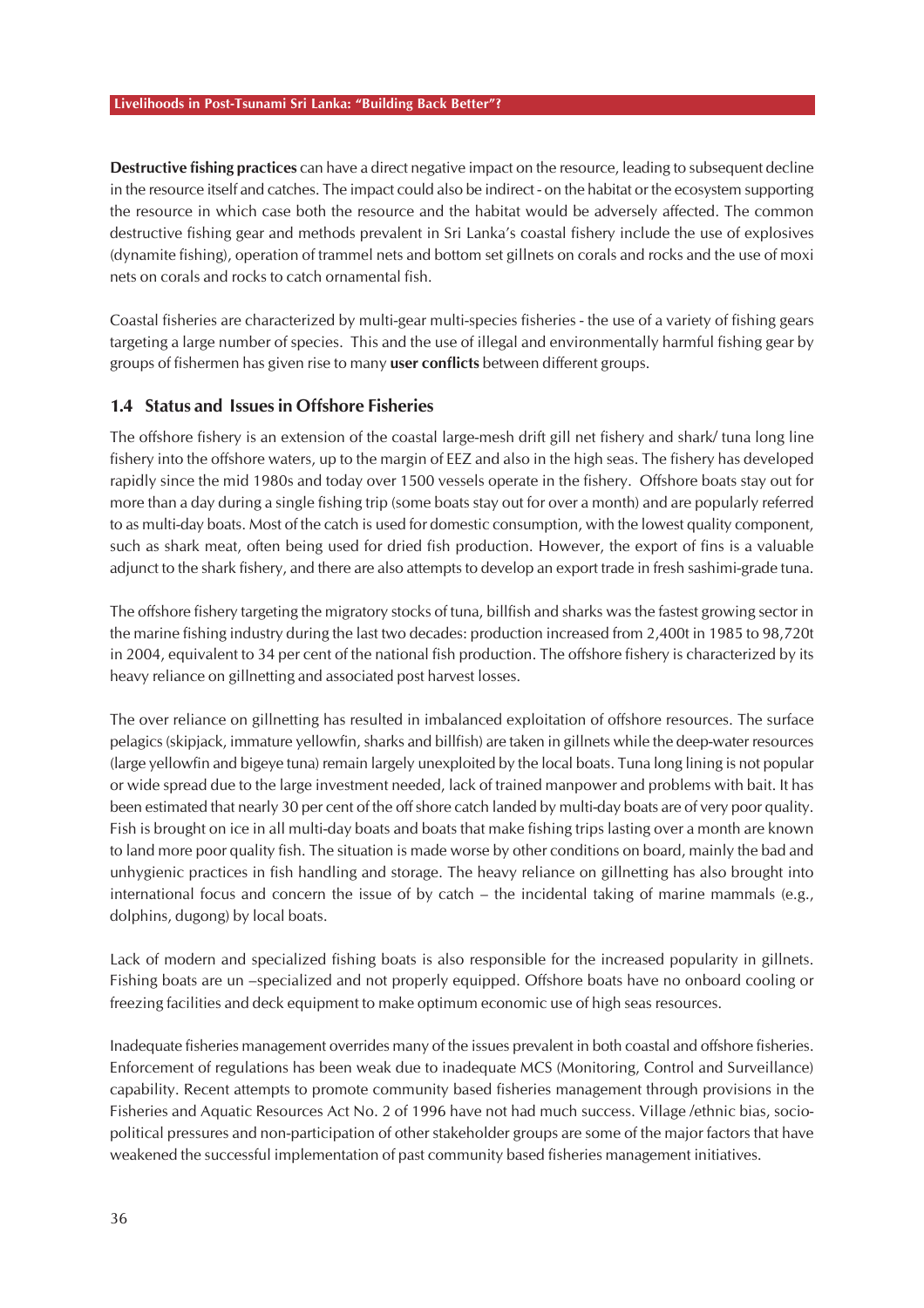While the Act provides for enhanced community participation in fisheries management, it also provided for the introduction of a licensing scheme whereby all fishing operations conducted in Sri Lanka waters required a licence from the Department of Fisheries and Aquatic Resources. The annual licence fee ranged from Rs.25 to Rs.500 but is linked more to the craft category than the resource taken or the income generated. The license scheme has been introduced to provide a basis for future management of fisheries. Fishermen have shown a very low compliance with management initiatives introduced by the authorities such as boat registration and licensing. They also demonstrate scant respect for many of the regulations introduced by the authorities to ensure sustainable fisheries and conservation of resources. Over the years the fisheries authorities themselves have been handicapped by lack of personnel and facilities for proper enforcement. The end result has been a continued deterioration of the habitats, the resource base and declining catches and income for fishers.

### **2. Post-tsunami Fishery Issues**

### **2.1 Tsunami Damage to the Fishing Fleet**

The December 2004 tsunami caused considerable damage and destruction to the marine fishing industry. Humanitarian damage included loss of 4,870 members of fishing communities, damage and destruction to over 30,000 fisher houses and displacement of over hundred thousand people dependent on fishery based livelihoods . Physical damages included damage and destruction of the fishing boats, fishery harbours and anchorages, other infrastructure and service facilities such as ice plants, cold rooms and fish marketing facilities and coast protection structures as well as coastal habitats and environment. The damage to the fishing fleet stands out in terms of loss of livelihoods.

A number of estimates of the damage to the fishing fleet have been made since January - by the Dept. of Fisheries, FAO and Ministry of Fisheries. The number of boats damaged and destroyed increased with each estimate and in some districts was higher than the fishing fleet that operated during 2003 and 2004. Some of the reasons given for such discrepancies were:

- Inability to verify data/information from un-cleared areas
- Destroyed traditional crafts that service large boats at anchorages have also been listed as "destroyed fishing craft" although they are not registered as fishing crafts
- In the absence of accurate data and the fact that a large proportion of traditional crafts are not registered, it has been possible for fishermen to bring old, abandoned boats or parts of boats and claim these as damaged or destroyed
- Boats classified as 'damaged' have subsequently been reclassified as 'destroyed' when technical inspections showed that such boats are beyond repair
- In some districts, boats fishing in estuaries and destroyed by the tsunami have not been taken into the marine fishing fleet in 2004. These boats have been included under the list of destroyed boats
- Repairs on some boats have been of poor quality and these have subsequently been condemned and listed as destroyed

A consolidation and reconciliation of the available data on boat damage was done in August. According to the final reconciled data, 54 per cent of the fishing fleet was destroyed and 23 per cent damaged by the tsunami (Table 3.3).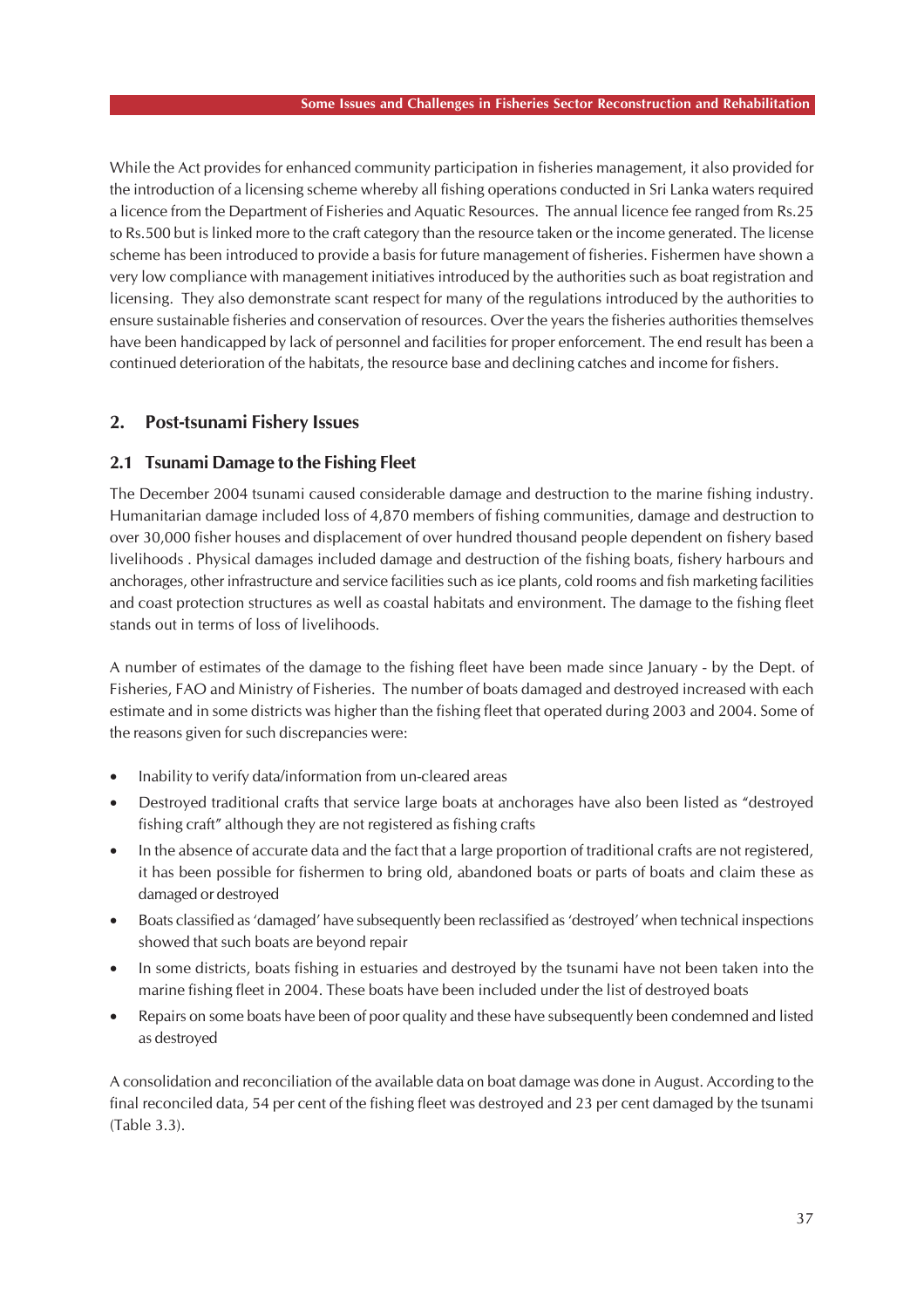| Table 3.3<br><b>Estimate of Boats Destroyed and Damaged</b> |                        |                      |                  |  |  |  |  |  |
|-------------------------------------------------------------|------------------------|----------------------|------------------|--|--|--|--|--|
| <b>Boat Type</b>                                            | <b>Boats Destroyed</b> | <b>Boats Damaged</b> | TotalDes. / Dam. |  |  |  |  |  |
| Multi-day boats                                             | 187                    | 676                  | 863              |  |  |  |  |  |
| One day boats                                               | 276                    | 783                  | 1059             |  |  |  |  |  |
| <b>FRP Boats</b>                                            | 4485                   | 3211                 | 7691             |  |  |  |  |  |
| <b>Traditional crafts</b>                                   | 11165                  | 2435                 | 13600            |  |  |  |  |  |
| Beach seine crafts                                          | 818                    | 161                  | 979              |  |  |  |  |  |
| <b>Total</b>                                                | 16921                  | 7266                 | 24192            |  |  |  |  |  |

### **2.2 Status of Boat and Engine Repairs**

Repair of damaged boats and engines were undertaken by the Ceynor Development Foundation of the Ministry of Fisheries and various NGOs and other organizations. Available data indicate that by the end of November 2005 repair of all damaged boats had been completed. It is suspected that the repair of some of the beach seine craft has been included under Traditional crafts (Table 3.4).

The total number of boats repaired is higher than the number reported damaged – particularly the traditional crafts and FRP boats. It has been found that repair facilities provided in tsunami affected areas have attracted boats from other non-tsunami affected areas. In addition, owners of boats that were not damaged by the tsunami have taken advantage of the facilities to get minor repairs done on their boats. More recently, many large boats not affected by the tsunami have been brought for repair/rehabilitation of the fish holds.

An initial estimate of the 1,741 number of engines damaged made in early 2005 has not been revised and the number repaired up to end of November stand at over 2,900. A further 200 inboard engines are awaiting repairs, delayed due to lack of spare parts. FAO has recently provided spares for these engines and the repairs are about to commence.

| Table 3.4<br><b>Status of Boat Repair (as at end November 2004)</b> |      |      |  |  |  |  |
|---------------------------------------------------------------------|------|------|--|--|--|--|
| <b>Total Repaired</b><br>No. Damaged<br><b>Boat Type</b>            |      |      |  |  |  |  |
| Multi-day boats                                                     | 676  | 780  |  |  |  |  |
| One day boats                                                       | 783  | 865  |  |  |  |  |
| <b>FRP</b> boats                                                    | 3211 | 4107 |  |  |  |  |
| <b>Traditional crafts</b>                                           | 2435 | 3589 |  |  |  |  |
| Beach seine crafts                                                  | 161  | 134  |  |  |  |  |
| <b>Total</b>                                                        | 7266 | 9475 |  |  |  |  |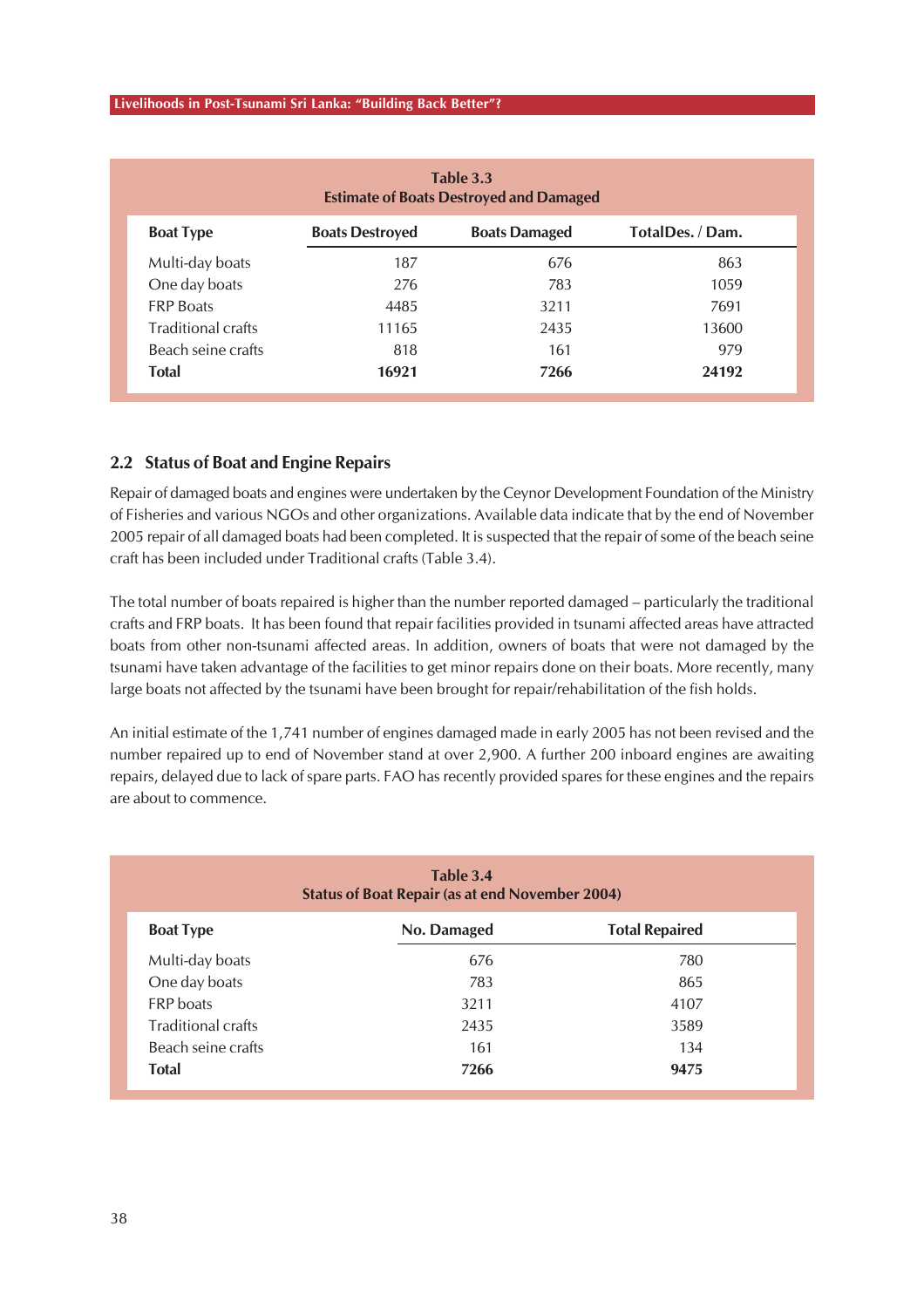### **2.3 Provision of New Boats**

Over 100 INGO's and many local NGOs, donor agencies, private sector entrepreneurs, religious groups and individuals have up to now provided over 12,000 new fishing boats to replace those destroyed by the tsunami. The balance pledges total over 6,500. If all balance pledges materialize, there is a likelihood of an over supply of nearly 2,000 FRP boats and over 400 Traditional crafts (Table 3.5).

A total of 22,543 or 93 per cent out of the 24,185 fishing boats damaged/destroyed have been repaired/ replaced by end of November. According to Ministry of Fisheries statistics, the total number of fishing boats operating in June 2005 was 18,825, equivalent to 60 per cent of the total fishing fleet (Table 3.6).

The rehabilitated fishing fleet should allow an estimated 49,000 fishers to resume their livelihoods.

| Table 3.5<br><b>Provision of New Fishing Boats</b> |               |              |                        |  |  |  |  |
|----------------------------------------------------|---------------|--------------|------------------------|--|--|--|--|
| <b>Boat Type</b>                                   | No. Destroyed | No. Replaced | <b>Balance Pledges</b> |  |  |  |  |
| Multi-day boats                                    | 187           | 0            | 175                    |  |  |  |  |
| One day boats                                      | 276           | 20           | 393                    |  |  |  |  |
| <b>FRP</b> boats                                   | 4480          | 4218         | 2557                   |  |  |  |  |
| <b>Traditional crafts</b>                          | 11158         | 8627         | 3034                   |  |  |  |  |
| Beach seine crafts                                 | 818           | 203          | 355                    |  |  |  |  |
| <b>Total</b>                                       | 16919         | 12068        | 6514                   |  |  |  |  |

| Table 3.6<br><b>Fishing Fleet Recovery Status (as at end November 2004)</b> |                   |                  |                   |                              |  |  |  |  |  |
|-----------------------------------------------------------------------------|-------------------|------------------|-------------------|------------------------------|--|--|--|--|--|
| <b>Boat Type</b>                                                            | <b>2004 fleet</b> | No. Dam.<br>Des. | No. Rep.<br>Repl. | No. operating<br>in June2005 |  |  |  |  |  |
| Multi-day boats                                                             | 1581              | 863              | 780               | 1 2 8 3                      |  |  |  |  |  |
| One day boats                                                               | 1493              | 1059             | 885               | 1 1 4 9                      |  |  |  |  |  |
| <b>FRP</b> boats                                                            | 11559             | 7691             | 8325              | 7 1 5 3                      |  |  |  |  |  |
| <b>Traditional crafts</b>                                                   | 15934             | 13593            | 12 2 16           | 8978                         |  |  |  |  |  |
| Beach seine crafts                                                          | 1096              | 979              | 337               | 262                          |  |  |  |  |  |
| <b>Total</b>                                                                | 31663             | 24 185           | 22 543            | 18825                        |  |  |  |  |  |

The gradual rehabilitation of the fishing fleet during the last eleven months is reflected in the increased fish production during this period. Fish production during the first eight months (January to August) of 2005 is only 38-40 per cent of the production recorded for the same period in 2003 and 2004. However, quarterly fish production data shows a gradual increase and recovery of the fishery.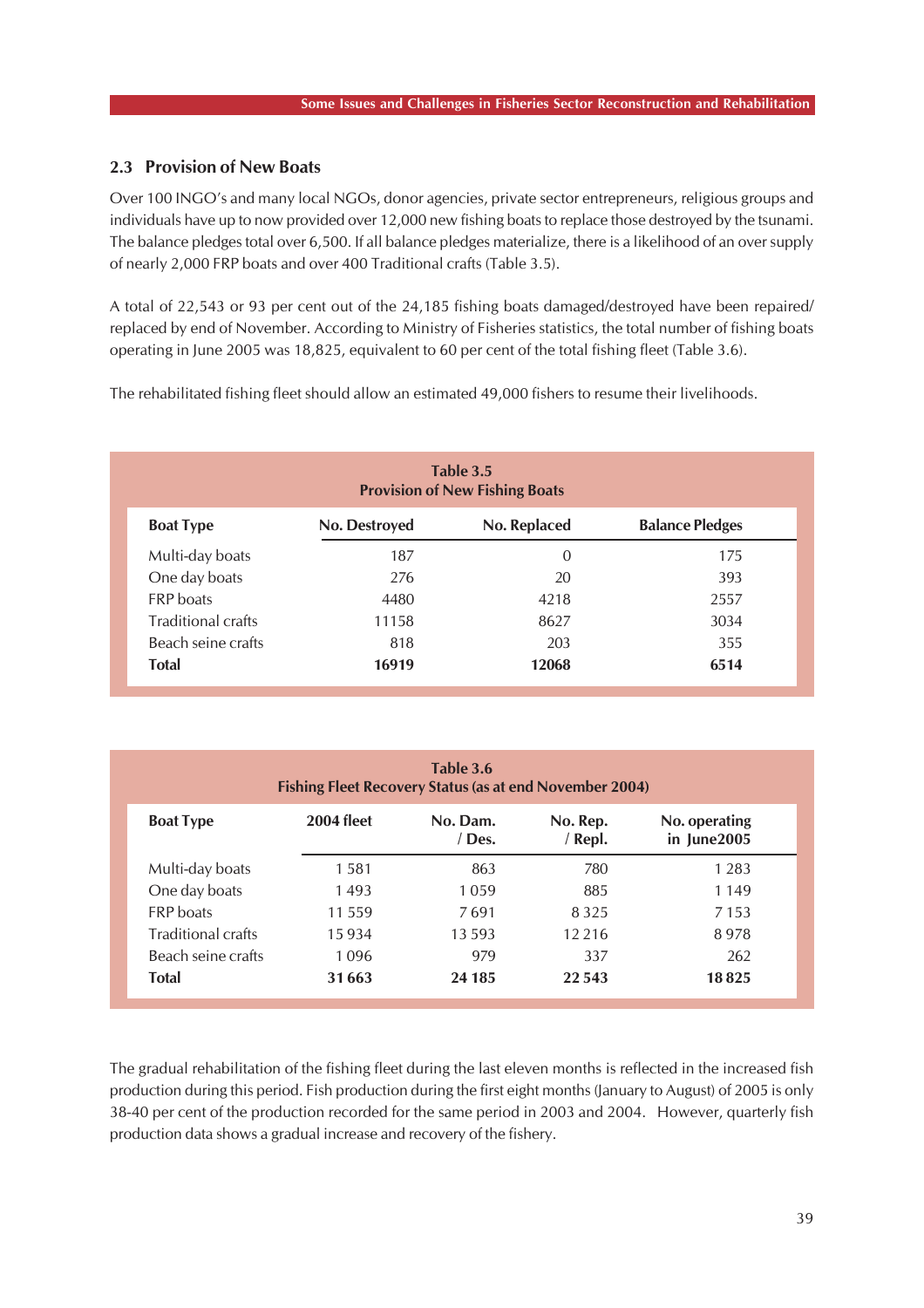Fish production during the first quarter of January to March of 2005 totaled 10 900t – only 16 per cent of the production recorded during the same period in 2003 and 2004. Production has increased to 27,700t during the second quarter of April to June, equivalent to 49 per cent of the production during the same quarter in 2003 and 2004. Production during July and August 2005 is equivalent to 62 per cent of the production during the same months in 2003/2004.

### **2.4 Issues Related to Damage Assessment and Rehabilitation of the Fishing Fleet**

Some of the important issues related to post-tsunami rehabilitation of the fishing fleet are summarized below:

- The number of Traditional crafts and FRP boats reported damaged/destroyed is much higher than the 2003/2004 fishing fleet in some districts. In the absence of a reliable pre-tsunami database, it is not possible to verify the accuracy of the data although there is strong concern that figures in some districts have been inflated due to various pressures and considerations.
- Data on boats damaged is distorted by the continuously increasing number of boats repaired over and above the number damaged.
- Provision of Traditional crafts and FRP boats in many districts far exceed the number reported as destroyed – implying that many fishermen who did not possess boats before the tsunami or many non-fishermen in these districts have been provided with new boats.
- Insufficient coordination between the Ministry and the large number of donors immediately after the tsunami has resulted in many problems related to selection of genuine beneficiaries. Some NGOs have not coordinated their activities with the Ministry of Fisheries, from the selection of beneficiaries to the provision of boats. This has created a situation where some genuine beneficiaries have not received boats, even in districts with an oversupply of boats.
- In certain instances, boat repair work has been conducted in unfavourable conditions and devoid of adequate technical supervision. Many fishermen have complained that the repairs are unsatisfactory and have demanded new boats.
- The established boatyards could not meet the challenge of providing thousands of new boats within a short time. Many NGOs involved in provision of new boats were also keen to complete their task as early as possible. Similar to boat repair, many makeshift facilities were used for building new boats, under unfavourable conditions and without technical supervision. Fishermen have rejected over 500 new canoes in the east coast as they are not seaworthy. The Ministry of Fisheries will be saddled with the problem of finding replacement crafts for these fishermen.
- Delivery of fishing gear (mainly nets) has been slow and many boats may be not fishing or fishing at low capacity. Many NGOs and other donors who provided boats, only provided a few nets and not the full complement of nets required for the boats.

### **2.5 Concern Regarding Over - Supply of Boats**

The Ministry is very much concerned that an over supply of boats may, in the long term, prove detrimental to the fishermen themselves, particularly the small scale coastal fishermen. Sri Lanka is situated in the tropical Indian Ocean and the tropical oceans are characterized by very low productivity throughout the year (this in contrast to temperate and polar oceans where very high productivity during certain seasons support large fish stocks). The low productivity is due to a permanent temperature barrier (thermocline) which prevents mixing of nutrient rich cold water with the warm surface waters.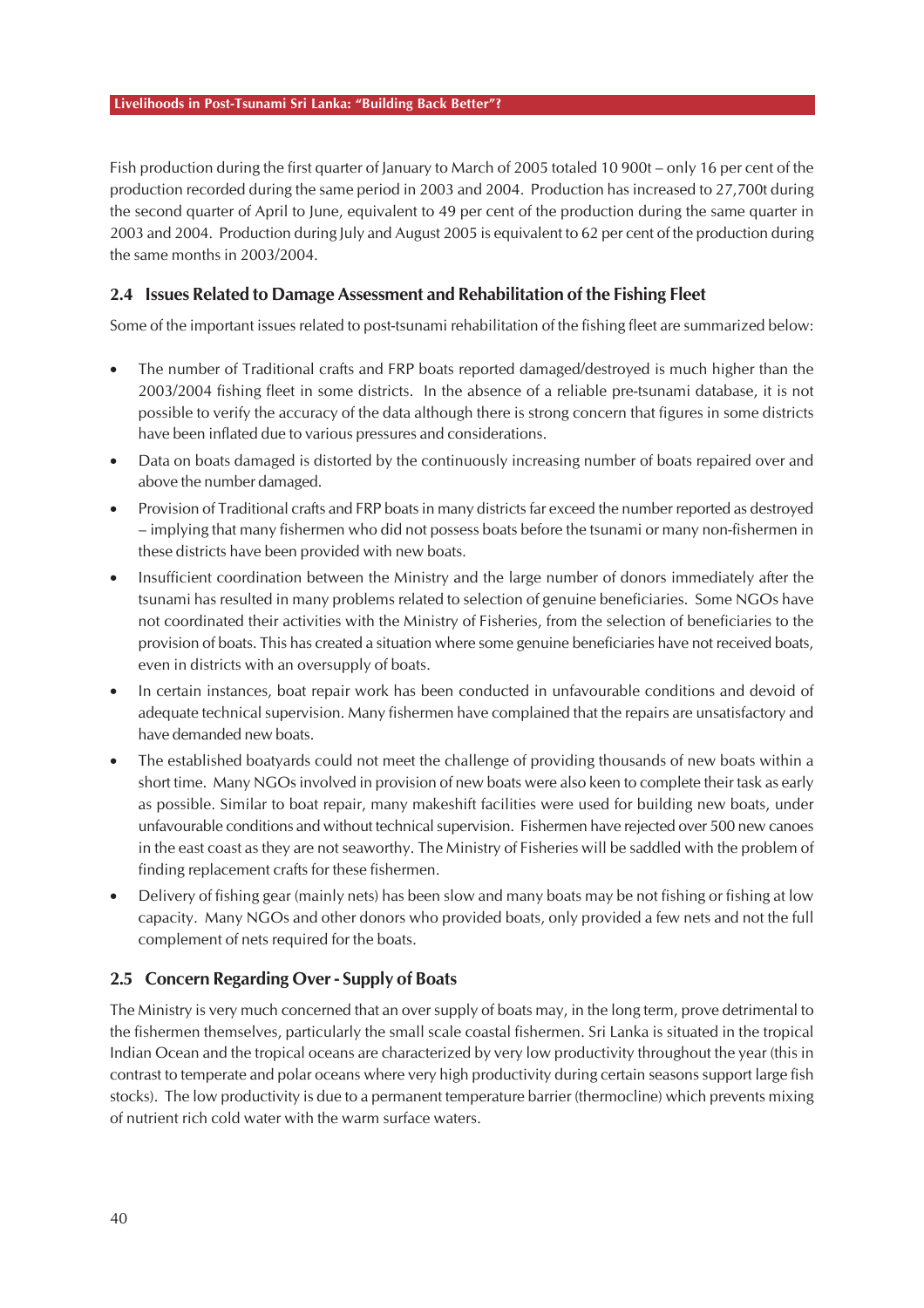#### **Some Issues and Challenges in Fisheries Sector Reconstruction and Rehabilitation**

In addition, the continental shelf around Sri Lanka is very narrow, averaging only 22km in width. Countries with wide continental shelves tend to have very large fish stocks. The narrow shelf is also rough and uneven in most parts, limiting possibilities for commercial trawling. Other oceanic processes that enrich surface waters to support large fish stocks (such as upwellings) are also absent around Sri Lanka. There are therefore important natural limitations that limit the magnitude of the fish resources present in our coastal seas.

The impact of the tsunami on fish resources is still to be determined. The ocean bottom and ecosystems such as coral reefs were severely disturbed and this may have impacted on bottom dwelling resources such as bottom fish, shrimp, lobsters, chank, beche de mer, etc.

It is also widely accepted that the proposed 'Sethu Samudram' canal project is likely to cause adverse impacts on the critical marine habitats (corals, sea grass beds) and fishery resources. Only the magnitude of the damage is unknown.

With the fishing fleet rehabilitated through the provision of a large number of new boats and new fishing gear, the fishing pressure on resources will be higher than before the tsunami, even if the fleet size is kept to pretsunami levels.

If the fishery is continued in its current form with over exploitation, continued use of illegal and environmentally harmful fishing gear and lack of management, the addition of a large number of small coastal boats over and above the pre-tsunami levels will be detrimental, particularly to the small scale coastal fishermen as their catches and income are likely to fall. It is for these reasons that the Ministry of Fisheries wish to adopt a precautionary approach and limit the fishing fleet to pre-tsunami levels until more is known about the resources and necessary steps are taken to place the fishery under a sound management regime.

# **3. Building Back Better - Opportunities and Challenges**

The post-tsunami rehabilitation also allows opportunities to build back better. Some of the key areas identified in the "Strategy and Programme for Post-tsunami Reconstruction and Development of the Marine Fisheries Sector", developed by the Ministry of Fisheries include:

- Improved designs for offshore multi-day boats to ensure minimum safety standards, increased operational efficiency and greater safety for the crew at sea.
- Technological improvements to onboard fish handling and preservation to minimize economic waste, increase quality of fish landed and also increase opportunities for export and more income generation from the resources.
- Mobilizing and empowering fisher communities and other stakeholders in participatory fisheries management, particularly in coastal fisheries. This will be achieved by awareness creation among all sections of the community, strengthening institutional capabilities in monitoring, control and surveillance and improving facilities for resource assessments, boat registration and licencing systems.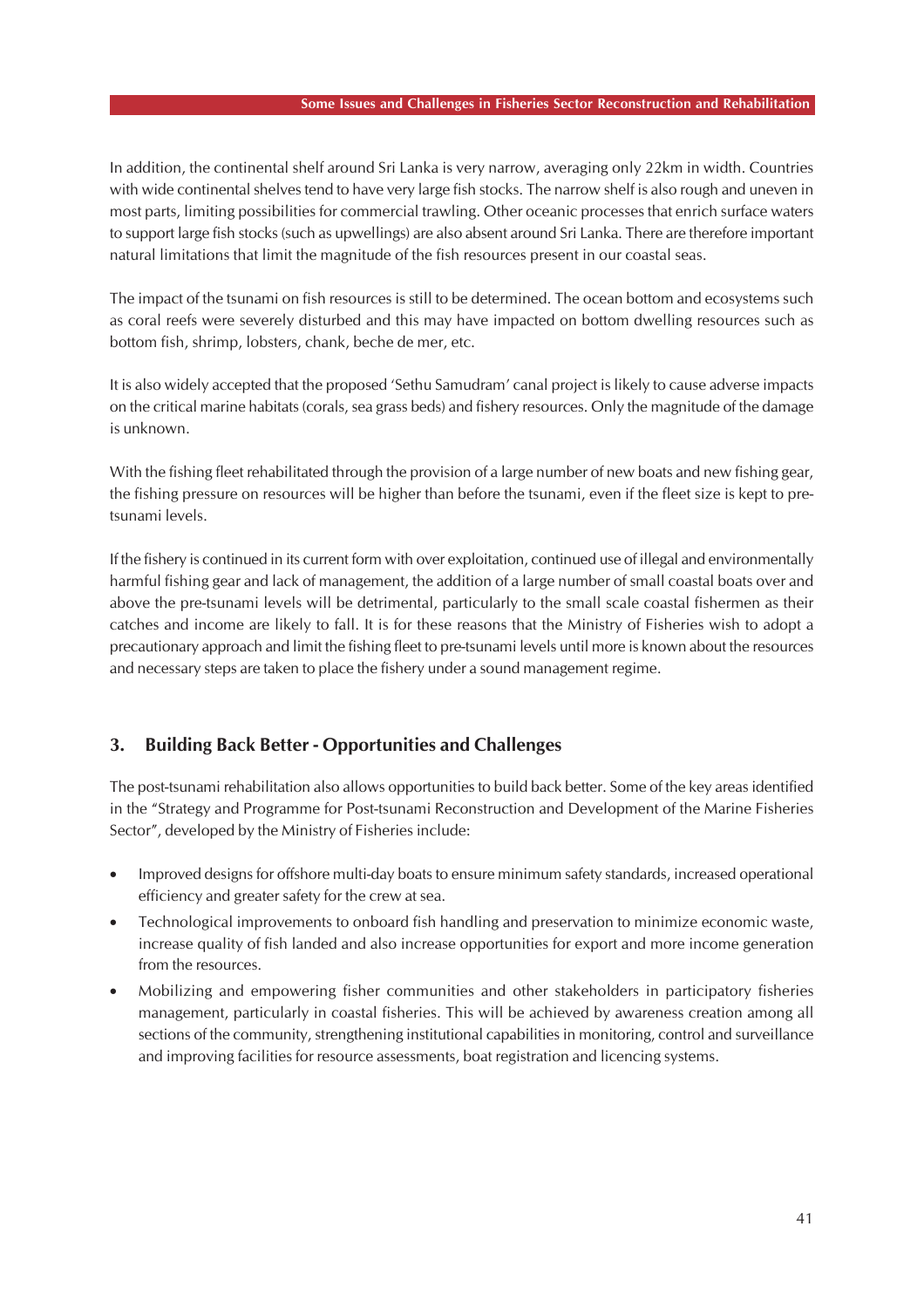All stakeholders – the institutes, fishers and other stakeholders will have a decisive role to play in rebuilding the fishing industry to a level beyond the pre-tsunami. Communities and civil society organizations need to take a more active and participatory role in fisheries management, particularly in complying with various measures designed to ensure sustainable fisheries and conserve resources. Upgrading the capacity of concerned agencies for research, development and management of the sector is an urgent and critical issue that needs to be addressed on a priority basis.

Attitudinal changes are required right across the board - from the humble fisherman to the highest authority in the sector, in meeting the challenge of building back better and to make maximum use of the opportunities provided under the post-tsunami reconstruction. Everyone involved from catching fish to managing fisheries need to understand and appreciate the limitations, the dynamics and the interrelationships between the fish resources and the coastal environment to ensure sustainable fisheries and continued livelihood for today's as well as tomorrows fishermen.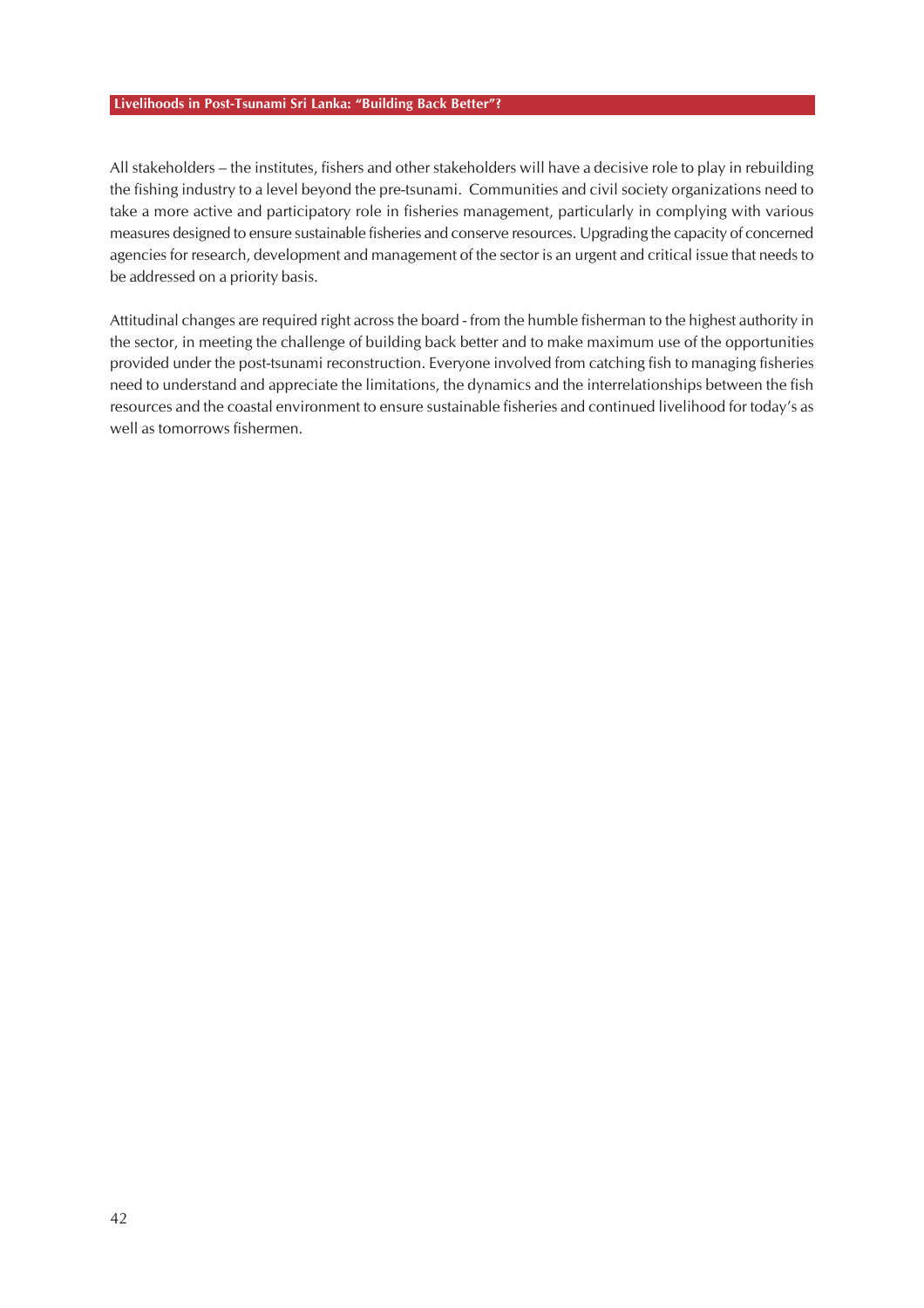# **4. Tsunami Issues Affecting Fishing Communities and Challenges to be Addressed if "Build Back Better" is to Contribute Towards Sustainable Livelihood Development**

Steve Creech<sup>\*</sup>

#### **Summary**

The need to accommodate pre and post tsunami issues in the planning stage of livelihood development initiatives is strongly emphasized. The complexity of the fisheries sector in Sri Lanka is discussed, so too the danger of liberally using the term 'fishing community', without an understanding of the nature of the many stakeholders, which this term encompasses. A range of pre tsunami issues affecting 53 lagoon and coastal fishing communities in Jaffna, Batticaloa, Ampara and Hambantota is presented, analyzed and discussed. Access to micro credit, the ineffectiveness of fisherman cooperative societies (FCSs) and inadequate fishery management arose as priority issues in all three analyses with fishing communities in the north, the east and in the south. Addressing the impact of the civil conflict was a priority issue for lagoon and coastal fishing communities in the north and east. Two issues that have arisen subsequent to the tsunami are then highlighted and briefly discussed. In response to the first, it is argued that FCSs are valid representatives of their fishing communities, but are ineffective because they are extremely weak community based organizations (CBOs). Examples are given of efforts to build the capacity of existing FCSs and to develop new CBOs to represent the fishing community. To answer the second question posed, the paper examines the discrepancy between data that strongly indicates that the craft destroyed have been or will soon be fully replaced and claims by fishing communities that the needs of tsunami affected boats owners and fishermen remain unmet. Three examples are given that both support this claim and explain the variance. The development of a revised, easily verifiable database, focusing on FCSs or fishing villages is recommended. It is suggested that the key challenges facing livelihood development in the fisheries sector include replacing the 'one-size' fits all approach of the emergency relief phase, by a more locally sensitive and better researched interventions; institutionally strengthening FCSs or the development of new CBOs to represent fishing communities and verification of distribution of assorted fisheries hardware under the emergency relief phase. The paper concludes by asserting that the ultimate challenge will be to make sure that the livelihoods that are developed, using the financial resources and freedoms that are now available as a consequence of the tsunami are sustainable.

The data presented in this paper was collected in collaboration with field staff from Sewalanka Foundation's district offices in Ampara, Batticaloa, Hambantota and Jaffna, over the last six years. Without the fullest support of the respective District Directors - Deepal Chandrathilake, G. Nagarajan, Lionel Dasanayake (now at FORUT Moneragala) and Anandaraja - this data and the paper that it has produced would not have been possible. I would like to express my gratitude to each of them, for their commitment to their work, their knowledge and experience and their willingness to share it and for their individual friendships over the past seven years. So long guys and thanks for all the fish!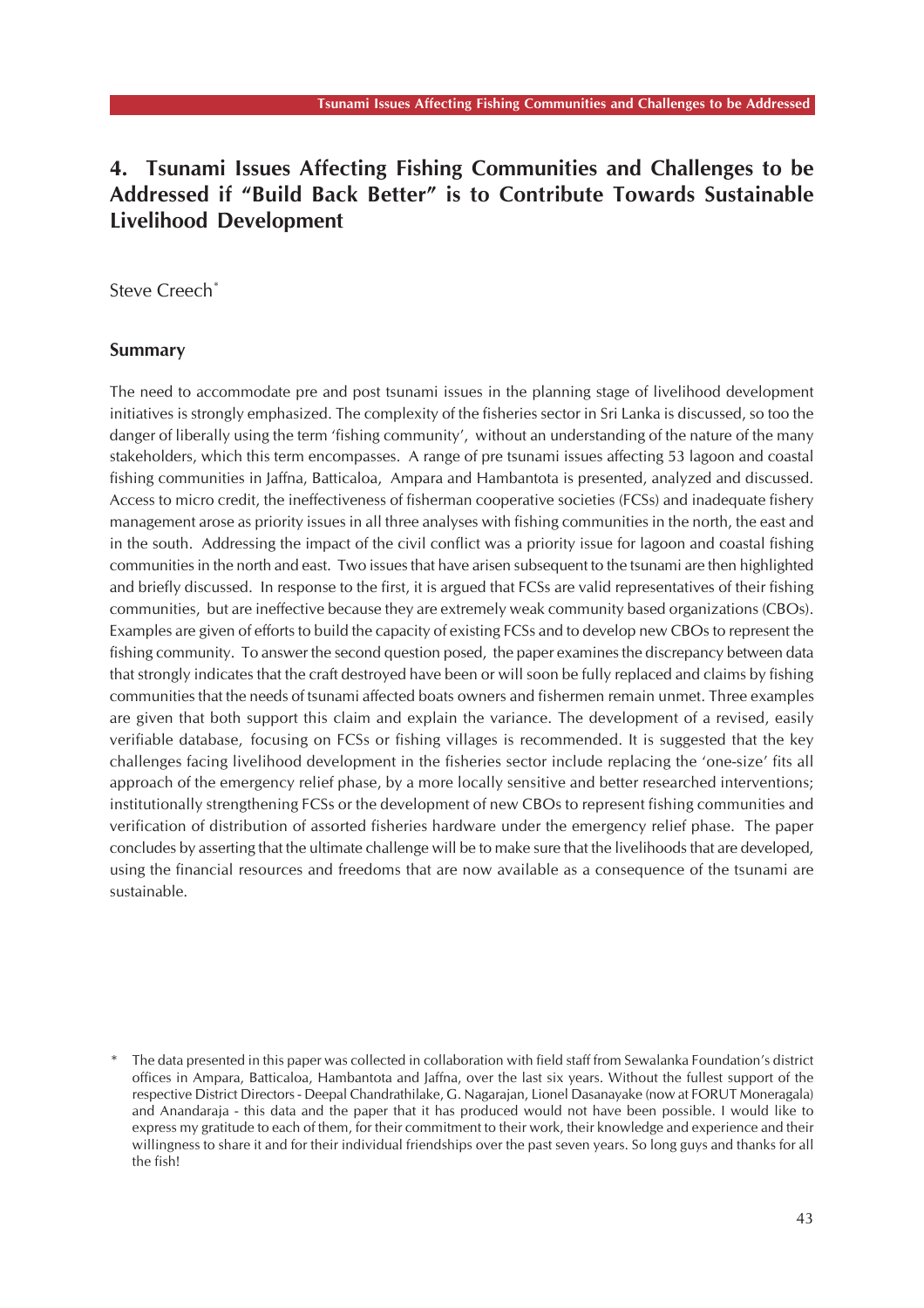## **1. Introduction**

For many organizations and agencies in the aftermath of the tsunami, 26th December 2004 has become *de facto* Ground Zero with respect to the reconstruction of the fishery sector in Sri Lanka. A multitude of data has been collected over recent months. The discussions these data have generated over the last eleven months have focused almost exclusively on quantitative assessments of the status of the fishery sector on or about  $26<sup>th</sup>$ December 2004. Unarguably the emphasis of the emergency relief phase<sup>1</sup> in the fisheries sector has been strongly influenced by this data. As a consequence, the avalanche of project interventions and activities implemented in tsunami affected fishing communities under the emergency relief phase of the recovery effort has focused almost exclusively on the delivery of boats, nets and engines (hardware). That these inputs were relevant, locally available, relatively expensive, and highly visual and provided a good media opportunity for donors, NGOs and individuals alike, encouraged many organizations with no prior experience of working in the fisheries sector to contribute to the livelihood recovery of tsunami affected 'fishermen'. The immediate consequences of focusing almost exclusively on fisheries hardware over the past year have rapidly become apparent. What impact this will have on future livelihoods in the fisheries waits to be seen.

If the commitment to 'build back better' in response to the tsunami is to be realized, a more comprehensive understanding of the issues affecting the fisheries sector in Sri Lanka is now required; one which goes beyond that currently offered by the obsession with fisheries hardware. The impact of the tsunami urgently needs to be reviewed within the context of the development, or not, of the fishery sector in Sri Lanka over the past fifteen years. Viewed from this perspective there are international and national issues to be examined; political influences and the impact of twenty years of civil conflict to be considered; social and economic (software) issues to be factored into the debate, in addition to the hardware issues currently highlighted. The immediate and future impact of fisheries livelihood development<sup>2</sup> on the environment should also of be a concern. To ensure that fishery livelihood development initiatives do make a meaningful contribution, a more comprehensive understanding of the multitude of issues affecting the fisheries sector needs to be generated now.

In this paper, data collected by field staff from Sewalanka Foundation<sup>3</sup>, with fishing communities in four districts, over a period of six years leading up to the tsunami is presented and analyzed in Section 2. More recent data describing two issues that have arisen within the fishery sector since the tsunami is presented and discussed in Section 3. In the final section several challenges facing fishing communities, national and international non governmental organizations (NGO), donor agencies and the Government of Sri Lanka (GoSL) in relation to the livelihood development phase of the tsunami recovery are extracted and discussed.

<sup>1</sup> Emergency Relief: Free / grant based distribution of relief, rehabilitation or livelihood development assistance delivered directly to individuals or via CBOs.

<sup>2</sup> Livelihood Development: Part grant / part credit based distribution of livelihood development assistance delivered to individuals via CBOs.

Sewalanka Foundation, established in 1991, is one of the largest national NGOs in Sri Lanka and been actively engaged in emergency relief, reconstruction activities in all tsunami affected districts over the last eleven months. Sewalanka Foundation has been planning and implementing post tsunami livelihood development interventions in the fisheries sector since June 2005. Sewalanka Foundation currently operates 17 district offices throughout the country and employs more than 750 full time staff. For full de tails of Sewalanka Foundation and its activities visit www.sewalanka.org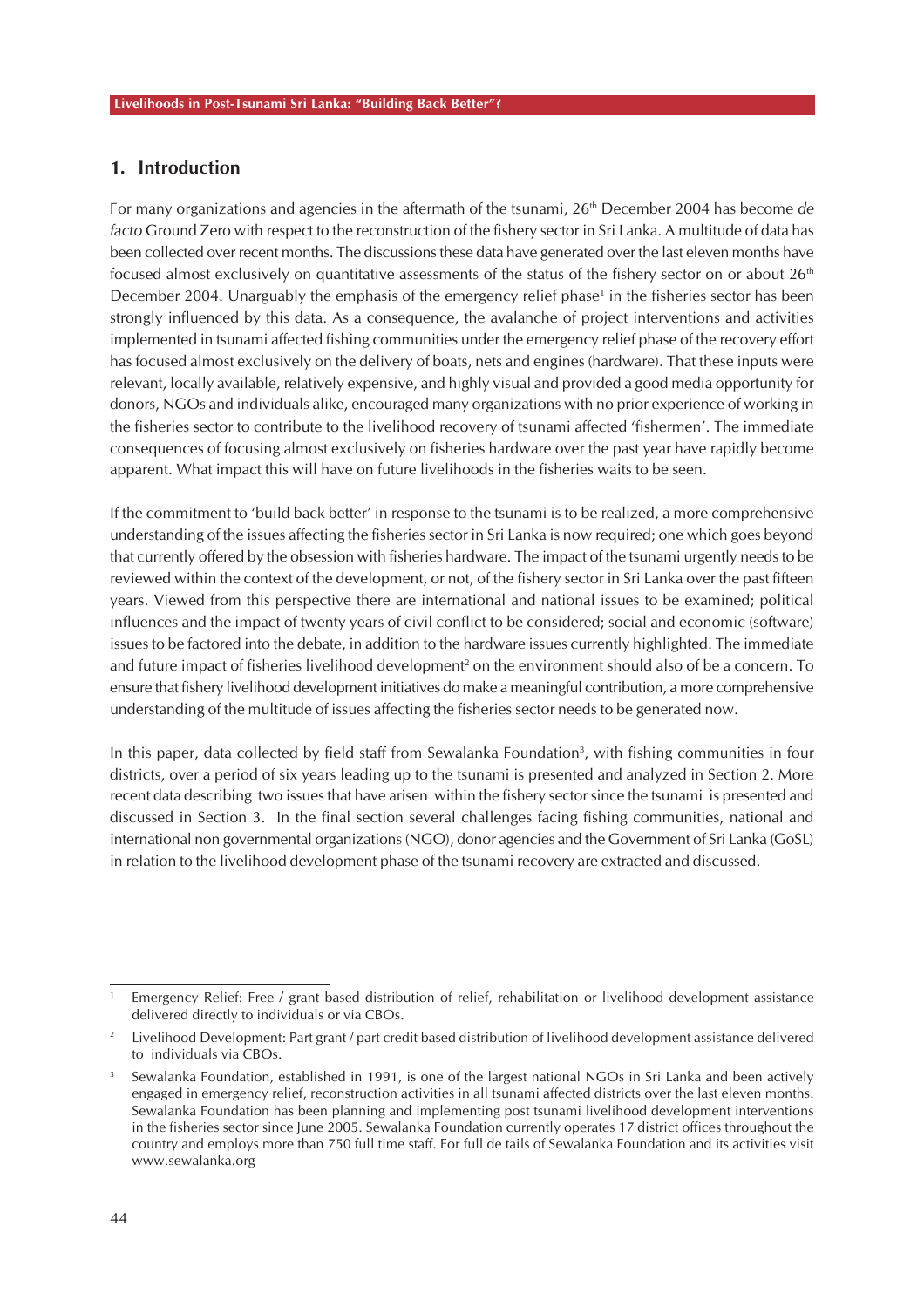### **1.1 Defining Terms**

The term 'fishing community' has only limited utility with respect to discussions surrounding issues and problems within the fisheries sector. Fishing communities are highly stratified, both horizontally and vertically. The horizontal stratification is typically explained with reference to the type of fishing craft used to catch fish. Sub divisions that are commonly used in this horizontal stratification include 'no craft', 'unmechanised traditional – lagoon', 'unmechanised traditional – marine', 'traditional mechanized – marine', 'mechanised outboard motor (OBM)', 'mechanized one day boats with inboard motors (IBM)' and 'mechanized multi-day boats with IBM'.

On the vertical axis there are at least eight categories engaged in fishing including part time fishermen, part time fisherwomen, part time fishworkers, full time fishworkers<sup>4</sup>, full time fishermen<sup>5</sup>, full time fisherwomen, individual boat owners<sup>6</sup> and commercial boat owners. The vertical stratification within a given fishing community is extended upwards by those engaged in local and regional wholesale trading, by local retail traders and fish processors at the community level. Fishing also demands a number of ancillary support services notably individuals who engage in repair work and provisioning.

A fishing community is not just made up exclusively of individuals either engaged directly or indirectly in catching or marketing fish or delivering associated services. At each intersection of the vertical and horizontal axis there are wives and husbands, sons and daughters and elder family members. In addition to the individuals who comprise any given fishing community there are societal (i.e., caste), cultural (i.e., religion) and geographic factors, which all influence the status of both individuals and communities in relation to one another and thus which need to be understood.

When you add to this mix Sri Lanka's three main ethnic groups, representatives of which can be found at all levels of the fisheries sector throughout the country, the permutations of potential opinions on issues and problems affecting the fishing community is rather daunting. Fortunately, few fishing communities contain more then perhaps 25 per cent of this complexity. Yet even within a single small lagoon fishing community there will be a range of potentially contradictory opinions and people very willing to express them. It is then vitally important to recognize who it is that is being referred to when the term 'fishing community' is used.

### **1.2 Determining Issues**

Acknowledging the heterogeneity within fishing communities is an integral part of developing an understanding of the issues and problems likely to affect a given fishing community. While the extraction and verification of multiple opinions is unarguable in theory, unfortunately the effort and application required is often unrealistic in practice. Participatory needs analysis (PNA) has evolved over the last ten or so years in response to this dichotomy, between theoretical best practice and project based reality. Participatory needs assessment can be either a simple or complex tool through which to investigate the issues facing a community. However, the degree of complexity is seldom determined by the degree of inquisitiveness on the part of the inquirer. More mundane external factors such as the final date for proposal submission; the objectives of the donor; the extent

Fishworkers do not own the fishing gear, boats and engines that are used to catch fish, but engage in fishing as a wage labourer.

Fishermen own the fishing gear, boats and engines that are used to catch fish and engage in fishing.

<sup>6</sup> Boat owners own the fishing gear, boats and engines that are used to catch fish but do not engage in fishing.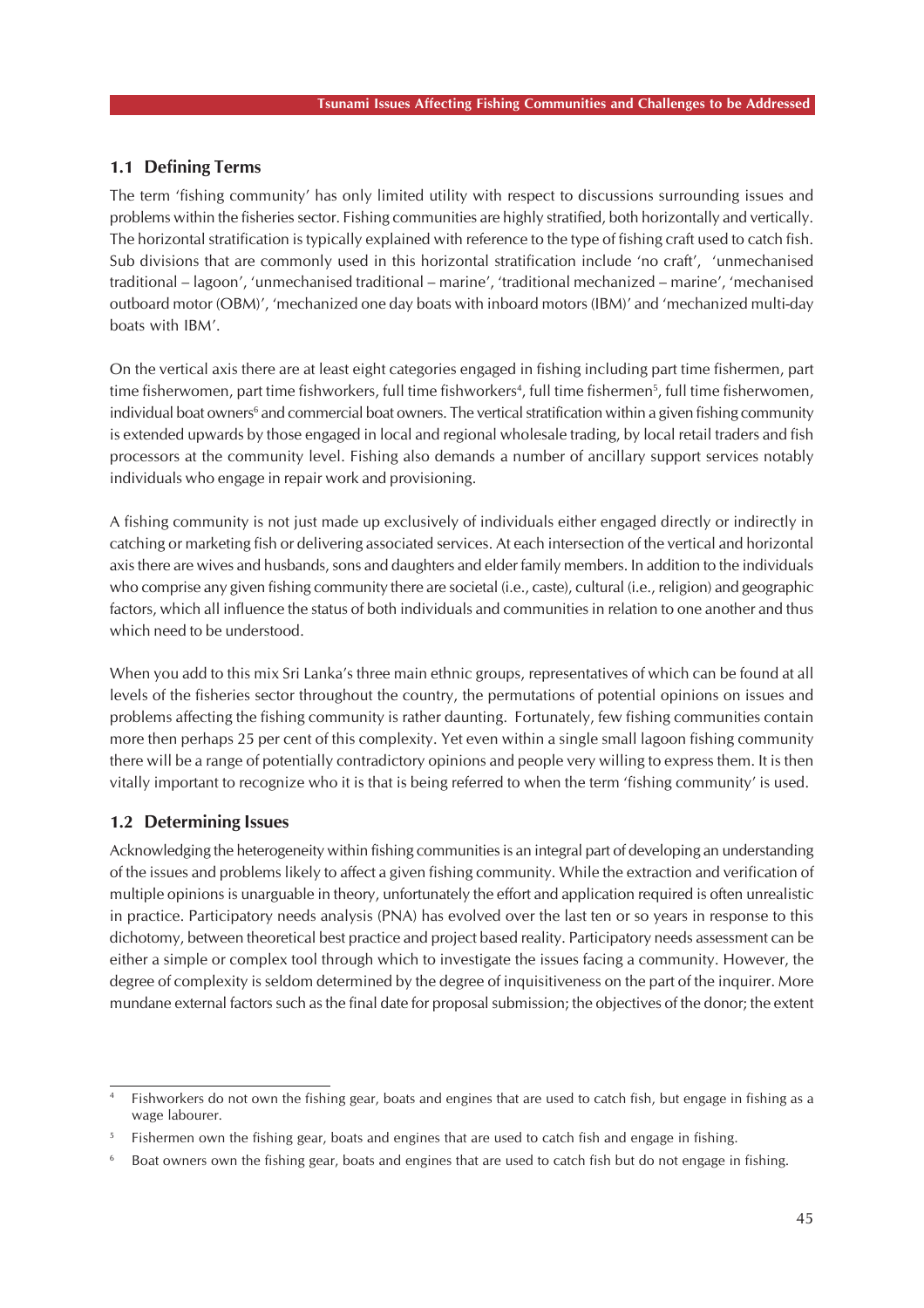of the budget or the likelihood of acceptance usually decide the type of PNA applied. The more time that is available; the broader objectives of the donor; the larger the budget and the greater the certainty of acceptance, the more comprehensively investigative a PNA can be.

A comprehensive PNA can take up to a week or more to complete. Initial stages involve disaggregating primary, secondary and even tertiary stakeholder groups (the vertical and horizontal stratifications outlined above). This is typically followed by 'brainstorming' issues affecting individual stakeholder groups, identifying causes and converting these to 'needs'. Needs are rationalized, appraised financially and re-prioritized within the stakeholder group. Individual stakeholder group needs can then be presented collectively (i.e., with other stakeholder groups) and prioritized within a community. Finally, a tentative project concept and budget is developed and agreed by the community. At the opposite end of the PNA spectrum, a rapid PNA can be completed based on a series of interviews with less than a dozen individuals, targeting an *a priori* project intervention (i.e., credit) generating little more than a series of issues and problems adjudged to be pertinent in the village. The PNA data that forms the basis of Section 2 spans the full spectrum of applied PNA.

### **2. Pre-tsunami Issues**

### **2.1 Forty Three Lagoon Fishermen's Cooperative Societies in Ampara and Batticaloa**

Office bearers, administration committee members and general members (all male) from 43 Fishermen Cooperative Societies (FCSs) were interviewed by field staff from Sewalanka Foundation's district offices in Ampara and Batticaloa between December 2003 and November 2004. The data was collected as part of the field research towards the development of fisheries livelihood development project proposals, which were subsequently submitted to international donor agencies. A total of seventeen issues were highlighted by respondents (see Table 4.1). Issues have been ranked within each survey on the basis of the frequency with which individual issues were raised by respondents from each FCS, within each survey.

Access to formal credit and the high rates of interest associated with informal credit (e.g., 120 per cent – 240 per cent, per year) emerged as the greatest concern in three out of five surveys and across the data as a whole. Financial support to replace nets and gear destroyed during the civil conflict was a first priority issue in the remaining two surveys and was prioritized second overall. Institutional strengthening of the FCSs appeared as a second or third placed issue in three of the five surveys. Three out of five surveys highlighted the need for a FCS building. A meeting place for the FCSs was a common issue prioritized by respondents in all five surveys. The impact of illegal fishing techniques was the only other issue to be given significance in all five surveys, appearing in the top five issues in all five surveys.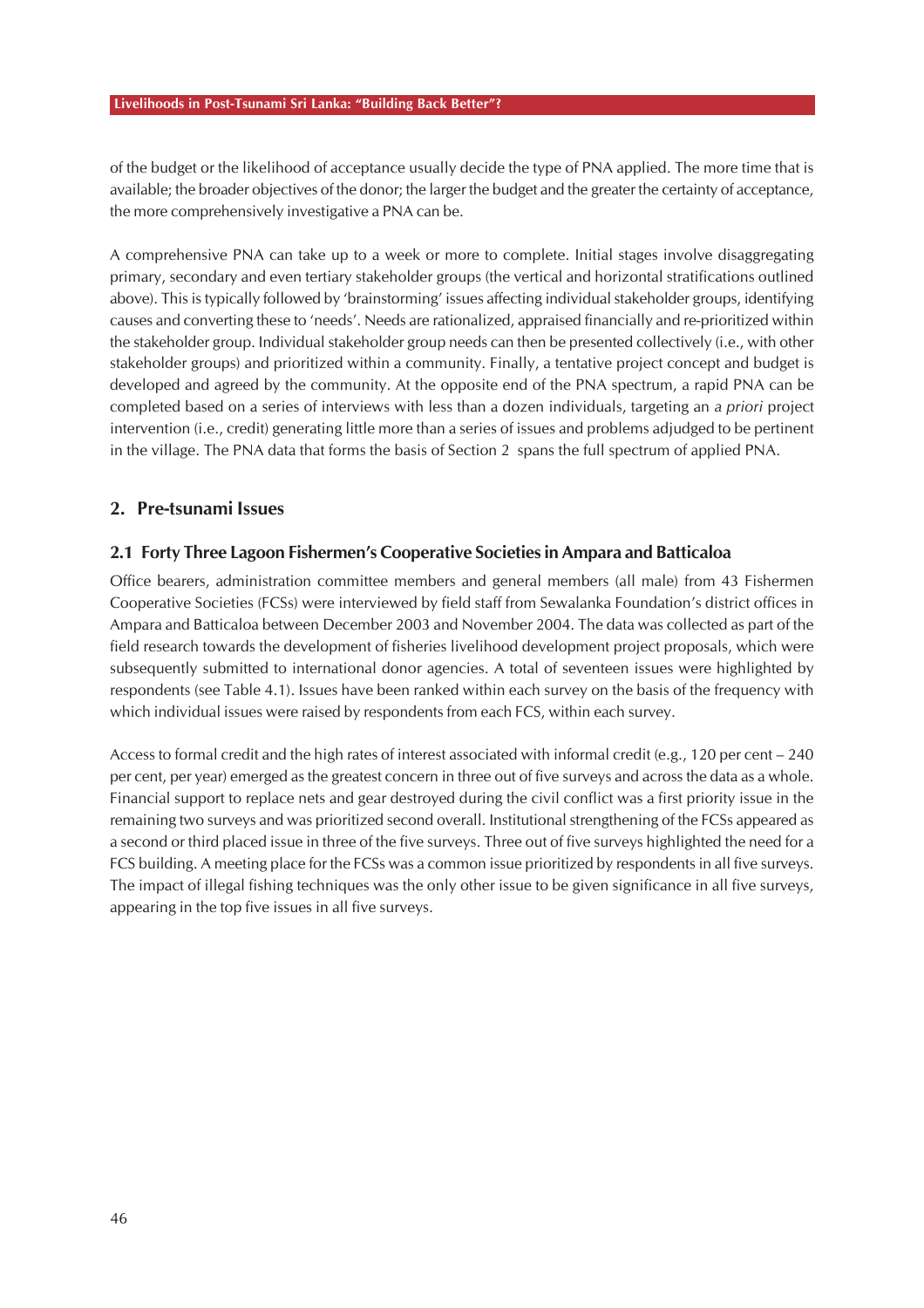#### **Tsunami Issues Affecting Fishing Communities and Challenges to be Addressed**

| and Batticaloa between December 2003 and November 2004                                           |                                |                                       |                                        |                            |                                |  |  |  |
|--------------------------------------------------------------------------------------------------|--------------------------------|---------------------------------------|----------------------------------------|----------------------------|--------------------------------|--|--|--|
| <b>Issues</b>                                                                                    | 03 FCS / Nov '04<br>Batticaloa | 04 FCS / Mar '04<br><b>Batticaloa</b> | 03 FCS / July '04<br><b>Batticaloa</b> | 23 FCS / Jan '04<br>Ampara | 10 FCS / Dec '03<br>Batticaloa |  |  |  |
| Nets and canoes damaged in the conflict                                                          | 1 <sup>st</sup>                | 4 <sup>th</sup>                       | 1 <sup>st</sup>                        | 2 <sub>nd</sub>            | 8 <sup>th</sup>                |  |  |  |
| 2 Access to formal credit / high rates of<br>interest for informal credit                        | 2 <sub>nd</sub>                | 1 <sup>st</sup>                       | 2 <sub>nd</sub>                        | 1 <sup>st</sup>            | 1 <sup>st</sup>                |  |  |  |
| 3 Institutional strengthening and capacity of FCS                                                | 3rd                            |                                       |                                        | 3rd                        | 2 <sub>nd</sub>                |  |  |  |
| Lack of support from DFOR / DOC<br>4                                                             | 3 <sup>rd</sup>                |                                       |                                        |                            |                                |  |  |  |
| Illegal fishing in the lagoon is decreasing fish catches<br>5                                    | 4 <sup>th</sup>                | 5 <sup>th</sup>                       | 4 <sup>th</sup>                        | 4 <sup>th</sup>            | $4^{\text{th}}$                |  |  |  |
| The FCS has no meeting place<br>6                                                                | 5 <sup>th</sup>                | 2 <sub>nd</sub>                       | 3rd                                    | 5 <sup>th</sup>            | 3rd                            |  |  |  |
| 7 Decreased fish production due to mangrove<br>destruction by the conflict / firewood collection | 6 <sup>th</sup>                |                                       |                                        | 6 <sup>th</sup>            | 5 <sup>th</sup>                |  |  |  |
| 8 Access to / from the village due to poor<br>quality of internal roads                          | 7 <sup>th</sup>                |                                       |                                        | 10 <sup>th</sup>           |                                |  |  |  |
| 9 Villagers have inadequate access to safe drinking water                                        | 8 <sup>th</sup>                |                                       |                                        | 7 <sup>th</sup>            | 8 <sup>th</sup>                |  |  |  |
| 10 Villagers do not have toilets                                                                 | <b>g</b> th                    |                                       |                                        |                            | 8 <sup>th</sup>                |  |  |  |
| 11 No alternative employment opportunities for youth                                             | 10 <sup>th</sup>               |                                       |                                        |                            |                                |  |  |  |
| 12 Fishing families can not afford to<br>construct permanent houses                              | 11 <sup>th</sup>               | 2 <sub>nd</sub>                       |                                        | <b>g</b> th                | 6 <sup>th</sup>                |  |  |  |
| 13 Vocational Training                                                                           |                                |                                       |                                        | 8 <sup>th</sup>            |                                |  |  |  |
| 14 Security restriction by GoSL limit fishing opportunities                                      |                                |                                       |                                        |                            | 8 <sup>th</sup>                |  |  |  |
| 15 Restriction limit fishing opportunities by LTTE                                               |                                | 5 <sup>th</sup>                       |                                        |                            |                                |  |  |  |
| 16 Encroachment by other local or migrant fishermen                                              |                                | 5 <sup>th</sup>                       |                                        |                            | 7 <sup>th</sup>                |  |  |  |
| 17 Erosion and flooding                                                                          |                                |                                       |                                        |                            | 8 <sup>th</sup>                |  |  |  |

#### **Table 4.1 A Summary of Issues Highlighted by Fourty Three Lagoon Fishing Communities in the Districts of Ampara and Batticaloa between December 2003 and November 2004**

### **2.2 Three Coastal Fishing Communities in Jaffna**

Seventeen issues were also identified during a PNA conducted by Sewalanka Foundation field staff from its Jaffna District office in May 2003. Male and female members of three FCSs, representing coastal fishing communities in Jaffna, participated in the three day programme. In each one day assessment 'issues' affecting the community were identified by two sub groups A and B. The original intention was for sub group B to comprise only women. The reluctance of women to actively participate as a separate stakeholder group resulted in only one all-women sub group being formed (V3B). Issues identified by each sub group were prioritized by the participants in each group, each of whom was given five 'pebble votes'. The results of voting within each group were discussed between groups and summarized into a participatory village needs analysis. The data collected from the three villages is presented in Table 4.2.

Access to formal credit to purchase boats, engines and nets was accorded the highest priority across the study, gathering 42 per cent of the 'vote'. Financial assistance to reconstruct houses and repair houses damaged by the civil conflict emerged as the second most important need overall. Transport facilities to Jaffna and from Jaffna to Colombo for fish caught by the respective communities was given third preference in the list in the study. Issues relating to security restrictions, social infrastructure (pre-school and wells) and alternative employment opportunities / vocational training made up the remaining top seven places in the analysis.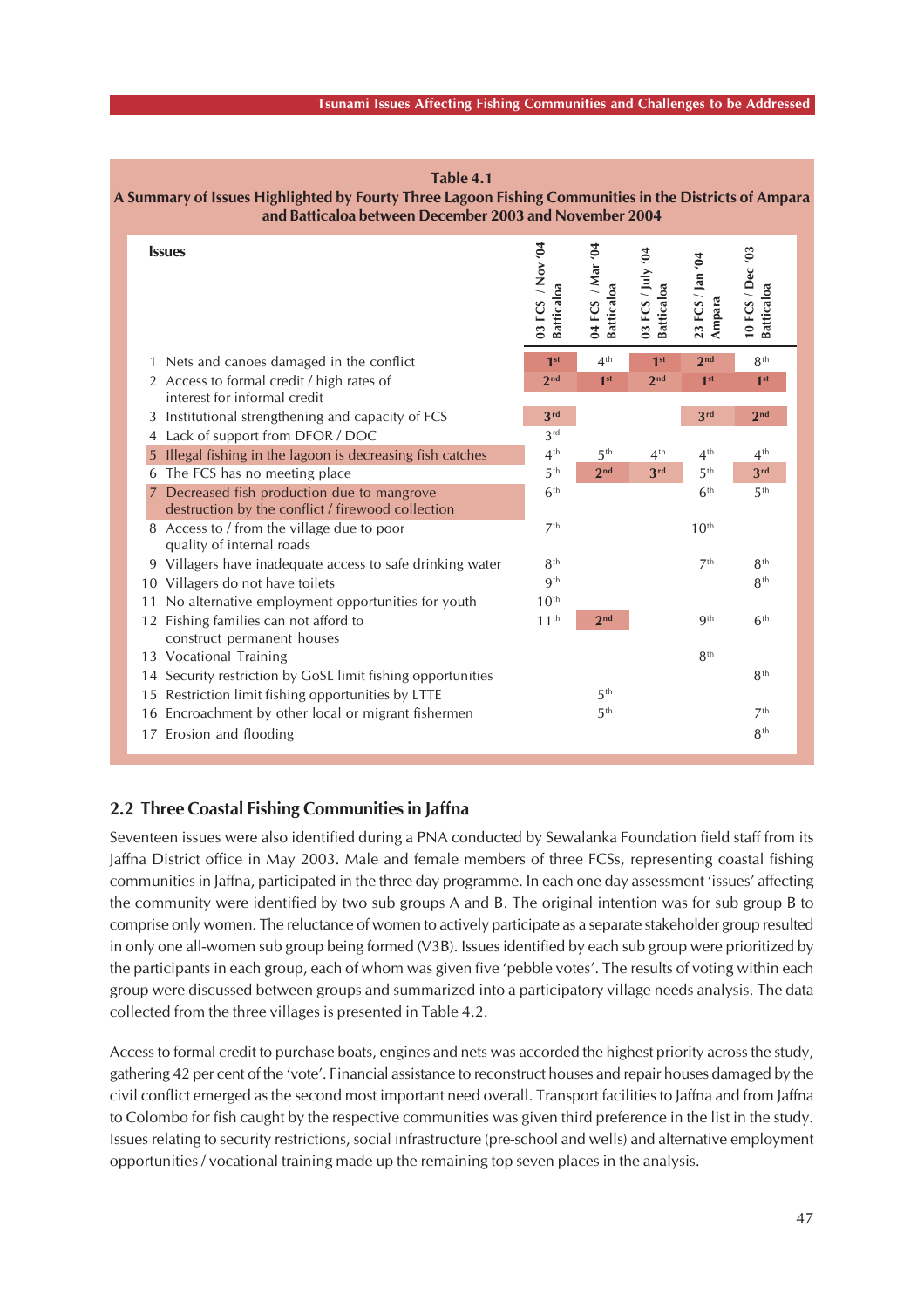|               | Three Coastal Fishing Communities in Jaffna District in May 2003          |     |                |                |                |                |                |                |               |
|---------------|---------------------------------------------------------------------------|-----|----------------|----------------|----------------|----------------|----------------|----------------|---------------|
| <b>Issues</b> |                                                                           | V1A | V1B            | V2A            | V2B            | V3A            | V3B            | <b>Total</b>   | $\frac{0}{0}$ |
| 1             | No access to credit to buy boats,<br>engines and nets                     | 45  | 57             | 19             | 12             | 24             | 24             | 181            | 42%           |
| 2             | Destruction / damage to houses; no toilets                                | 52  | 9              | 5              | $\overline{7}$ | 13             | 1              | 87             | 20%           |
| 3             | No transport facilities for fish<br>to and from Jaffna                    | 1   | 16             | 5              | 3              |                | 6              | 31             | 7%            |
| 4             | Security restrictions prevent<br>fishermen from fishing                   |     |                | 9              | 13             |                | 3              | 25             | 6%            |
| 5             | There is no pre-school in the village                                     | 1   |                | 5              | 5              |                | 10             | 21             | $5\%$         |
| 6             | Women and men have no other<br>skills or opportunities to generate income | 6   |                | 2              |                | 5              | $\overline{4}$ | 17             | 4%            |
| 7             | Insufficient number of DW wells in the village                            |     | 7              | $\overline{2}$ |                | 6              | $\overline{2}$ | 17             | 4%            |
| 8             | Coral growth prevents fishermen going to sea                              |     |                |                |                |                | 14             | 14             | 3%            |
| 9             | Library building has been destroyed                                       |     | $\overline{2}$ |                |                |                | 8              | 10             | 2%            |
|               | 10 The road through the village is<br>damaged and floods                  | 9   |                |                |                |                |                | 9              | 2%            |
|               | 11 No electricity, road lights and Lighthouse                             |     |                |                |                | 5              | 1              | 6              | $1\%$         |
|               | 12 No market building in which to sell fish                               |     |                | 3              |                | $\overline{2}$ |                | 5              | $1\%$         |
|               | 13 FCS has no office or meeting place                                     |     | $\overline{2}$ |                |                |                | $\overline{2}$ | $\overline{4}$ | $1\%$         |
| 14            | There is no teacher at the local school                                   | 3   |                |                |                |                |                | 3              | $< 1\%$       |
|               | 15 No access to credit for agriculture inputs                             | 3   |                |                |                |                |                | 3              | $< 1\%$       |
| 16            | There are no facilities to store fish                                     |     | $\overline{2}$ |                |                |                |                | $\overline{2}$ | $< 1\%$       |
|               | 17 The fishermen's wadiya has been destroyed                              |     |                |                |                |                |                |                |               |
|               |                                                                           | 120 | 95             | 50             | 40             | 55             | 75             | 435            |               |

**Table 4.2 A Summary of Issues Identified Through PNA with**

### **2.3 Seven Coastal Fishing Communities in Hambantota**

In July and August 1998 field staff from Sewalanka Foundation's Hambantota district office conducted an extensive participatory needs assessment with seven coastal fishing communities in the district. As many as nine individual stakeholder groups were identified in each village. Separate participatory needs assessments were conducted with stakeholder groups in each village. The results from five of these stakeholder groups are presented in Table 4.3. Issues have been ranked within stakeholder groups, based on the frequency with which an issue was raised by the equivalent stakeholder group, across all seven villages.

Youth: Inadequate access to education and the lack of qualifications and vocational training opportunities were key issues highlighted by youth (young men and young women) in the seven fishing villages. Insufficient employment opportunities within and outside the fisheries sector were given prominence in the analysis conducted with fishing community youth.

**Women:** The irregular nature of household incomes generated by fishing and indebtedness created by having neither personal savings nor access to formal credit institutions emerged as the first priority issue according to women taking part in the study. Access to health facilities and the general low awareness about health was the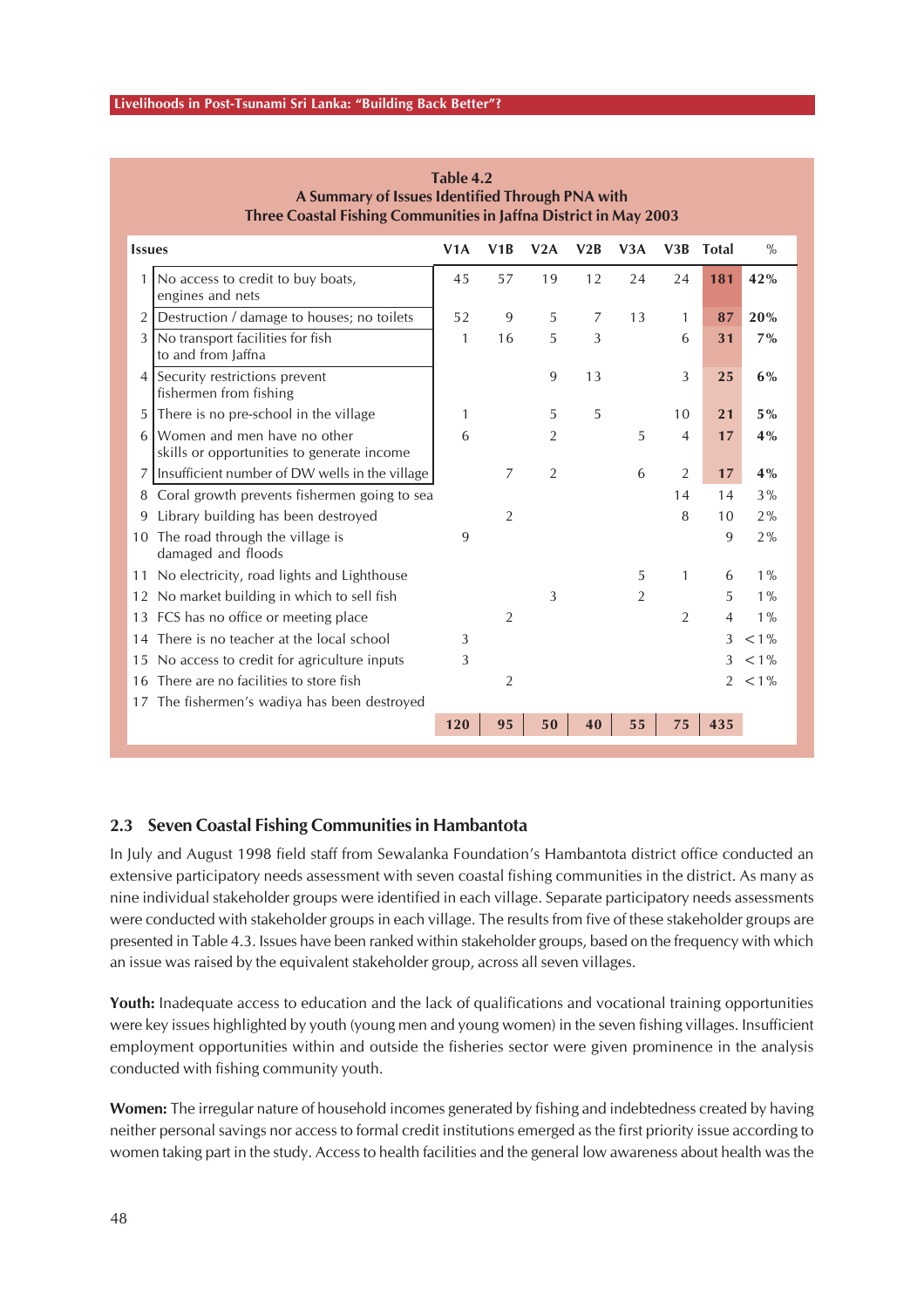second commonest issue raised. Issues related to the production of coir (i.e., technology, marketing, raw materials and training) were the third prioritized issue for women.

**Fishworkers:** The terms and conditions of labour was the most common issues raised by fishworkers across the seven villages taking part in the survey. Fishworkers highlighted that their salaries were low, job insecurity was high and alternative opportunities were limited. Fishworkers in the seven villages also highlighted access to formal credit as a key issue, explaining that lending agencies and FCS favour boat owners over fishworkers when providing loans. Third in the list of issues raised by fishworkers, were those relating to marketing of the catch. In particular, fishworkers expressed concerns about the lack of transparency surrounding the sale of the catch and the low prices and uncompetitive wholesale marketing system.

**Boat Owners:** Issues relating to marketing, in particular the lack of transparency surrounding the sale of the catch and low price and uncompetitive wholesale marketing were most frequently identified as having a negative impact by boat owners. A close second were the problems created by foreign vessels fishing inside Sri Lanka's EEZ, destroying nets and damaging Sri Lankan boats at sea. For boat owners the irregular nature of the income generated from fishing, indebtedness created by having no personal savings and inadequate access to formal credit institutions, was the third most frequent reported issue across the seven villages in the study.

**Fish Vendors:** Fish vendors were concerned almost exclusively with the wholesale and retail price of fish. The marginal profit options under which vendors operate were the most frequent issues raised by vendors. The role of 'mediators' in the marketing of fish was the second concern of fish vendors. Vendors alleged that 'mediators' were responsible for inflating the wholesale price of fish by operating from private landing centres. Vendors also alleged that wealthy fish merchants, who bulk buy fish, push up the wholesale price of fish. Fish vendors also expressed concerns about post harvest issues, cold storage and access to ice.

Important cross cutting issues for all stakeholders in the study, but which did not appear in the top three of any of the amalgamated stakeholder group summaries, included the lack of sanitary facilities and access to safe drinking water in the fishing communities, as well as drug addiction, liquor, smoking and gambling issues.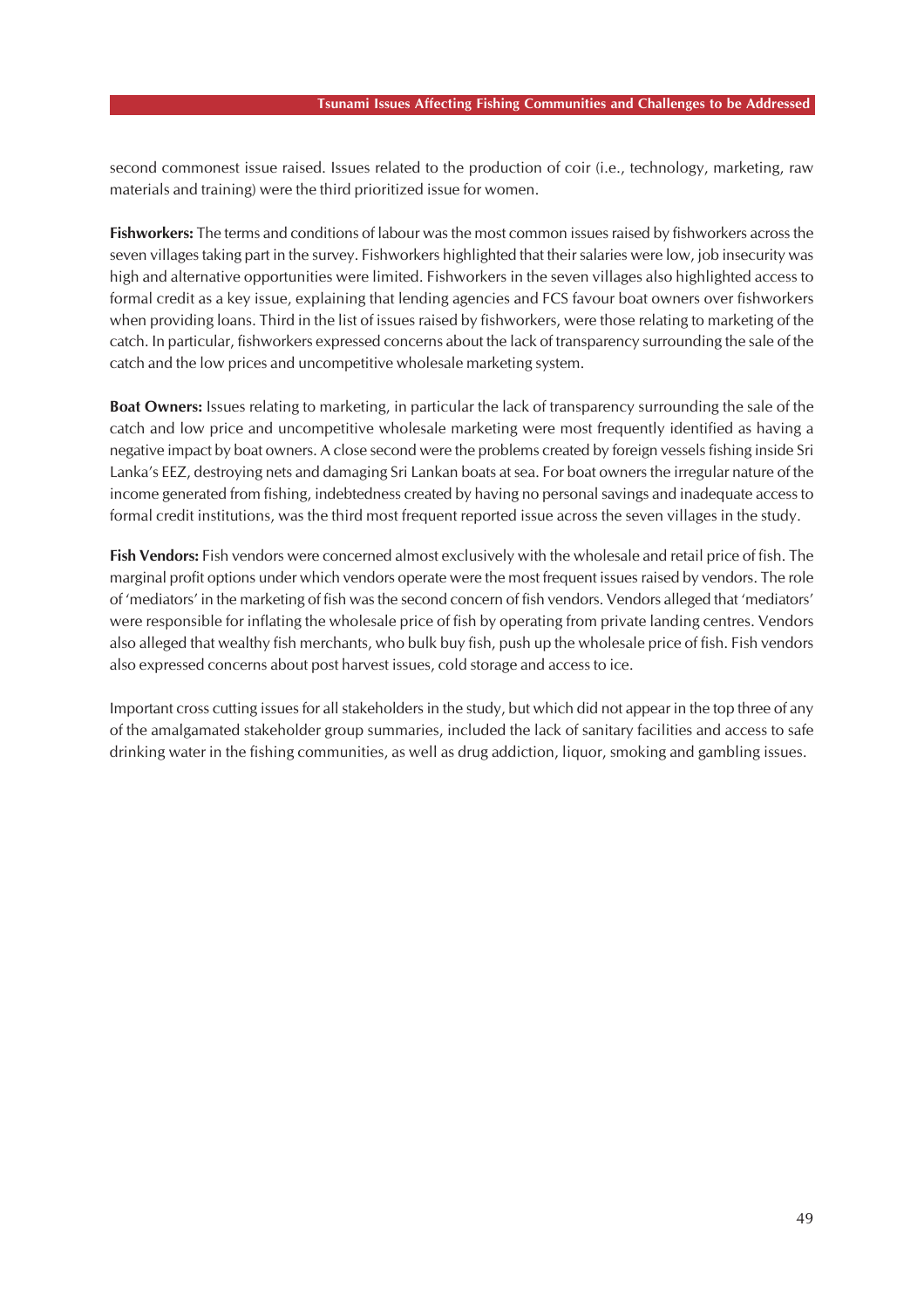| <b>Issues</b>                                                                                                                     | Youth            | Women            | Fish<br>Workers   | <b>Boat</b>     | Fish<br><b>Owners Vendors</b> |
|-----------------------------------------------------------------------------------------------------------------------------------|------------------|------------------|-------------------|-----------------|-------------------------------|
| 1 Youth are forced to leave school<br>early due to poverty                                                                        | 1 <sup>st</sup>  | 7 <sup>th</sup>  | 14 <sup>th</sup>  |                 |                               |
| $2 No$ vocational or adult education opportunities                                                                                | 2 <sub>nd</sub>  |                  |                   |                 |                               |
| $3$ High unemployment within and outside<br>the fisheries sector                                                                  | 3 <sup>rd</sup>  | 4 <sup>th</sup>  |                   |                 |                               |
| 4 No grants, credit or guidance to help youth<br>initiate self employment                                                         | 4 <sup>th</sup>  |                  |                   |                 |                               |
| 5 No local sport facilities, clubs or equipment                                                                                   | 4 <sup>th</sup>  |                  |                   |                 |                               |
| 6 Lack of technical knowledge about fishing and<br>related activities such as engine repairs and<br>there are few new innovations | 6 <sup>th</sup>  |                  | 14 <sup>th</sup>  |                 |                               |
| 7 No jobs are available commensurate with<br>their academic qualifications                                                        | 6 <sup>th</sup>  |                  |                   |                 |                               |
| 8 Fishing youth have no other skills                                                                                              | 8 <sup>th</sup>  |                  |                   |                 |                               |
| 9 Young women face greater problems<br>finding employment than men                                                                | 8 <sup>th</sup>  |                  |                   |                 |                               |
| 10 Lack of sanitary facilities                                                                                                    | 8 <sup>th</sup>  | 5 <sup>th</sup>  | 8 <sup>th</sup>   |                 |                               |
| 11 Drug addiction, liquor, smoking and<br>gambling in the community                                                               | $11^{th}$        | 3                | 14 <sup>th</sup>  | $q$ th          |                               |
| 12 Access to safe drinking water                                                                                                  | 11 <sup>th</sup> | 5 <sup>th</sup>  | 8 <sup>th</sup>   |                 |                               |
| 13 Access to electricity                                                                                                          | 11 <sup>th</sup> |                  |                   |                 |                               |
| 14 Religious places are inactive.<br>The local temple has no monk                                                                 | 11 <sup>th</sup> |                  |                   |                 |                               |
| 15 Irregular income from fishing, indebtedness,<br>no experience of savings nor access to<br>CBO or other formal credit           |                  | 1 <sup>st</sup>  | $\mathbf{4}^{th}$ | 3 <sup>rd</sup> | 4                             |
| 16 Access to health facilities and low<br>awareness about health issues                                                           | 11 <sup>th</sup> | 2 <sub>nd</sub>  |                   |                 |                               |
| 17 New technology, access to markets<br>and training for coir production                                                          |                  | 3 <sup>rd</sup>  |                   |                 |                               |
| 18 No permanent housing                                                                                                           |                  | 7 <sup>th</sup>  | 14 <sup>th</sup>  |                 |                               |
| 19 Family problems in those families where<br>the wife is working overseas                                                        |                  | <b>gth</b>       |                   |                 |                               |
| 20 Fishermen's wives have no knowledge of net repairs                                                                             |                  | <b>gth</b>       |                   |                 |                               |
| 21 Women have no time for income generating activities                                                                            |                  | 11 <sup>th</sup> |                   |                 |                               |
| 22 Landlessness                                                                                                                   |                  | 11 <sup>th</sup> | 14 <sup>th</sup>  |                 |                               |
| 23 No access to financial assistance or<br>training to start self employment                                                      |                  | 11 <sup>th</sup> |                   |                 |                               |

**Table 4.3 A Summary of Issues Identified with Five Stakeholder Groups in Seven Coastal Fishing Communities in Hambantota District in August 1998**

Table 4.3 (Contd).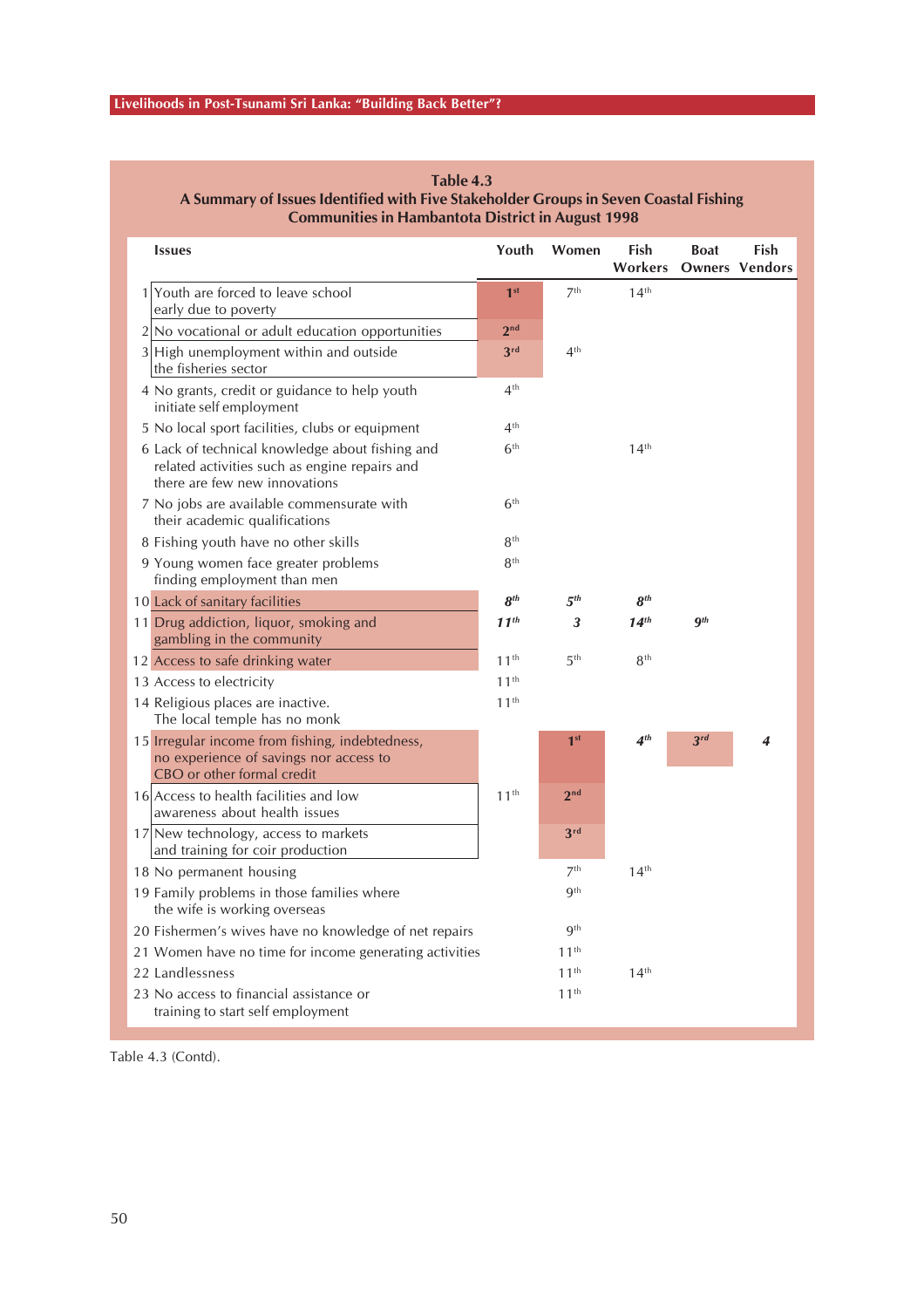# **Tsunami Issues Affecting Fishing Communities and Challenges to be Addressed**

| <b>Issues</b>                                                                                                                               | Youth | Women | Fish             | <b>Boat</b>           | Fish            |
|---------------------------------------------------------------------------------------------------------------------------------------------|-------|-------|------------------|-----------------------|-----------------|
|                                                                                                                                             |       |       | Workers          | <b>Owners Vendors</b> |                 |
| 24 Foreign vessels fishing inside the EEZ are<br>destroying nets and damaging boats.                                                        |       |       | 8 <sup>th</sup>  | 2 <sub>nd</sub>       |                 |
| 25 Terms and conditions of labour are poor,<br>salaries are very low, job insecurity is high                                                |       |       | 1 <sup>st</sup>  |                       |                 |
| 26 Marketing issues, low price, uncompetitive,<br>lacks transparency                                                                        |       |       | 3rd              | 1 <sup>st</sup>       |                 |
| 27 Fishing is a high risk occupation                                                                                                        |       |       | 12 <sup>th</sup> |                       |                 |
| 28 Lending agencies and fisheries cooperatives only<br>provide loans for mudalali and not for fishworkers                                   |       |       | 2 <sub>nd</sub>  |                       |                 |
| 29 Decreasing catches due to over fishing and<br>competition between gears                                                                  |       |       | 4 <sup>th</sup>  | 6 <sup>th</sup>       |                 |
| 30 Seasonal employment. During the off season<br>fishworkers have no alternative forms of employment                                        |       |       | 8 <sup>th</sup>  |                       |                 |
| 31 Use of illegal nets is damaging the fishery                                                                                              |       |       | 4 <sup>th</sup>  | $\mathbf{1}$          |                 |
| 32 Post harvest issues, cold storage and access to ice                                                                                      |       |       | 4 <sup>th</sup>  | 7 <sup>th</sup>       | 3rd             |
| 33 Lack of harbour facilities                                                                                                               |       |       | 14 <sup>th</sup> | 7 <sup>th</sup>       |                 |
| 34 Need to diversify gear. Most boats are fishing<br>with only one gear type                                                                |       |       | 12 <sup>th</sup> |                       |                 |
| 35 High cost of repairs for boats and engines<br>and no local facilities,                                                                   |       |       |                  | 3 <sup>rd</sup>       |                 |
| 36 Increasing costs of inputs and low catches<br>make fishing uneconomic                                                                    |       |       |                  | 3 <sup>rd</sup>       |                 |
| 37 Lack of modern technologies, engines and boats                                                                                           |       |       |                  | 3                     |                 |
| 38 Security issues in relation to LTTE                                                                                                      |       |       |                  | <b>g</b> th           |                 |
| 39 Wholesale prices are increased by 'mediators'<br>operating from private landing centres and by<br>fish merchant who bulk buy fish        |       |       |                  |                       | 2 <sub>nd</sub> |
| 40 Vendors operate at marginal profits, highly variable<br>wholesale price, high competition between vendors<br>selling at different prices |       |       |                  |                       | 1 <sup>st</sup> |
| 41 Bicycles vendors can not compete with<br>motorcycle vendor                                                                               |       |       |                  |                       | 4 <sup>th</sup> |
| 42 No market for lagoon fish when sea fish<br>catches are high                                                                              |       |       |                  |                       | 5 <sup>th</sup> |
| 43 Motorcycle repair problems                                                                                                               |       |       |                  |                       | 6 <sup>th</sup> |

**Table 4.3 (Contd). A Summary of Issues Identified with Five Stakeholder Groups in Seven Coastal Fishing Communities in Hambantota District in August 1998**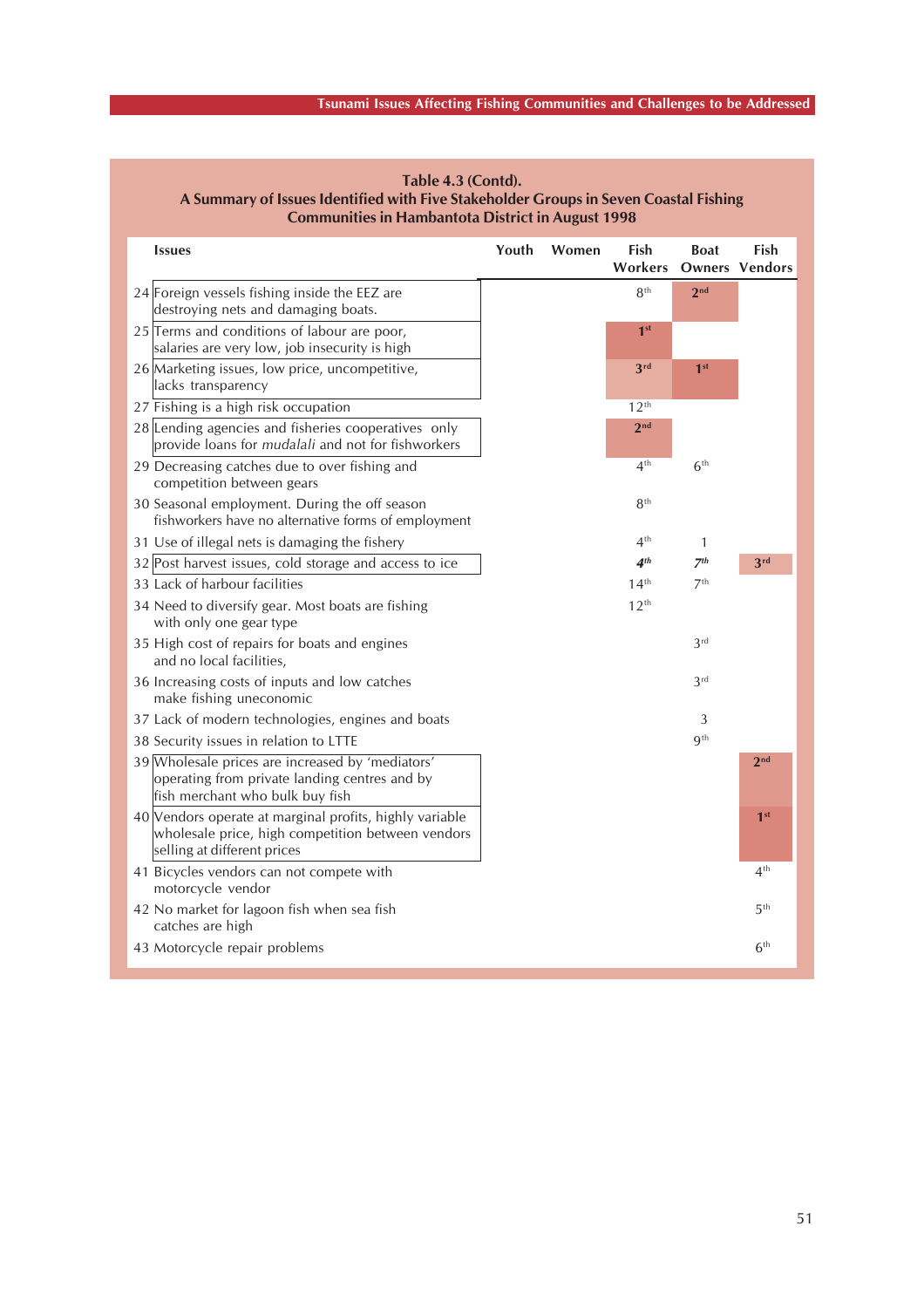### **3. Post- tsunami-Issues**

The emphasis on 'software issues', which dominated the priority lists of fishing communities surveyed before the tsunami presented in Section 2.1, is continued in this section. Two social issues that have arisen during the emergency relief phase of livelihood recovery in the fisheries sector over the past eleven months are introduced and discussed in this section. The two questions to be discussed are:

### **Q1 To What Extent are FCSs Valid Representatives of the Fishing Community?**

### **Q2 Have the Needs of Genuine Tsunami Affected Boat Owners and Fishermen Been Met under the Emergency Tsunami Relief Phase?**

### **3.1 Q1: To What Extent are FCSs Valid Representatives of the Fishing Community?**

The first question has arisen recently as organizations have sought to identify suitable community based organizations (CBOs), through which to begin to investigate the livelihood needs of selected fishing communities. The potential for confusion stemming from the inherent heterogeneity of fishing communities has already been highlighted (see 1.1 above). Even organizations aware of this complexity have expressed their concern about the extent to which FCSs actually represent the fishing community. First impressions are often quite important so it is not all that helpful when the office bearers of a typical FCS turn out to be all men, who own boats, generally don't fish and who live in brick built houses some distance from the beach. The immediate response to this should perhaps be to ask just how surprising this is?

Examining gender first, in Muslim fishing communities on the east coast, women's role in fisheries is severely limited. A small number of poor Muslim women do engage in post harvest processing of fish. In stark contrast, women in the Catholic fishing villages on the west coast are a highly visual and an integral part of both the retail fresh fish trade and post harvest processing. In the fishing villages of the predominantly Tamil north and mostly Buddhist south, women's role in the fishery sector is somewhere in between the two lateral positions. In addition to these roles, a small number of women are actively engaged in fishing, mostly as lagoon fisherwomen. There are also a small number of female boat owners throughout the country, operating in several sub sectors. This stakeholder group has increased recently due to the selective targeting of tsunami widows by several international NGOs. In view of the above it is probably that more than 95 per cent of individuals actively engaged in harvesting fish in Sri Lanka are male. Given the dominance of men in the fishery sector in Sri Lanka, it should not be too unexpected to find that the office bearers of the average FCS are all male.

The route to boat ownership within the fishing community usually takes one of two paths. Within families, fathers hand over fishing assets to their sons or their male relatives; less commonly so from mothers or to daughters. Often the son will have worked as a fishworker on the family owned boat. The second path is through the gradual accumulation of wealth by a successful fishworker, who then becomes a fisherman. In the mechanized boat sector in particular there is a strong tendency for fishermen to become boat owners. Fishing is unpleasant and working conditions associated with fishing are dangerous. The surplus of cheap labour in the fisheries sector means that there are always many individuals willing to work as fishworkers. This and the profitability of mechanized boat fishing are sufficient to convince most fishermen that switching to the status of a boat owner is a wise thing to do.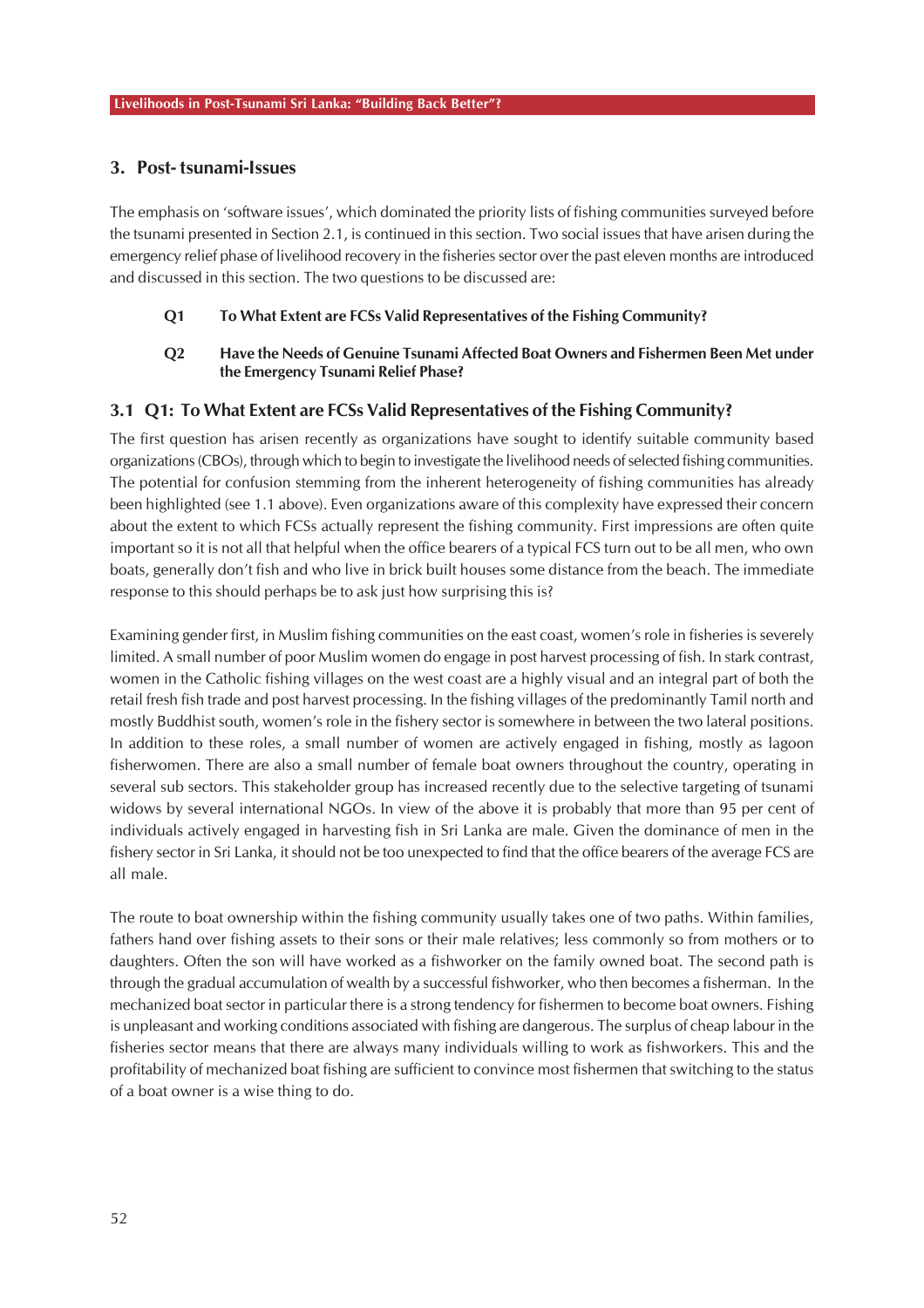#### **Tsunami Issues Affecting Fishing Communities and Challenges to be Addressed**

Age may also play apart. By the time a fishworker has earnt enough to become a fisherman, he may well feel his time is more wisely spent on shore, while younger fishworkers face the risks and rigours of catching fish. Wealthier, with more status within fishing communities and likely to be older in years too, again perhaps it should not be so alarming to discover that a society's office bearers are dominated by boat owners and fishermen, as opposed to poorer and younger fishworkers.

The contention that FCSs are not valid representatives of the fishing community arises perhaps from organisations and agencies tendency to focus too much on individuals 'representing' the society, rather than on the FCSs themselves. Table 4.4 summarize membership data collected from 24 FCSs in four DS Divisions in Ampara District in August 2005, again by field staff from Sewalanka Foundation.

| Table 4.4<br>A Summary of Membership Data Collected from 24 FCS in Four DS Divisions in<br><b>Ampara District in August 2005</b> |                |                                      |       |                                   |                                                         |     |  |  |
|----------------------------------------------------------------------------------------------------------------------------------|----------------|--------------------------------------|-------|-----------------------------------|---------------------------------------------------------|-----|--|--|
| <b>DS Division</b>                                                                                                               | No. FCSs       | Membership<br><b>Total</b><br>Active |       | <b>Boat Owners</b><br>/ Fishermen | <b>Fishworkers</b><br><b>Total M</b><br><b>Active M</b> |     |  |  |
| <b>Pottuvil DS</b>                                                                                                               | 8              | 981                                  | 745   | 193                               | 80%                                                     | 74% |  |  |
| <b>Thirukovil DS</b>                                                                                                             | 8              | 1.415                                | 733   | 136                               | 90%                                                     | 81% |  |  |
| Sainthamaruthu DS                                                                                                                | 6              | 580                                  | 343   | 58                                | 90%                                                     | 83% |  |  |
| Kalmunai DS                                                                                                                      | $\mathfrak{D}$ | 191                                  | 114   | 1.5                               | 92%                                                     | 87% |  |  |
| <b>Total</b>                                                                                                                     | 24             | 3,167                                | 1,935 | 402                               | 87%                                                     | 79% |  |  |

The 24 societies had a combined membership of 3,167 members, of whom 1,935 (61 per cent) were considered by the societies to be active members. Of the total membership, only 402 individuals owned boats. Almost 90 per cent of the members of the 24 societies were fishworkers (either full time or part time). This figure falls to just less than 80 per-cent, if only active society members are considered. No data was collected to investigate the number of boat owners, fishermen, or fishworkers who lived in the selected villages, but were not members of the society. Neither was data robust with regard to women's participation. However, the data presented in Table 4.4 indicates that among 24 FCSs in four DS Divisions in Ampara district over 80 per cent are fishworkers. Working in collaboration with FCSs in these villages would clearly have a positive impact on the lives and livelihoods of fishworkers.

The data in Table 4.4 argues in favour of FCSs as valid representatives of the active fishing contingent of a fishing community. Further support for this argument can be deduced from the acceptance granted to FCSs by local and national government administrations. At the level of the District and Divisional Secretariats, the FCSs are recognised by the Divisional Secretaries and District Secretaries as representatives of their respective fishing community. The Department of Fisheries Resources works exclusively through FCS, which are registered under the Cooperative Act. As a direct result FCSs fall within the mandate of the Department of Cooperatives. Even in areas of the north and east, which are under the control of the Liberation Tigers of Tamil Eelam (LTTE), FCSs are recognized by the LTTE as representing the fishing community.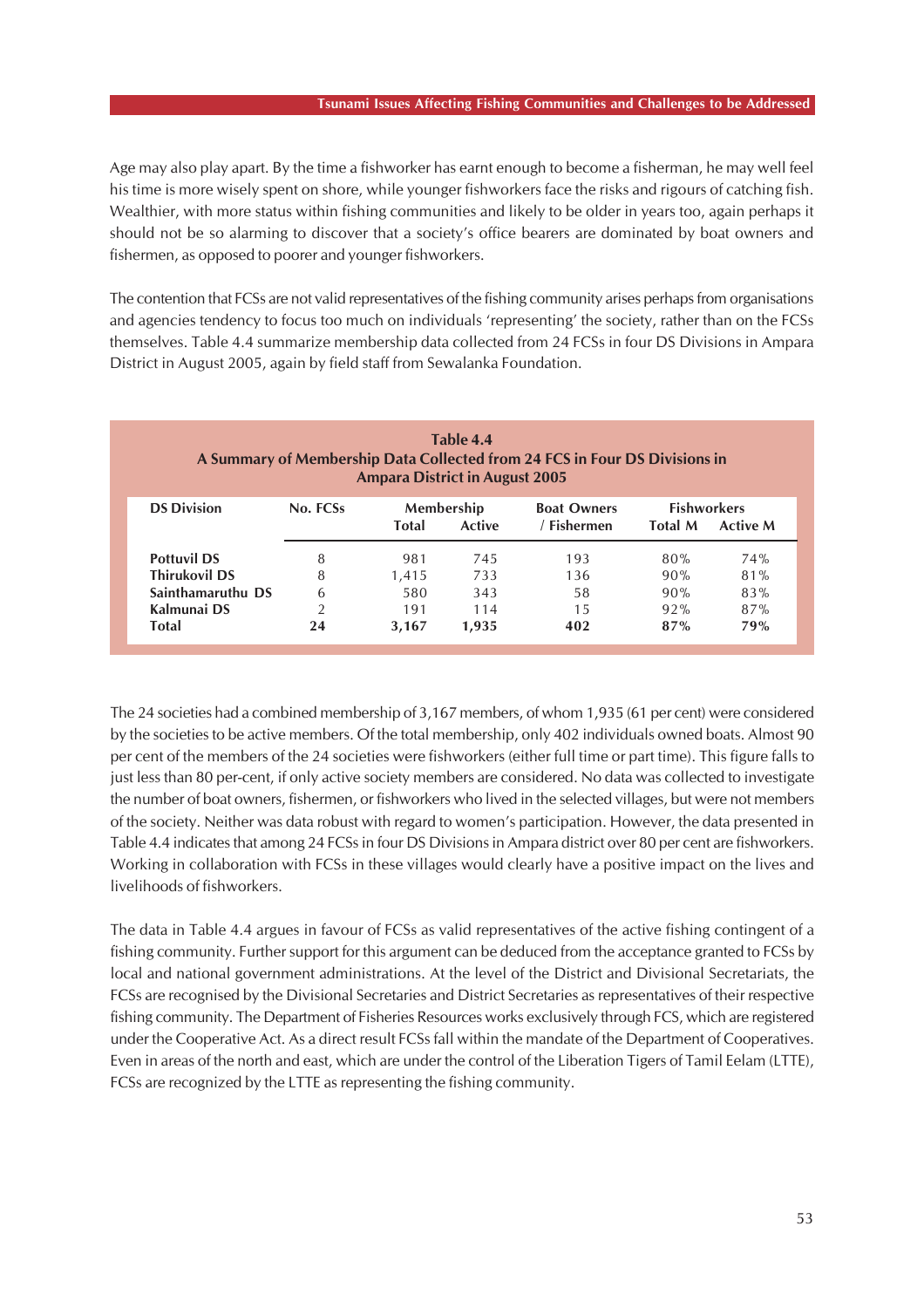If the LTTE acknowledges the legitimacy of FCSs, why does not the NGO community? Ineffectiveness and politicisation tend to be two additional concerns that are commonly expressed by organisations and agencies in relation to working with FCSs. Table 4.5 presents data collected as part of a CBO Assessment<sup>7</sup> carried out by Sewalanka Foundation field staff of 79 FCSs in the eastern districts of Batticaloa and Ampara in June 2005. As the data makes clear, FCSs are generally very weak CBOs. More than half of those surveyed were classed as Stage 0<sup>8</sup> CBOs; inactive even though many were in fact in receipt of CBO development assistance from Sewalanka Foundation. Of those classified as Stage 1<sup>9</sup> CBOs all had received CBO development assistance for

| Table 4.5<br>The Results of CBO Assessments Carried out by Sewalanka Foundation Field Staff of 79 FCSs<br>in Batticaloa District and Ampara District in June 2005 |                       |                                            |                       |                      |                                 |                       |  |  |  |  |  |
|-------------------------------------------------------------------------------------------------------------------------------------------------------------------|-----------------------|--------------------------------------------|-----------------------|----------------------|---------------------------------|-----------------------|--|--|--|--|--|
|                                                                                                                                                                   | All                   | <b>Batticaloa</b><br><b>CBO</b><br>Stage 1 | <b>CBO</b><br>Stage 0 | All                  | Ampara<br><b>CBO</b><br>Stage 1 | <b>CBO</b><br>Stage 0 |  |  |  |  |  |
| No. FCSs<br>$\%$                                                                                                                                                  | 25                    | 12<br>48%                                  | 13<br>52%             | 54                   | 24<br>44%                       | 31<br>56%             |  |  |  |  |  |
| <b>Total Members</b><br><b>Active Members</b><br><b>Active Members %</b>                                                                                          | 3,042<br>2,036<br>67% | 1,028<br>810<br>79%                        | 2,014<br>1,226<br>61% | 2,594<br>No Data     | 1,106<br>No Data                | 1,488<br>No Data      |  |  |  |  |  |
| <b>Total Value (TV)*</b><br>Av TV per FCS                                                                                                                         | 2,572,679<br>102,907  | 1,766,146<br>147,178                       | 806,533<br>62,041     | 7,911,639<br>146,511 | 5,550,881<br>231,286            | 2,360,758<br>76,153   |  |  |  |  |  |
| <b>Total Cash</b><br>Av Cash per FCS                                                                                                                              | 2,138,679<br>85,547   | 1,332,146<br>111,012                       | 806,533<br>62,041     | 3,027,089<br>56,057  | 2,434,331<br>101,430            | 592,758<br>19,121     |  |  |  |  |  |
| <b>Av Cash Total Members</b><br><b>Av Cash Active Members</b>                                                                                                     | 703<br>1,050          | 1,295<br>1,644                             | 400<br>658            | 1,166<br>No Data     | 2,201<br>No Data                | 398<br>No Data        |  |  |  |  |  |

**Note:** All financial statements are in Sri Lanka Rupees (LKRs). LKRs 1.00 = US\$ 99.00 at the time of the survey.

<sup>7</sup> The CBO Assessment focuses on administration, management, financial management, participation, savings and micro credit using a series of 'Checklists' that enable CBOs to be classified according to a fairly arbitrary measure of CBO Development. However, by adopting a system of 'classification', field staff and CBO members are much more able to identify the 'next step' required to strength a particular CBO.

<sup>8</sup> CBO Stage 0 is defined as an 'inactive CBO'; one that has incomplete CBO Book Set (14 books); an administration fund, but no CBO micro credit programme.

<sup>9</sup> CBO Stage 1 is defined as a 'functional CBO'; one that has an incomplete CBO Book Set (22 books); an administration fund, manages a CBO micro credit programme, but does not have a project based micro credit fund. 50 per centor more of members are active.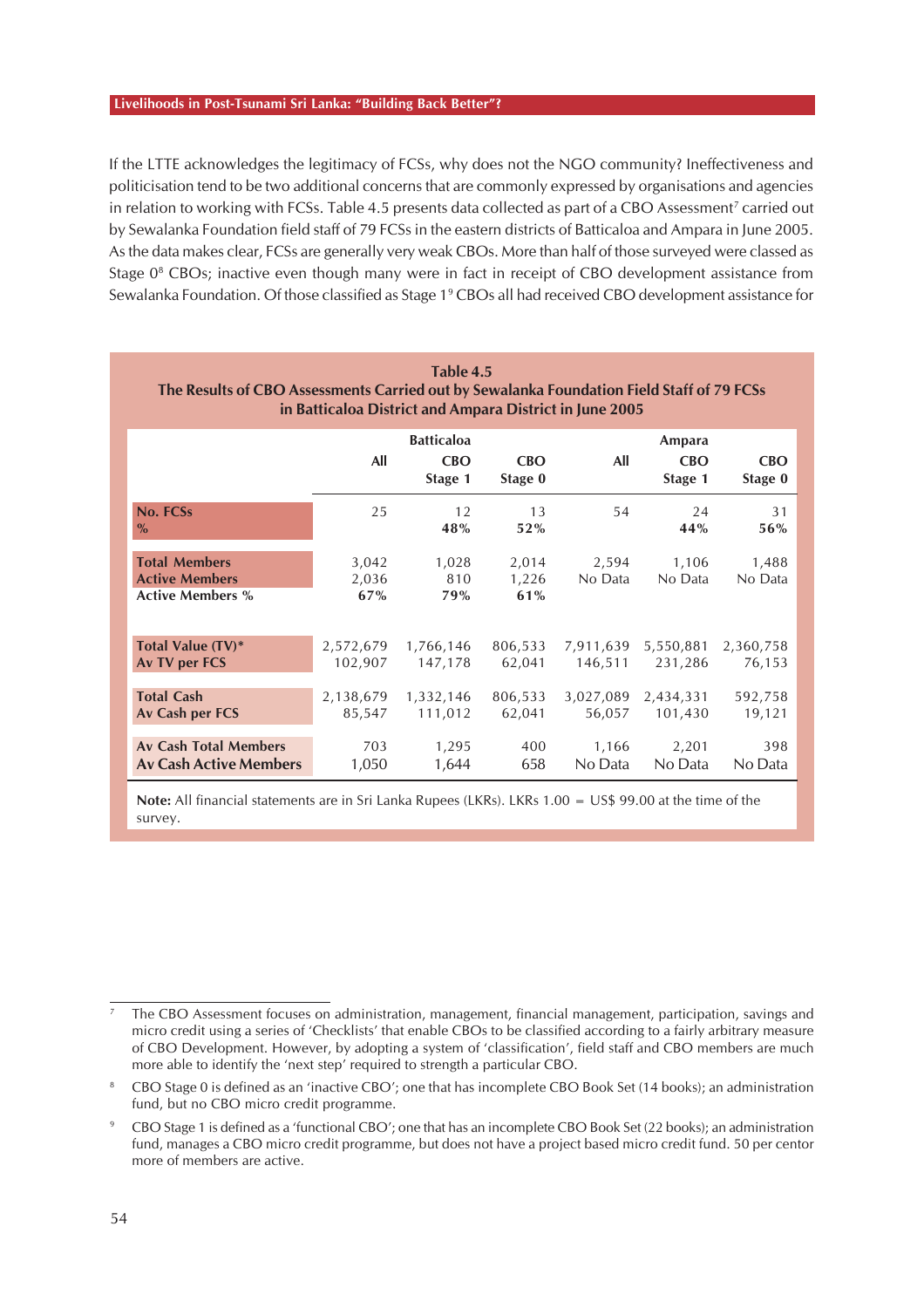more than one year from Sewalanka Foundation field staff. None of the FCSs assessed could be classified as either Stage 2<sup>10</sup> or Stage 3 CBOs.<sup>11</sup>

Active participation ranged from 60 per cent to almost 80 per cent within the FCSs assessed. In Batticaloa district there was a strong positive correlation between institutional capacity building of FCSs and increased participation. The average total value of an FCS (capital plus assets) ranged from LKRs 102,907 in Batticaloa district to LKRs 146,511 in Ampara district. In both districts there was a strong positive correlation between CBO development and average total value of the FCS.

The average cash value of each FCS followed a similar pattern, with FCSs in Batticaloa district having access to LKRs 85,547 and LKRs 56,057 in Ampara district. Again the correlation between CBO development and increased access to the CBO's own finances was strong in both districts. This pattern in the data continued with respect to the amount of finance available to individual members (all members and active members only). CBO Stage 1 FCSs in Ampara district had financial assets equivalent to LKRs 2,201 per member for all members, while in Batticaloa district CBO Stage 1 FCSs could make available LKRs 1,295 to each member, rising to LKRs 1,644 for active members only.

The concerns expressed by organizations and agencies that FCSs are highly politicized is less easy to assess. Given the breadth and depth of political influence and political patronage at all levels of Sri Lankan society, it would be quite surprising if FCSs were not affected! A much more pertinent question to ask would be to what extent are FCSs politicized because they are institutional weak CBOs? The contention that institutionally strengthened FCSs are less politicized is worthy of further investigation.

### **3.2 Q2: Have the Needs of Genuine Tsunami Affected Boat Owners and Fishermen Been Met Under the Emergency Tsunami Relief Phase?**

The second issue which has arisen following the tsunami and that is addressed herein relates to the impact of the emergency livelihood assistance that has been delivered to date by multilateral, bilateral, international, national, local and private organizations, agencies and individuals. In particular, have the needs of genuine tsunami affected boat owners and fishermen been met under the emergency tsunami relief phase?

According to data compiled by UN FAO in October 2005 (see Table 4.6), a total of 28 donors in Batticaloa district and 49 donors in Ampara district have delivered (or are planning to deliver) fishing craft to tsunami affected boat owners and fishermen in the two districts. In four of the five sub sectors surveyed the final number of craft that will be delivered, exceeds the estimated number destroyed by between 19 per cent and 107 per cent. Only the number of beach seines planned to be delivered in Batticaloa district is lower (by five craft) than the estimated number destroyed. Given the data it is understandable that both the UN FAO and the Ministry of Fisheries Resources (MFAR) are strongly cautioning against the supply of any additional fishing craft. However, in many fishing villages in Ampara district and in Batticaloa district, tsunami affected boat owners and fishermen are still complaining that their needs for replacement craft and engines have yet to be met.

<sup>10</sup> CBO Stage 2 is defined as an 'active CBO'; one that has an incomplete CBO Book Set (28 books); an administration fund, manages a CBO and project based micro credit programme, but does access other sources of formal credit (i.e.,MFI or banks) 80 per cent more of members are active.

CBO Stage 3 is defined as an 'independent or networked CBO'; one that has a complete CBO Book Set (34 books); an administration fund, manages a CBO, project based micro credit programme and accesses other sources of formal credit (i.e., MFI or banks). 95 per cent or more of members are active.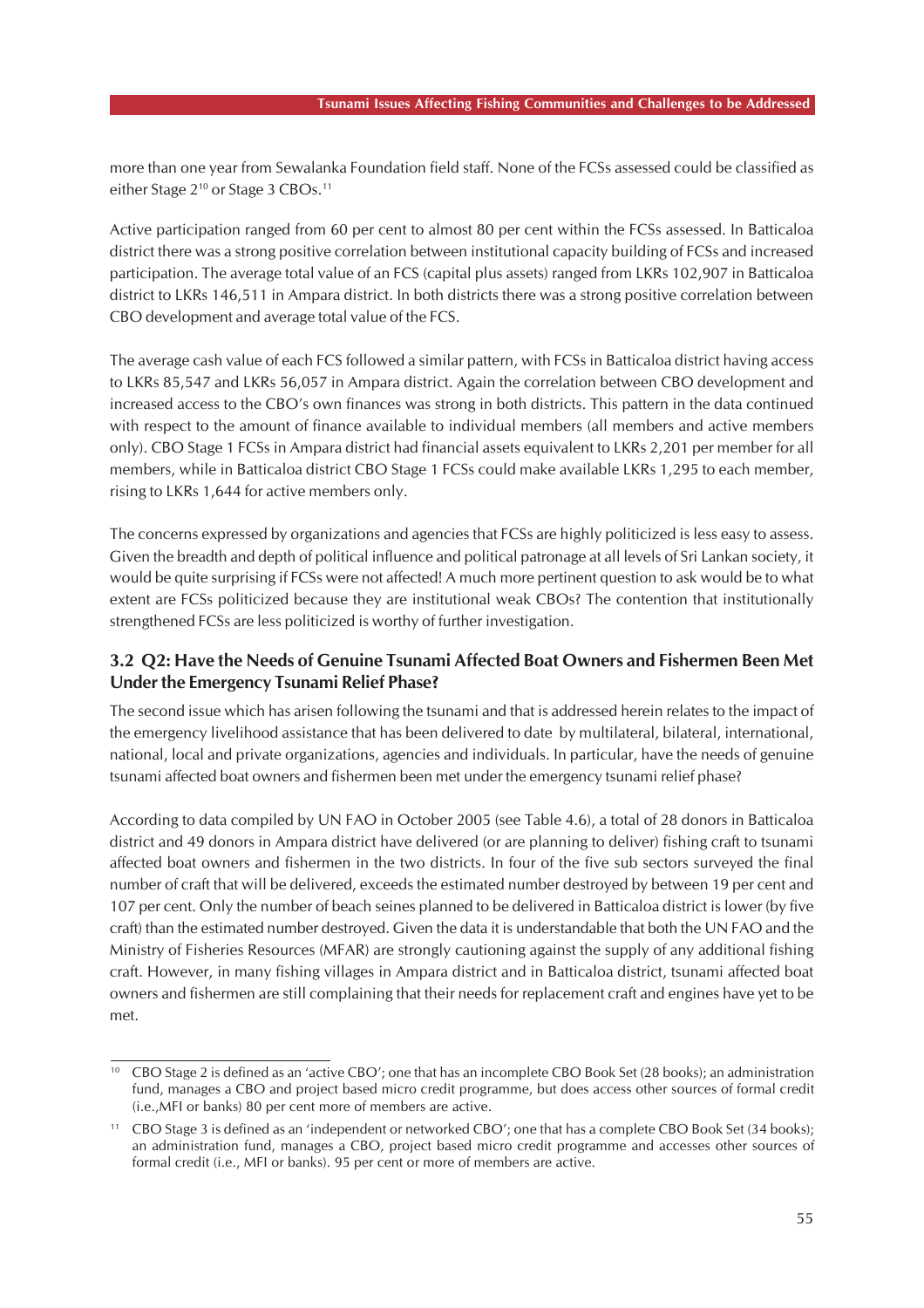Two explanations to this apparent conundrum seem possible. The first is that, as indicated in Table 4.6, the replacement craft for these tsunami affected boat owners and fishermen are 'on the way'. That is to say they have been ordered and are simply waiting to be delivered either by the boat yards or the donors concerned. The delivery of beach seines in Batticaloa district and Ampara district, FRP boats in Batticaloa district and one day and multi-day boats in both districts by donor agencies, under the emergency relief phase of livelihood recovery, is still in the 'planning stage' - eleven months after the tsunami. It could be argued then, that the needs of tsunami affected boat owners and fishermen, who have yet to have their craft and gear replaced, will be met once the delivery and distribution of these craft is complete.

| Table 4.6                                                                   |
|-----------------------------------------------------------------------------|
| A Summary of Craft Destroyed, Planned and Delivered by Donors in Ampara and |
| <b>Batticaloa According to UN FAO October 2005</b>                          |
|                                                                             |

|                   |       | <b>Traditional</b> |     | <b>Beach Seines</b> |     | <b>FRP</b> |                          | One Day Boats Multiday Boats |              |      |
|-------------------|-------|--------------------|-----|---------------------|-----|------------|--------------------------|------------------------------|--------------|------|
|                   | No.   | $\%$               | No. | $\%$                | No. | $\%$       | No.                      | $\%$                         | No.          | $\%$ |
| <b>Batticaloa</b> |       |                    |     |                     |     |            |                          |                              |              |      |
| <b>Destroyed</b>  | 2,107 |                    | 119 |                     | 494 |            | $\overline{4}$           |                              | $\sim$       |      |
| <b>Planned</b>    | 2,507 | 119%               | 114 | 96%                 | 592 | 120%       | 5                        | 125%                         | ۰            |      |
| <b>Delivered</b>  | 2,116 | 100%               | 57  | 48%                 | 97  | 20%        | ۰                        | 0%                           | ٠            |      |
| No. Donors<br>28  | 9     |                    | 7   |                     | 10  |            | $\overline{2}$           |                              |              |      |
| <b>Ampara</b>     |       |                    |     |                     |     |            |                          |                              |              |      |
| <b>Destroyed</b>  | 1,479 |                    | 110 |                     | 358 |            | 43                       |                              | 1            |      |
| <b>Planned</b>    | 2,202 | 149%               | 159 | 145%                | 636 | 178%       | 89                       | 207%                         | $\mathbf{1}$ | 100% |
| <b>Delivered</b>  | 1,655 | 112%               | 69  | 63%                 | 350 | 98%        | $\overline{\phantom{a}}$ | $0\%$                        | $\sim$       | 0%   |
| %No. Donors 49    | 16    |                    | 11  |                     | 18  |            | 3                        |                              | 1            |      |

However this response does not apply in the case for traditional craft in Ampara district and Batticaloa district and FRP boats in Ampara districts. According to the data in Table 4.6, sufficient numbers of these craft have been delivered to replace more than 98 per cent of those destroyed. This data implies that enough craft have been delivered to meet the needs of tsunami affected traditional and FRP boat owners and fishermen. How can the complaints of tsunami boat owners and fishermen be reconciled with the data for replacement craft?

A second possible explanation to the problem posed by tsunami affected boat owners and fishermen who claim they have yet to have their craft and gear replaced, is that replacement fishing craft have been distributed, by donors, to individuals who did not own fishing craft or gear before the tsunami. Data in Table 4.7 was collected in September 2005, during a rapid survey of 24 FCSs in Ampara district by Sewalanka Foundation field staff. The intention was to begin to explore this troubling issue in more detail. The data was collected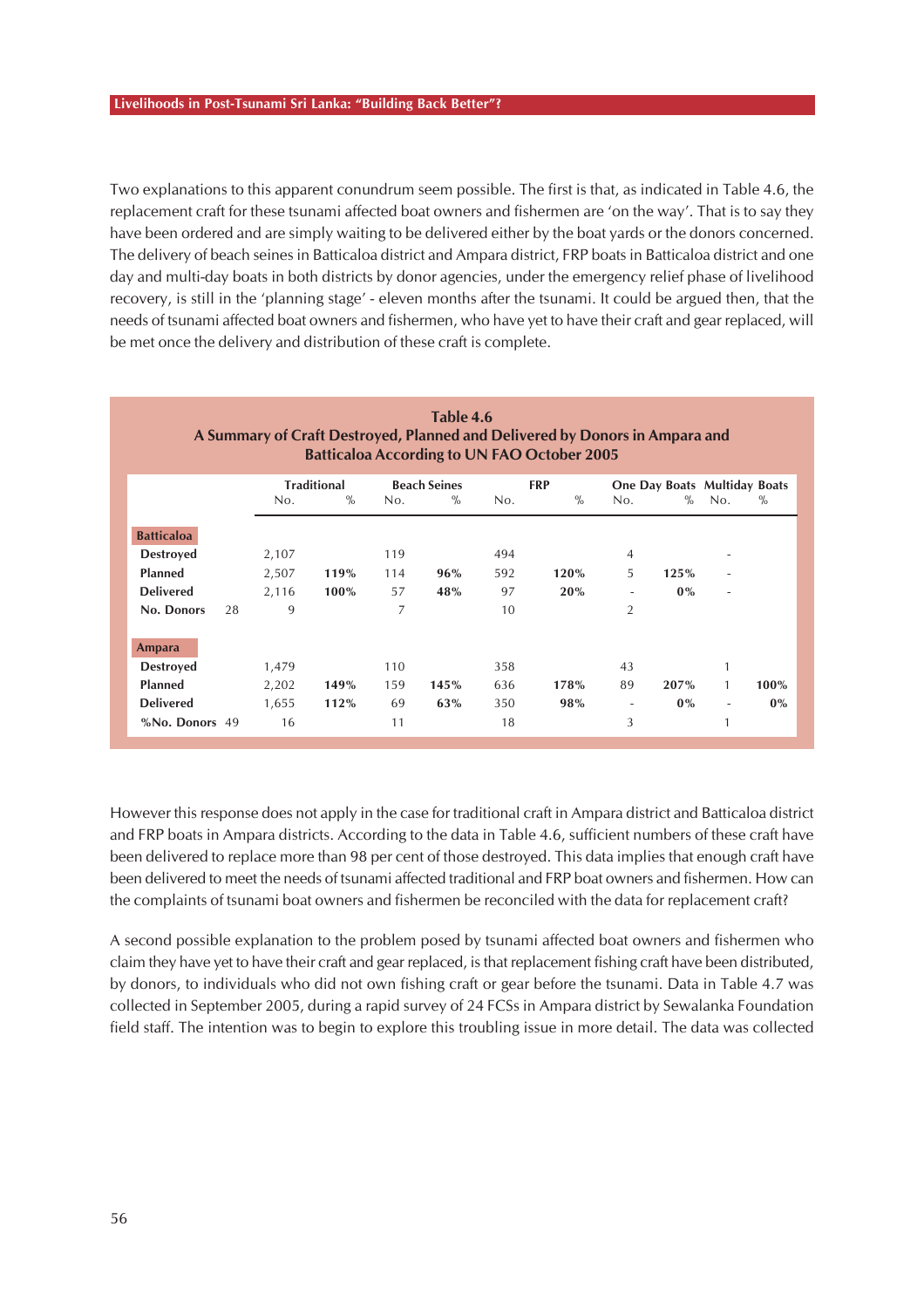directly from the administration committees of the 24 societies concerned and has yet to be fully corroborated<sup>12</sup> against the UN FAO data.

Representatives of the 24 FCSs claimed that only between 16 per cent and 34 per cent of their members' needs for replacement boats, nets and engines, had so far been met under the emergency relief phase (exclusive of one day boats and beach seines). The data presented in Table 4.7 does not contradict the data in Table 4.6, rather it suggests that the beneficiaries of fishing craft delivered under the emergency relief phase, were not tsunami affected boat owners or fishermen from the 24 FCSs surveyed.

Data in Table 4.7 supports this proposition. According to the data collected, 53 new lagoon canoe boat owners, five new sea canoe boat owners and 27 new FRP boat owners were created by the distribution of fishing craft by the 21 donors listed in Table 4.7. These were, according to the FCSs' representatives, individuals within each society who did not own a boat before the tsunami (i.e., they were fishworkers).

These individuals were gifted new fishing craft by donors under the emergency relief phase. At the same time, there were (and apparently still are) genuine tsunami affected boat owners and fishermen who have not received replacement craft in each society.

In subsequent discussions with several society members, it was suggested that the distribution of craft under the emergency relief phase was not limited to assisting tsunami affected fishworkers within each society. FCS representatives alleged that a number of individuals in each village, not engaged in fishing in the village, also received replacement fishing craft. These individuals were in someway able to access fishing craft gifted by NGOs and donors under the emergency relief phase of the tsunami recovery.

<sup>&</sup>lt;sup>12</sup> A third explanation to this problem is of course that boat owners and fishermen claiming to have not received replacement craft under the emergency phase, did not own them before the tsunami.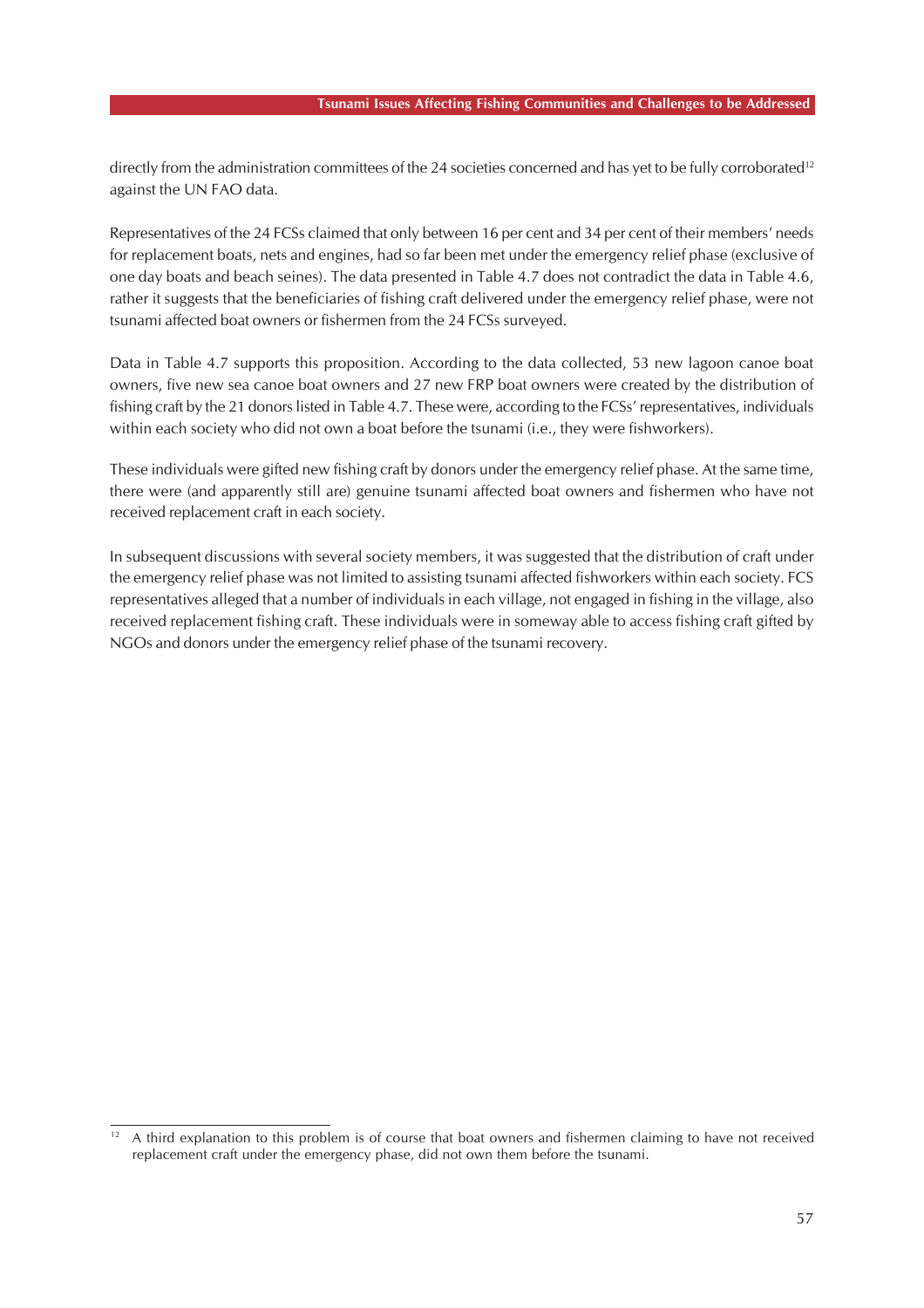| <b>DS Division</b>   | Pre-                    | Replace-                     | Up/down                  | <b>New Boat</b>               | <b>Deficit</b>          | 21 Donors      |                 |
|----------------------|-------------------------|------------------------------|--------------------------|-------------------------------|-------------------------|----------------|-----------------|
|                      | tsunami                 | ment                         | graded                   | <b>Owners</b>                 |                         |                |                 |
| <b>Kalmunai</b>      | <b>15 FRP</b>           | <b>12 FRP</b>                |                          |                               | 3 FRP                   |                | · Indian NGO    |
| <b>DS02 FCS</b>      | 15 OBM                  | 11 OBM                       |                          |                               | 4 OBM                   | • Church       |                 |
|                      | 30 Net Sets             | 12 Net Sets                  |                          |                               | 18 Net Sets             | • USAID        |                 |
| Sainthamaruthu       | 30 Sea Canoes           |                              |                          | $\overline{\phantom{a}}$      | 30 Sea Canoes           | <b>None</b>    |                 |
| 06FCS                | 24 FRP                  |                              |                          |                               | 24 FRP                  |                |                 |
|                      | 4 28' ODB               |                              |                          |                               | 4 28' ODB               |                |                 |
|                      | 44 OBM                  |                              |                          |                               | 44 OBM                  |                |                 |
|                      | 4 IBM                   |                              |                          |                               | 4 IBM                   |                |                 |
|                      | 58 Net Sets             |                              |                          |                               | 58 Net Sets             |                |                 |
| <b>Thirukovil</b>    | 87 Lagoon C             | 43 Lagoon C                  | $\overline{\phantom{a}}$ | 51 Lagoon C                   | 44 Lagoon C             | • OXFAM        |                 |
| <b>DS08 FCS</b>      | 41 Sea Canoes           | 4 Sea Canoes                 | 28 FRP                   |                               | 9 Sea Canoes            | $\bullet$ ZOA  |                 |
|                      |                         |                              |                          |                               |                         | • CORDAID      |                 |
|                      | 20 FRP                  | <b>14 FRP</b>                | 1 Sea C.                 | 22 FRP                        | 5 FRP                   | $\bullet$ MP   |                 |
|                      | 45 OBM                  | 39 OBM                       |                          | 18 OBM                        | 6 OBM                   | $\bullet$ GMSL |                 |
|                      |                         |                              |                          |                               |                         | $\bullet$ STF  |                 |
|                      | 207 Net Sets            | 91 Net Sets                  |                          | 60 Net Sets                   | 116 Net Sets            | • The Church   |                 |
|                      |                         |                              |                          |                               |                         | • USAID        |                 |
| <b>Pottuvil</b>      | 37 Lagoon C             | 14 Lagoon C                  |                          | 2 Lagoon C                    | 23 Lagoon C             | $\bullet$ GoSL |                 |
| <b>DS 08 FCS</b>     | 2 Madel Vallam          | 1 Madel                      | $\overline{\phantom{a}}$ | $\mathbb{Z}$                  | 1 Madel Vallam          | • COOPI        |                 |
|                      | 40 Sea Canoes           | 2 Sea Canoes                 | 4 FRP                    | 5 Sea Canoe                   | 32 Sea Canoes           | $\bullet$ JICA |                 |
|                      | <b>114 FRP</b>          | <b>13 FRP</b>                |                          | 5 FRP                         | <b>101 FRP</b>          | • UNDP         |                 |
|                      | 136 OBM                 | 27 OBM                       | $\overline{\phantom{a}}$ | 9 OBM                         | 109 OBM                 | $\bullet$ SOS  |                 |
|                      | 6 Madel Net             | 1 Madel Net                  | $\overline{\phantom{a}}$ | $\bar{a}$                     | 5 Madel Nets            | • Ceylinco     |                 |
|                      | 630 Net Sets            | 48 Net Sets                  | $\overline{\phantom{a}}$ | 9 Net Sets                    | 582 Net Sets            |                | • The Church    |
|                      |                         |                              |                          |                               |                         | $\bullet$ NDB  |                 |
|                      |                         |                              |                          |                               |                         |                | • Mercy Corpse  |
|                      |                         |                              |                          |                               |                         | • Rotary       |                 |
|                      |                         |                              |                          |                               |                         | • Private      |                 |
|                      |                         |                              |                          |                               |                         |                | • Arugam Bay FA |
|                      |                         |                              |                          |                               |                         |                | · Movimondo     |
| <b>Lagoon Canoes</b> | 124                     | 47                           | $\overline{\phantom{a}}$ | 53                            | 87                      | 30%            | <b>Needs</b>    |
| <b>Madel Vallam</b>  | $\bf 2$                 | 1                            |                          |                               | $\mathbf{1}$            | 50%            | Met             |
| <b>Sea Canoes</b>    | 111                     | $\bf{6}$                     | 32                       | $\overline{\phantom{a}}$<br>5 | 74                      | 34%            |                 |
| <b>FRP</b>           | 173                     | 39                           | 1 Sea C.                 | 27                            | 133                     | 23%            |                 |
| <b>28' ODB</b>       | $\overline{\mathbf{4}}$ | $\qquad \qquad \blacksquare$ |                          |                               | $\overline{\mathbf{4}}$ | $0\%$          |                 |
| <b>OBM</b>           | 240                     | 77                           |                          | 27                            | 163                     | 32%            |                 |
| <b>IBM</b>           | 4                       | $\qquad \qquad \blacksquare$ |                          |                               | 4                       | 0%             |                 |
| <b>Madel</b>         | 6                       | $\mathbf{1}$                 |                          |                               | 5                       | 17%            |                 |
| <b>Net Sets</b>      | 925                     | 151                          |                          |                               | 774                     | 16%            |                 |
|                      |                         |                              |                          |                               |                         |                |                 |

### **Table 4.7 A Summary of Data Collected in September 2005 to Investigate the Distribution of Fishing Assets under the Emergency Relief Phase with 24 FCS in Ampara District**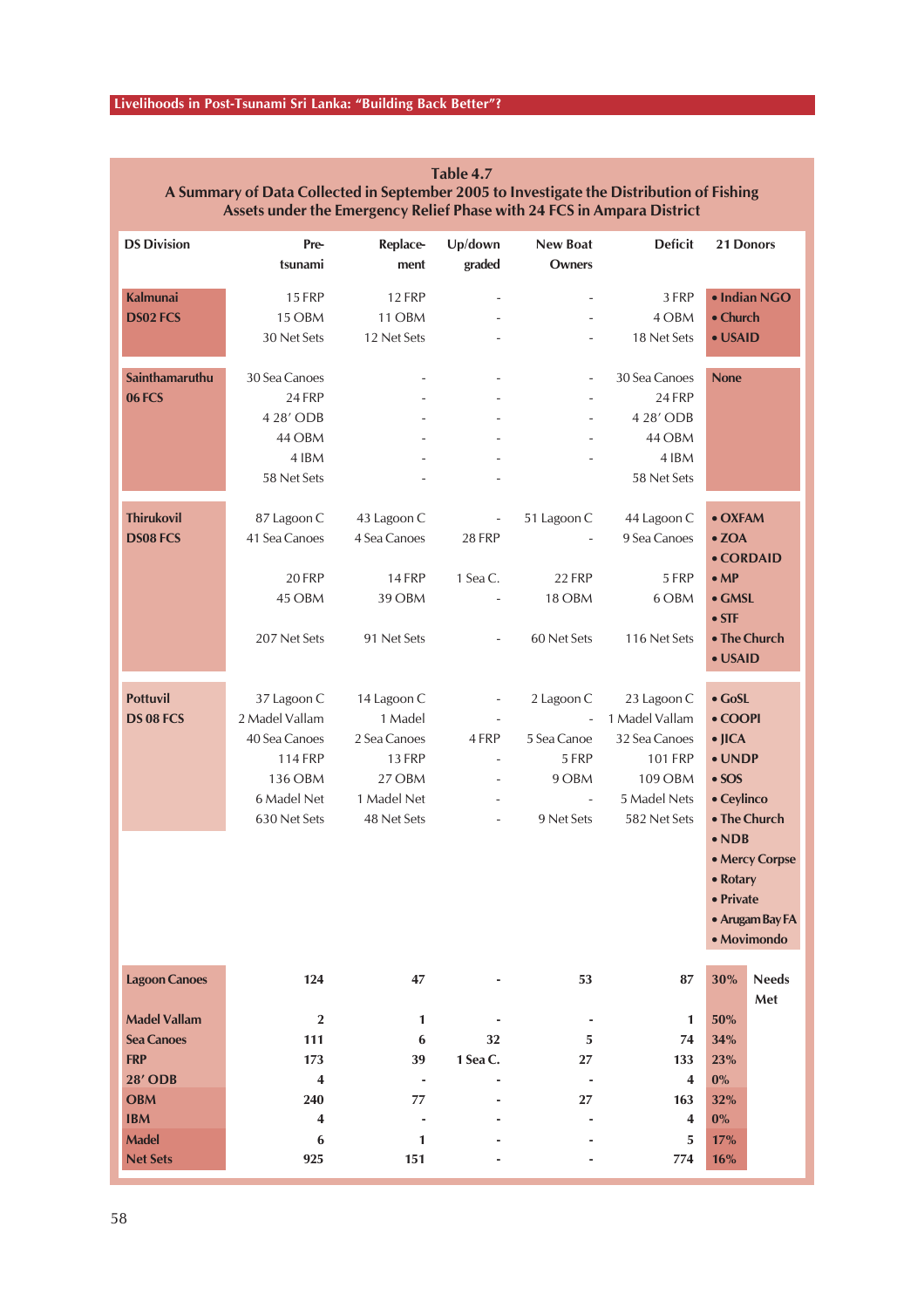#### **Tsunami Issues Affecting Fishing Communities and Challenges to be Addressed**

Support for this argument, that the distribution of craft under the emergency relief phase was not limited to assisting tsunami affected fishworkers, can be drawn from an examination of the distribution mechanism experienced by the members of FCS X, in fishing village Y, in tsunami affected District Z. This information was collected during an informal discussion with society members in November 2005. Fishing village Y received assistance to replace fishing craft destroyed by the tsunami, from international and national organizations mediated by four very different approaches.

Approach A did not involve direct distribution at all. Financial assistance received by a local NGO A established after the tsunami was used by NGO A to buy fishing craft. NGO A then leased these fishing craft to members of the fishing community in village Y. No discussion was held with FCS X to select suitable tsunami affected beneficiaries. Tsunami affected boat owners, fishermen and fishworkers in Village Y were required to sign a contract with NGO A in which they agreed to pay a fixed sum each week to NGO A. This sum was to be deducted from total cost of the craft. Until the total cost of the craft had been paid, the ownership remained with NGO A. Upon completion of the final payment the boat owner / fishermen / fishworker would own the craft and gear.

Approach B involved a small group of private international donors and an established national NGO B. Under this distribution mechanism funds made available to NGO B were used to meet the needs of both male and female tsunami affected members of FCS X. Fishing craft and gear were purchased by NGO B and handed over to FCS X. FCS X delivered the craft and other inputs to selected tsunami affected boat owners, fishermen and women members of the society. The assistance was provided under Approach B was on a 100 per cent grant basis (i.e., given freely).

The third approach to distributing fishing craft experienced by members of FCS X (Approach C) involved a government department D and bilateral donor E. Following this approach to the distribution of emergency relief, to be eligible, potential beneficiaries had to make an advanced deposit of 12.5 per cent of the total cost of the craft and gear, to the departmental officer concerned. Boat owners and fishermen affected by the tsunami within the society as well as non fishing members of village Y received fishing craft, engines and gear, as emergency relief, on a 87.5 per cent grant basis, under Approach C.

The final approach to which the members of FCS X were subjected, Approach D, was adopted by pre tsunami NGO F, co-financed and supported by an international NGO G. Under this approach, FCS X was asked to identify tsunami affected boat owners and fishermen. The beneficiary list was publicly verified by the members of the society. Distribution of fishing craft and gear was made on a part grant (60 per cent), part credit (40 per cent) basis, as part of a longer term livelihood development initiatives. The capital repayments of the credit component are to be made to FCS X's Administration Fund. Capital repayments have been deferred for six months. Interest repayments of 2 per cent were agreed by the selected beneficiaries from FCS X and the national NGO F. Half of the interest repayment (i.e., 1%) will be remitted to the NGO F, by FCS X, to meet its future extension costs.

The examples given above represent four very different approaches to the distribution of fishing craft under the emergency relief phase. Representatives of FCSX explained that each approach has had a significantly different impact in terms of meeting the needs of tsunami affected boat owners and fishermen in FCS X. The data presented in Tables 4.6 and 4.7 indicate that there is a variance between 'fishing craft delivered as emergency relief' and its impact in 'meeting the needs of boat owners and fishermen who lost fishing assets due to the tsunami'. The experience of just FCS X in district Z provides an initial insight into how this discrepancy may have came about.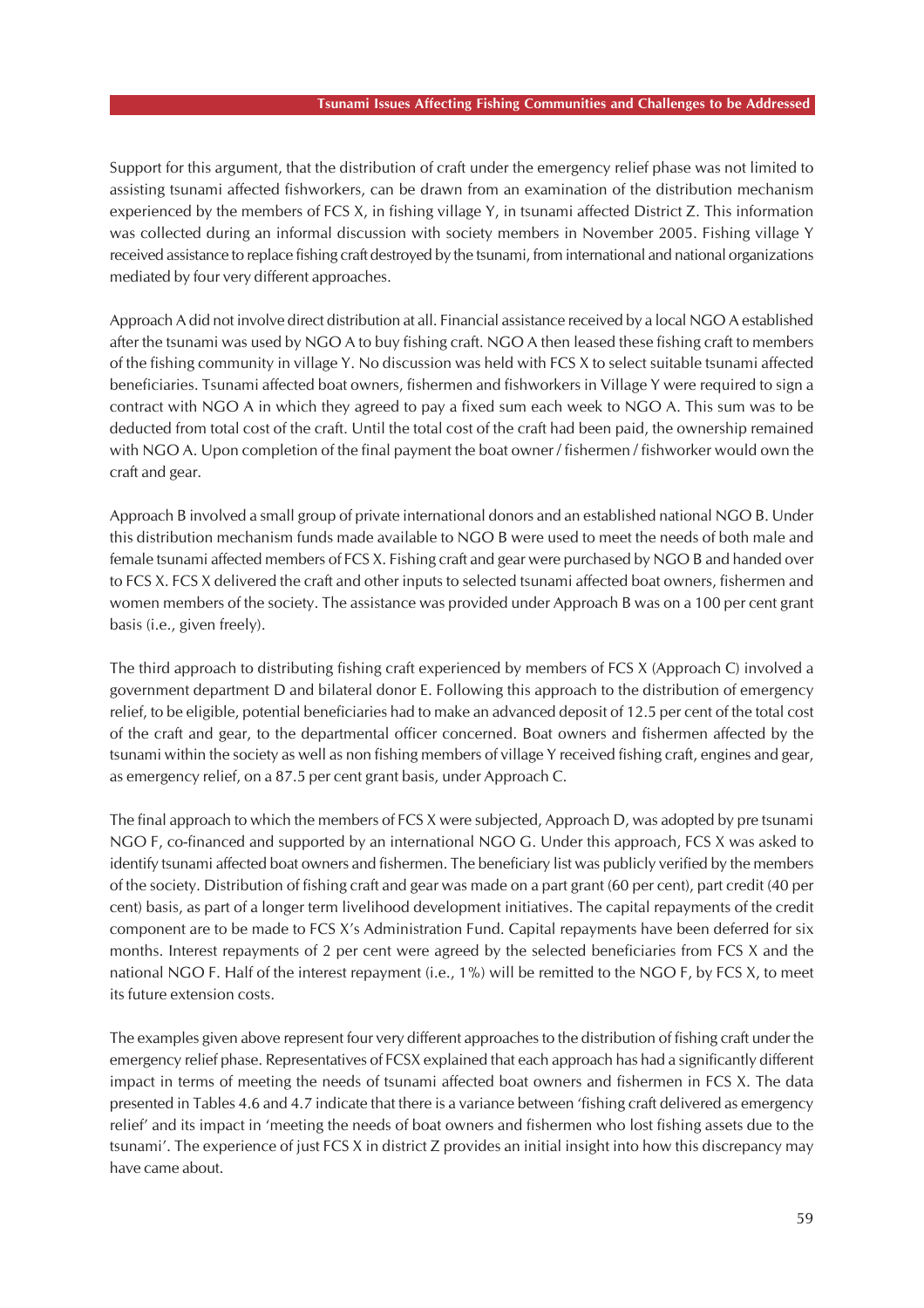# **4. Challenges**

As the title of this paper makes clear, the most immediate challenge facing organizations and institutions is to integrate both pre and post tsunami issues into plans for long term livelihood development activities in the fisheries sector. Simultaneously, organizations and agencies need to grasp and respond appropriately to the different issues facing the fisheries sector in the north, east, south and west of the country. This complexity is further exacerbated by horizontal (i.e., craft based sub sectors) and vertical (i.e., social, economic and culture) stratification in the fishery sector, which affects all individuals directly engaged in catching or marketing fish, as wells as ancillary workers and all their families. The 'one-size' fits all approach that has dominated the emergency relief phase of the response to the tsunami needs to be swiftly replaced by more locally sensitive interventions. Unless this happens, post tsunami livelihood development activities will not make a meaningful contribution to either local or national livelihood development initiatives.

The discussions held with fishing communities, summarized in Section 2.1 highlight the diversity of issues that affected fishing communities in the north, the east and the south, prior to the tsunami. Lagoon fishermen on the east coast drew attention to the legacy of 20 years of civil conflict; their inability to access formal micro credit; the institutional weaknesses of their societies and fishery management issues including the use of illegal fishing gear and mangrove destruction. Access to micro credit was an important issue for coastal fishermen and women in the north too. Addressing the affects of the conflict on fishing assets and social infrastructure were also prioritized by northern fishermen and women.

In the south, access to micro credit and the institutional weaknesses of FCSs were common issues for fishworkers, boat owners and women in seven selected fishing communities. Youth on the other hand were more preoccupied with their low educational opportunities and achievements. Young men and young women also highlighted inadequate opportunities for vocational training, to take them out of the fisheries sector altogether. Health issues were important for women, labour conditions a priority for fishworkers, while boat owners expressed concerns about fishery management issues (e.g., increasing over fishing and the incursion of foreign vessels into Sri Lanka's EEZ). Less surprisingly perhaps, fish vendors were preoccupied with issues related to either the wholesale or the retail marketing of fish. Marketing arrangements were a concern too for fishworkers in relation to the transparency of marketing transactions. Boat owners were more concerned with the low wholesale price.

Having warned against making generalizations with respect to the fishery sector in the opening paragraph, I will now make a couple of my own. Access to micro credit, the ineffectiveness of FCSs and inadequate fishery management arose as priority issues in all three analyses with fishing communities in the north, the east and in the south, prior to the tsunami. Addressing the impact of the civil conflict was a priority issues for lagoon and coastal fishing communities in the north and east. These kinds of general statements are valid only in relation to the data presented in Section 2.1.

Although these kinds of general statements are interesting from a theoretical perspective, they are less relevant at the practical level. When it comes down to implementation, it is evident from the data in Section 2.1 that location specific issues facing fishing communities, the variation between geographic regions and between sub sectors necessitate in-depth analyses.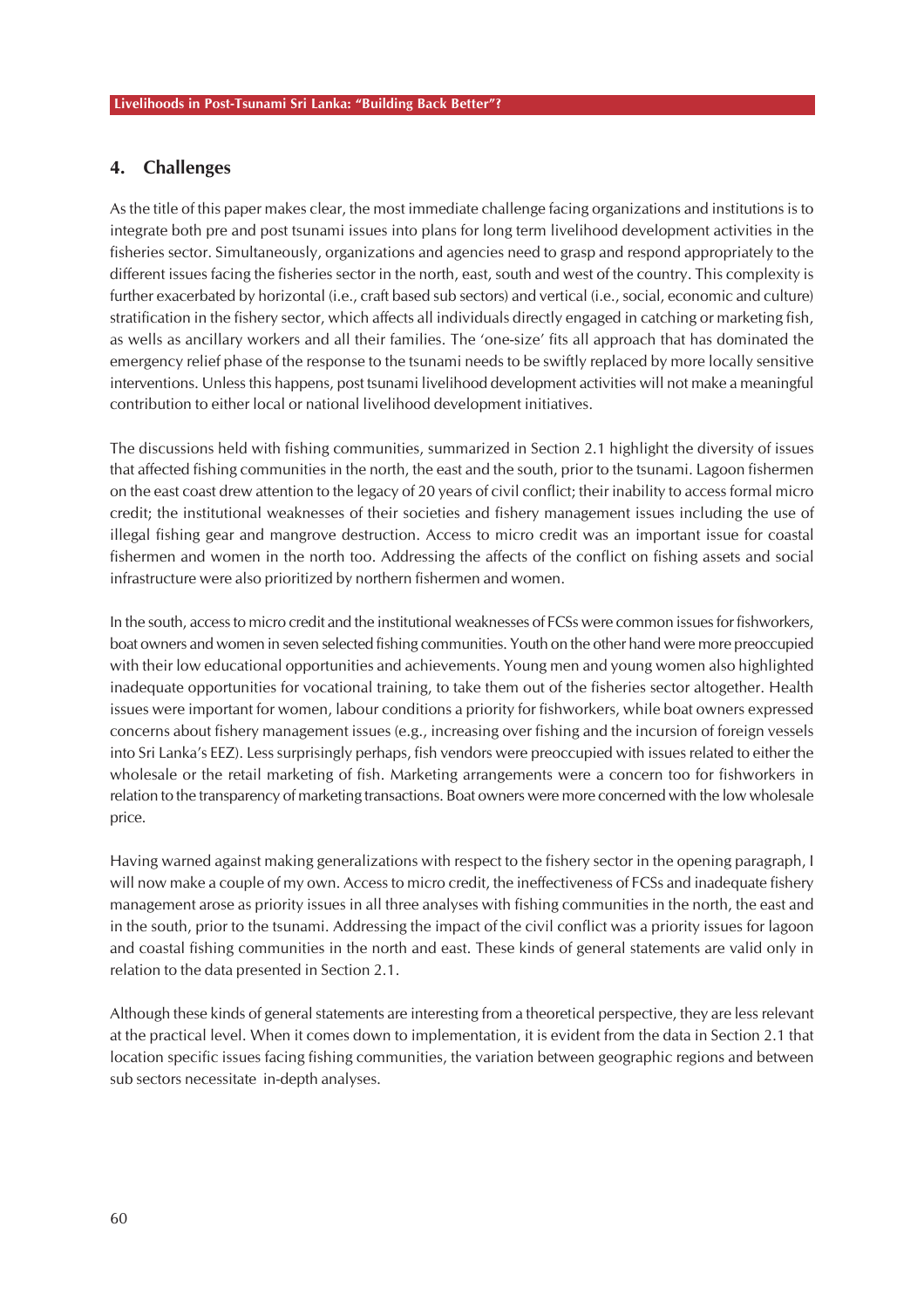Two topics were taken up for investigation in Section 2.2 as examples of post tsunami issues highlighted by organizations currently engaged in the delivery of emergency relief in the fisheries sector. The first of these appears to have its roots in a problem identified by fishing communities before the tsunami. Fishermen's Cooperative Societies (FCSs) are institutional weak community based organizations (CBOs). FCSs have only a limited management capacity and currently deliver few, if any, services to their members. The data presented in Section 2.2 contradicts the contention that FCSs are unrepresentative of their fishing community; at least in terms of individuals directly engaged in catching fish. Analysis of the membership of seventy nine FCSs revealed that fishworkers comprised between 80 per cent and 90 per cent of the membership.

The common observation that the administration committees of most societies are dominated by male boat owners (and fishermen); that some societies are politicised and only a few have active female members, is accepted as generally true. It is argued herein that the 'current status' of FCSs needs to be understood in relation to the overall capacity of FCSs, which is that the majority are completely ineffective CBOs. The challenge presented by the widespread failure of FCSs to function as effective CBOs in Sri Lanka, delivering services on behalf of their members is a little bit, 'either or'. Either the task for organizations and agencies is to set about addressing the institutional weaknesses and strengthening the management capacity of existing FCSs. Or it is to develop new CBOs to represent the fishing community.

That FCSs can function as effective CBOs in Sri Lanka, representing their membership locally, divisionally and nationally; delivering services and providing access to micro credit is evident from the continuing success of the Northern Province Fishermen's Cooperative Societies Union Ltd.<sup>13</sup> The alternative, to establish new CBOs to represent fishing communities is being actively pursued by the National Fishermen's Solidarity Organization.<sup>14</sup>

The second of the two topics addressed in Section 2.2 is slightly contentious. Data that continues to be collected and presented monthly by the UN FAO indicates that the estimated number of fishing craft already distributed as part of the emergency relief response, exceeds the estimated number of craft destroyed by the tsunami. This statement is held to be true for several sub sectors in both Ampara district and in Batticaloa district. Further, the estimated number of craft that will be finally distributed will exceed the estimated number destroyed by anything by between 19 per cent and 107 per cent. As if this is not worry enough, I would argue that the UN FAO's estimate of the number of boats actually delivered is conservative. It does not fully take into account the numerous *ad hoc* donations of 'one boat here, one boat there', which have been made by numerous private individuals. The conclusion drawn from this data is that there are now enough boats and more in the fishery sector, as a result of the emergency relief response of replacing fishing craft destroyed by the tsunami.

This assertion is disputed by data collected from 24 FCSs in Ampara district in September 2005. According to members of these societies, less than 35 per cent of the needs of tsunami affected boat owners and fishermen have been met under the emergency relief phase (exclusive of beach seine and one day craft). If the society data

<sup>13</sup> 100, Main Street, PO Box 41, Jaffna. Reg No. J.E. 179 of 21.09.1959. Contact: R. Rajaram, General Manager. Tel: 021 2222 347.

<sup>14</sup> Contact Herman Kumara, NAFSO Convener. Email: fishmove@slt.lk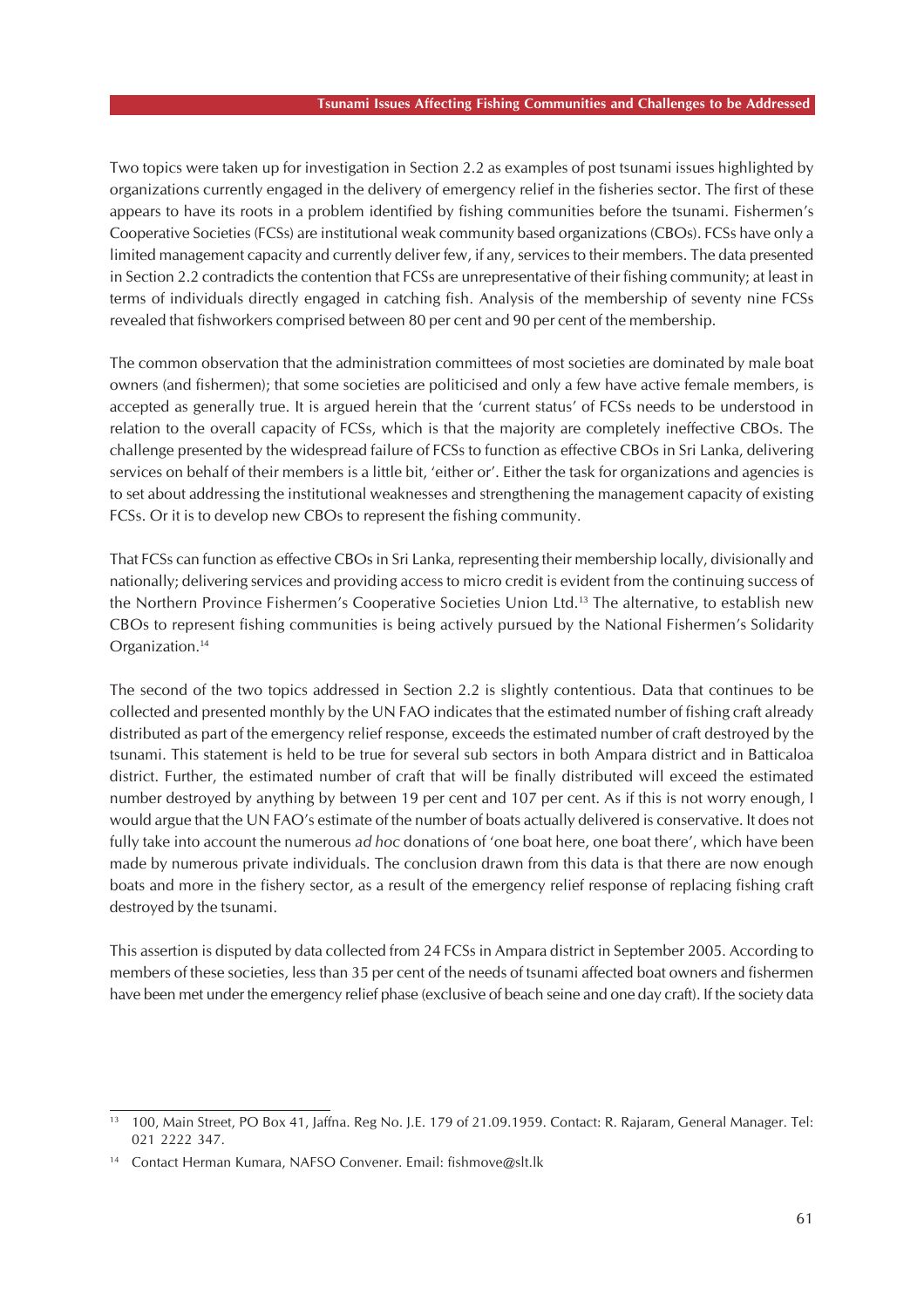#### **Livelihoods in Post-Tsunami Sri Lanka: "Building Back Better"?**

is correct, it implies that there is a significant discrepancy between the data. To take a single example, one data set indicates that for FRP boats in Ampara district almost 98 per cent of FRp craft destroyed have been replaced – with another 80 per cent more to be delivered. In contrast, the FCSs data suggests that less than 25 per cent of tsunami affected FRP boat owners and fishermen within the 24 societies have received replacement FRP craft. If this is a true reflection of the situation on the ground, who received the other 75 per cent that have been delivered? Who is going to receive the incoming 80 per cent?

Data collected from the societies provides one explanation for the obvious confusion. This data indicates that within the 24 societies canvassed, 85 new boat owners were created under the emergency relief phase. These individuals were fishworkers before the tsunami. They were subsequently gifted boats by international and national donors and have become fishermen or boat owners. At the same time the needs of tsunami affected boat owners and fishermen in these 24 FCS went unmet.

The approaches adopted by governmental, national and international organizations and agencies to distribute fishing craft to FCS X, under the emergency relief phase, sheds more light on confusion surround the two sets of data. Out of the four approaches employed to identify beneficiaries, only two engaged with the FCS X to select and verify suitable boat owners and fishermen. The other two approaches excluded FCS X from the selection procedure. These two approaches also required the beneficiaries to make payments to 'intermediaries' in order to receive craft as emergency relief. FCS X members alleged that under this mechanism, individuals from both outside the society and of the community benefited from the distribution of fishing craft as emergency relief. Tsunami affected boat owners and fishermen, who could not afford the deposit or make monthly payments, did not receive replacement fishing craft under the emergency relief phase.

An immediate challenge facing international and national organizations and agencies within this context is to begin to verify the distribution of assorted fisheries hardware under the emergency relief phase. This is clearly necessary as a prelude to embarking on long term livelihood recovery with selected fishing communities. It must also be acknowledged that the utility of national and district summaries of craft destroyed, delivered or planned in this regard is diminishing. The prominence that has been given to this data in the past needs now to be reconsidered. A revision of this database is now required. One which is more easily verifiable, includes data collected from and certified by individual fishing communities, organizations and other agencies.

Throughout the emergency phase, the opinions and experiences of boat owners, fishermen and fishworkers (and women and youth and the elderly in fishing communities), have been largely absent from district and national coordination meetings. These meetings have strongly influenced local and national decision making in the fishery sector since the tsunami. A key challenge facing governmental, international and national organizations is to now give up some of this space. In doing so they should also strive to create opportunities for representatives of fishing communities to play a greater part in decision making regarding the development of their future livelihoods.

The emphasis of this concluding section has been very much on the need to focus on issues affecting individual fishing communities, sub sectors within communities and stakeholder groups within sub sectors. However, if you spend too much time focusing in, it can be difficult to see where you are going! For individual organizations and project activities it is fundamental that issues at the community level take precedence. Yet at the same time it is important to remember that fishing communities in Sri Lanka are intrinsically linked through their collective exploitation of a shared resource (i.e., fish). Muslim fishermen do not catch Muslim fish nor Tamil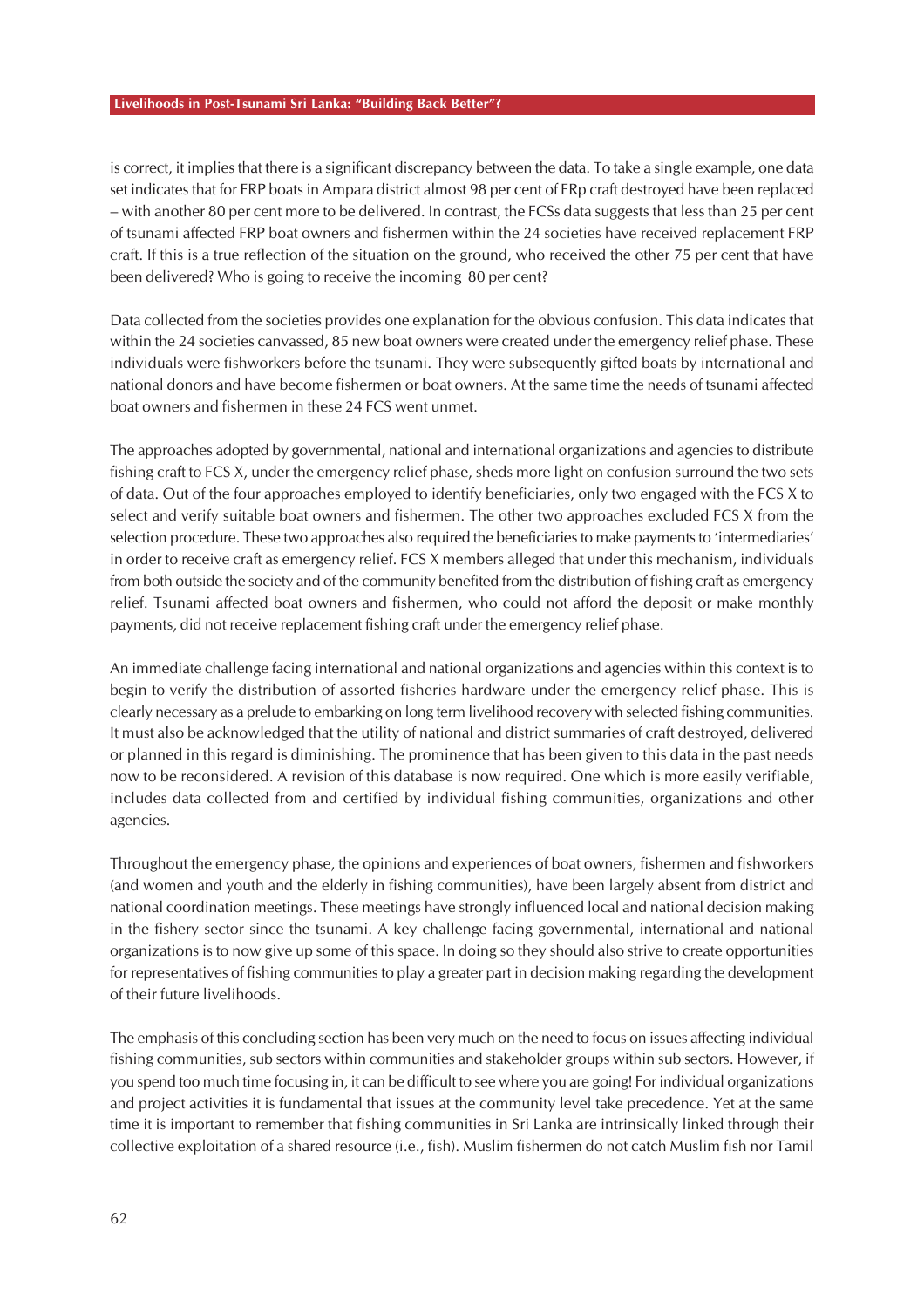#### **Tsunami Issues Affecting Fishing Communities and Challenges to be Addressed**

fishermen, Tamil fish. Adjacent communities have a common interest and are already aware (see Section 2.1) of the need to sensibly exploit Sri Lankan fish resources. The migratory nature of many species caught by Sri Lankan fishermen, means that fishermen in the south have a vested interest in promoting responsible fishing in the north and *vice versa.<sup>15</sup>* The ultimate challenge facing organizations committed to developing livelihoods in the fisheries sector, with all the financial resources and freedoms that are available as a consequence of the tsunami is to make sure those livelihoods are sustainable.

<sup>&</sup>lt;sup>15</sup> The promotion of community based management mechanism for fishery management in Sri Lanka is likely to be extremely difficult because, as is pointed out in section 3.1, the majority of FCSs are institutionally extremely weak CBOs.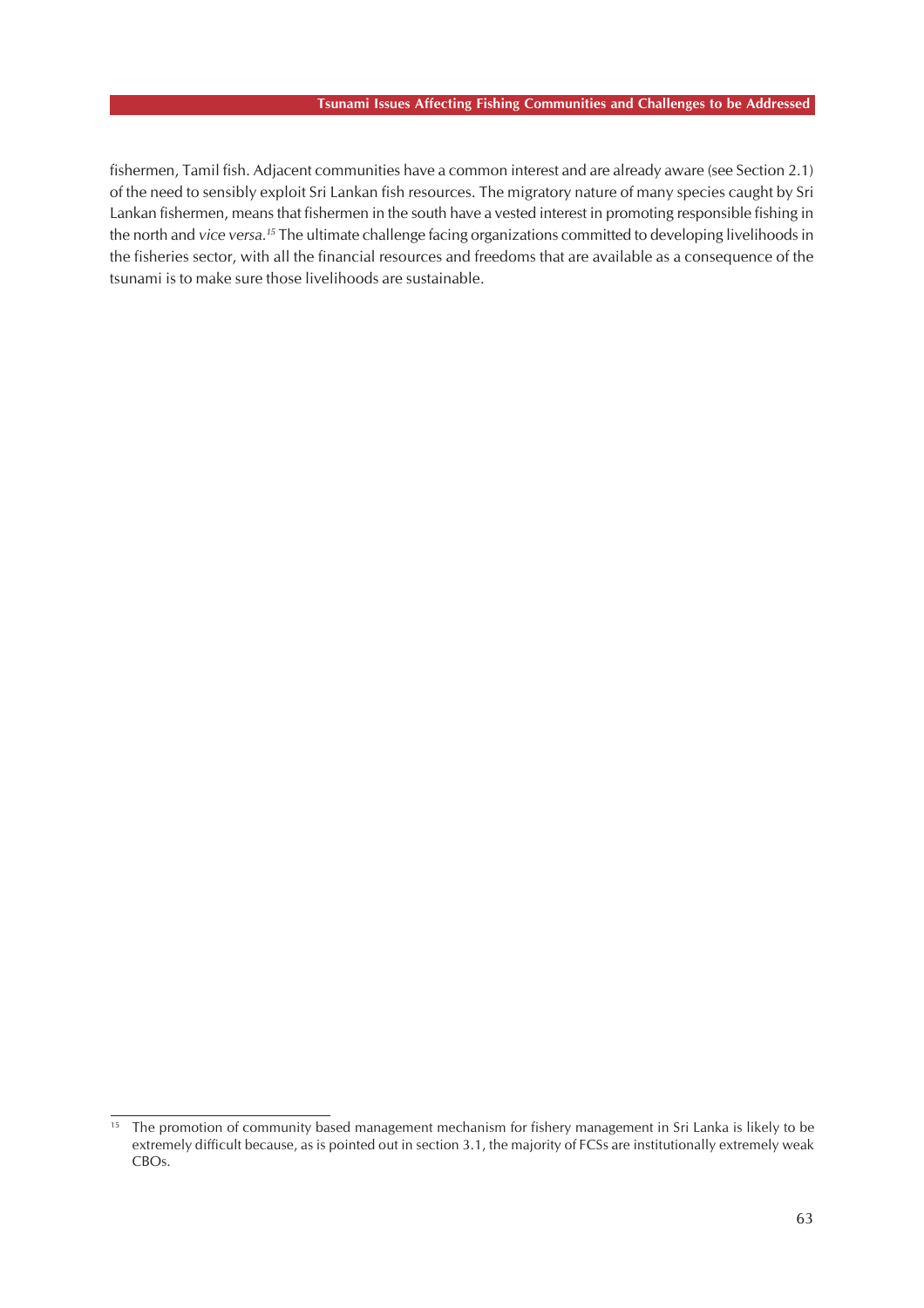# **Agenda of Livelihoods Post Tsunami: Build Back Better?**

Organized by the Institute of Policy Studies of Sri Lanka (IPS) with support from ILO and UNDP 1-2 December, 2005 Committee Room A, BMICH, Colombo

### **1 December 2005**

1330 – 1400: Registration

1400 – 1515: **Session 1: Livelihoods and the broader context: economic, social, cultural and political challenges and opportunities**

**Chair: Dr. Dushni Weerakoon (Deputy Director, Institute of Policy Studies)**

- **Welcome statement (Mr. Abu Selim, Country Director, UNDP)**
- *Information on tsunami affected livelihoods* **Susantha Katukurunda (Economic Recovery Expert, International Labour Organization)**
- *Draft one year review of tsunami livelihood activities* **Dr. Johanna Boestel (Asian** Development Bank)
- **Discussion**

1515 – 1530: Tea/Coffee Break

1530 - 1700

- *Review of past attempts to reduce poverty and develop livelihoods in Sri Lanka* Dr. Pat Alailima (CEPA associate and Former Director General, National Planning Dept)
- *Micro-credit before and after the tsunami* Mr. H.B. Disanayaka (Chairman, National Development Trust Fund)
- **Discussion**

#### **2 December 2005**

0830 - 0900: Registration

#### 0900 - 1045: **Session 2: Experiences of post tsunami livelihood restoration**

Chair: Mr. Lal Samarasekera (Divisional Secretary, Habaraduwa)

- *Livelihood experiences in the South Coast* Ms. Kamal Kapadia (Researcher, University of California)
- *Livelihood experiences in the Galle District* Dr. A.D. Nanayakkara (Galle District Livelihood programme, TAFREN/ILO)
- *Progress of livelihood in the tsunami affected area in the North east provinces; with special reference to Thonaimanaru (Jaffna District) and Nayaru (Mullativu District*) – Dr. Soosai, Senior Lecturer, Geography Dept, Jaffna University and Prof. Balasundarampillai, Geography Dept and former Vice Chancellor, Jaffna University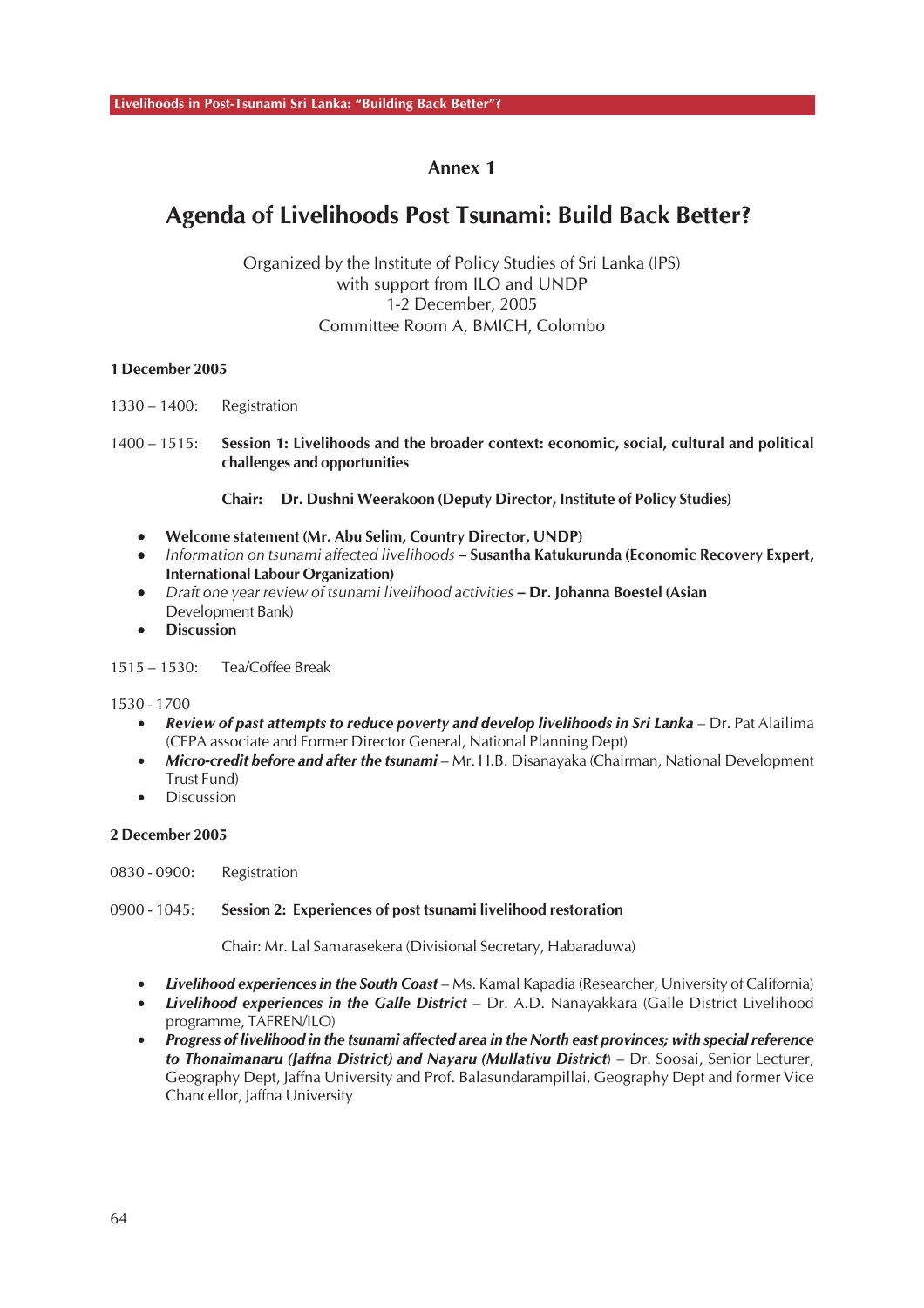- *Delivery of tsunami aid for livelihoods development/revival at the community level* Dr. Marit Haug (Norwegian Institute for Urban and Regional Research) and Mr. Chamindra Weerackody (independent consultant)
- **Discussion**

1045 - 1100: Tea/Coffee Break

#### 1100 - 1300: **Session 3: Special challenges facing the fishing sector**

Chair: Mr. Piyasena (Director General, Fisheries Department)

- *Overview of the Fisheries sector pre and post tsunami* –Dr. Leslie Joseph (FAO)
- *Key challenges facing fishery livelihoods in the Eastern Province of Ampara and Batticaloa*  Dr. Steve Creech (fisheries specialist)
- *Views of small scale lagoon and sea fishers* Mr. Sumsudeen (President of the Hidayapuram Fisheries Society, Pottuvil)
- *View of deep sea fishers* Mr. Meerasahip (President, Deep Sea Boat Owners Society, Ampara)
- **Discussion**

1300 - 1400: Lunch

#### 1400 – 1645: **Session 4**: **Build back better: what does this mean and what can be done?**

Chair: Mr. Lionel Fernando (Chairperson, Disaster Relief Monitoring Unit, Human Rights Commission of Sri Lanka)

#### • *Role of affected households, government, private sector, NGOs and donors*

- *Floor discussion with responses from a panel of key stake holders*
	- o Local government Mr. Lal Samarasekera, Divisional Secretary, Habaraduwa
	- o NGO Mrs. Weeratunge, Chairperson, Agromart Outreach Foundation
	- o Federation of Chambers of Commerce and Industry of Sri Lanka (FCCISL) Mr. Sam Stembo, Project Director, "Back to Business" Project
	- o TAFREN Mr. Nissanka Wadurawa, Livelihood Programme Manager
	- o International Labour Organization Mr. Doekle Wielinga (Chief Technical Assistant, Income Recovery Technical Assistance Project, ILO)
	- o UNDP Dr. Upali Wickramasinghe, (livelihood consultant, UNDP and Sri Jayewardenepura University)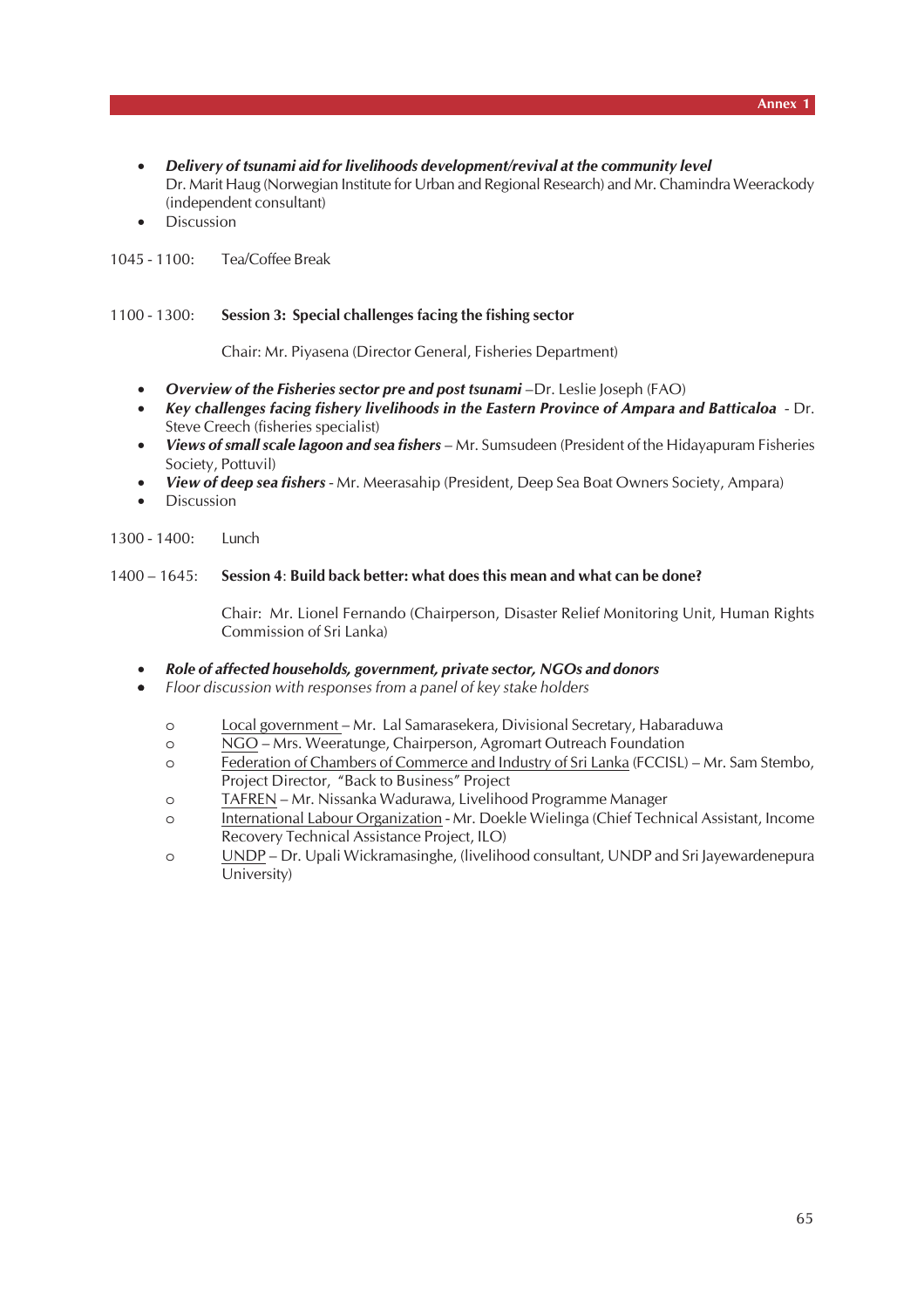# **List of Participants**

| <b>Name</b>               | Designation (where available)            | Organization                                      |
|---------------------------|------------------------------------------|---------------------------------------------------|
| Abeygunawardena, R.       |                                          | <b>TAFREN</b>                                     |
| Alailima, Pat             | Senior Research Fellow                   | <b>CEPA</b>                                       |
| Amir M. N.                | Project Officer                          | Bridge Asia Japan                                 |
| Antila, Marjukka          | Livelihoods Coordinator                  | <b>IFRC and Red Crescent Societies</b>            |
| Arulampalam, Shanthi      | <b>Executive Director</b>                | <b>Survivors Associated</b>                       |
| Azzaro, Susanna           |                                          | Italian Cooperation                               |
| Bastian, Sunil            | Senior Research Fellow                   | International Centre for Ethnic<br><b>Studies</b> |
| Benjamin                  | Hikkaduwa Coordinator                    | <b>Salvation Army</b>                             |
| Bertrand, Annie           | ILO monitoring and evaluation advisor    | <b>TAFREN</b>                                     |
| Binsadin, Shehara         | <b>TAFREN</b>                            |                                                   |
| Balnken, Arjan            | Livelihood Delegate                      | Netherlands Red Cross                             |
| Bode, Rixt                | Programme Officer                        | Oxfam - Netherlands                               |
| Briggs, Lee               |                                          | <b>USAID</b>                                      |
| Boestel, Johanna          | Economist                                | Asian Development Bank                            |
| Callan, Shelia            |                                          | <b>Irish Red Cross</b>                            |
| Carpino, Laura            | Project Coordinator                      | CISP project                                      |
| Chaya, Mona               |                                          | <b>FAO</b>                                        |
| Christensen, Ravi John    | Livelihood Programme officer             | IOM Sri Lanka                                     |
| Chrisy, C. John           | <b>Planning Director</b>                 | <b>TRO</b>                                        |
| Creech, Steve             |                                          | Sewalanka                                         |
| Collure, Anusha           |                                          | International Centre for Ethnic                   |
|                           |                                          | <b>Studies</b>                                    |
| Delpachithra, Upali       |                                          | <b>ILO /IRTAP</b>                                 |
| De Silva, Y.K.H.          |                                          | Disaster Relief Monitoring Unit                   |
| De Silva, Methsiri        | Livelihood Project Coordinator           | Save the Children                                 |
| De Silva, D. B. L.        | Regional Coordinator livelihoods - South | Alliance Development Trust                        |
| De Zoysa, Darshanie       | Project Management Specialist            | <b>USAID</b>                                      |
| Dhanapala, Kiran          |                                          | <b>IMF</b>                                        |
| Dissanayake, H. B.        |                                          | National Development Trust Fund                   |
| Dissanayake, Tilak        | Consultant                               | Sarvodaya                                         |
| Ellingson, Amy            | Documentation & Reporting officer        | Mercy Corps                                       |
| <b>Ernst Shirley</b>      | Acting Manager - Ambalantota             | Agromart Foundation                               |
| Ethirveerasingam, Arjunan |                                          | <b>TRO</b>                                        |
| Fernando, Shanthi         |                                          | <b>TAFREN</b>                                     |
| Fernando, Lionel          | Chairperson                              | Disaster Relief Monitoring Unit                   |
| Fernando, Sarath          | Livelihoods Coordinator                  | Caritas Sri Lanka                                 |
| Fujiwara, Junko           | Consultant                               | <b>JBIC Sri Lanka</b>                             |
| Fumeaux, Marc             |                                          | <b>ICRC</b>                                       |
| Glalorenzo, Javier        |                                          | <b>AIDA</b> Association                           |
| Gnanarathna, Nick         |                                          | <b>CCF</b>                                        |
| Hanifa, Mazahim           |                                          | <b>TAFREN</b>                                     |
| Hajawath, S.              |                                          | <b>Community Trust Fund</b>                       |
| Hamilton, Richard         | Livelihoods Advisor                      | CARE Sri Lanka                                    |
|                           |                                          |                                                   |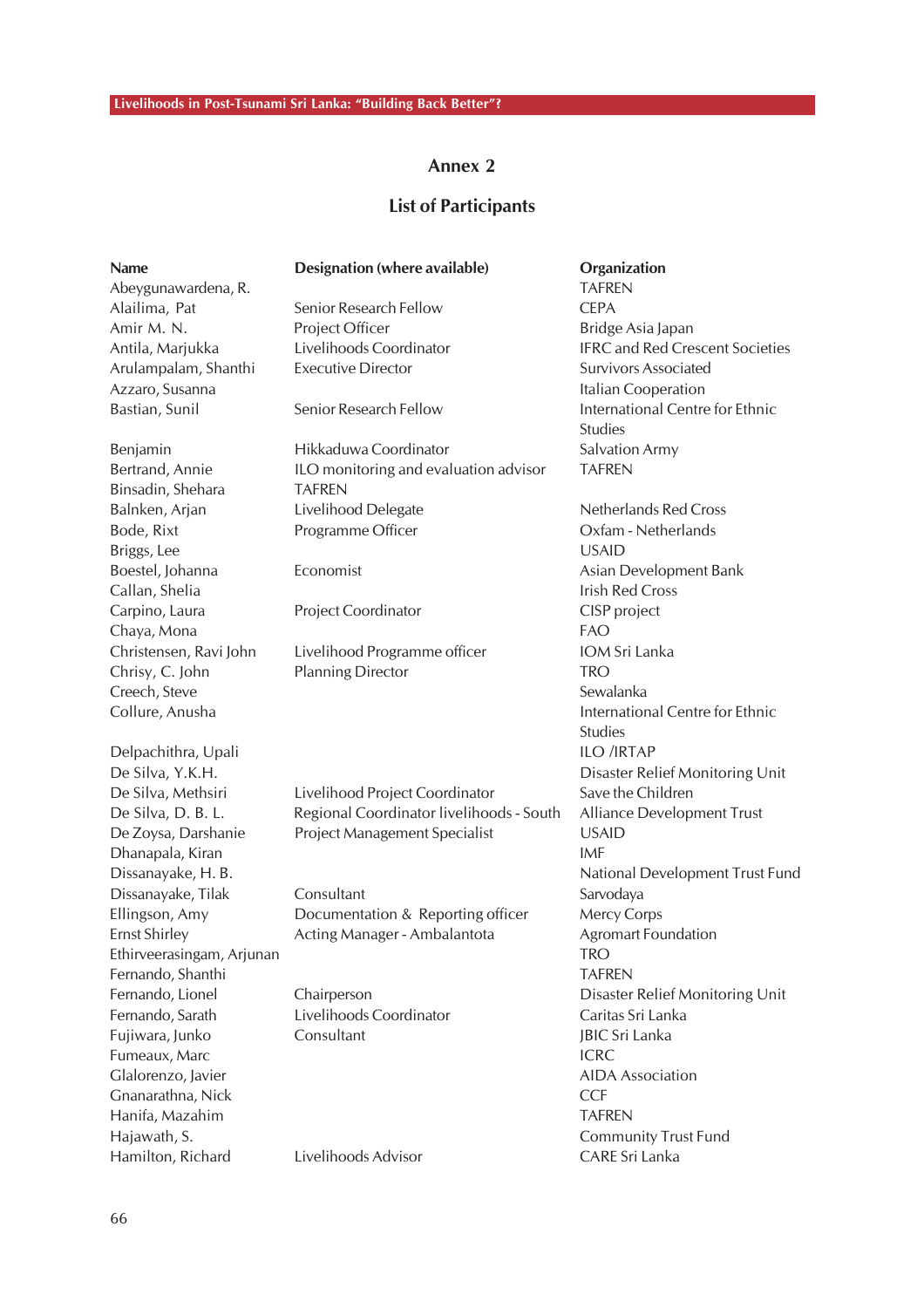Jann, Marga Fulbright Jayamaha, Nishani UNHIC Jayathilake, Danesh OCHA

Joseph, Leslie FAO Kamaladas, V. TAFREN Kirilla, M. B. Ceylon Tourist Board Knox, Alex AusAID Kulathunga, Priynatha Head - Sub Office **IOM Matara** Kutilova, Marketa Program Manager People in Need Lopez, Avelina AIDA Levet, Quentin ACTED

Moller, Glen Country Director CHF International Nandalal, K. G. SMEI Chamber Navarro, Isidro Livelihoods Advisor Oxfam - GB Pearl, Delrina **AAR** Japan Peiris, Sama Revive and Sama Revive and Sama Revive and Sama Revive and Sama Revive

Range, Lu GTZ Ramachandran, Esha World Bank

Hajaema, Ana Programme Assistant - Vanni FORUT Ikram, A. B. A. District Coordinator - East Survivors Associated

Jeong, Sang-Hee Country Coordinator Korean Red Cross Jordan, Georgina Livelihood Advisor Caritas Sri Lanka

King, Jennifer **Advisor** Advisor **Rural Enterprise Network** 

Mythileen Jaffna Livelihood Coordinator Salvation Army

Nanayakkara, A.D. Dstrict Livelihood Coordinator TAFREN

Ranjan, K. K. **Deputy Country Representative** Danish Refugee Council Rathis, G. Felix **Livelihood Coordinator** Alliance Development Trust Rizvy, Zehra Livelihood Development Delegate German Red Cross

Hanifa President Small Boat Fisheries Cooperative Society Haug, Marit **Institute of Urban and Regional** Research Jayakody, A. P. Seniro Program Officer World University Services of Canada Jayasekera, Sudath Programmer Coordinator ITDG Southern field office Kapadia, Kamal PhD Candidate University of California Katukurunda, Susantha Economic Recovery Expert International Labour Organization Mclntyre, Chris Development Advisor Consortium of Humanitarian Agencies Meerasahip President President Deep Sea Boat Owners Society Marcus, Meyer Senior Lecturer Contact Colombo Mohamed, Muhuseen Program Coordinator Islamic Relief - Sri Lanka Mubarak, Kamakshi University of Melbourne Narvy, S. M. M. Community Trust Fund Nawaratne, Achala Environmental Foundation Piyasena, G. **Director General Community** Dept. of Fisheries and Aquatic **Resources** Ponniah, Kumar Office & Administration Manager Christian Reformed World Relief Committee **Qeally, Jackie Irish Red Cross**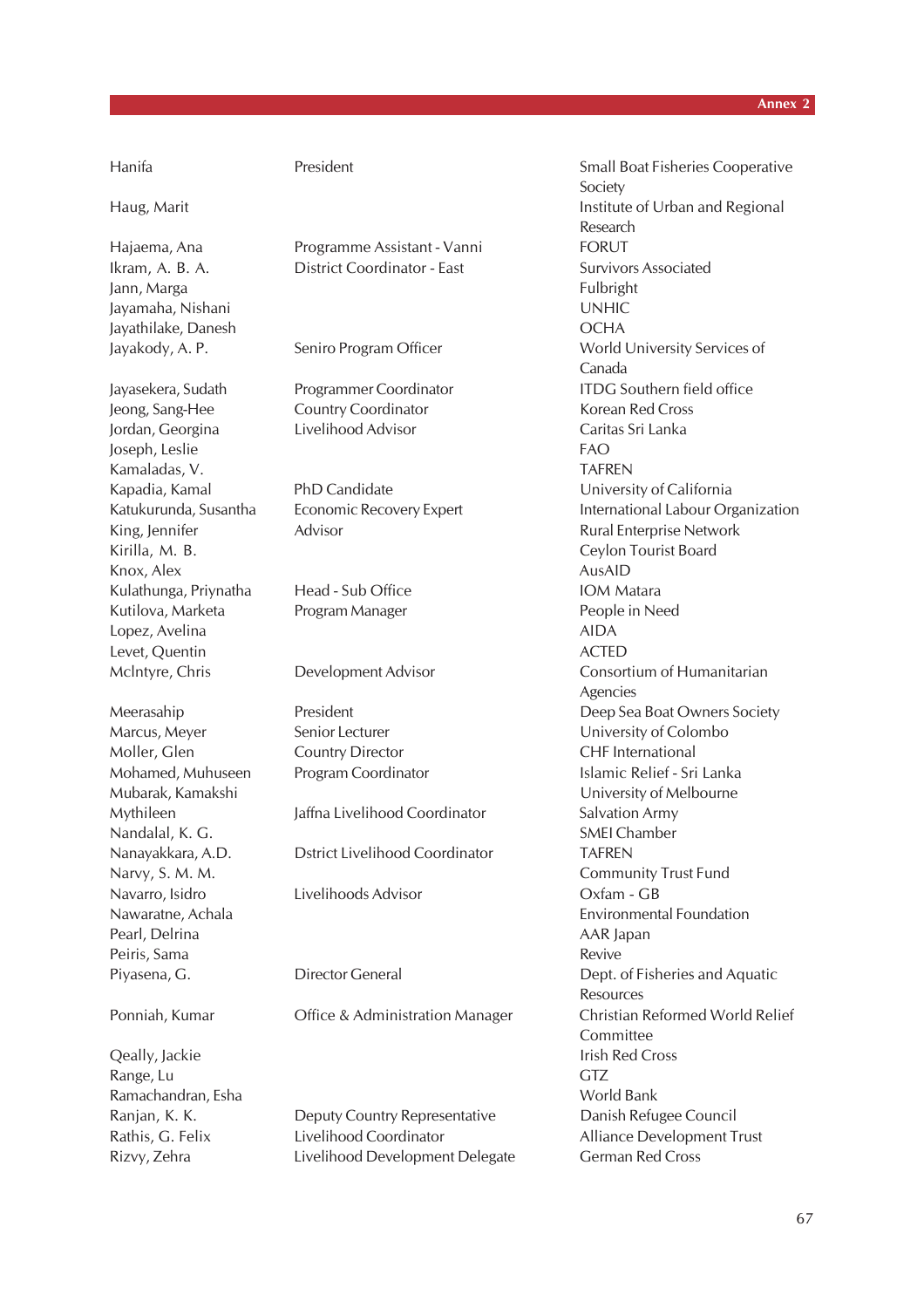#### **Livelihoods in Post-Tsunami Sri Lanka: "Building Back Better"?**

Sanjeewanie, H. M. P. Point Pedro Institute of

Sabarathnam Karthikeyini Head Capacity Development Danish Refugee Council Saleem, Amjad Mohamed Country Representative **Muslim Aid** Muslim Aid Samarakoon, Indika Coordinator CIDA Samarasekera, Lal Divisional Secretary **Example 2018** Habaraduwa

Ventura, Princess World Bank Wadurawa, Nissanka Livelihood Programme Manager TAFREN Weerathunge, Shanika Agromart Foundation Weerackody, Chamindra Consultant Independent Consultant Wickramasinghe, Upali UNDP/University of

Schoenhaerl, Julia Livelihood Coordinator Help from German Schwartz, A. N. N. Van Elizabeth Christian Museum and USAID Revive Sivagurunathan, Shyamala Coordinator CIDA Sivanadiayar, V President TRO Soosai, A. S. Christopher Lecturer Contact Lecturer Contact A. S. University of Jaffna Thanigaseelan, Sivaguru Program Officer **Islamic Relief – Sri Lanka** Van Rijn, Claudette Coordinator Monitoring and Evaluation Oxfam International Voigz, Karin SAA - Solidar

Wijewickrema, Palitha Coordinator Galle **Agromat Foundation** Coordinator Galle

Development' Sathyseelan, C. P. Senior Programm Officer Norld University Services of Canada Sri Jayawardenapura Wickremasinghe, D. P. JAICA Project- Matara Wielinga, Doekle **International Labour Organization** International Labour Organization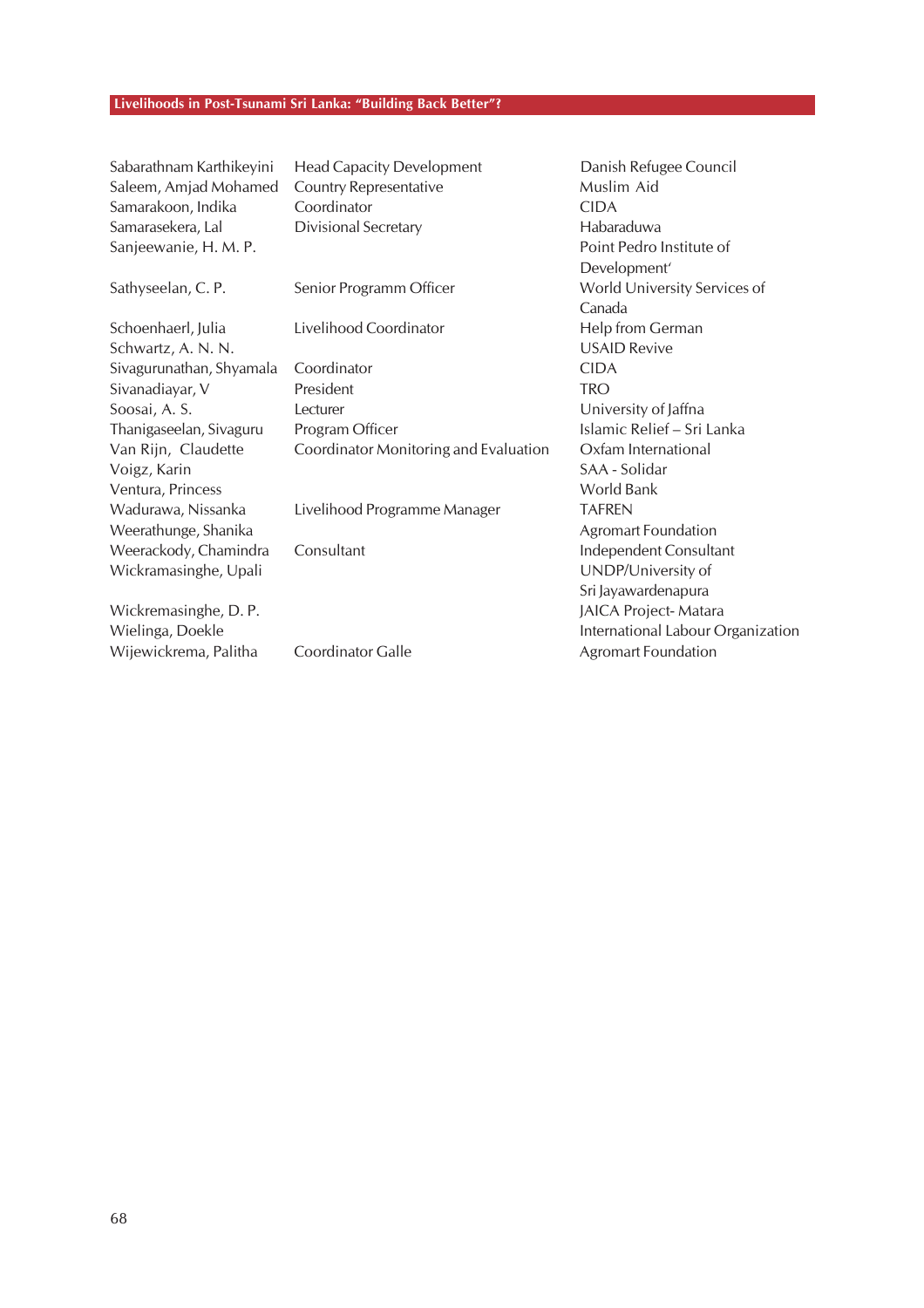## **Notes on Contributors**

**Steve Creech** has worked for most of the past fifteen years with local non governmental organizations in South Asia, supporting community based small scale fisheries development and co-management of coastal resources. He is currently working as a consultant for FAO restoring post tsunami fisheries and agricultural livelihoods in the north and east of Sri Lanka. Contact: oddfish@slt.lk

**Marit Haug** is a researcher at the Norwegian Institute for Urban and Regional Research in Oslo. She holds a PhD from the London School of Economics on Humanitarian aid and conflict. Currently research topics are civil society and NGOs, social exclusion and conflict, including a project on the relief and rehabilitation process after the tsunami in six districts in Sri Lanka. Contact: marit.haug@nibr.no

**Leslie Joseph** is a fisheries development and management specialist with nearly thirty five years experience in the sector. He has worked for the Government of Sri Lanka and international organizations such as FAO, ADB and GTZ in Sri Lanka and elsewhere. Mr. Joseph is currently working as national consultant for FAO monitoring post tsunami reconstruction and rehabilitation in the fisheries sector. Contact: lesliejoseph@sltnet.lk

**Kamal Kapadia** is conducting PhD research at the University of California, Berkeley on post-tsunami livelihood recovery in Sri Lanka, building on volunteer work with Sarvodaya. She has worked for solar energy companies in Sri Lanka, India, Nepal, Indonesia and the UK and consulted for the World Bank and UNDP. She has an MSc in Environmental Management from Oxford University. Contact: kamalk@berkeley.edu

Paul Steele is currently an Associate Research Fellow at the Institute of Policy Studies, Sri Lanka. He has undertaken tsunami-related economic research for the Sri Lankan government, development agencies and NGOs. He has worked in Sri Lanka for five years within government and the private sector. He was previously based in the UK with the Department for International Development (DFID) for four years. Contact: steele@sltnet.lk

**Chamindra Weerackody** is a sociologist by profession and works as an independent consultant for social assessments, participatory planning and participatory monitoring and evaluation. He is also part of a research team that is investigating the interface between international aid agencies and the local governance institutions and its impact on tsunami affected communities in Sri Lanka funded by the Norwegian Foreign Ministry. Contact: chamindra@wow.lk